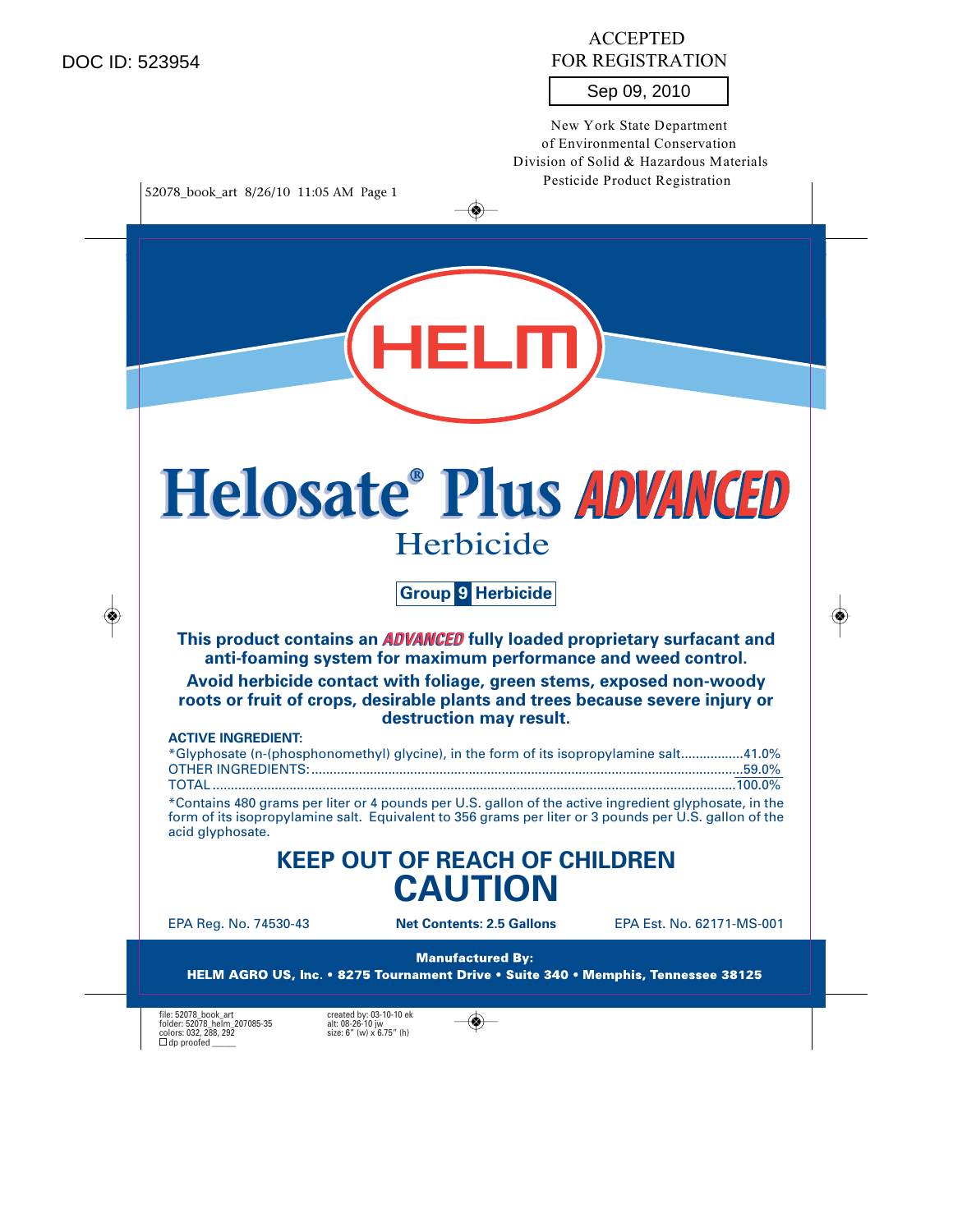## **2.**<sup>0</sup> **PRECAUTIONARY STATEMENTS**

◈

## **2.**<sup>1</sup> **FIRST AID**

|                         | <b>FIRST AID</b>                                                                                                                                                                                                                                                                         |
|-------------------------|------------------------------------------------------------------------------------------------------------------------------------------------------------------------------------------------------------------------------------------------------------------------------------------|
| If in eyes:             | • Hold eye open and rinse slowly and gently with water for 15 - 20 minutes.<br>. Remove contact lenses, if present, after the first 5 minutes, then continue rinsing eye.<br>. Call a poison control center or doctor for treatment advice.                                              |
| If on skin or clothing: | • Take off contaminated clothing.<br>. Rinse skin immediately with plenty of water for 15 - 20 minutes.<br>. Call a poison control center or doctor for treatment advice.                                                                                                                |
| If inhaled:             | • Move person to fresh air.<br>. If person is not breathing, call 911 or an ambulance, then give artificial respiration, preferably mouth-to-mouth, if possible.<br>. Call a poison control center or doctor for further treatment advice.                                               |
| If swallowed:           | . Call a poison control center or doctor immediately for treatment advice.<br>. Have person sip a glass of water if able to swallow.<br>. Do not induce vomiting unless told to do so by a poison control center or doctor.<br>. Do not give anything by mouth to an unconscious person. |
|                         | Have the product container or label with you when calling a poison control center or doctor, or going for treatment.                                                                                                                                                                     |

## **2**.2 **IMPORTANT PHONE NUMBER**

FOR CHEMICAL EMERGENCY: Spill, leak, fire, exposure, or accident, call CHEMTREC 1-800-424-9300

## **2**.3 **PRECAUTIONARY STATEMENTS HAZARDS TO HUMANS AND DOMESTIC ANIMALS KEEP OUT OF REACH OF CHILDREN CAUTION**

Causes moderate eye irritation. Harmful if swallowed, inhaled, or absorbed through skin. Avoid contact with eyes, skin, or clothing. Avoid breathing spray mist. Wash thoroughly with soap and water after handling. Remove contaminated clothing and wash clothing before re-use.

Domestic animals: This product is considered to be relatively nontoxic to dogs and other domestic animals; however, ingestion of this product or large amounts of freshly sprayed vegetation may result in temporary gastrointestinal irritation (vomiting, diarrhea, colic, etc.). If such symptoms are observed, provide the animal with plenty of fluids to prevent dehydration. Call a veterinarian if symptoms persist for more than 24 hours.

## **PERSONAL PROTECTIVE EQUIPMENT (PPE)**

**Applicators and other handlers must wear:**

• long sleeved shirt and long pants • shoes plus socks

Follow manufacturer's instructions for cleaning / maintaining PPE. If no such instructions for washables exist, use detergent and hot water. Keep and wash PPE separately from other laundry.

**Engineering controls statement:** When handlers use closed systems, enclosed cabs, or aircraft in a manner that meets the requirements listed in Worker Protection<br>Standard (WPS) for agricultural pesticides [40 CFR 170.240

**USER SAFETY INSTRUCTIONS:** Users should:

**ENVIRONMENTAL HAZARDS**

• Wash hands before eating, drinking, chewing gum, using tobacco, or using the toilet. • Remove clothing/PPE immediately if pesticide gets inside. Then wash thoroughly and put on clean clothing.

## **2**.4 **ENVIRONMENTAL HAZARDS**

Do not apply directly to water, to areas where surface water is present, or to intertidal areas below the mean high water mark. Do not contaminate water when disposing of equipment washwaters or rinsate.

## **PHYSICAL OR CHEMICAL HAZARDS**

## **2**.5 **PHYSICAL OR CHEMICAL HAZARDS**

Spray solutions of this product should be mixed, stored and applied using only stainless steel, aluminum, fiberglass, plastic or plastic-lined steel containers.<br>DO NOT MIX, STORE OR APPLY THIS PRODUCT OR SPRAY SOLUTIONS OF CONTAINERS OR SPRAY TANKS. This product or spray solutions of this product react with such containers and tanks to produce hydrogen gas, which may form a highly combustible gas mixture. This gas mixture could flash or explode, causing serious personal injury, if ignited by open flame, spark, welder's torch, lighted cigarette or other ignition source. 2

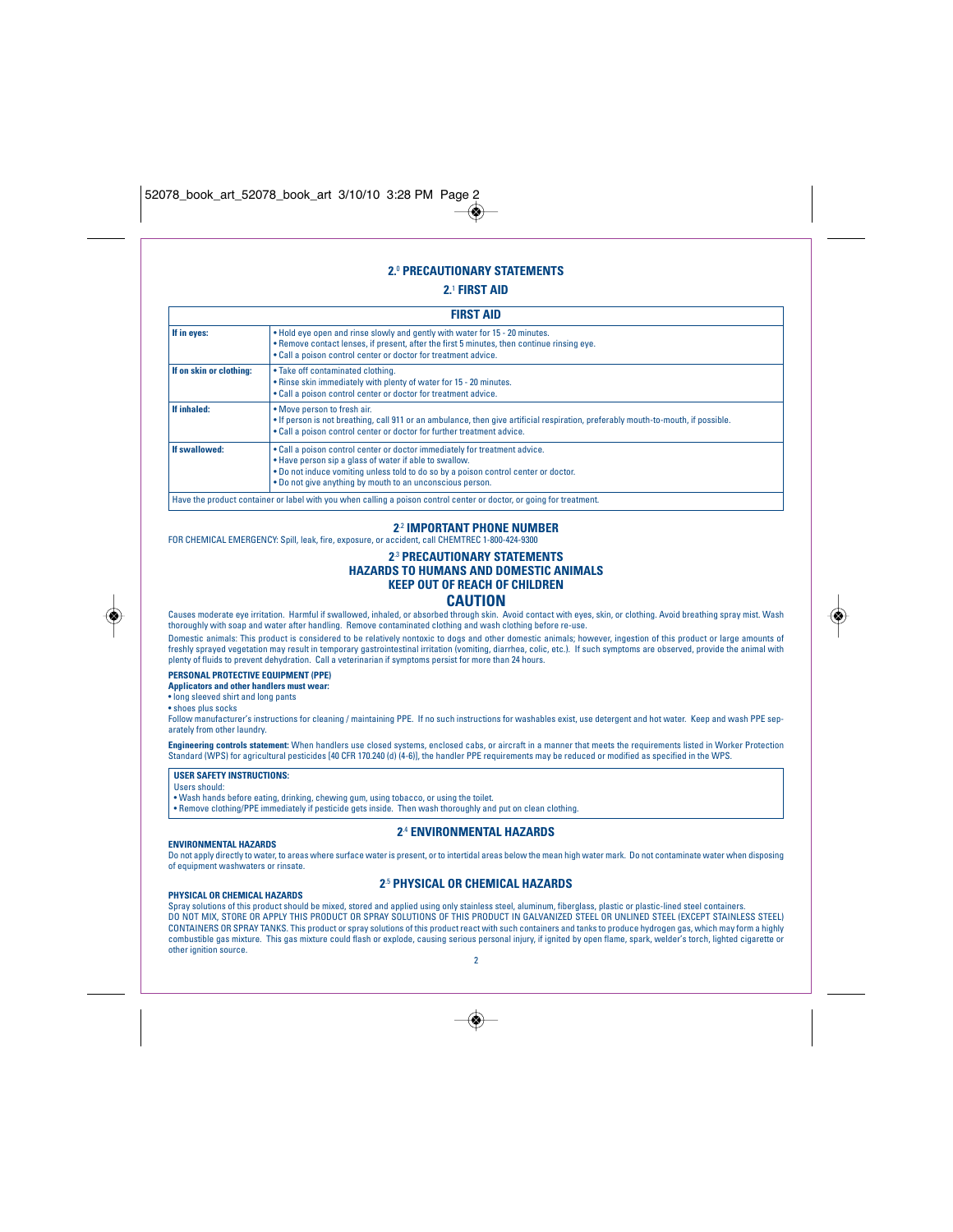## **DIRECTIONS FOR USE**

It is a violation of Federal law to use this product in a manner inconsistent with its labeling. Do not apply this product in a way that will contact workers or other persons, either directly or through drift. Only protected handlers may be in the area at the time of application. For any requirements specific to your State or Tribe, consult the agency responsible for pesticide regulations.

#### **Agricultural Use Requirement**

Use this product only in accordance with its labeling and with the Worker Protection Standard, 40 CFR Part 170. This Standard contains requirements for the protection of agricultural workers on farms, forests, nurseries, and greenhouses, and handlers of agricultural pesticides. It contains requirements for training, decontamination, notification, and emergency assistance. It also contains specific instructions and exceptions pertaining to the statements on this label about personal protective equipment (PPE) and restricted entry interval. The requirements in this box only apply to uses of this product that are covered by the Worker Protection Standard. Do not enter or allow worker entry into treated area during the restricted entry interval (REI) of 4 hours.

PPE required for early entry to treated areas that is permitted under the Worker Protection Standard and that involves contact with anything that has been treated, such as plants, soil, or water, is:

• coveralls

• chemical resistant gloves made of any waterproof material • shoes plus socks

#### **Non-Agricultural Use Requirements**

The requirements in this box apply to uses of this product that are NOT within the scope of the Worker Protection Standard for agricultural pesticides (40 CFR Part 170). The WPS applies when this product is used to produce agricultural plants on farms, forests, nurseries or greenhouses. Keep people and pets off treated areas until spray solution has dried.

## **3**.0 **STORAGE AND DISPOSAL**

Do not contaminate water, food, or feed by storage or disposal.

### **PESTICIDE STORAGE**

◈

Open dumping is prohibited. Store in original container only. Keep containers closed when not in use. Separate pesticides during storage to prevent cross-contam-ination of other pesticides, fertilizers, food, and feed.

**PESTICIDE DISPOSAL:** Wastes resulting from the use of this product that cannot be used or chemically reprocessed must be disposed of in a landfill approved for pesticide disposal or in accordance with applicable Federal, State or local procedures.

Emptied container retains vapor and product residue. Observe all labeled safeguards until container is destroyed.

#### **CONTAINER HANDLING**

**Nonrefillable Containers: Do not reuse or refill this container. Offer for recycling, if available. Clean container promptly after emptying.**

**Nonerefillable container equal to or less than 5 gallons:** Triple rinse as follows: Empty the remaining contents into application equipment or a mix tank and drain for 10 seconds after the flow begins to drip. Fill the container ¼ full with water and recap. Shake for 10 seconds. Pour rinsate into application equipment or a mix tank or store rinsate for later use or disposal. Drain for 10 seconds after the flow begins to drip. Repeat this procedure two more times.

**Nonrefillable Container 5 gallons to bulk:** Triple rinse as follows: Empty the remaining contents into application equipment or a mix tank. Fill the container ¼ full with water. Replace and tighten closures. Tip container on its side and roll it back and forth, ensuring at least one complete revolution, for 30 seconds. Stand the container on its end and tip it back and forth several times. Empty the rinsate into application equipment or a mix tank or store rinsate for later use or disposal. Repeat this procedure two more times.

## **PRODUCT INFORMATION**

## **4**.0 **PRODUCT INFORMATION**

DO NOT APPLY THIS PRODUCT USING AERIAL SPRAY EQUIPMENT EXCEPT UNDER CONDITIONS AS SPECIFIED WITHIN THIS LABEL.

This product mixes readily with water to be applied as a foliar spray for the control or destruction of most herbaceous plants. It may be applied through most standard industrial or field-type sprayers after dilution and thorough mixing with water in accordance with label instructions.

This product moves through the plant from the point of foliage contact to and into the root system. Visible effects on most annual weeds occur within 2 to 4 days, but on most perennial weeds may not occur for 7 days or more. Extremely cool or cloudy weather following treatment may slow activity of this product and delay visible effects of control. Visible effects are a gradual wilting and yellowing of the plant, which advances to complete browning of above-ground growth and deterioration of underground plant parts.

Unless otherwise specified on this label, delay application until vegetation has emerged and reached the stages described for control of such vegetation under the WEEDS CONTROLLED section of this label.

Unemerged plants arising from unattached underground rhizomes or root stocks of perennials will not be affected by the herbicide and will continue to grow. For this reason, best control of most perennial weeds is obtained when treatment is made at late growth stages approaching maturity.

Always use the higher rate of this product per acre within the specified range when (1) weed growth is heavy or dense, or (2) weeds are growing in an undisturbed (noncultivated) area.

Do not treat weeds under poor growing conditions such as drought stress, disease or insect damage, as reduced weed control may result. Reduced results may also occur when treating weeds heavily covered with dust.



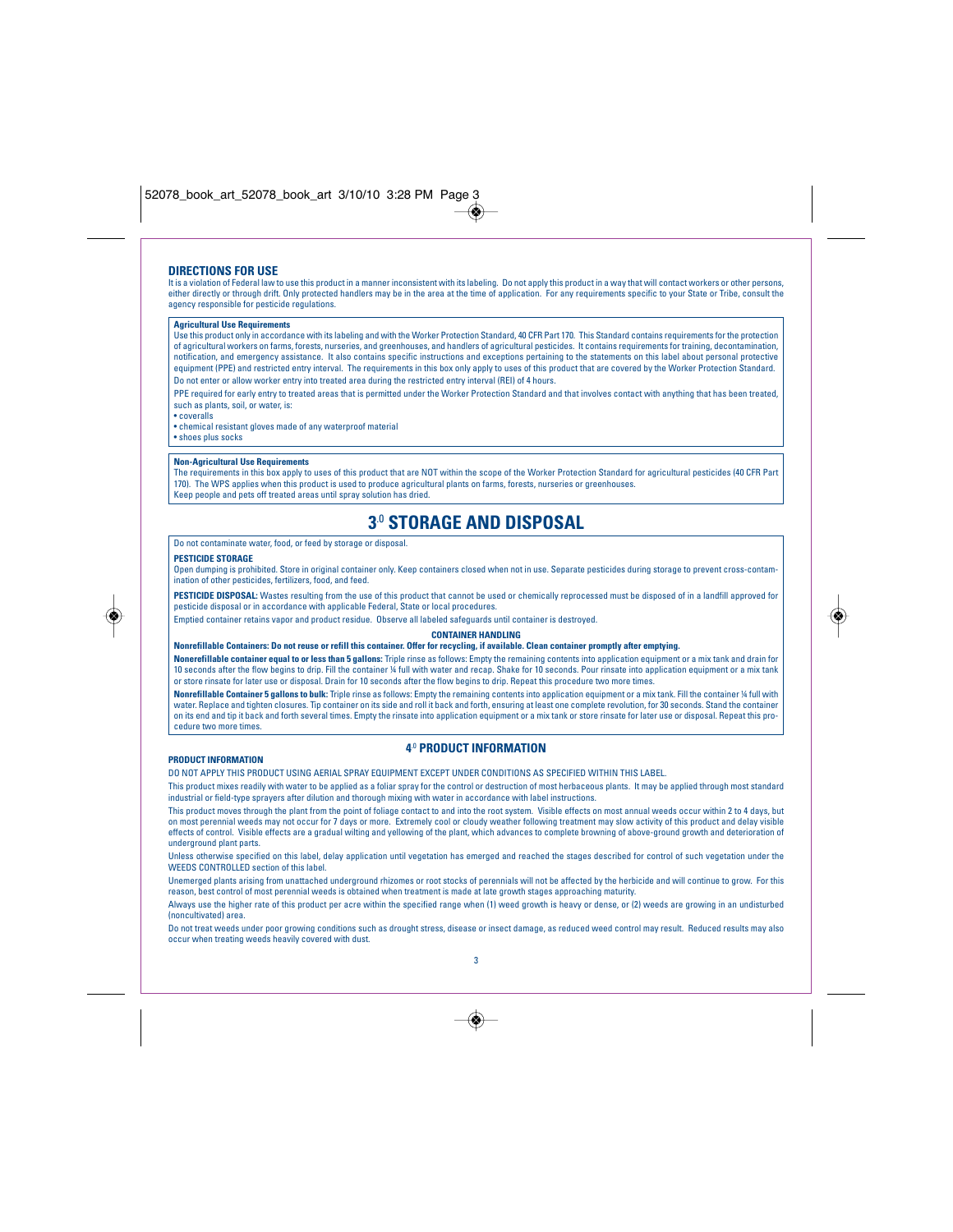$\bigcirc$ 

Reduced control may result when applications are made to annual and perennial weeds that have been mowed, grazed, or cut, and have not been allowed to regrow to the specified stage for treatment

Rainfall or irrigation occurring within 6 hours after application may reduce effectiveness. Heavy rainfall or irrigation within 2 hours after application may wash the chemical off the foliage and a repeat treatment may be required.

This product does not provide residual weed control. For subsequent residual weed control, follow a label-approved herbicide program. Read and carefully observe the cautionary statements and all other information appearing on the labels of all herbicides used.

Buyer and all users are responsible for all loss or damage in connection with the use or handling of mixtures of this product with herbicides or other materials that are not expressly specified in this labeling. Mixing this product with herbicides or other materials not specified on this label may result in reduced performance. In the spring when temperatures may be cooler than usual the application of HELOSATE PLUS ADVANCED to perennial or annual ryegrass, wheat as a cover crop, or

volunteer wheat, requires an additional surfactant for maximum control. See the Additives Section of this label for further information.

For best results, spray coverage should be uniform and complete. Do not spray weed foliage to the point of runoff.

**NOTE:** Use of this product in any manner not consistent with this label may result in injury to persons, animals, or crops, or other unintended consequences. Keep container closed to prevent spills and contamination.

## **4**. <sup>1</sup> **Weed Resistance Management**

## Group 9 Herbicide

Based on the mode of action classification system of the Weed Science Society of America, Glyphosate (active ingredient) is a Group 9 herbicide. Group 9 herbicides may contain plants from any weed population that can be naturally resistant to glyphosate. These weed resistant plants can be effectively controlled using a different Group herbicide or by using other means such as cultural or mechanical practices.

## **4**. <sup>2</sup> **Weed Resistance Management Directions**

Glyphosate resistant biotypes can be minimized by utilizing the following weed resistance management instructions: 1. Begin by preparing your field using tillage or a burndown herbicide application.

- 2. It is a good practice to scout your fields before and after applications.
- 3. Use new commercial seeds that have fewer weed seeds.
- 4. Apply early control of weeds that are relatively small.
- 
- 5. Cultural practices such as crop rotation or tillage and the addition of other herbicides such as a selective and/or a residual herbicide where appropriate are suggested.
- 6. Rotating to other Roundup Ready crops is one method for adding other herbicides into a continuous Roundup Ready system.
- 7. Follow the specified label rate for the most difficult to control weeds. Reject directions that support lower application rates when tank mixing as well as tank
- mixtures with other herbicides that will reduce product efficacy. 8. Follow good agricultural practices by cleaning equipment prior to shifting from field to field preventing weed seed or plant root parts from spreading.
- 9. Any incidence of repeated non-performance of this product on a particular weed should be reported to any Helm representative, your county extension agent or to the local retailer.

## **4**.3 **Glyphosate-Resistant Biotypes Management Directions**

**In order to reduce the spread of confirmed glyphosate resistant biotypes, follow these practices:** 1. When a naturally occurring resistant biotype(s) is present, tank mix or apply sequentially with an appropriate herbicide with a different mode of action to achieve control.

- 2. Use cultural and mechanical control practices, such as crop rotation or tillage, as appropriate.
- 3. Rotation to other Roundup Ready crops is one method for adding other herbicides into a continuous Roundup Ready system.
- 4. Control escaping weeds including resistant biotypes before they set seed and scout treat fields after herbicide application.
- 5. Clean equipment thoroughly prior to exiting fields known to contain resistant biotypes.

Helm Agro US, Inc. is not responsible for any losses that may result from the failure of this product to control glyphosate-resistant weed biotypes as the occurrence of new glyphosate-resistant weeds cannot be determined until after the product use and scientific confirmation.

## **5**.0 **MIXING INSTRUCTIONS**

Spray solutions of this product should be mixed, stored and applied using only stainless steel, aluminum, fiberglass, plastic or plastic-lined steel containers. DO NOT MIX, STORE OR APPLY THIS PRODUCT OR SPRAY SOLUTIONS OF THIS PRODUCT IN GALVANIZED STEEL OR UNLINED STEEL (EXCEPT STAINLESS STEEL) CONTAINERS OR SPRAY TANKS.

**5**.1 **Mixing, Additives, and Application Instructions** APPLY THESE SPRAY SOLUTIONS IN PROPERLY MAINTAINED AND CALIBRATED EQUIPMENT CAPABLE OF DELIVERING DESIRED VOLUMES. DO NOT APPLY WHEN WIND OR OTHER CONDITIONS FAVOR DRIFT. HAND-HELD APPLICATIONS SHOULD BE PROPERLY DIRECTED TO AVOID SPRAYING DESIRABLE PLANTS. **NOTE:** REDUCED RESULTS MAY OCCUR IF WATER CONTAINING SOIL IS USED, SUCH AS WATER FROM PONDS AND UNLINED DITCHES.

Eliminate any risk of siphoning the contents of the tank back into the carrier source while mixing. Use approved anti-back-siphoning devices where required by State or local regulations.

Clean sprayer parts immediately after use of this product by thoroughly flushing with water.



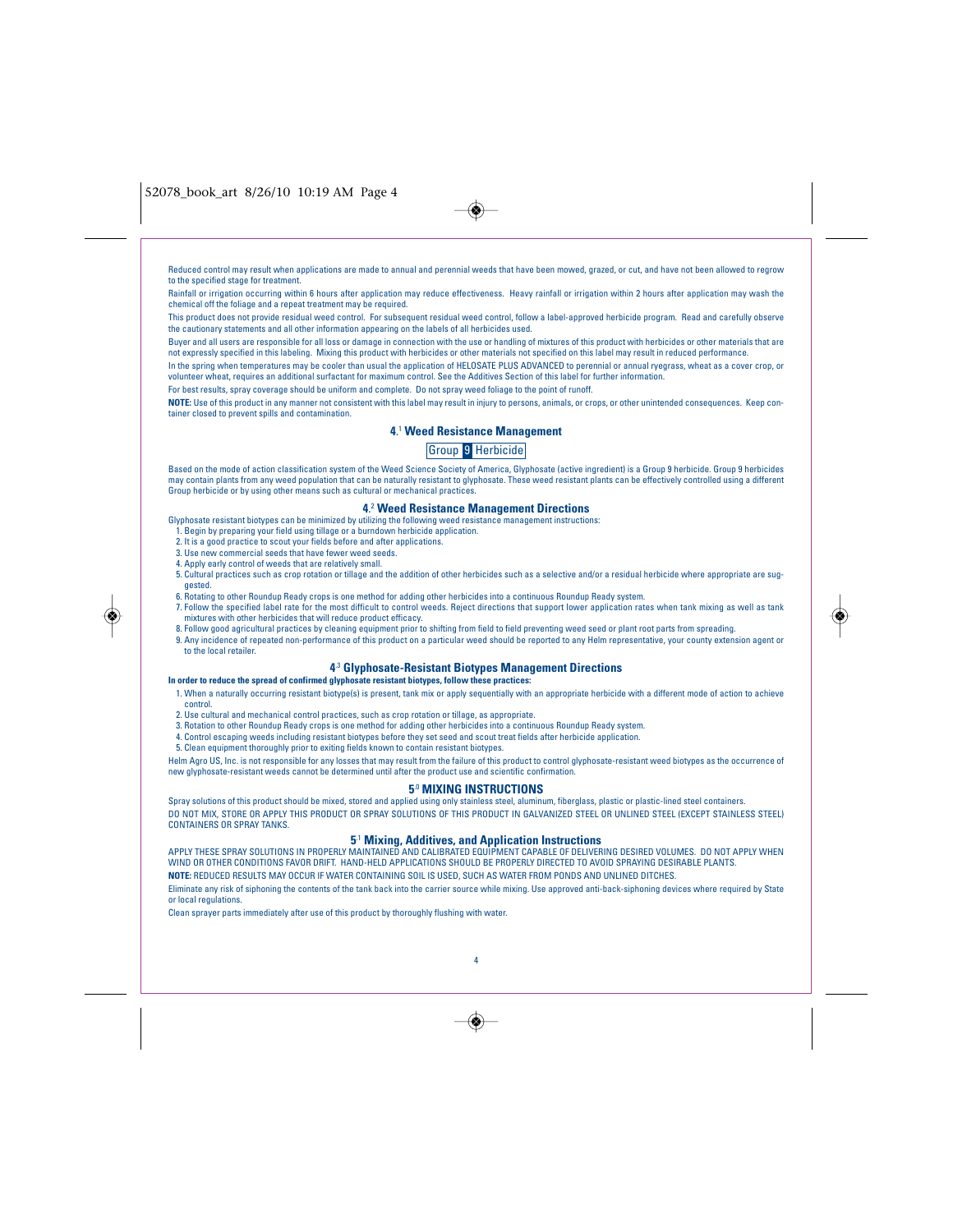| 5 <sup>2</sup> Mixing with Water<br>This product mixes readily with water. Mix spray solutions of this product as follows: Fill the mixing or spray tank with the required amount of water. Add the specified<br>amount of this product (see the DIRECTIONS FOR USE and WEEDS CONTROLLED sections of this label) near the end of the filling process and mix well. Use caution to<br>avoid siphoning back into the carrier source. Use approved anti-back-siphoning devices where required by state or local regulations. During mixing and application,<br>foaming of the spray solution may occur. To prevent or minimize foam, avoid the use of mechanical agitators, terminate by-pass and return lines at the bottom of the<br>tank and, if needed, use an approved anti-foam or defoaming agent. |
|--------------------------------------------------------------------------------------------------------------------------------------------------------------------------------------------------------------------------------------------------------------------------------------------------------------------------------------------------------------------------------------------------------------------------------------------------------------------------------------------------------------------------------------------------------------------------------------------------------------------------------------------------------------------------------------------------------------------------------------------------------------------------------------------------------|
| <b>5<sup>3</sup> Tank Mixture Instructions</b>                                                                                                                                                                                                                                                                                                                                                                                                                                                                                                                                                                                                                                                                                                                                                         |
| When products in this section are referred to by brand name, the substitution of an approved generic version is acceptable.                                                                                                                                                                                                                                                                                                                                                                                                                                                                                                                                                                                                                                                                            |
| <b>TANK MIXTURES</b>                                                                                                                                                                                                                                                                                                                                                                                                                                                                                                                                                                                                                                                                                                                                                                                   |
| This product does not provide residual weed control. This product may be tank-mixed with other herbicides to provide residual weed control, a broader weed control<br>spectrum or an alternate mode of action. Always read and follow label directions for all products in the tank mixture.                                                                                                                                                                                                                                                                                                                                                                                                                                                                                                           |
| Under certain growth stages and/or under other circumstances, some tank mixtures have the potential to cause crop injury. Prior to use read all labels for products to<br>be used in the tank mixture to determine the potential for crop injury.                                                                                                                                                                                                                                                                                                                                                                                                                                                                                                                                                      |
| Buyers and all users are responsible for all loss or damage n connection with the use or handling of mixtures of this product with herbicides or other materials that are<br>specified in this labeling. Tank mixtures with other herbicides, insecticides, fungicides, micronutrients or folia fertilizers may result in reduced weed control or crop<br>injury and are NOT specified for applications of this product unless otherwise noted in this label.                                                                                                                                                                                                                                                                                                                                          |
| When tank mixing with a generic active ingredient, such as diuron, Atrazine, 2,4-D or dicamba as specified in this label, the user is responsible for ensuring that the<br>specific application being made is included on the label of the product being used in the tank mixture.                                                                                                                                                                                                                                                                                                                                                                                                                                                                                                                     |
| Always observe all precautions and limitations on the label, including application timing restrictions, soil restrictions, minimum re-cropping interval and rotational guide-<br>lines of all individual product labels when tank mixing. Use the most restrictive precautionary statements for each product in the tank mixture.                                                                                                                                                                                                                                                                                                                                                                                                                                                                      |
| Always predetermine the compatibility of labeled tank mixtures of this product with water carrier by mixing small proportional quantities in advance.                                                                                                                                                                                                                                                                                                                                                                                                                                                                                                                                                                                                                                                  |
| Mixing order is as follows:<br>1. Water                                                                                                                                                                                                                                                                                                                                                                                                                                                                                                                                                                                                                                                                                                                                                                |
| 2. Agitation                                                                                                                                                                                                                                                                                                                                                                                                                                                                                                                                                                                                                                                                                                                                                                                           |
| 3. HELOSATE PLUS ADVANCED                                                                                                                                                                                                                                                                                                                                                                                                                                                                                                                                                                                                                                                                                                                                                                              |
| 4. Tank mix partner                                                                                                                                                                                                                                                                                                                                                                                                                                                                                                                                                                                                                                                                                                                                                                                    |
| 5. Additional adjuvant                                                                                                                                                                                                                                                                                                                                                                                                                                                                                                                                                                                                                                                                                                                                                                                 |
| Never tank mix without constant and complete agitation.                                                                                                                                                                                                                                                                                                                                                                                                                                                                                                                                                                                                                                                                                                                                                |
| Mix labeled tank mixtures of this product with water as follows:                                                                                                                                                                                                                                                                                                                                                                                                                                                                                                                                                                                                                                                                                                                                       |
| 1. Place a 20 to 35 mesh screen or wetting basket over filling port.<br>2. Through the screen, fill the spray tank one-half full with water and start agitation.                                                                                                                                                                                                                                                                                                                                                                                                                                                                                                                                                                                                                                       |
| 3. If a wettable powder is used, make a slurry with the water carrier, and add it SLOWLY through the screen into the tank. Continue agitation.                                                                                                                                                                                                                                                                                                                                                                                                                                                                                                                                                                                                                                                         |
| 4. If a flowable formulation is used, premix one part flowable with one part water. Add diluted mixture SLOWLY through the screen into the tank. Continue agitation.                                                                                                                                                                                                                                                                                                                                                                                                                                                                                                                                                                                                                                   |
| 5. If an emulsifiable concentrate formulation is used, premix one part emulsifiable concentrate with two parts water. Add diluted mixture slowly through the screen                                                                                                                                                                                                                                                                                                                                                                                                                                                                                                                                                                                                                                    |
| into the tank. Continue agitation.                                                                                                                                                                                                                                                                                                                                                                                                                                                                                                                                                                                                                                                                                                                                                                     |
| 6. Continue filling the spray tank with water and add the required amount of this product near the end of the filling process.<br>7. Where nonionic surfactant is specified, add this to the spray tank before completing the filling process.                                                                                                                                                                                                                                                                                                                                                                                                                                                                                                                                                         |
| 8. Add individual formulations to the spray tank as follows: wettable powder, flowable, emulsifiable concentrate, drift control additive, water soluble liquid followed                                                                                                                                                                                                                                                                                                                                                                                                                                                                                                                                                                                                                                |
| by surfactant.                                                                                                                                                                                                                                                                                                                                                                                                                                                                                                                                                                                                                                                                                                                                                                                         |
| Maintain good agitation at all times until the contents of the tank are sprayed. If the spray mixture is allowed to settle, thorough agitation is required to resuspend the                                                                                                                                                                                                                                                                                                                                                                                                                                                                                                                                                                                                                            |
| mixture before spraying is resumed. Keep by-pass line on or near bottom of the tank to minimize foaming. Screen size in nozzle or line strainers should be no finer than<br>50 mesh. Carefully select proper nozzle to avoid spraying a fine mist. For best results with conventional ground application equipment, use flat fan nozzles. Clean<br>sprayer and parts immediately after using this product by thoroughly flushing with water.                                                                                                                                                                                                                                                                                                                                                           |
| UNDER NO CIRCUMSTANCE DOES HELM AGRO US, INC. SUPPORT A REDUCED RATE APPLICATION FROM SUGGESTED CONCENTRATIONS ON THIS LABEL. THIS IN-                                                                                                                                                                                                                                                                                                                                                                                                                                                                                                                                                                                                                                                                 |
| CLUDES INSTANCES WHERE A TANK MIX PARTNER IS USED. FOR ALL ROUNDUP CROP APPLICATIONS. THE STANDARD USE RATE IS 32 OUNCES PER ACRE. DEVIATION<br>FROM THIS RATE WILL REDUCE PERFORMANCE. IF OTHER MANUFACTURERS SUGGEST REDUCING THE RATE TO TANK MIX WITH THEIR PRODUCT OR OTHER PROD-<br>UCTS, HELM AGRO US, INC. WILL NOT SUPPORT THE APPLICATION.                                                                                                                                                                                                                                                                                                                                                                                                                                                   |
| <b>5<sup>4</sup> Additive Instructions</b>                                                                                                                                                                                                                                                                                                                                                                                                                                                                                                                                                                                                                                                                                                                                                             |
| <b>ADDITIVES</b>                                                                                                                                                                                                                                                                                                                                                                                                                                                                                                                                                                                                                                                                                                                                                                                       |
| 5 <sup>5</sup> Surfactants:                                                                                                                                                                                                                                                                                                                                                                                                                                                                                                                                                                                                                                                                                                                                                                            |
| Nonionic surfactants that are labeled for use with herbicides may be used. Do not reduce rates of this product when adding surfactant. When adding additional sur-<br>factant, use 0.5% surfactant concentration (2 quarts per 100 gallons of spray solution) when using surfactants that contain at least 70% active ingredient or a 1%<br>surfactant concentration (4 quarts per 100 gallons of spray solution) for those surfactants containing less than 70% active ingredient. Read and carefully observe sur-<br>factant cautionary statements and other information appearing on the surfactant label.                                                                                                                                                                                          |
| When applied as directed under the conditions described, this product controls annual and perennial weeds listed in this label.                                                                                                                                                                                                                                                                                                                                                                                                                                                                                                                                                                                                                                                                        |
| DO NOT add buffering agents or pH adjusting agents to the spray solution when HELOSATE PLUS ADVANCED is the only pesticide product used. DO NOT ADD ADDI-<br>TIONAL SURFACTANT OR ADDITIVES CONTAINING SURFACTANT TO THIS PRODUCT FOR PREHARVEST APPLICATIONS TO COTTON.                                                                                                                                                                                                                                                                                                                                                                                                                                                                                                                               |
| 5                                                                                                                                                                                                                                                                                                                                                                                                                                                                                                                                                                                                                                                                                                                                                                                                      |
|                                                                                                                                                                                                                                                                                                                                                                                                                                                                                                                                                                                                                                                                                                                                                                                                        |
|                                                                                                                                                                                                                                                                                                                                                                                                                                                                                                                                                                                                                                                                                                                                                                                                        |
|                                                                                                                                                                                                                                                                                                                                                                                                                                                                                                                                                                                                                                                                                                                                                                                                        |

 $\rightarrow$ 

# $\rightarrow$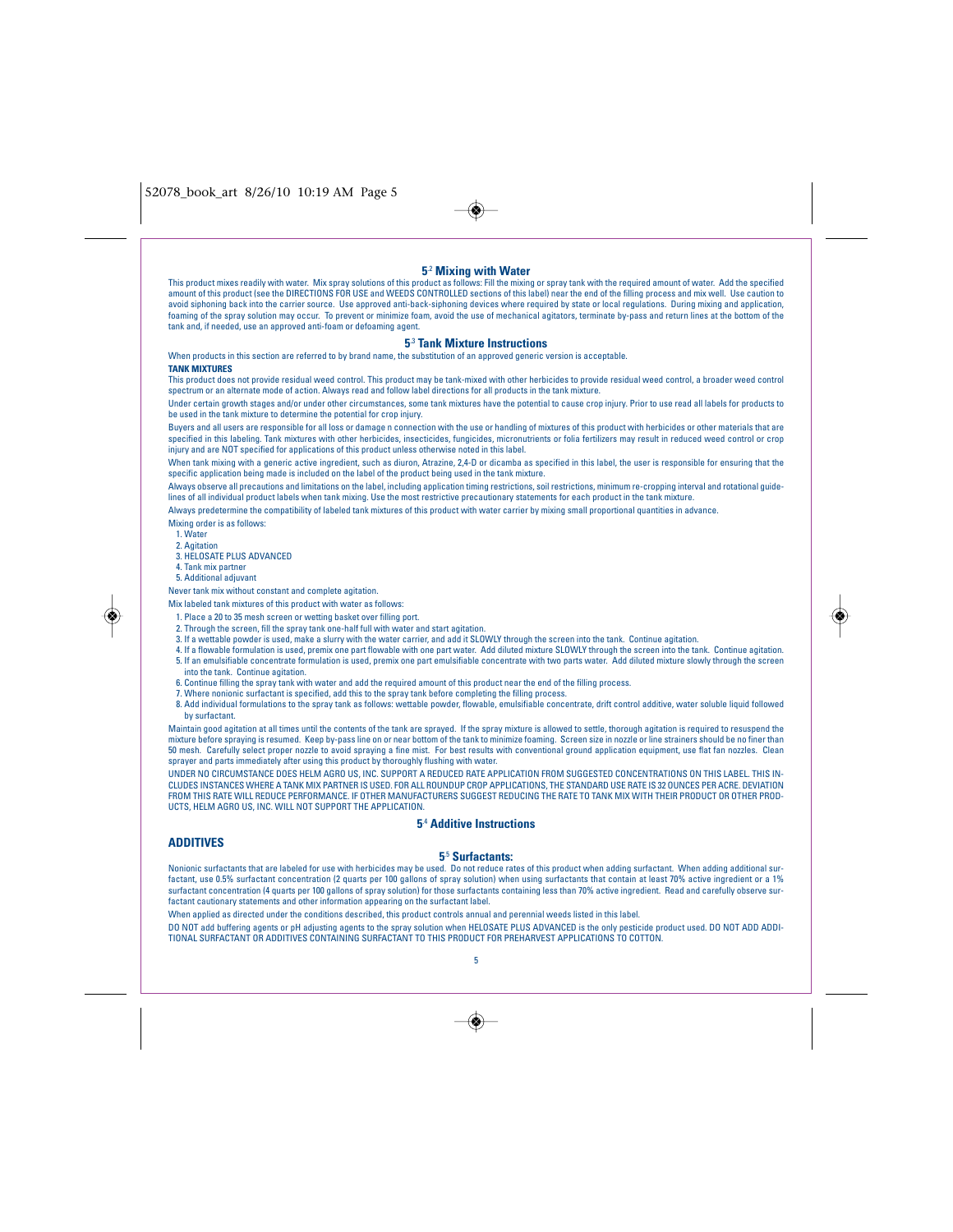## **5**.6 **Ammonium Sulfate:**

The addition of 1 to 2% dry ammonium sulfate by weight or 8.5 to 17 pounds per 100 gallons of water may increase the performance of this product and this product plus 2,4-D, dicamba or residual herbicide tank mixtures on annual and perennial weeds particularly under hard water conditions, drought conditions or when tank-mixed with certain residual herbicides. The improvement in performance may be apparent where environmental stress is a concern. Low-quality ammonium sulfate may contain material that will not readily dissolve, which could result in nozzle tip plugging. To determine quality, perform a jar test by adding 1/3 cup of ammonium sulfate to 1 gallon of water and agitate for 1 minute. If undissolved sediment is observed, predissolve the ammonium sulfate in water and filter prior to addition to the spray tank. If ammonium sulfate is added directly to the spray tank, add slowly with agitation. Adding too quickly may clog outlet line. Ensure the ammonium sulfate is completely dissolved in the spray tank before adding herbicides or surfactant. Thoroughly rinse the spray system with clean water after use to reduce corrosion. **NOTE:** The use of ammonium sulfate as an additive does not preclude the need for additional surfactant. Do not use herbicide rates lower than specified in this label. Using lower rates will result in reduced performance.

## **5**.7 **Colorants or Dyes:**

Agriculturally approved colorants or marking dyes may be added to this product. Colorants or dyes used in spray solutions of this product may reduce performance, especially at lower rates or dilutions. Use colorants or dyes according to the manufacturer's directions.

## **5**.8 **Drift Control**

When a drift control additive is used, read and carefully observe the cautionary statements and all other information appearing on the additive label. The use of a drift reduction additive can affect spray coverage, which can reduce product performance.

### **6**.0 **SPRAY DRIFT**

**SPRAY DRIFT MANAGEMENT** Avoiding spray drift at the application site is the responsibility of the applicator and the grower. The interaction of many equipment- and weather-related factors determines the potential for spray drift. The applicator and the grower are responsible for considering all these factors when making decisions.

AVOID DRIFT. EXTREME CARE MUST BE USED WHEN APPLYING THIS PRODUCT TO PREVENT INJURY TO DESIRABLE PLANTS AND CROPS.

DO NOT APPLY WHEN WINDS ARE GUSTY OR UNDER ANY OTHER CONDITIONS WHICH WILL ALLOW DRIFT. DRIFT MAY CAUSE DAMAGE TO ANY VEGETATION CONTACTED TO WHICH TREATMENT IS NOT INTENDED. TO PREVENT INJURY TO ADJACENT DESIRABLE VEGETATION, APPROPRIATE BUFFER ZONES MUST BE MAINTAINED.

Do not allow the herbicide solution to mist, drip, drift or splash onto desirable vegetation since minute quantities of this product can cause severe damage or destruction to the crop, plants or other areas on which treatment was not intended.

Use the following guidelines when aerial applications are made near crops or desirable perennial vegetation after bud break and before total leaf drop, and/or near other desirable vegetation or annual crops.

1. Do not apply within 100 feet of all desirable vegetation or crop(s).

2. If wind up to 5 miles per hour is blowing toward desirable vegetation or crop(s), do not apply within 500 feet of the desirable vegetation or crop(s).

3. Winds blowing from 5 to 10 miles per hour toward desirable vegetation or crop(s) may require buffer zones in excess of 500 feet.

4. Do not apply when winds are in excess of 10 miles per hour or when inversion conditions exist.

Coarse sprays are less likely to drift; therefore, do not use nozzles or nozzle configurations which dispense spray as fine spray droplets. Do not angle nozzles forward into the airstream and do not increase nozzle pressure.

Do not allow the herbicide solution to mist, drip, drift or splash onto desirable vegetation since minute quantities of this product can cause severe damage or destruction to the crop, plants or other areas on which treatment was not intended.

#### **AERIAL SPRAY DRIFT MANAGEMENT**

## **6**.1 **Aerial Spray Drift Management**

The following drift management requirements must be followed to avoid off-target drift movement from aerial applications to agricultural field crops. These requirements do not apply to forestry applications or to public health uses.

1. The distance of the outermost nozzles on the boom must not exceed 3/4 the length of the wingspan or rotor.

2. Nozzles must always point backward parallel with the air stream and never be pointed downwards more than 45 degrees. Where states have more stringent regulations, they should be observed.

## **Importance of Droplet Size**

◈

most effective way to reduce drift potential is to apply large droplets. The best drift management strategy is to apply the largest droplets that provide sufficient coverage and control. Applying larger droplets reduces drift potential, but will not prevent drift if applications are made improperly, or under unfavorable environmental<br>conditions (see the Wind, Temperature and Humidity,

#### **Controlling Droplet Size**

**Volume:** Use high flow rate nozzles to apply the highest practical spray volume. Nozzles with the higher rated flows produce larger droplets.

**Pressure:** Use the lower spray pressures as specified for the nozzle. Higher pressure reduces droplet size and does not improve canopy protection. When higher flow rates are needed, use higher flow rate nozzles instead of increasing pressure.

**Number of nozzles:** Use the minimum number of nozzles that provide uniform coverage.

**Nozzle orientation:** Orienting nozzles so that the spray is released backwards, parallel to the airstream will produce larger droplets than other orientations. Significant deflection from the horizontal will reduce droplet size and increase drift potential.

**Nozzle type:** Use a nozzle type that is designed for the intended application. With most nozzle types, narrower spray angles produce larger droplets. Consider using<br>low-drift nozzles. Solid stream nozzles oriented strai



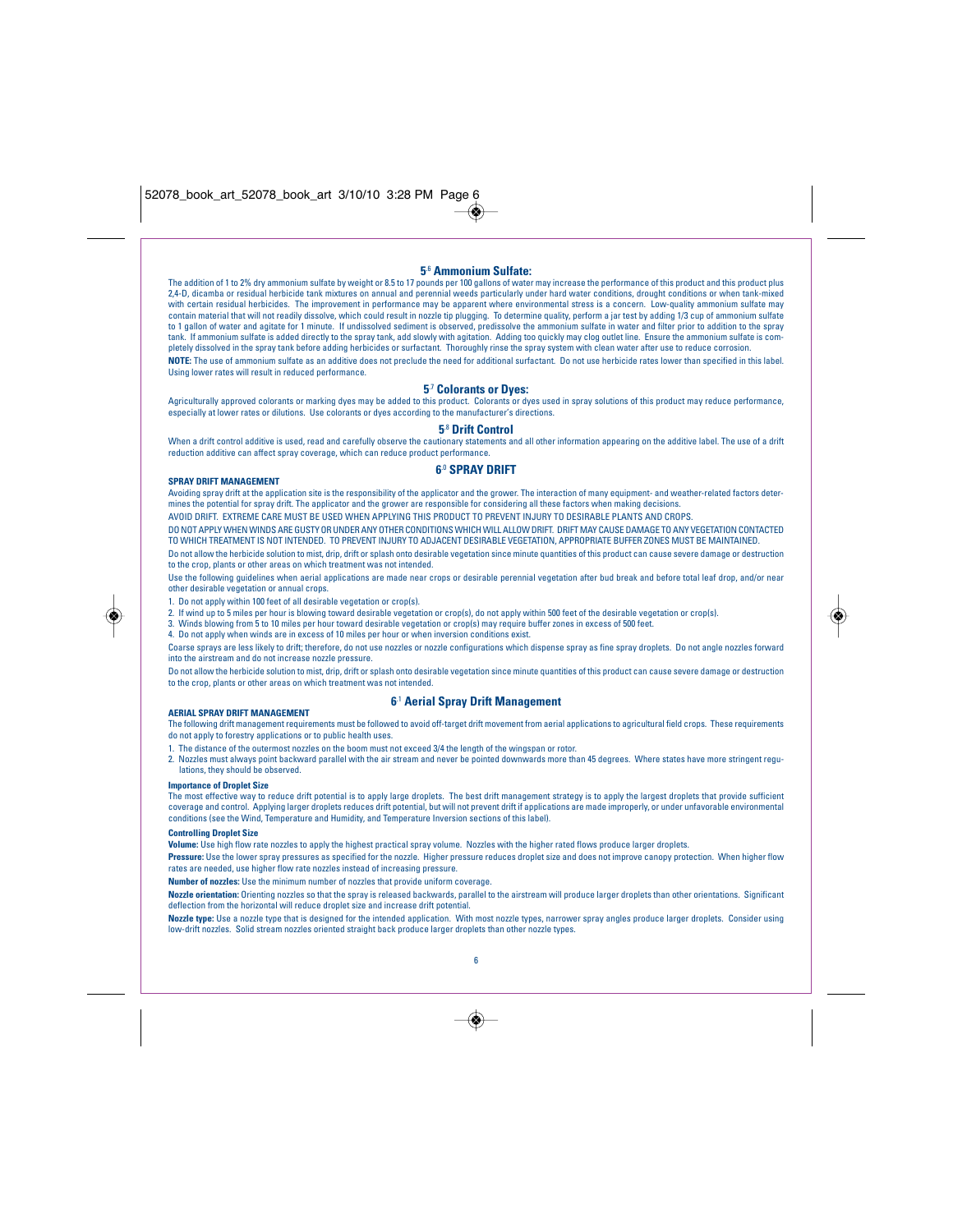

Application height: Applications shall not be made at a height greater than 10 feet above the top of the largest plants unless a greater height is required for aircraft safety. Making applications at the lowest height that is safe reduces the exposure of the droplets to evaporation and wind.

**Swath Adjustment:** When applications are made with a crosswind, the swath will be displaced downwind. Therefore, on the up and downwind edges of the field, the applicator must compensate for this displacement by adjusting the path of the aircraft upwind. Swath adjustment distance should increase with increasing drift potential (higher wind, smaller droplets, etc.).

**Wind:** Drift potential is lowest between wind speeds of 2 to 10 mph. However, many factors, including droplet size and equipment type determine drift potential at any given speed. Application must be avoided below 2 mph due to variable wind direction and high inversion potential. **NOTE:** Local terrain can influence wind patterns.<br>Every applicator must be familiar with local wind pattern

**Temperature and Humidity:** When making applications in low relative humidity, set up equipment to produce larger droplets to compensate for evaporation. Droplet evaporation is most severe when conditions are both hot and dry.

**Temperature Inversions:** Applications shall not occur during a temperature inversion because drift potential is high. Temperature inversions restrict vertical air mixing, which causes small suspended droplets to remain in a concentrated cloud. This cloud can move in unpredictable directions due to light variable winds common during inversions. Temperature inversions are characterized by increasing temperatures with altitude and are common on nights with limited cloud cover and light to no wind. They begin to form as the sun sets and often continue into the morning. Their presence can be indicated by ground fog; however, if fog is not present, inversions can<br>also be identified by the movement of smoke from a groun (under low wind conditions) indicates an inversion, while smoke that moves upward and rapidly dissipates indicates good vertical air mixing.

**Sensitive Areas:** The pesticide must only be applied when the potential for drift to adjacent sensitive areas (e.g., residential areas, bodies of water, known habitat for threatened or endangered species, non-target crops) is minimal (e.g., when wind is blowing away from the sensitive areas).

## **Avoid direct application to any body of water.**

Thoroughly wash aircraft, especially landing gear, after each day of spraying to remove residues of this product accumulated during spraying or from spills. PROLONGED<br>EXPOSURE OF THIS PRODUCT TO UNCOATED STEEL SURFACES MAY CEPTIBLE. The maintenance of an organic coating (paint), which meets aerospace specification MIL-C-38413, may prevent corrosion. THIS PRODUCT PLUS OUST®, DICAMBA OR 2,4-D TANK MIXTURES MAY NOT BE APPLIED BY AIR IN CALIFORNIA.

## **<sup>6</sup>**.2 **For Aerial Applications in California Only Directions for Use**

This label must be in the possession of the user at the time of the herbicide application.

See PRODUCT INFORMATION and MIXING, ADDITIVES and APPLICATION INSTRUCTIONS sections of this label for essential product performance information. See the CROPPING SYSTEMS section of this label for specific instructions on the use of this product.

EXTREME CARE MUST BE EXERCISED TO AVOID CONTACT OF SPRAY WITH FOLIAGE, GREEN STEMS, OR FRUIT OF DESIRABLE CROPS, PLANTS, TREES, OR OTHER DESIRABLE VEGETATION SINCE SEVERE INJURY OR DESTRUCTION MAY RESULT.

Aerial applications of this product are allowed in the following situations:

1. In fallow and reduced tillage systems prior to the emergence or transplanting of labeled crops.

2. Prior to harvest in cotton, soybeans, wheat and Roundup Ready® canola, corn, and cotton.

Do not plant subsequent crops other than those listed in this label for 30 days following application.

When applied as directed, under the conditions described, HELOSATE PLUS ADVANCED controls annual and perennial weeds listed in this label.

DO NOT EXCEED MAXIMUM RATE OF 1 QUART PER ACRE OF THIS PRODUCT WHEN MAKING APPLICATIONS BY AIR WITH THE FOLLOWING EXCEPTIONS: DO NOT EXCEED A MAXIMUM RATE OF 2 QUARTS PER ACRE OF THIS PRODUCT WHEN MAKING APPLICATIONS BY AIR IN FALLOW AND REDUCED TILLAGE SYSTEMS, AND PRIOR TO HARVEST IN ROUNDUP READY COTTON.

## **6**.3 **FOR AERIAL APPLICATION IN FRESNO COUNTY CALIFORNIA ONLY FROM FEBRUARY 15 THROUGH MARCH 31 ONLY.**

## **NOTE: For aerial application outside these dates, refer to FOR AERIAL APPLICATION IN CALIFORNIA ONLY section.**

#### **Directions for Use**

This label must be in the possession of the user at the time of the herbicide application.

See PRODUCT INFORMATION and MIXING, ADDITIVES and APPLICATION INSTRUCTIONS sections of this label for essential product performance information. See the CROPPING SYSTEMS section of this label for specific instructions on the use of this product.

#### **Applicable Area**

This supplemental only applies to the area contained inside the following boundaries within Fresno County California only:

North: Fresno County line

South: Fresno County line

East: State Highway 99 West: Fresno County line

Always read and follow the label directions and precautionary statements for all products used in the aerial application. Observe the following directions to minimize off-site movement during aerial application of HELOSATE PLUS ADVANCED. Minimization of off-site movement is the responsibility of the grower, Pest Control Advisor, and aerial applicator.



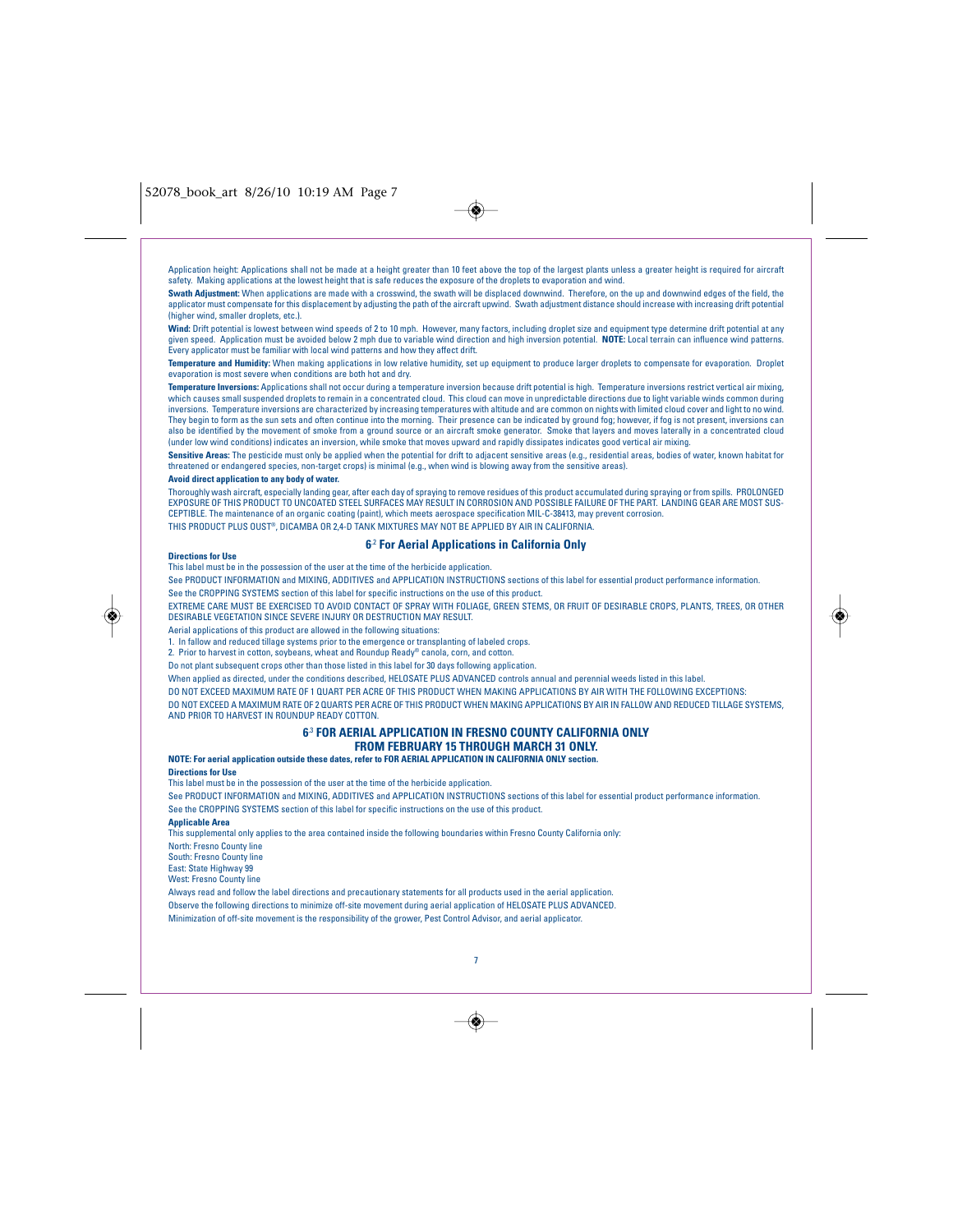#### **Written Instructions**

A written instruction MUST be submitted by or on behalf of the applicator to the Fresno County Agricultural Commissioner 24 hours prior to application. This written instruction MUST state the proximity of the surrounding crops, and that conditions of each manufacturer's applicable product label(s) and this label have been satisfied.

 $\bigcirc$ 

## **6**.4 **For Aerial Application In Arkansas Only**

**DIRECTIONS FOR USE**

It is a violation of Federal law to use this product in any manner inconsistent with its labeling.

AVOID CONTACT OF HERBICIDE WITH FOLIAGE, GREEN STEMS, EXPOSED NON-WOODY ROOTS OR FRUIT OF CROPS (EXCEPT AS SPECIFIED FOR INDIVIDUAL ROUNDUP READY CROPS), DESIRABLE PLANTS AND TREES, AS SEVERE INJURY OR DESTRUCTION MAY RESULT.

AVOID DRIFT. EXTREME CARE MUST BE USED WHEN APPLYING THIS PRODUCT TO PREVENT INJURY TO DESIRABLE PLANTS AND CROPS.

DO NOT APPLY WHEN WINDS ARE GUSTY OR UNDER ANY OTHER CONDITIONS WHICH WILL ALLOW DRIFT. DRIFT MAY CAUSE DAMAGE TO ANY VEGETATION CONTACTED TO WHICH TREATMENT IS NOT INTENDED. TO PREVENT INJURY TO ADJACENT DESIRABLE VEGETATION, APPROPRIATE BUFFER ZONES MUST BE MAINTAINED. See "Product Information" and "Mixing" sections of the container label for this product for essential product performance information.

## **AERIAL APPLICATIONS**

Use the specified rate of this product in 3 to 15 gallons of water per acre.

Do not allow the herbicide solution to mist, drip, drift or splash onto desirable vegetation since minute quantities of this product can cause severe damage or destruction to the crop, plants or other areas on which treatment was not intended.

Apply only when the wind speed is less than or equal to 10 mph at the application site.

Do not apply by air if drift can occur to sensitive nontarget crops or plants that are within 100 feet of the application site.

If wind up to 5 miles per hour is blowing toward desirable vegetation or crops, do not apply within 500 feet upwind of the desirable vegetation or crops.

Winds blowing from 5 to 10 miles per hour toward desirable vegetation or crops will likely require buffer zones in excess of 500 feet.

Use sufficient carrier volume and appropriate equipment set-up to form droplets large enough to avoid drift potential. Coarse droplets in the 300 to 500 (VMD) micron ranges are specified.

Applications should typically be made with the nozzle release point at 8 to 15 feet above the top of the target plants unless a greater height is required for aircraft safety. The boom length must not exceed 75% of the wingspan or rotor blade diameter. In many cases, reducing this distance to 65% of the length of the wingspan or rotor will improve drift control without affecting the swath width.

Do not make any type of application into temperature inversions. Do not apply into still air where there is a temperature inversion layer low enough for fine spray particles to become suspended and move outside the target area when the inversion layer moves. These conditions may occur when wind speeds are less than 2 mph. Nozzles must always discharge backward parallel with the air stream and never discharge downwards more than 45 degrees on fixed wing aircraft or forward of the prevailing air flow on rotary winged aircraft. Avoid the use of nozzles with wide-angle discharge.

### **7.**<sup>0</sup> **APPLICATION EQUIPMENT AND TECHNIQUES**

Do not apply this product through any type of irrigation system. This product may be applied with the following application equipment.

**Aerial** - Fixed wing and helicopter

**Broadcast Spray – Ground – Boom or boomless systems, pull-type sprayers, floaters, pick-up sprayers, spray coupes and other broadcast equipment.**

**Controlled Droplet Applicator (CDA)** - Hand-held or boom-mounted applicators that produce a spray consisting of a narrow range of droplet sizes.

**Hand-Held and High-Volume Spray Equipment** - Knapsack and backpack sprayers, pump-up pressure sprayers, handguns, handwands, mistblowers\*, lances and other hand-held and motorized spray equipment used to direct the spray onto weed foliage.

\*THIS PRODUCT IS NOT REGISTERED IN CALIFORNIA OR ARIZONA FOR USE IN MISTBLOWERS

**Selective Equipment** - Recirculating sprayers, shielded sprayers and wiper applicators.

**Injections Systems** - Ground or aerial injections systems

See the appropriate part of this section for specific instructions and rates of application.

SPRAY SOLUTIONS SHOULD BE APPLIED IN PROPERLY MAINTAINED AND CALIBRATED FOULPMENT THAT IS CAPABLE OF DELIVERING VOLUMES DESIRED.

## **7**.1 **Aerial Applicator Training and Equipment**

Aerial application of HELOSATE PLUS ADVANCED is limited to pilots who have successfully completed a Fresno County Agricultural Commissioner and California De-<br>partment of Pesticide Regulation approved training program for Fresno County Agricultural Commissioner approved fly-in. Test and calibrate spray equipment at intervals sufficient to insure that proper rates of herbicides and adjuvants are being applied during commercial use. Applicator must document such calibrations and testing. Demonstration of performance at Fresno County Agri-<br>cultural Commission approved fly-ins constitutes such documenta acceptable to the Fresno County Agricultural Commissioner.

**Application at night** - Do not apply this product by air earlier than 30 minutes prior to sunrise and/or later than 30 minutes after sunset without prior permission from the<br>Erespo County Agricultural Commissioner Fresno County Agricultural Com

## **7**.2 **Aerial Equipment**

Use the specified rates of this herbicide in 3 to 15 gallons of water per acre unless otherwise specified on this label. See the WEEDS CONTROLLED section of this label for specific rates. Unless otherwise specified, do not exceed 1 quart per acre. Aerial applications of this product may be made in annual cropping conventional tillage<br>systems, fallow and reduced tillage systems, preharves and application rates. 8

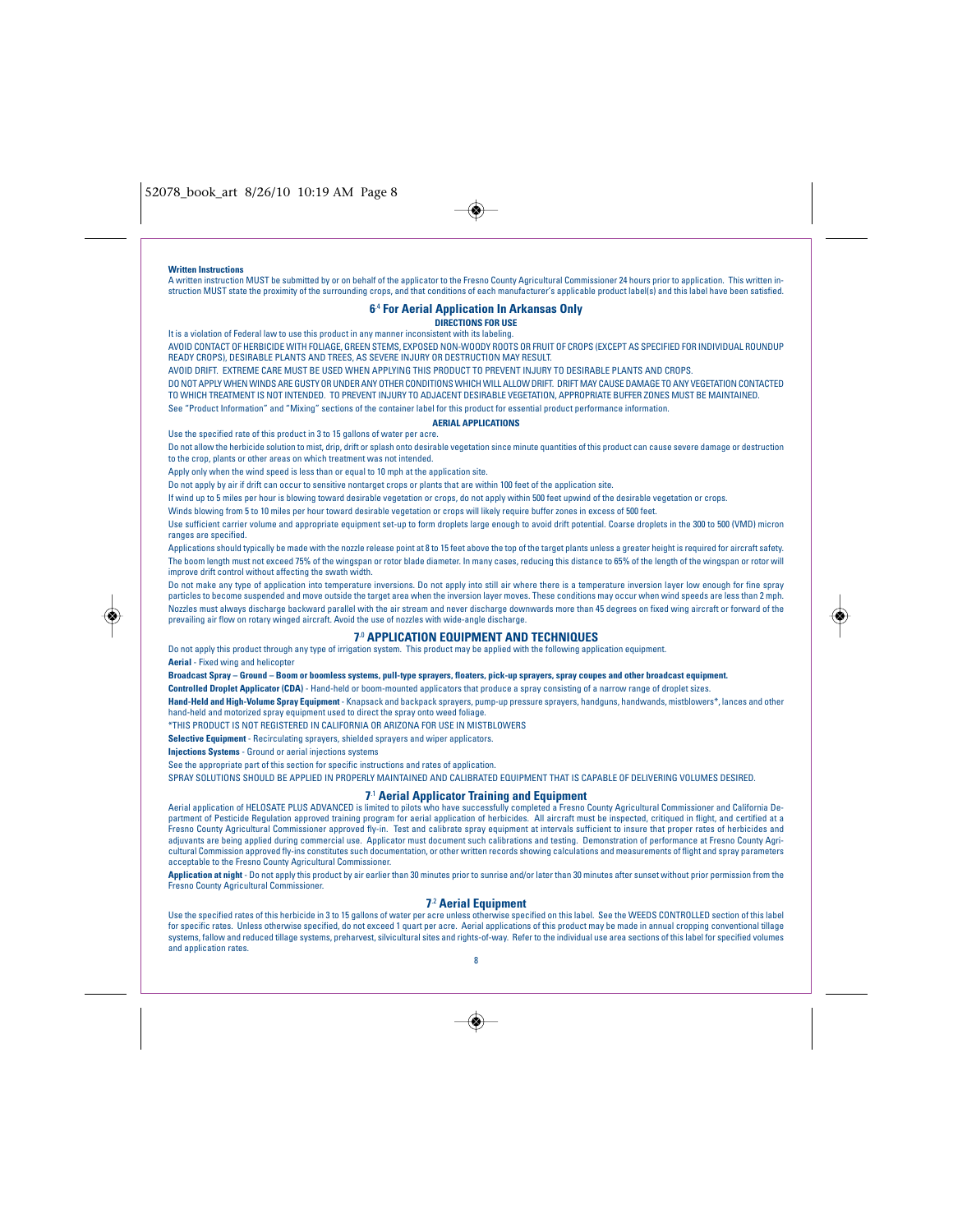Do not apply to water, to areas where surface water is present or to intertidal areas below the mean high water mark. Do not contaminate water when disposing of equipment washwaters.

AVOID DRIFT - DO NOT APPLY WHEN WINDS ARE GUSTY OR UNDER ANY OTHER CONDITIONS WHICH WILL ALLOW DRIFT. DRIFT MAY CAUSE DAMAGE TO ANY VEGETATION CONTACTED TO WHICH TREATMENT IS NOT INTENDED. TO PREVENT INJURY TO ADJACENT DESIRABLE VEGETATION, APPROPRIATE BUFFER ZONES MUST BE MAINTAINED.

Use the following guidelines when aerial applications are made near crops or desirable perennial vegetation after bud break and before total leaf drop, and/or near other desirable vegetation or annual crops.

1. Do not apply within 100 feet of all desirable vegetation or crop(s).

2. If wind up to 5 miles per hour is blowing toward desirable vegetation or crop(s), do not apply within 500 feet of the desirable vegetation or crop(s).

3. Winds blowing from 5 to 10 miles per hour toward desirable vegetation or crop(s) may require buffer zones in excess of 500 feet.

4. Do not apply when winds are in excess of 10 miles per hour or when inversion conditions exist.

Coarse sprays are less likely to drift; therefore, do not use nozzles or nozzle configurations which dispense spray as fine spray droplets. Do not angle nozzles forward into the airstream and do not increase nozzle pressure.

Drift control additives may be used. When a drift control additive is used, read and carefully observe the cautionary statements and all other information appearing on the additive label.

Ensure uniform application - to avoid streaked, uneven or overlapped application, use appropriate marking devices.

Thoroughly wash aircraft, especially landing gear, after each day of spraying to remove residues of this product accumulated during spraying or from spills. PROLONGED<br>EXPOSURE OF THIS PRODUCT TO UNCOATED STEEL SURFACES MAY CEPTIBLE. The maintenance of an organic coating (paint) which meets aerospace specification MIL-C-38413 may prevent corrosion.

## **7**.3 **Ground Broadcast Equipment**

For control of annual or perennial weeds listed on this label using broadcast equipment - Use the specified rates of this product in 3 to 40 gallons of water per acre as a broadcast spray unless otherwise specified on this label. See the WEEDS CONTROLLED section of this label for specific rates. As density of weeds increases, spray volume should be increased within the specified range to ensure complete coverage. Carefully select proper nozzle to avoid spraying a fine mist. For best results with<br>ground application equipment, use flat fan nozzles. Che

## **7**.4 **Controlled Droplet Application (CDA)**

The rate of this product applied per acre by vehicle-mounted CDA equipment must not be less than the amount specified in this label when applied by conventional broadcast equipment. For vehicle-mounted CDA equipment, apply 3 to 15 gallons of water per acre.

For the control of labeled annual weeds with hand-held CDA units, apply a 20% solution of this product at a flow rate of 2 fluid ounces per minute and a walking speed of 1.5 mph (1 quart per acre). For the control of labeled perennial weeds, apply a 20 to 40% solution of this product at a flow rate of 2 fluid ounces per minute and a walking speed of 0.75 mph (2 to 4 quarts per acre).

Controlled droplet application equipment produces a spray pattern that is not easily visible. Extreme care must be exercised to avoid spray or drift contacting the foliage or any other green tissue of desirable vegetation, as damage or destruction may result.

## **7**.5 **Hand-Held and High-Volume Equipment**

Use coarse sprays only.

Mix this product in clean water and apply to foliage of vegetation to be controlled. For applications made on a spray-to-wet basis, spray coverage should be uniform and complete. Do not spray to the point of runoff.

For control of annual weeds listed on this label, apply a 0.5% solution of this product plus nonionic surfactant to weeds less than 6 inches in height or runner length. Apply prior to seedhead formation in grass or bud formation in broadleaf weeds. Allow three or more days before tillage or mowing.

For annual weeds over 6 inches tall, or when not using additional surfactant, or unless otherwise specified, use a 1% solution. For best results, use a 2% solution on harder-to-control perennials, such as Bermuda grass, dock, field bindweed, hemp dogbane, milkweed and Canada thistle.

When using application methods that result in less than complete coverage, use a 5% solution for annual and perennial weeds and a 5 to 10% solution for woody brush and trees.

Prepare the desired volume of spray solution by mixing the amount of this product in water as shown in the following table:

| <b>Spray Solution</b>         |           |                                         |             |           |            |         |  |
|-------------------------------|-----------|-----------------------------------------|-------------|-----------|------------|---------|--|
| <b>Desired</b>                |           | <b>Amount of HELOSATE PLUS ADVANCED</b> |             |           |            |         |  |
| volume                        | 1/2%      | 1%                                      | 1 1/2%      | 2%        | 5%         | 10%     |  |
| 1 gallon                      | $2/3$ oz. | $11/3$ oz.                              | 20z         | 2 2/3 oz. | $61/2$ oz. | 13 oz.  |  |
| 25 gallons                    | l pt.     | 1 qt.                                   | $11/2$ qt.  | 2 gt.     | 5 gt.      | 10 gt.  |  |
| 100 gallons                   | 2 qt.     | 1 gal.                                  | $11/2$ gal. | 2 gal.    | 5 gal.     | 10 gal. |  |
| 2 tablespoons = 1 fluid ounce |           |                                         |             |           |            |         |  |

For use in knapsack sprayers, it is suggested that the specified amount of this product be mixed with water in a larger container. Fill sprayer with the mixed solution.

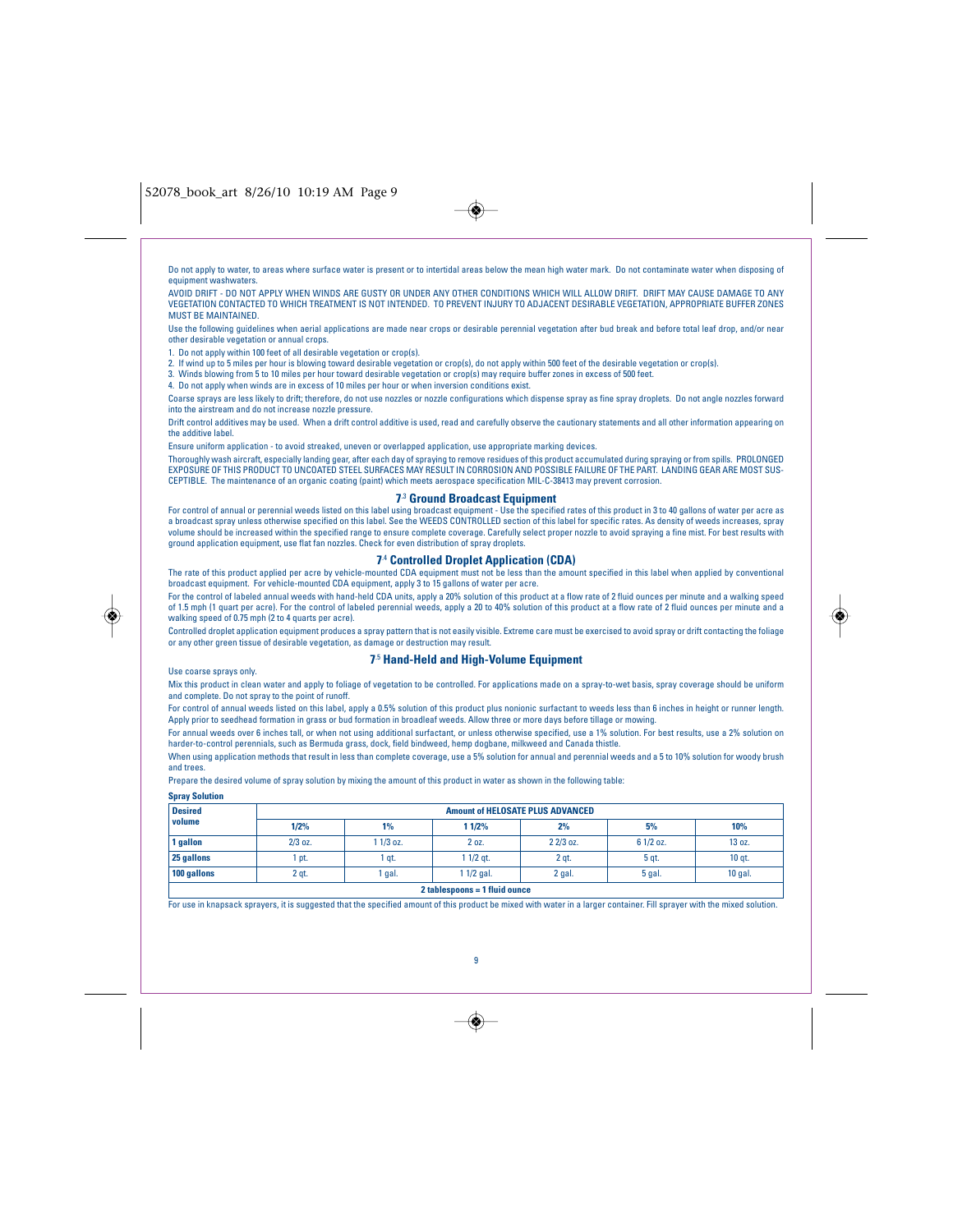r

| returned to the spray tank for reuse.<br>AVOID CONTACT WITH DESIRABLE VEGETATION.<br>on desirable vegetation may result in discoloration, stunting or destruction. | <b>7.6 Selective Equipment</b><br>This product may be applied through a recirculating spray system, a shielded applicator, hooded sprayers, wiper applicators or sponge bars after dilution and thorough<br>mixing with water to listed weeds growing in any noncrop site specified on this label and only when specifically specified in cropping systems.<br>A recirculating spray system directs the spray solution onto weeds growing above desirable vegetation, while spray solution not intercepted by weeds is collected and<br>A shielded applicator directs the herbicide solution onto weeds, while shielding desirable vegetation from the herbicide.<br>A wiper applicator applies the herbicide solution onto weeds by rubbing the weed with an absorbent material containing the herbicide solution.<br>Contact of the herbicide solution with the desirable vegetation may result in damage or destruction. Applicators used above desired vegetation should be adjusted so<br>that the lowest spray stream or wiper contact point is at least 2 inches above the desirable vegetation. Droplets, mist, foam, or splatter of the herbicide solution settling<br>Applications made above the crops should be made when the weeds are a minimum of 6 inches above the desirable vegetation. Better results may be obtained when |  |
|--------------------------------------------------------------------------------------------------------------------------------------------------------------------|-----------------------------------------------------------------------------------------------------------------------------------------------------------------------------------------------------------------------------------------------------------------------------------------------------------------------------------------------------------------------------------------------------------------------------------------------------------------------------------------------------------------------------------------------------------------------------------------------------------------------------------------------------------------------------------------------------------------------------------------------------------------------------------------------------------------------------------------------------------------------------------------------------------------------------------------------------------------------------------------------------------------------------------------------------------------------------------------------------------------------------------------------------------------------------------------------------------------------------------------------------------------------------------------------------------------------------------------------|--|
|                                                                                                                                                                    | more of the weed is exposed to the herbicide solution. Weeds not contacted by the herbicide solution will not be affected. This may occur in dense clumps, severe in-<br>festations or when the height of weeds varies so that not all weeds are contacted. In these instances, repeat treatment may be necessary.                                                                                                                                                                                                                                                                                                                                                                                                                                                                                                                                                                                                                                                                                                                                                                                                                                                                                                                                                                                                                            |  |
|                                                                                                                                                                    | 7 <sup>7</sup> Shielded Applicators/Hooded Sprayers                                                                                                                                                                                                                                                                                                                                                                                                                                                                                                                                                                                                                                                                                                                                                                                                                                                                                                                                                                                                                                                                                                                                                                                                                                                                                           |  |
| TROLLED section of this label.                                                                                                                                     | When applied as directed under conditions described for shielded applicators and hooded sprayers, this product will control those weeds listed in the WEEDS CON-                                                                                                                                                                                                                                                                                                                                                                                                                                                                                                                                                                                                                                                                                                                                                                                                                                                                                                                                                                                                                                                                                                                                                                              |  |
|                                                                                                                                                                    | Use the following equation to convert from a broadcast rate per acre to a band rate per acre.                                                                                                                                                                                                                                                                                                                                                                                                                                                                                                                                                                                                                                                                                                                                                                                                                                                                                                                                                                                                                                                                                                                                                                                                                                                 |  |
| <b>Band width in inches</b><br>$\mathbf{x}$<br>Row width in inches                                                                                                 | herbicide broadcast RATE / acre<br>herbicide band RATE / acre                                                                                                                                                                                                                                                                                                                                                                                                                                                                                                                                                                                                                                                                                                                                                                                                                                                                                                                                                                                                                                                                                                                                                                                                                                                                                 |  |
| <b>Band width in inches</b><br>$\mathbf{x}$<br>Row width in inches                                                                                                 | herbicide broadcast VOLUME of solution / acre<br>band VOLUME of solution / acre<br>$\overline{\phantom{a}}$                                                                                                                                                                                                                                                                                                                                                                                                                                                                                                                                                                                                                                                                                                                                                                                                                                                                                                                                                                                                                                                                                                                                                                                                                                   |  |
| BE EXERCISED TO AVOID CONTACT WITH DESIRABLE VEGETATION.                                                                                                           | Use nozzles that provide uniform coverage within the treated area. Keep shields on shielded sprayers adjusted to protect desirable vegetation. EXTREME CARE MUST                                                                                                                                                                                                                                                                                                                                                                                                                                                                                                                                                                                                                                                                                                                                                                                                                                                                                                                                                                                                                                                                                                                                                                              |  |
|                                                                                                                                                                    | A hooded sprayer is a type of shielded sprayer where the spray pattern is fully enclosed including the top, sides, front and back, thereby shielding the crop from he<br>spray solution. To protect desirable vegetation, adjust the shields on these sprayers. When applications are made to crops grown on raised beds, make sure the hood<br>is capable of completely enclosing the spray pattern. If necessary, extend the front and rear flaps of the hooded applicator downward to reach the ground in deep<br>furrows. EXTREME CARE MUST BE TAKEN TO AVOID CONTACT OF THIS HERBICIDE WITH DESIRABLE VEGETATION.<br>For specific rates of application and instructions for control of various annual weeds and perennial weeds, see the WEEDS CONTROLLED section of this label.                                                                                                                                                                                                                                                                                                                                                                                                                                                                                                                                                         |  |
| be obtained if 2 applications are made in opposite directions.                                                                                                     | <b>78 Wiper Applicators</b><br>Wiper applicators are devices that physically wipe appropriate amounts of this product directly onto the weed.<br>Equipment must be designed, maintained and operated to prevent the herbicide solution from contacting desirable vegetation. When more of the weed is exposed to<br>the herbicide solution, better results may be obtained. Weeds should be a minimum of 6 inches above the desirable vegetation. To ensure adequate contact with weeds,<br>adjust the height of the applicator. Weeds not contacted by the solution will not be affected. Poor contact may occur when weeds are growing in dense clumps, in<br>severe weed infestations or when weed height varies dramatically. In these instances, repeat applications may be necessary. Operate this equipment at ground speeds<br>no greater than 5 mph. Performance may be improved by reducing speed in areas of heavy weed infestations to ensure adequate wiper saturation. Better results may                                                                                                                                                                                                                                                                                                                                       |  |
| Do not use wiper equipment when weeds are wet.                                                                                                                     | Droplets, mist, foam or splatter of the herbicide solution settling onto desirable vegetation may result in discoloration, stunting or destruction. Avoid leakage or dripping<br>onto desirable vegetation. Adjust height of applicator to ensure adequate contact with weeds. Keep wiping surfaces clean. Be aware that, on sloping ground, the her-<br>bicide solution may migrate causing dripping on the lower end and drying of the wicks on the upper end of a wiper applicator.                                                                                                                                                                                                                                                                                                                                                                                                                                                                                                                                                                                                                                                                                                                                                                                                                                                        |  |
| this product by thoroughly flushing with water.                                                                                                                    | Mix only the amount of solution to be used during a 1-day period, as reduced activity may result from use of leftover solutions. Clean wiper parts immediately after using                                                                                                                                                                                                                                                                                                                                                                                                                                                                                                                                                                                                                                                                                                                                                                                                                                                                                                                                                                                                                                                                                                                                                                    |  |
| Do not add surfactant to the herbicide solution.<br>plicators section.                                                                                             | For rope or sponge wick applicators - Mix 1 gallon of this product in 2 gallons of water to prepare a 33% solution. Apply this solution to weeds listed in this Wiper Ap-                                                                                                                                                                                                                                                                                                                                                                                                                                                                                                                                                                                                                                                                                                                                                                                                                                                                                                                                                                                                                                                                                                                                                                     |  |
|                                                                                                                                                                    | For porous-plastic applicators - Solutions ranging from 33 to 100% of this product in water may be used in porous-plastic wiper applicators.                                                                                                                                                                                                                                                                                                                                                                                                                                                                                                                                                                                                                                                                                                                                                                                                                                                                                                                                                                                                                                                                                                                                                                                                  |  |
| following weeds:                                                                                                                                                   | When applied as specified under the conditions described for Wiper Applicators, this product CONTROLS the                                                                                                                                                                                                                                                                                                                                                                                                                                                                                                                                                                                                                                                                                                                                                                                                                                                                                                                                                                                                                                                                                                                                                                                                                                     |  |
| <b>Annual Grasses</b>                                                                                                                                              |                                                                                                                                                                                                                                                                                                                                                                                                                                                                                                                                                                                                                                                                                                                                                                                                                                                                                                                                                                                                                                                                                                                                                                                                                                                                                                                                               |  |
| Corn<br>Panicum, Texas<br>Rye, common<br><b>Shattercane</b>                                                                                                        | Zea mays<br>Panicum texanum<br>Secale cereale<br>Sorghum bicolor                                                                                                                                                                                                                                                                                                                                                                                                                                                                                                                                                                                                                                                                                                                                                                                                                                                                                                                                                                                                                                                                                                                                                                                                                                                                              |  |
|                                                                                                                                                                    | (continued)                                                                                                                                                                                                                                                                                                                                                                                                                                                                                                                                                                                                                                                                                                                                                                                                                                                                                                                                                                                                                                                                                                                                                                                                                                                                                                                                   |  |
|                                                                                                                                                                    |                                                                                                                                                                                                                                                                                                                                                                                                                                                                                                                                                                                                                                                                                                                                                                                                                                                                                                                                                                                                                                                                                                                                                                                                                                                                                                                                               |  |

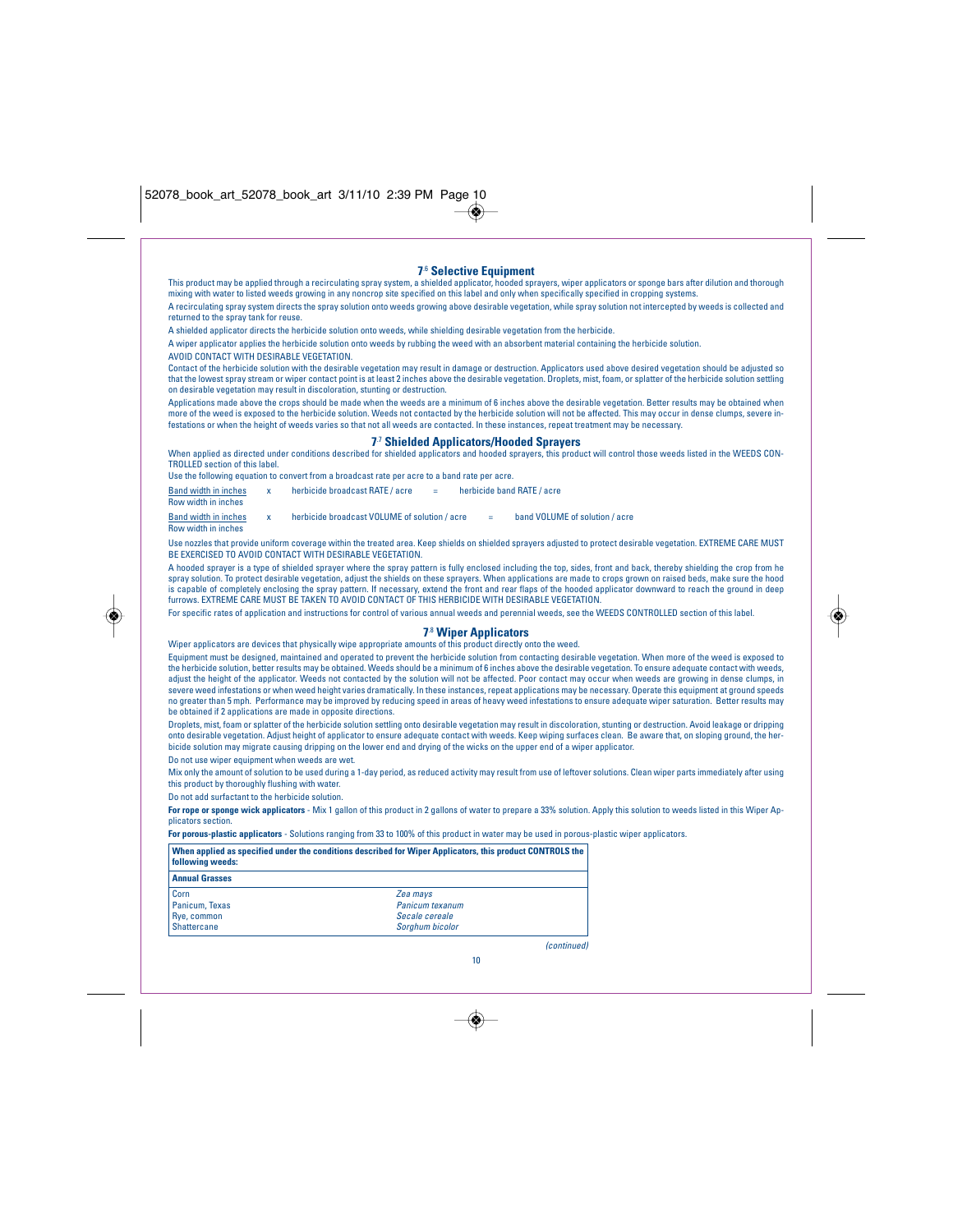| following weeds: (continued) | When applied as specified under the conditions described for Wiper Applicators, this product CONTROLS the |
|------------------------------|-----------------------------------------------------------------------------------------------------------|
| <b>Annual Broadleaves</b>    |                                                                                                           |
| <b>Sicklepod</b>             | Cassia obtusifolia                                                                                        |
| Spanishneedles               | <b>Bidens bipinnata</b>                                                                                   |
| Starbur, bristly             | Acanthospermum hispidum                                                                                   |
| the following weeds:         | When applied as specified under the conditions described for Wiper Applicators, this product SUPPRESSES   |
| <b>Annual Broadleaves</b>    |                                                                                                           |
| Beggarweed, Florida          | <b>Desmodium tortuosum</b>                                                                                |
| <b>Doafennel</b>             | Eupatorium capilliflorium                                                                                 |
| Pigweed, redroot             | <b>Amaranthus retroflexus</b>                                                                             |
| Ragweed, common              | Ambrosia artemisiifolia                                                                                   |
| Ragweed, giant               | Ambrosia trifida                                                                                          |
| Sunflower                    | <b>Helianthus annuus</b>                                                                                  |
| Thistle, musk                | Carduus nutans                                                                                            |
| <b>Velvetleaf</b>            | Abutilon theophrasti                                                                                      |
| <b>Perennial Grasses</b>     |                                                                                                           |
| Bermuda grass                | Cynodon dactylon                                                                                          |
| Guineagrass                  | Panicum maximum                                                                                           |
| Johnsongrass                 | Sorghum halepense                                                                                         |
| <b>Smutgrass</b>             | Sporobolus poiretii                                                                                       |
| <b>Vaseygrass</b>            | Paspalum urvillei                                                                                         |
| <b>Perennial Broadleaves</b> |                                                                                                           |
| Dogbane, hemp                | Apocynum cannabinum                                                                                       |
| <b>Milkweed</b>              | Asclepias syriaca                                                                                         |
| Nightshade, silverleaf       | Solanum elaeagnifolium                                                                                    |
| Thistle, Canada              | Cirsium arvense                                                                                           |

## **7**.9 **Injection Systems**

This product may be used in aerial or ground injection spray systems. It may be used as a liquid concentrate or diluted prior to injecting into the spray stream. Do not mix this product with the concentrate of other products for use in injection systems.

## **8**.0 **WEEDS CONTROLLED**

This herbicide controls many annual and perennial grasses and broadleaf weeds.

## **8**.1 **Annual Weeds**

Apply to actively growing grass and broadleaf weeds.

Allow at least 3 days after treatment before tillage. For maximum agronomic benefit, apply when weeds are 6 inches or less in height.

To prevent seed production, applications should be made prior to seedbed formation.

This product does not provide residual control; therefore, delay application until maximum weed emergence. Repeat treatments may be necessary to control later germinating weeds.

**Low-Volume Broadcast Application (Low-Rate Technology)** When applied as directed under the conditions described, this product will control the weeds listed below when:

1. Use water carrier volumes of 3 to 10 gallons per acre for ground applications and 3 to 5 gallons per acre for aerial applications (See the AERIAL EQUIPMENT section of this label for approved sites).

2. A nonionic surfactant is added at 0.5 to 1% by total spray volume. Use 0.5% surfactant concentration when using surfactants that contain at least 70% active ingredient or a 1% surfactant concentration for those surfactants containing less than 70% active ingredient.

**NOTE:**

◈

- The addition of 2% dry ammonium sulfate by weight or 17 pounds per 100 gallons of water may increase the performance of this product on annual weeds. The improvement in performance may be apparent where environmental stress is a concern. Refer to the MIXING, ADDITIVES AND APPLICATION INSTRUCTIONS section of this label.
- Do not tank-mix with soil residual herbicides when using these rates unless otherwise specified.
- For weeds that have been mowed, grazed, or cut, allow regrowth to occur prior to treatment.
- Refer to the Tank Mixtures portion of this section for control of additional broadleaf weeds.



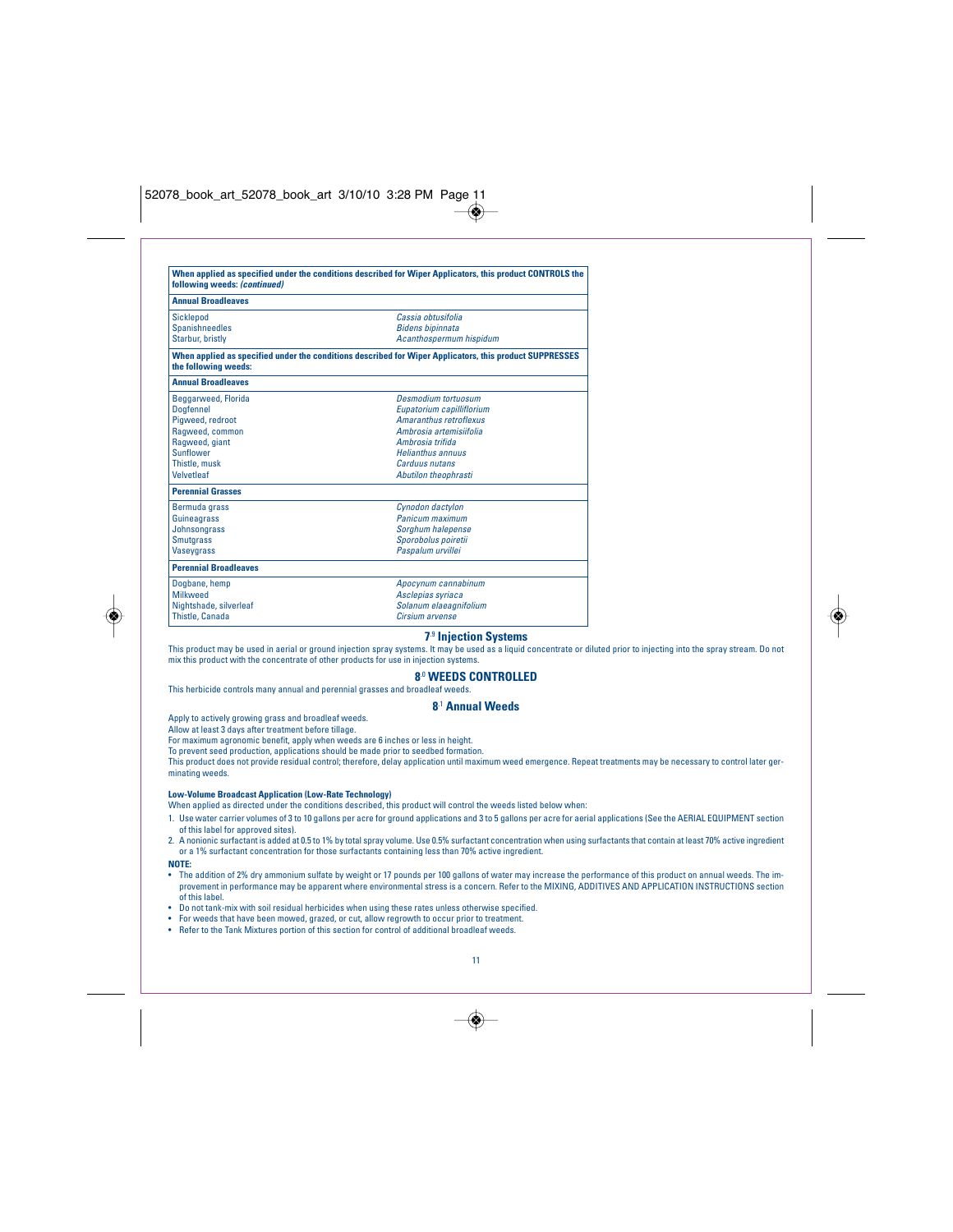$\bigcirc$ 

| <b>Weed Species</b><br>For water volumes, surfactant and/or additives, see above                                                                                                                                                                                                                                              |                                                                                                                                                                                                                                                                                               | <b>Maximum Height - Length</b>        | Rate per Acre*<br>(H. oz.)                             |
|-------------------------------------------------------------------------------------------------------------------------------------------------------------------------------------------------------------------------------------------------------------------------------------------------------------------------------|-----------------------------------------------------------------------------------------------------------------------------------------------------------------------------------------------------------------------------------------------------------------------------------------------|---------------------------------------|--------------------------------------------------------|
| <b>Foxtail</b>                                                                                                                                                                                                                                                                                                                | Setaria spp.                                                                                                                                                                                                                                                                                  | 12"                                   | 8 oz.                                                  |
| <b>Barnyardgrass</b>                                                                                                                                                                                                                                                                                                          | Echinochloa crus-galli                                                                                                                                                                                                                                                                        | 6''<br><b>[0 to 4"1</b><br>[4 to 6"1  | 12 oz.<br>16 oz. <sup>1</sup><br>24 oz. <sup>1</sup> ] |
| <b>Bluegrass, annual</b><br><b>Brome downy**</b><br><b>Mustard, blue</b><br><b>Mustard, tansy</b><br><b>Mustard, tumble</b><br><b>Mustard, wild</b><br>Spurry, umbrella                                                                                                                                                       | Poa annua<br><b>Bromus tectorum</b><br>Chorispora tenella<br>Descurainia pinnate<br>Sisymbrium altissimum<br>Brassica kaber<br>Holosteum umbellatum                                                                                                                                           | 6''                                   | 12 oz.                                                 |
| <b>Barley</b><br>Rye<br>Sandbur, field<br><b>Shattercane</b><br><b>Stinkgrass</b>                                                                                                                                                                                                                                             | Hordeum vulgare<br>Secale cereale<br>Cenchrus spp.<br>Sorghum bicolor<br>Eragrostic cilianensis                                                                                                                                                                                               | 12"                                   | 12 oz.                                                 |
| <b>Wheat</b>                                                                                                                                                                                                                                                                                                                  | <b>Triticum aestivum</b>                                                                                                                                                                                                                                                                      | 18"                                   | 12 oz.                                                 |
| <b>Morningglory</b>                                                                                                                                                                                                                                                                                                           | Ipomoea spp.                                                                                                                                                                                                                                                                                  | 2 <sup>n</sup>                        | 16 oz.                                                 |
| <b>Sicklepod</b>                                                                                                                                                                                                                                                                                                              | Cassia obtusifolia                                                                                                                                                                                                                                                                            | 2 <sup>n</sup><br>2 to 4"<br>4 to 12" | 16 oz.<br>24 oz.<br>32 oz.                             |
| <b>Bluegrass, bulbous</b><br><b>Cheat</b><br><b>Chickweed, common</b><br><b>Chickweed.</b> mouseear<br>Corn<br><b>Goatgrass, jointed</b><br><b>Groundsel, common</b><br><b>Henbit</b><br><b>Pennycress, field (fanweed)</b><br><b>Rocket, London</b><br><b>Ryegrass, common or Italian</b><br><b>Shepherd's purse</b>         | Poa bulbosa<br><b>Bromus secalinus</b><br>Stellaria media<br>Cerastium vulgatum<br>Zea mays<br>Aegilops cylindrica<br>Senecio vulgaris<br>Lamium amplexicaule<br>Thiaspi arvense<br>Sisvmbrium irio<br>Lolium multiflorum<br>Capsella bursa-pastoris                                          | 6''                                   | 16 oz.                                                 |
| <b>Horseweed / marestail</b><br><b>Lambsquarters, common</b><br>Spurge, annual                                                                                                                                                                                                                                                | Conyza canadensis<br>Chenopodium album<br>Euphorbia spp.                                                                                                                                                                                                                                      | 6''<br>6 to 12"                       | 16 oz.<br>24 07.                                       |
| <b>Buttercup</b><br><b>Cocklebur</b><br><b>Craburass</b><br><b>Dwarfdandelion</b><br><b>Falseflax, smallseed</b><br><b>Foxtail, Carolina</b><br><b>Johnsongrass, seedling</b><br><b>Oats, wild</b><br><b>Panicum, fall</b><br><b>Panicum, Texas</b><br><b>Pigweed, redroot</b><br><b>Pigweed, smooth</b><br><b>Witchgrass</b> | Ranunculus spp.<br>Xanthium strumarium<br>Digitaria spp.<br>Krigia cespitosa<br>Camelina microcarpa<br>Alopecurus carolinianus<br>Sorghum halepense<br>Avena fatua<br>Panicum dichotomiflorum<br>Panicum texanum<br>Amaranthus retroflexus<br><b>Amaranthus hybridus</b><br>Panicum capillare | 12"                                   | 16 oz.                                                 |
| <b>Signalgrass, broadleaf</b>                                                                                                                                                                                                                                                                                                 | Brachiaria platyphylla                                                                                                                                                                                                                                                                        | 4 <sup>n</sup>                        | 24 oz.                                                 |
| <b>Rice</b> , red<br><b>Teaweed</b>                                                                                                                                                                                                                                                                                           | Oryza sativa<br>Sida spinosa                                                                                                                                                                                                                                                                  | 4 <sup>n</sup>                        | 32 oz.                                                 |

12

 $\rightarrow$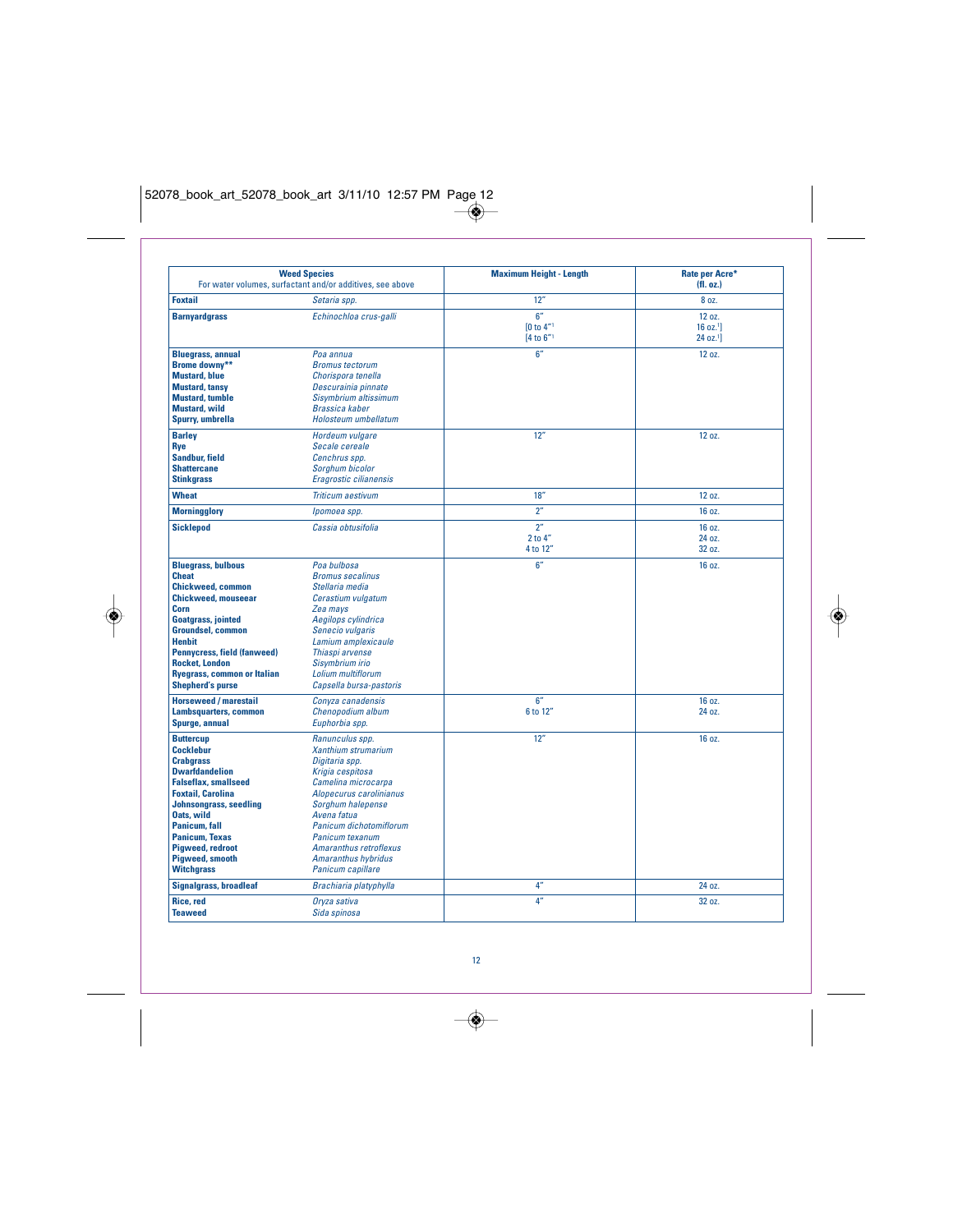$\overline{\bullet}$ 

| <b>Weed Species</b><br>For water volumes, surfactant and/or additives, see above                      |                                                                                            | <b>Maximum Height - Length</b> | Rate per Acre*<br>(H. oz.) |
|-------------------------------------------------------------------------------------------------------|--------------------------------------------------------------------------------------------|--------------------------------|----------------------------|
| <b>Sprangletop</b>                                                                                    | Leptochloa spp.                                                                            | 6″<br>6 to 12"                 | 32 oz.<br>48 oz.           |
| <b>Geranium, Carolina</b><br>Goosegrass<br><b>Primrose, cutleaf evening</b><br><b>Pusley, Florida</b> | Geranium carolinianum<br>Eleusine indica<br><b>Oenothera</b> laciniate<br>Richardia scabra | 12"                            | 32 oz.                     |
| <b>Spanishneedles</b>                                                                                 | <b>Bidens bipinnata</b>                                                                    | 5 to 12"                       | 32 oz.                     |
| <b>Filaree</b>                                                                                        | Erodium spp.                                                                               | 12"                            | 48 oz.                     |

<sup>1</sup> Use these rates to control barnyardgrass in Alabama, Arkansas, Mississippi, Missouri, Louisiana and Texas for preplant treatments.

\* For those rates less than 32 fl. oz. per acre, this product at rates up to 32 fl. oz. per acre may be used where heavy weed densities exist.

\*\* For control in no-till systems, use 16 fl. oz. per acre.

## **Tank Mixtures**

## **HELOSATE PLUS ADVANCED plus dicamba plus nonionic surfactant HELOSATE PLUS ADVANCED plus 2,4-D plus nonionic surfactant**

DO NOT APPLY DICAMBA OR 2,4-D TANK MIXTURES BY AIR IN CALIFORNIA.

Use these tank mixtures in fallow and reduced tillage areas only. Follow use directions as given in the Low-Volume Broadcast Application section.

This product plus dicamba or 2,4-D will control the annual grasses and broadleaf weeds listed for this product alone at the indicated heights (except 8 fl. oz. per acre applications), plus the following broadleaf weeds. For those weeds previously listed at 8 fl. oz. of this product alone per acre, use 12 fl. oz in these tank mixtures. **NOTE:** Refer to the specific product labels for crop rotation restrictions and cautionary statements for all products used in tank mixtures. Some crop injury may occur if dicamba is applied within 45 days of planting. The addition of dicamba in a mixture with this product may provide short-term residual control of selected weed species. Apply 12 to 16 fl. oz. of this product plus 0.25 pound active ingredient of dicamba or 0.5 pound active ingredient of 2,4-D, plus 0.5 to 1% nonionic surfactant by total spray volume per acre to control dense populations of the following annual broadleaf weeds when less than the height indicated:

| Cocklebur (12")<br>Xanthium strumarium<br><b>Horseweed/marestail (6")</b><br>Convza canadensis<br>Kochia* (6")<br>Kochia scoparia<br>Lambsquarters (12")<br>Chenopodium album<br>Lettuce, prickly (6")<br>Lactuca serriola | <b>Morningglory (6")</b><br>Pigweed, redroot (12")<br>Pigweed, smooth (12")<br>Thistle, Russian (12") | lpomoea spp.<br>Amaranthus retroflexus<br>Amaranthus hybridus<br>Salsola kali |
|----------------------------------------------------------------------------------------------------------------------------------------------------------------------------------------------------------------------------|-------------------------------------------------------------------------------------------------------|-------------------------------------------------------------------------------|
|----------------------------------------------------------------------------------------------------------------------------------------------------------------------------------------------------------------------------|-------------------------------------------------------------------------------------------------------|-------------------------------------------------------------------------------|

\* Controlled with dicamba tank mixture only

Apply 16 fl. oz. of this product plus 0.5 pound active ingredient of 2,4-D, plus 0.5 to 1% nonionic surfactant by total spray volume per acre to control the following annual broadleaf weeds when less than 6 inches in height.

| ' Ragweed, common<br>Ambrosia artemisiitolia<br>Ragweed, giant<br>Ambrosia trifida | Smartweed.<br>Pennsylvania<br><b>Velvetleat</b> | Polvaonum pensvlvanıcum<br>Abutılon<br>ı theophrastı |
|------------------------------------------------------------------------------------|-------------------------------------------------|------------------------------------------------------|
|------------------------------------------------------------------------------------|-------------------------------------------------|------------------------------------------------------|

## **High-Volume Broadcast Applications**

When applied as directed under the conditions described, this product will control the weeds listed below when water carrier volumes are 10 to 40 gallons per acre for ground applications.

Apply 1 to 1.5 quarts of this product per acre plus 0.5 to 1% nonionic surfactant by total spray volume. Use 1 quart per acre if weeds are less than 6 inches tall and 1.5 quarts per acre if weeds are over 6 inches tall. If weeds have been mowed, grazed, or cut, allow adequate time for new growth to reach specified stages prior to treatment. These rates will also provide control of weeds listed in the Low-Volume Broadcast Application section.

## **Weed Species:**

| Balsamapple*            | Momordica charantia | Panicum                        | Panicum spp.             |
|-------------------------|---------------------|--------------------------------|--------------------------|
| <b>Bassia, fivehook</b> | Bassia hyssopifolia | Ragweed, common                | Ambrosia artemisiifolia  |
| <b>Brome</b>            | Bromus spp.         | Ragweed, giant                 | Ambrosia trifida         |
| <b>Fiddleneck</b>       | Amsinckia spp.      | <b>Smartweed, Pennsylvania</b> | Polygonum pensylvanicum  |
| <b>Fleabane, hairy</b>  | Conyza bonariensis  | Sowthistle, annual             | Sonchus oleraceus        |
| <b>Fleabane</b>         | Erigeron spp.       | <b>Sunflower</b>               | <b>Helianthus annuus</b> |
| <b>Kochia</b>           | Kochia scoparia     | <b>Thistle, Russian</b>        | Salsola kali             |
| Lettuce, prickly        | Lactuca serriola    | <b>Velvetleaf</b>              | Abutilon theophrasti     |

\* Apply with hand-held equipment only.

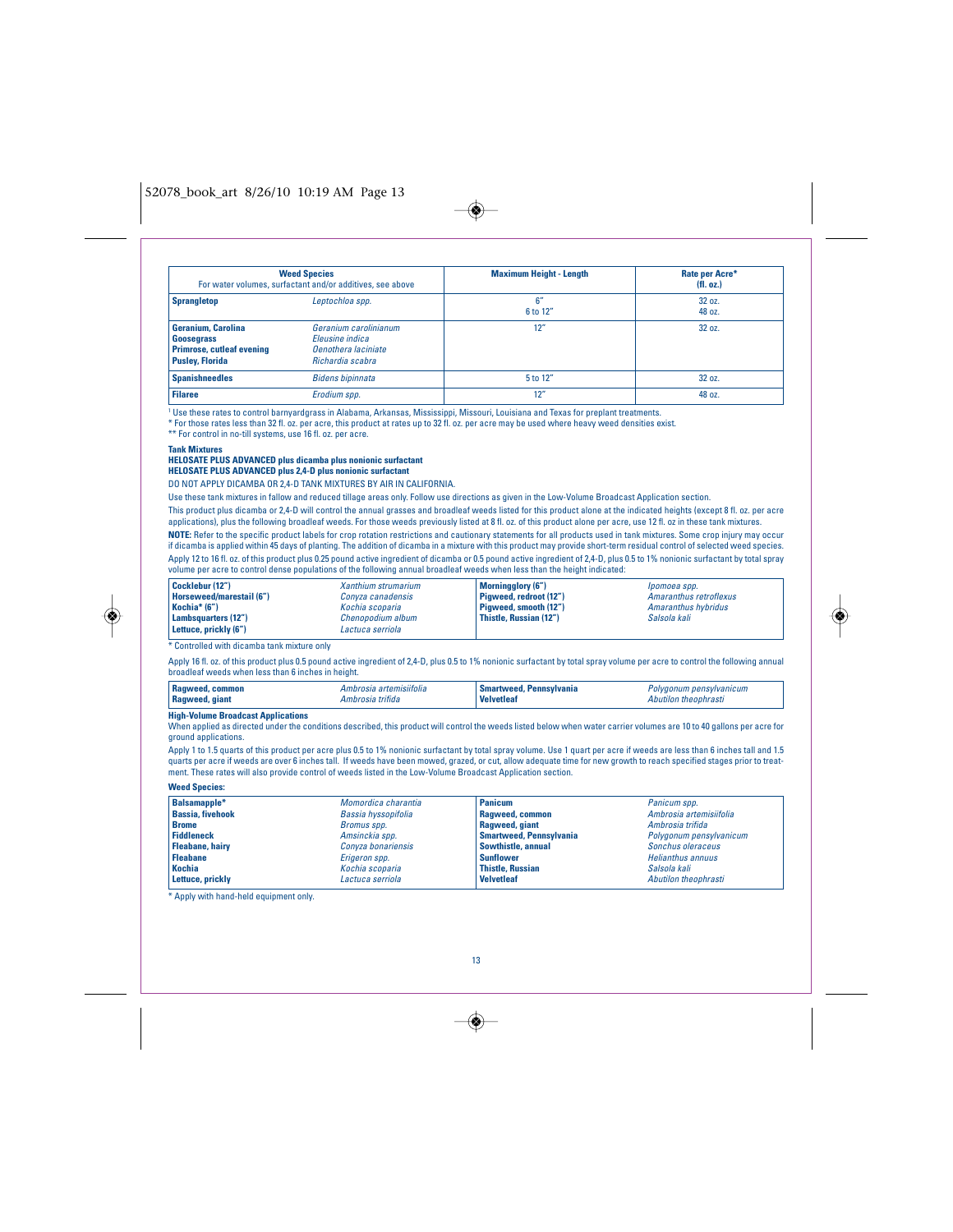|                             | Apply this product as follows to control or destroy most perennial weeds:                                                                                | 8 <sup>2</sup> Perennial Weeds |                                                                                                                                                                      |
|-----------------------------|----------------------------------------------------------------------------------------------------------------------------------------------------------|--------------------------------|----------------------------------------------------------------------------------------------------------------------------------------------------------------------|
|                             |                                                                                                                                                          |                                |                                                                                                                                                                      |
|                             | NOTE: If weeds have been mowed or tilled, do not treat until plants have resumed active growth and have reached the specified stages.                    |                                |                                                                                                                                                                      |
|                             | Repeat treatments may be necessary to control weeds regenerating from underground parts or seed. Repeat treatments must be made prior to crop emergence. |                                |                                                                                                                                                                      |
|                             |                                                                                                                                                          |                                | The addition of 1 to 2% dry ammonium sulfate by weight or 8.5 to 17 pounds per 100 gallons of water may increase the performance of this product on perennial weeds. |
|                             |                                                                                                                                                          |                                | The improvement in performance may be apparent where environmental stress is a concern. Refer to the MIXING, ADDITIVES AND APPLICATION INSTRUCTIONS                  |
| section of this label.      |                                                                                                                                                          |                                |                                                                                                                                                                      |
|                             |                                                                                                                                                          |                                | When applied as specified under the conditions described, this product WILL CONTROL the following perennial weeds (see additional notes, by weed species, below      |
| this listing):              |                                                                                                                                                          |                                |                                                                                                                                                                      |
| <b>Alfalfa</b>              | Medicago sativa                                                                                                                                          | Lantana                        | Lantana camara                                                                                                                                                       |
| Alligatorweed*              | Alternanthers philoxeroides                                                                                                                              | <b>Lespedeza</b>               | Lespedeza spp.                                                                                                                                                       |
| <b>Anise (fennel)</b>       | <b>Foeniculum vulgare</b>                                                                                                                                | <b>Milkweed</b>                | Asclepias spp.                                                                                                                                                       |
| <b>Artichoke, Jerusalem</b> | <b>Helianthus tuberosus</b>                                                                                                                              | <b>Muhly, wirestem</b>         | Muhlenbergia frondonsa                                                                                                                                               |
| <b>Bahiagrass</b>           | Paspalum notatum                                                                                                                                         | <b>Mullein, common</b>         | Verbascum thapsus                                                                                                                                                    |
| <b>Bentgrass</b>            | Agrostis spp.                                                                                                                                            | <b>Napiergrass</b>             | Pennisetum purpureum                                                                                                                                                 |
| <b>Bermuda grass</b>        | Cynodon dactylon                                                                                                                                         | Nightshade, silverleaf         | Solanum elaeagnifolium                                                                                                                                               |
| <b>Bermuda grass, water</b> | Paspalum distichum                                                                                                                                       | Nutsedae: purple.              | <b>Cyperus rotundus</b>                                                                                                                                              |
| (Knotarass)                 |                                                                                                                                                          | vellow                         | <b>Cyperus esculentus</b>                                                                                                                                            |
| <b>Bindweed, field</b>      | Convolvulus arvensis                                                                                                                                     | <b>Orchardgrass</b>            | Dactylis glomerata                                                                                                                                                   |
| <b>Bluegrass, Kentucky</b>  | Poa pratensis                                                                                                                                            | <b>Pampasgrass</b>             | Cortaderia spp.                                                                                                                                                      |
| <b>Blueweed, Texas</b>      | <b>Helianthus ciliaris</b>                                                                                                                               | <b>Paragrass</b>               | <b>Brachiaria</b> mutica                                                                                                                                             |
| <b>Brackenfern</b>          | Pteridium aquilinum                                                                                                                                      | Phragmites*                    | Phragmites spp.                                                                                                                                                      |
| <b>Bromegrass, smooth</b>   | <b>Bromus inermis</b>                                                                                                                                    | <b>Poison hemlock</b>          | Conjum maculatum                                                                                                                                                     |
| <b>Bursage, woollyleaf</b>  | Franseria tomentosa                                                                                                                                      | <b>Quackgrass</b>              | Elytrigia repens                                                                                                                                                     |
| <b>Canarygrass, reed</b>    | Phalaris arundinacea                                                                                                                                     | Redvine*                       | <b>Brunnichia</b> ovata                                                                                                                                              |
| Cattail                     | Typha spp.                                                                                                                                               | <b>Reed.</b> giant             | Arundo donax                                                                                                                                                         |
| <b>Clover</b> , red         | <b>Trifolium pratense</b>                                                                                                                                | <b>Ryegrass, perennial</b>     | Lolium perenne                                                                                                                                                       |
| <b>Clover, white</b>        | <b>Trifolium repens</b>                                                                                                                                  | <b>Smartweed, swamp</b>        | Polygonum coccineum                                                                                                                                                  |
| <b>Cogongrass</b>           | Imperata cylindrica                                                                                                                                      | Spurge, leafy*                 | Euphorbia esula                                                                                                                                                      |
| <b>Dallisgrass</b>          | Paspalum dilatatum                                                                                                                                       | <b>Starthistle, yellow</b>     | Centaurea solstitalis                                                                                                                                                |
| <b>Dandelion</b>            | Taraxacum officinale                                                                                                                                     | Sweet potato, wild*            | Ipomoea pandurata                                                                                                                                                    |
| Dock, curly                 | <b>Rumex crispus</b>                                                                                                                                     | <b>Thistle, Canada</b>         | Cirsium arvense                                                                                                                                                      |
| <b>Doabane</b> , hemp       | Apocynum cannabinum                                                                                                                                      | <b>Thistle, artichoke</b>      | Cynara cardunculus                                                                                                                                                   |
| <b>Fescues</b>              | Festuca spp.                                                                                                                                             | <b>Timothy</b>                 | <b>Phleum pratense</b>                                                                                                                                               |
| <b>Fescue, tall</b>         | Festuca arundinacea                                                                                                                                      | Torpedograss*                  | <b>Panicum repens</b>                                                                                                                                                |
| <b>Guineagrass</b>          | Panicum maximum                                                                                                                                          | Trumpetcreeper*                | <b>Campsis radicans</b>                                                                                                                                              |
| <b>Horsenettle</b>          | Solanum carolinense                                                                                                                                      | <b>Vaseygrass</b>              | Paspalum urvillei                                                                                                                                                    |
| <b>Horseradish</b>          | Armoracia rusticana                                                                                                                                      | <b>Velvetarass</b>             | Holcus spp.                                                                                                                                                          |
| <b>Ice Plant</b>            | Mesembryanthemum crystallinum                                                                                                                            | <b>Wheatgrass, western</b>     | Agropyron smithii                                                                                                                                                    |
| <b>Johnsonarass</b>         | Sorghum halepense                                                                                                                                        |                                |                                                                                                                                                                      |
| <b>Kikuyugrass</b>          | Pennisetum clandestinum                                                                                                                                  |                                |                                                                                                                                                                      |
| <b>Knapweed</b>             | Centaurea repens                                                                                                                                         |                                |                                                                                                                                                                      |

◈

## \* Partial control

◈

THIS PRODUCT IS NOT REGISTERED IN CALIFORNIA FOR USE IN WATER BERMUDA GRASS

See DIRECTIONS FOR USE and MIXING, ADDITIVES AND APPLICATION INSTRUCTIONS sections of this label for labeled uses and specific application instructions. **Alfalfa** - Apply 1 quart of this product per acre plus 0.5 to 1% nonionic surfactant by total spray volume in 3 to 10 gallons of water per acre. Make application after the last hay cutting in the fall. Allow alfalfa to regrow to a height of 6 to 8 inches or more prior to treatment. Applications should be followed with deep tillage at least 7 days after treatment, but before soil freeze-up.

**Alligatorweed** - Apply 4 quarts of this product per acre or apply a 1.5% solution with hand-held equipment to provide partial control. Apply when most of the plants are in bloom. Repeat applications will be required to maintain such control.

**Anise (fennel) / poison hemlock** - Apply a 1 to 2% solution of this product as a spray-to-wet treatment. Optimum results are obtained when plants are treated at the bud to full-bloom stage of growth. Repeat applications may be needed in succeeding years to control plants arising from seeds.

**Bentgrass** - For suppression in grass seed production areas. For ground applications only, apply 1.5 quarts of this product plus 0.5 to 1% nonionic surfactant by total spray volume in 10 to 20 gallons of water per acre. Ensure entire crown area has resumed growth prior to a fall application. Bentgrass should be actively growing and have at least 3 inches of growth. Tillage prior to treatment should be avoided. Tillage 7 to 10 days after application is specified for best results. Failure to use tillage after treatment may result in unacceptable control.

**Bermuda grass** - For control, apply 5 quarts of this product per acre. For partial control, apply 3 quarts per acre. Treat when Bermuda grass is actively growing and<br>seedheads are present. Retreatment may be necessary to



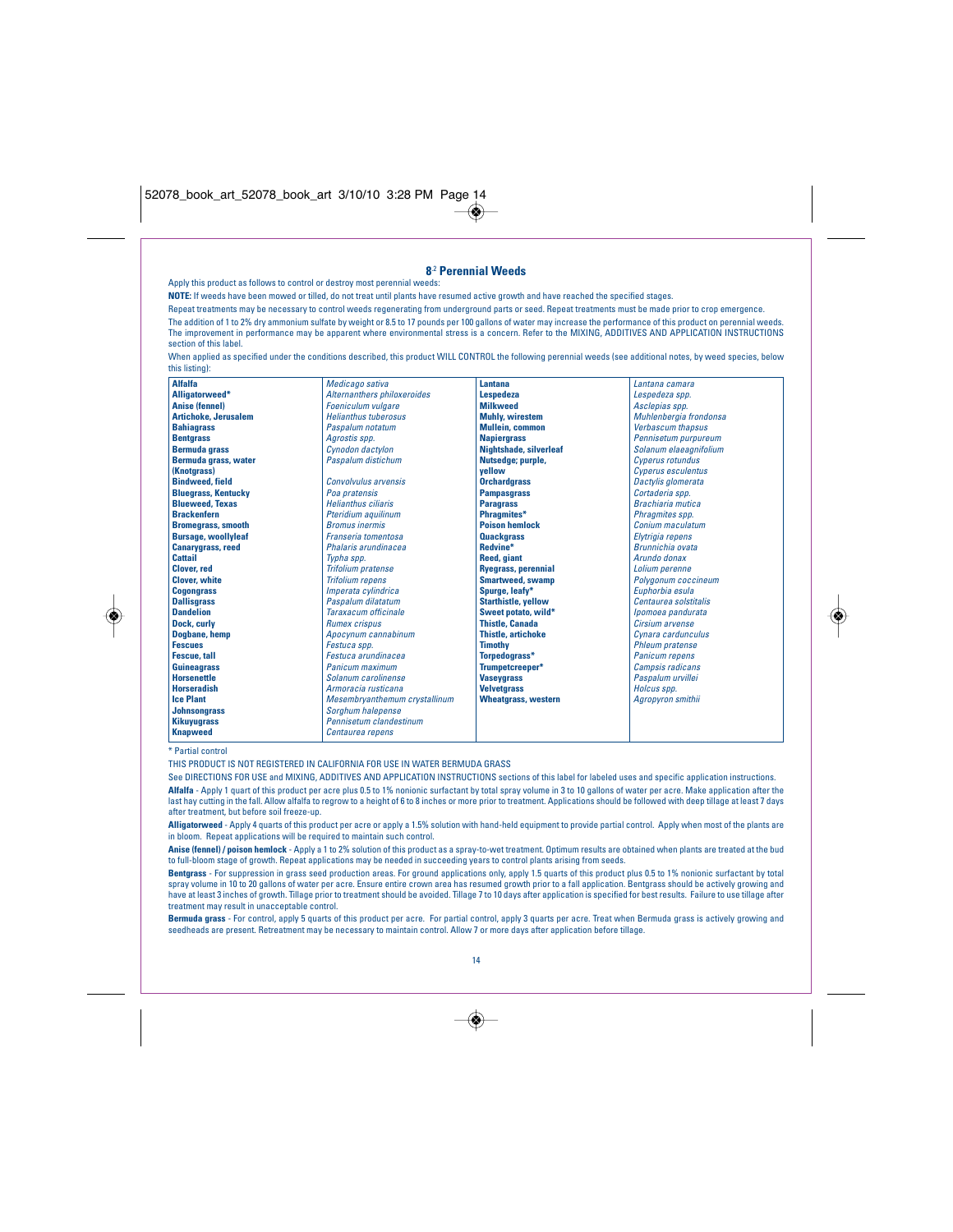◈

**Bermuda grass, water (knotgrass)** - Apply 1.5 quarts of this product plus 0.5 to 1% nonionic surfactant by total spray volume in 5 to 10 gallons of water per acre. Apply when water Bermuda grass is actively growing and 12 to 18 inches in length. Allow 7 or more days before tilling, flushing, or flooding the field. Fall applications only - Apply 1 quart of this product plus 0.5 to 1% nonionic surfactant by total spray volume in 5 to 10 gallons of water per acre. Fallow fields should be tilled prior to application. Apply prior to frost on water Bermuda grass that is actively growing and 12 to 18 inches in length. Allow 7 or more days before tillage.

**Bindweed, field** - For control, apply 4 to 5 quarts of this product per acre west of the Mississippi River and 3 to 4 quarts east of the Mississippi River. Apply when the weeds are actively growing and are at or beyond full bloom. Do not treat when weed is under drought stress as good soil moisture is necessary for active growth. For<br>best results, apply in late summer or fall. Fall treatmen apply 2 quarts of this product plus 0.5 pound active ingredient of dicamba in 10 to 20 gallons of water per acre. At these rates, apply using ground application only. The following tank mixtures with 2,4-D may be applied using aerial application equipment (except in California) in fallow and reduced tillage systems only.

For suppression on irrigated agricultural land, apply 1 to 2 quarts of this product plus 1 pound active ingredient of 2,4-D in 10 to 20 gallons of water per acre with ground equipment only. Applications should be made following harvest or in fall fallow ground when the bindweed is actively growing and the majority of runners are 12 inches or more in length. The use of at least one irrigation will promote active bindweed growth. For suppression, apply 16 fl. oz. of this product plus 0.5 pound active ingredient of 2,4-D plus 0.5 to 1% nonionic surfactant by total spray volume in 3 to 10 gallons of water per acre for ground applications and 3 to 5 gallons of water per acre for aerial applications. Applications should be delayed until maximum emergence has occurred and when vines are between 6 to 18 inches in length.

**In California only**, apply 1 to 5 quarts of this product per acre. Actual rate needed for suppression or control will vary within this range depending on local conditions. For suppression on irrigated land where annual tillage is performed, apply 1 quart of this product plus 0.5 to 1% nonionic surfactant by total spray volume in 3 to 10 gallons of water per acre. Apply to actively growing bindweed that has reached a length of 12 inches or greater. Allow maximum weed emergence and runner growth<br>Do not treat when weeds are under drought stress as good soil

**Bluegrass, Kentucky / bromegrass, smooth / orchardgrass** - Apply 2 quarts of this product in 10 to 40 gallons of water per acre when the grasses are actively growing and most plants have reached boot-to-early seedhead stage of development. For partial control in pasture or hay crop renovation, apply 1 to 1.5 quarts of this product plus 0.5 to 1% nonionic surfactant by total spray volume in 3 to 10 gallons of water per acre. Apply to actively growing plants when most have reached 4 to 12 inches in height. Allow 7 or more days after application before tillage.

**Orchardgrass (sods going to no-till corn)** - Apply 1 to 1.5 quarts of this product per acre plus 0.5 to 1% nonionic surfactant by total spray volume in 3 to 10 gallons of water per acre. Apply to orchardgrass that is a minimum of 12 inches tall for spring applications and 6 inches tall for fall applications. Allow at least 3 days following ap-<br>plication before planting. A sequential applica

**Blueweed, Texas** - Apply 4 to 5 quarts of this product per acre west of the Mississippi River and 3 to 4 quarts east of the Mississippi River. Apply when weed is actively growing and is at or beyond full bloom. Do not treat when weed is under drought stress as good soil moisture is necessary for active growth. New leaf development indicates active growth. For best results, apply in late summer or fall. Fall treatments must be applied before a killing frost. Allow 7 or more days after application before tillage.

**Brackenfern** - Apply 3 to 4 quarts of this product per acre as a broadcast spray or as a 1 to 1.5% solution with hand-held equipment. Apply to fully expanded fronds that are at least 18 inches long.

**Bursage, woollyleaf** - For control, apply 2 quarts of this product plus 1 pint of dicamba per acre. For partial control, apply 1 quart of this product plus 1 pint of dicamba per acre. Add 0.5 to 1% nonionic surfactant by total spray volume and apply in 3 to 20 gallons of water per acre. Apply when plants are producing new active growth that has been initiated by moisture for at least 2 weeks and when plants are at or beyond flowering.

**Canarygrass, reed / timothy / wheatgrass, western** - Apply 2 to 3 quarts of this product per acre. For best results, apply to actively growing plants when most have reached the boot-to-head stage of growth. Allow 7 or more days after application before tillage.

**Cogongrass** - Apply 3 to 5 quarts of this product plus 0.5 to 1% nonionic surfactant in 10 to 40 gallons of water per acre. Apply when cogongrass is at least 18 inches tall and actively growing in late summer or fall. Allow 7 or more days after application before tillage or mowing. Due to uneven stages of growth and the dense nature of vegetation preventing good spray coverage, repeat treatments may be necessary to maintain control.

**Dandelion / dock, curly** - Apply 3 to 5 quarts of this product per acre when plants are actively growing and most have reached early bud stage of growth. Allow 7 or more days after application before tillage. Also for control, apply 16 fl. oz. of this product plus 0.5 pound active ingredient 2,4-D plus 0.5 to 1% nonionic surfactant by total spray volume in 3 to 10 gallons of water per acre.

**Dogbane, hemp** - Apply 4 quarts of this product per acre. Apply when actively growing and when most weeds have reached the late bud to flower stage of growth. Following crop harvest or mowing, allow weeds to regrow to a mature stage prior to treatment. For best results, apply in late summer or fall. Allow 7 or more days after application before tillage.

For suppression, apply 16 fl. oz. of this product plus 0.5 pound active ingredient 2,4-D plus 0.5 to 1% nonionic surfactant by total spray volume in 3 to 10 gallons of water per acre for ground applications and 3 to 5 gallons of water per acre for aerial applications. Delay applications until maximum emergence of dogbane has occurred. **Fescue, tall** - Apply 3 quarts of this product in 10 to 40 gallons of water per acre to actively growing plants when most have reached boot-to-early seedhead stage of developme

Fall applications only - Apply 1 quart of this product plus 0.5 to 1% nonionic surfactant by total spray volume in 3 to 10 gallons of water per acre. Apply to fescue in the fall when actively growing and plants have 6 to 12 inches of new growth. Allow 7 or more days after application before tillage. A sequential applicati of this product plus nonionic surfactant will improve long-term control and control seedlings germinating and emerged after fall treatments or the following spring. **Guineagrass** - Apply 3 quarts of this product per acre or use a 1% solution with hand-held equipment. Apply to actively growing guineagrass when most has reached<br>at least the 7-leaf stage of growth. Ensure thorough covera

**Johnsongrass / ryegrass, perennial** - Apply 1 to 3 quarts of this product per acre. In annual cropping systems apply 1 to 2 quarts of this product per acre. Apply 1 quart of this product plus 0.5 to 1% nonionic surfactant by total spray volume in 3 to 10 gallons of water per acre. Use 2 quarts of this product when applying 10 to 40 gallons of water per acre. In noncrop, or areas where annual tillage (no-till) is not performed, apply 2 to 3 quarts of this product in 10 to 40 gallons of water per acre. For best results, apply to actively growing plants when most have reached the boot-to-head stage of growth or in the fall prior to frost. Allow 7 or more days after application before tillage. Do not tank-mix with residual herbicides when using the 1 quart per acre rate.



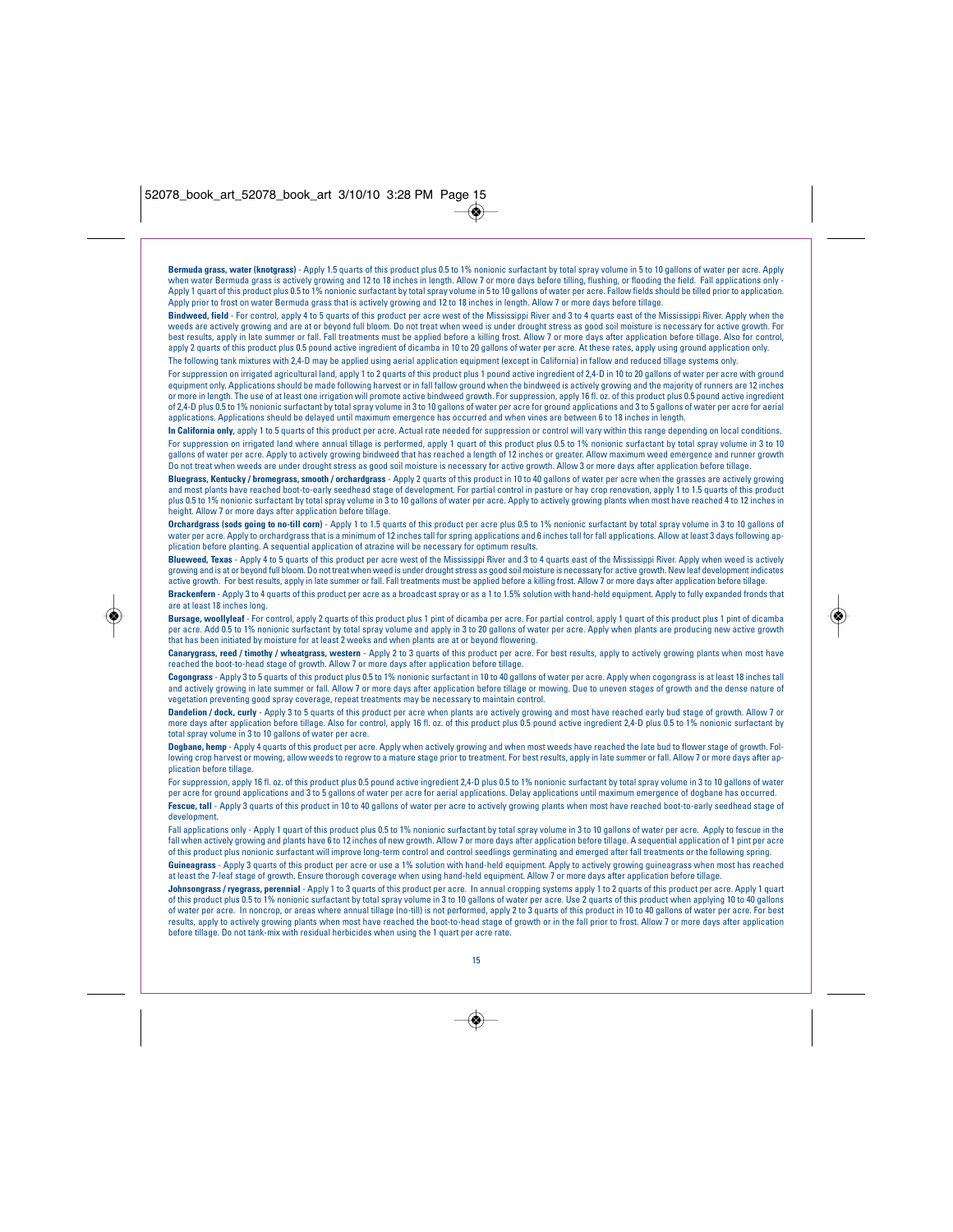◈

For burndown of Johnsongrass - Apply 1 pint per acre plus 0.5 to 1% nonionic surfactant in 3 to 10 gallons of water per acre before the plants reach a height of 12 inches. For this use, allow at least 3 days after treatment before tillage. For spot treatment (partial control or suppression) - Apply a 1% solution of this product plus 0.5 to 1% nonionic surfactant by total spray volume when Johnsongrass is 12 to 18 inches in height. Coverage should be uniform and complete.

**Kikuyugrass** - Apply 2 to 3 quarts of this product per acre. Spray when most kikuyugrass is at least 8 inches in height (3- or 4-leaf stage of growth) and actively growing. Allow 3 or more days after application before tillage.

**Knapweed / horseradish** - Apply 4 quarts of this product per acre. Apply when actively growing and when most weeds have reached the late bud to flower stage of growth. Following crop harvest or mowing, allow weeds to regrow to a mature stage prior to treatment. For best results, apply in late summer or fall. Allow 7 or more days after application before tillage.

**Lantana** - Apply this product as a 1 to 1.25% solution using hand-held equipment only. Apply to actively growing lantana at or beyond the bloom stage of growth. Use the higher application rate for plants that have reached the woody stage of growth. Allow 7 or more days after application before tillage.

**Milkweed, common** - Apply 3 quarts of this product per acre. Apply when actively growing and most of the milkweed has reached the late bud to flower stage of growth. Following small grain harvest or mowing, allow milkweed to regrow to a mature stage prior to treatment. Allow 7 or more days after application before tillage.

**Muhly, wirestem** - Apply 1 to 2 quarts of this product per acre. Use 1 quart of this product plus 0.5 to 1% nonionic surfactant by total spray volume in 3 to 10 gallons of water per acre. Use 2 quarts of this product when applying 10 to 40 gallons of water per acre or in pasture, sod, or noncrop areas. Spray when wirestem muhly is 8 inches or more in height and actively growing. Do not till between harvest and fall applications or in the fall or spring prior to spring applications. Allow 3 or more days after application before tillage. This product will not provide residual control of wirestem muhly from seeds that germinate after application of this product. Do not tank mix with residual herbicides when using the 1 quart per acre rate.

**Nightshade, silverleaf** - For control, apply 2 quarts of this product plus 0.5 to 1% nonionic surfactant by total spray volume in 3 to 10 gallons of water per acre. Applications should be made when at least 60% of the plants have berries. Fall treatments must be applied before a killing frost. Allow 7 or more days after application before tillage. Do not treat when weed is under drought stress as good soil moisture is necessary for active growth.

**Nutsedge: purple, yellow** - Apply 3 quarts of this product per acre as a broadcast spray, or apply a 1 to 2% solution from hand-held equipment to control existing nutsedge plants and immature nutlets attached to treated plants. Treat when plants are in flower or when new nutlets can be found at rhizome tips. Nutlets that have not germinated will not be controlled and may germinate following treatment. Repeat treatments will be required for long-term control of ungerminated nutlets. Sequential applications of 1 to 2 quarts of this product plus 0.5 to 1% nonionic surfactant by total spray volume in 3 to 10 gallons of water per acre will provide control. Make appli-<br>cations when a majority of the plants are in the 3- to 5-leaf stage. Subsequent applications will be necessary for long-term control.

For suppression to partial control of existing plants, apply 1 pint to 2 quarts of this product per acre, plus 0.5 to 1% nonionic surfactant in 3 to 40 gallons of water per acre. Treat when plants have 3 to 5 leaves and most are less than 6 inches tall. Repeat treatments will be required to control subsequent emerging plants or regrowth of existing plants. Wait 7 days after treatment before tillage or mowing.

Pampasgrass / ice plant - Apply this product as a 1.5 to 2% solution using hand-held equipment. Apply to plants that are actively growing. Pampasgrass should be at or beyond the boot stage of growth. Thorough coverage is necessary for best control.

**Phragmites** - For partial control of phragmites in Florida and the counties of other states bordering the Gulf of Mexico, apply 5 quarts per acre as a broadcast spray or apply as a 2% solution from hand-held equipment. For partial control in other areas of the U.S., apply 3 quarts per acre as a broadcast spray or apply a 1% solution from hand-held equipment. For best results, treat during late summer or fall months or when plants are actively growing and in full bloom. Treatment before or after this stage may lead to reduced control. Due to uneven stages of growth or the dense nature of the vegetation, which may prevent good spray coverage, repeat treatments may may be a control. Due to uneven stages of growth or the dense be necessary to maintain control. Visible symptoms of control will be slow to develop.

**Quackgrass - In annual cropping systems, or in pastures and sods followed by deep tillage:** Apply 1 to 2 quarts of this product per acre. For the 1 quart rate, apply 0.5 to 1% nonionic surfactant by total spray volume in 3 to 10 gallons of water per acre. For the 2 quart rate, apply in 10 to 40 gallons of water per acre. Do not tank mix with residual herbicides when using the 1 quart rate. Spray when quackgrass is 6 to 8 inches in height and actively growing. Do not till between harvest and fall applications,<br>or in fall or spring prior to spring application. A

**Quackgrass - In pasture or sod or other noncrop areas where deep tillage is not planned following application:** Apply 2 to 3 quarts in 10 to 40 gallons of water per acre. Spray when the quackgrass is greater than 8 inches tall and actively growing. Do not till between harvest and fall application, or in fall or spring prior to spring application. Allow 3 or more days after application before tillage.

**Redvine** - For suppression, apply 24 fl. oz. of this product per acre at each of two applications 7 to 14 days apart, or a single application of 2 quarts per acre. Apply specified rates in 5 to 10 gallons of water per acre plus 0.5 to 1% nonionic surfactant by total volume. Apply in late September or early October to actively growing plants, which are at least 18 inches tall and have been growing 45 to 60 days since the last tillage operation. Make applications at least 1 week before a killing frost. **Reed, giant** - For control of giant reed, apply a 2% solution of this product when plants are actively growing. Best results are obtained when applications are made in late roof all.

**Smartweed, swamp** - Apply 3 to 5 quarts of this product per acre when plants are actively growing and most have reached the early bud stage of growth. Allow 7 or more days after application before tillage. Also for control, apply 16 fl. oz. of this product plus 0.5 pound active ingredient of 2,4-D plus 0.5 to 1% nonionic surfactant by total volume in 3 to 10 gallons of water per acre in the late summer or fall. Apply when plants are actively growing and most have reached the early bud stage of growth. Allow 7 or more days after application before tillage.

**Spurge, leafy** - For suppression, apply 16 fl. oz. of this product plus 0.5 pound active ingredient 2,4-D plus 0.5 to 1% nonionic surfactant by total spray volume in 3 to 10 is of water per acre in the late summer or fall. Apply when plants are actively growing. If mowing has occurred prior to treatment, apply when most of the plants are 12 inches tall. Allow 7 or more days after application before tillage.

**Starthistle, yellow** - Best results are obtained when applications are made during periods of active growth, including the rosette, bolting and early flower stages. For spray-to-wet applications, apply this product as a 2% solution. For broadcast applications, apply 2 quarts per acre in 10 to 40 gallons per acre of water carrier. **Sweet potato, wild / thistle, artichoke** - Apply this product as a 2% solution using hand-held equipment. Apply to actively growing weeds that are at or beyond the bloom stage of growth. Repeat applications will be required. Allow the plant to reach the specified stage of growth before retreatment. Allow 7 or more days before tillage.



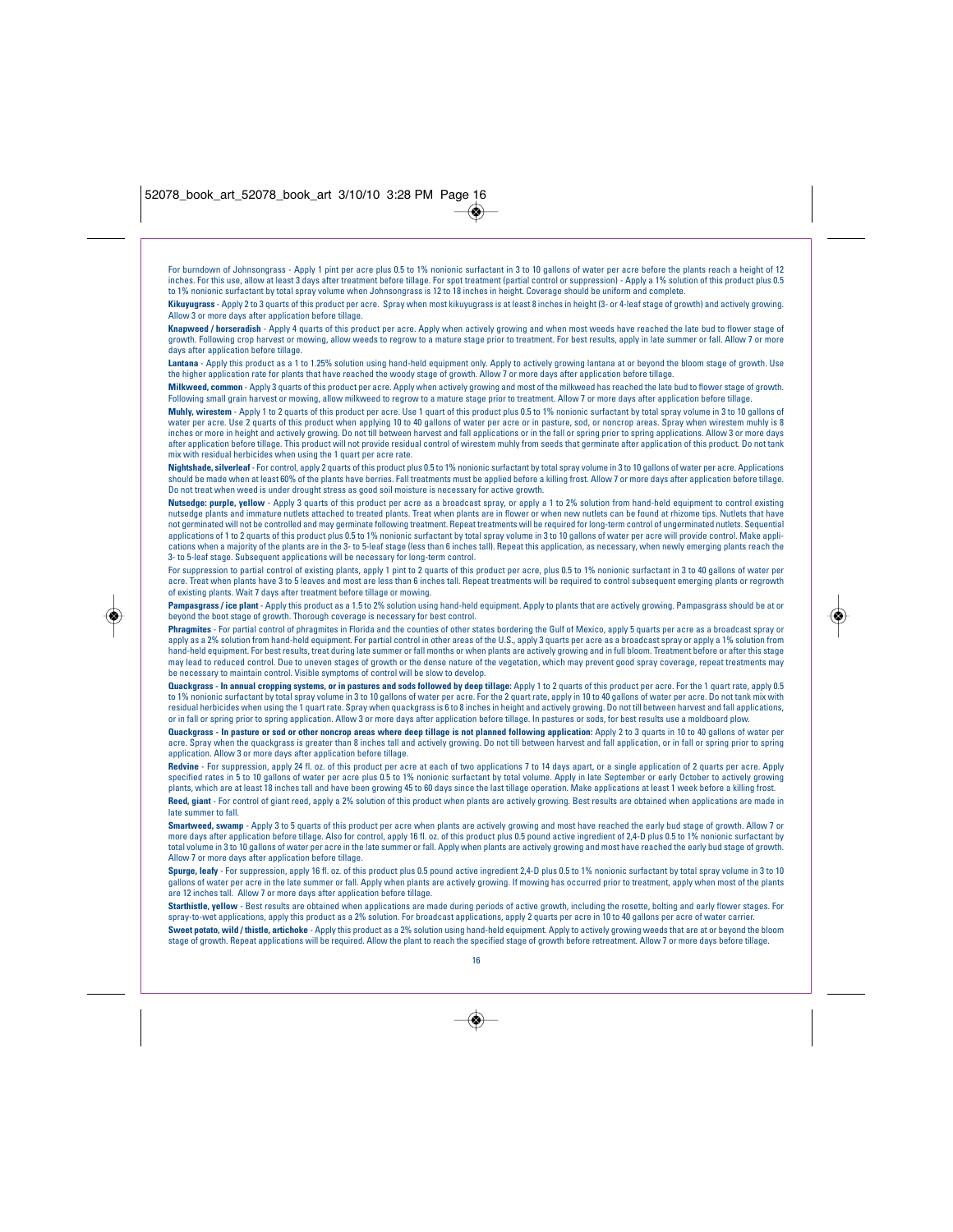**Thistle, Canada** - Apply 2 to 3 quarts of this product per acre. Apply to actively growing thistles when most are at or beyond the bud stage of growth. After harvest,<br>mowing or tillage in the late summer or fall, allow at treatments must be applied before a killing frost. Allow 3 or more days after application before tillage.

For suppression of Canada thistle, apply 1 quart per acre of this product, or 1 pint of this product plus 0.5 pound active ingredient 2,4-D per acre, plus 0.5 to 1% nonionic surfactant by total spray volume in 3 to 10 gallons of water per acre in the late summer or fall after harvest, mowing or tillage. Allow rosette regrowth to a minimum of 6 inches in diameter before treating. Applications can be made as long as leaves are still green and plants are actively growing at the time of application. Allow 3 or more days after application before tillage.

**Torpedograss** - Apply 4 to 5 quarts of this product per acre to provide partial control of torpedograss. Apply to actively growing torpedograss when most plants are at or beyond the seedhead stage of growth. Repeat applications will be required to maintain control. Fall treatments must be applied before frost. Allow 7 or more days after application before tillage.

**Trumpetcreeper** - For control, apply 2 quarts of this product per acre in 5 to 10 gallons of water per acre. Apply to actively growing plants in late September and October,<br>which are at least 18 inches tall and have been **Other perennials listed on this label** - Apply 3 to 5 quarts of this product per acre. Apply when actively growing and most have reached the early head to early bud stage of growth. Allow 7 or more days after application before tillage.

## **9**.0**WOODY BRUSH AND TREES**

When applied as specified under the conditions described, this product CONTROLS or PARTIALLY CONTROLS the following woody brush plants and trees: Alnus spp. **Maple:**

| <b>Alder</b>                      | Alnus spp.                      | Maple:                       |                            |
|-----------------------------------|---------------------------------|------------------------------|----------------------------|
| Ash*                              | Fraxinus spp.                   | red**                        | Acer rubrum                |
| <b>Aspen quaking</b>              | Populus tremuloides             | sugar                        | Acer saccharum             |
| <b>Bearmat (Bearclover)</b>       | Chamaebatia foliolosa           | vine*                        | Acer circinatum            |
| <b>Beech</b>                      | <b>Fagus grandifolia</b>        | <b>Monkey flower*</b>        | Mimulus guttatus           |
| <b>Birch</b>                      | Betula spp.                     | Oak:                         |                            |
| <b>Blackberry</b>                 | Rubus spp.                      | black*                       | Quercus veluting           |
| <b>Blackgum</b>                   | Nyssa spp.                      | northern pin                 | Quercus palustris          |
| <b>Bracken</b>                    | Peridium spp.                   | post                         | Quercus stellata           |
| <b>Broom: French</b>              | Cytisus monspessulanus          | red                          | Quercus rubra              |
| <b>Scotch</b>                     | Cytisus scoparius               | southern red                 | Quercus falcata            |
| <b>Buckwheat, California*</b>     | Eriogonum fasciculatum          | white*                       | Quercus alba               |
| Cascara*                          | Rhamnus purshiana               | Persimmon*                   | Diospyros spp.             |
| Catsclaw*                         | Acacia greggi                   | Pine                         | Pinus spp.                 |
| Ceanothus*                        | Ceanothus spp.                  | <b>Poison ivy</b>            | <b>Rhus radicans</b>       |
| <b>Chamise</b>                    | Adenostoma fasciculatum         | <b>Poison oak</b>            | <b>Rhus toxicodendron</b>  |
| <b>Cherry:</b>                    |                                 | Poplar, yellow* (tulip tree) | Liriodendron tulipfera     |
| <b>bitter</b>                     | Prunus emarginata               | <b>Raspberry</b>             | Rubus spp.                 |
| black                             | Prunus serotina                 | <b>Redbud, eastern</b>       | Cercis canadensis          |
| pin                               | Prunus pensylvanica             | <b>Rose, multiflora</b>      | Rosa multiflora            |
| <b>Coyote brush</b>               | Baccharis consanguinea          | <b>Russian olive</b>         | Elaeagnus angustifolia     |
| <b>Creeper, Virginia*</b>         | Parthenocissus quinquefolia     | Sage: black, white           | Salvia spp.                |
| <b>Dewberry</b>                   | <b>Rubus trivialis</b>          | Sagebrush, California        | Artemisia californica      |
| Dogwood*                          | Cornus spp.                     | <b>Salmonberry</b>           | <b>Rubus spectabilis</b>   |
| <b>Elderberry</b>                 | Sambucus spp.                   | <b>Saltcedar</b>             | Tamarix spp.               |
| $EIm*$                            | Ulmus spp.                      | <b>Sassafras</b>             | Sassafras albidum          |
| <b>Eucalyptus</b>                 | Eucalyptus spp.                 | <b>Sourwood</b>              | Oxydendrum arboreum        |
| Gorse                             | <b>Ulex</b> europaeus           | Sumac:                       |                            |
| Hasardia*                         | Haplopappus squamosus           | poison*                      | <b>Rhus vernix</b>         |
| <b>Hawthorn</b>                   | Crataegus spp.                  | smooth*                      | Rhus glabra                |
| <b>Hazel</b>                      | Carylus spp.                    | winged*                      | <b>Rhus copallina</b>      |
| Hickorv*                          | Carya spp.                      | <b>Sweetaum</b>              | Liquidambar styraciflua    |
| <b>Holly, Florida / Brazilian</b> | <b>Schinus terebinthifolius</b> | Swordfern*                   | <b>Polystichum munitum</b> |
| peppertree*                       |                                 | <b>Tallowtree, Chinese</b>   | Sapium sebiferum           |
| <b>Honeysuckle</b>                | Lonicera spp.                   | <b>Tanoak</b>                | Lithocarpus densiflorus    |
| <b>Hornbeam, American*</b>        | Carpinus caroliniana            | <b>Thimbleberry</b>          | <b>Rubus parviflorus</b>   |
| <b>Kudzu</b>                      | Pueraria lobata                 | Tobacco.tree*                | Nicotiana flauce           |
| Locust, black*                    | Robinia pseudoacacia            | <b>Trumpetcreeper</b>        | <b>Campsis radicans</b>    |
| <b>Madrone</b>                    | Arbutus menziesii               | Waxmyrtle, southern*         | Myrica cerifera            |
| <b>Manzanita</b>                  | Arctostaphylos spp.             | <b>Willow</b>                | Salix spp.                 |
|                                   |                                 |                              |                            |

\*Partial control

◈

\*\* See below for control or partial control instructions.



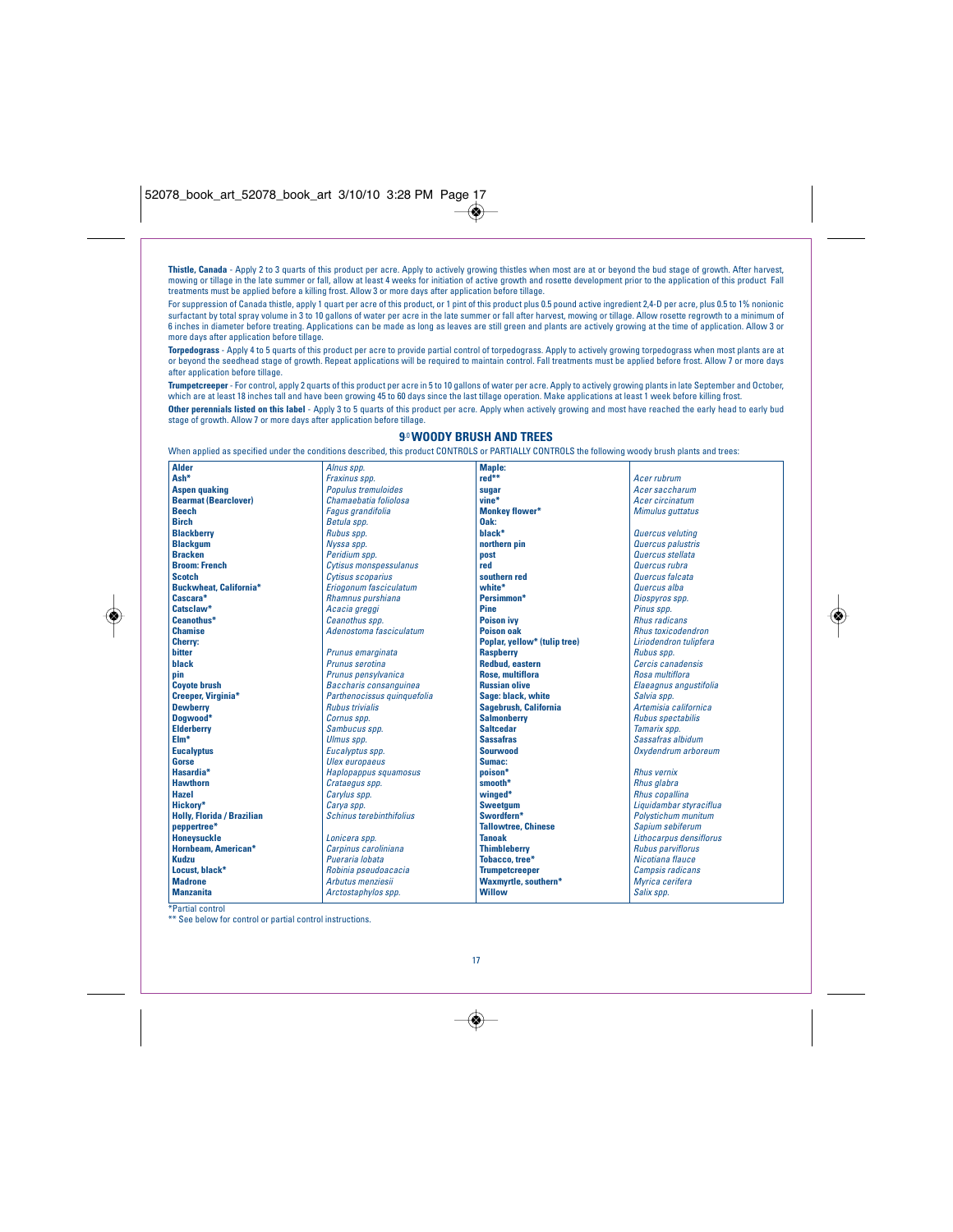**NOTE:** If brush has been mowed or tilled or trees have been cut, do not treat until regrowth has reached the specified stages of growth.

Apply this product when plants are actively growing and, unless otherwise directed, after full leaf expansion. Use the higher rate for larger plants and/or dense areas of growth. On vines, use the higher rate for plants that have reached the woody stage of growth. Best results are obtained when application is made in the late summer or fall after fruit formation.

In arid areas, best results are obtained when application is made in the spring to early summer when brush species are at high moisture content and are flowering. Ensure thorough coverage when using hand-held equipment. Symptoms may not appear prior to frost or senescence with fall treatments.

Allow 7 or more days after application before tillage, mowing or removal. Repeat treatments may be necessary to control plants regenerating from underground parts or seed. Some autumn colors on undesirable deciduous species are acceptable provided no major leaf drop has occurred. Reduced performance may result if fall treatments are made following a frost.See DIRECTIONS FOR USE and MIXING, ADDITIVES and APPLICATION INSTRUCTIONS sections of this label for labeled uses and specific application instructions.

Apply this product as follows to control or partially control the following woody brush and trees.

**Alder / dewberry / honeysuckle / post oak / raspberry** - For control, apply 3 to 4 quarts per acre of this product as a broadcast spray or as a 1 to 1.5% solution with handheld equipme

**Aspen, quaking / cherry: bitter, black, pin / hawthorn / oak, southern red / sweetgum / trumpetcreeper** - For control, apply 2 to 3 quarts of this product per acre as a broadcast spray or as a 1 to 1.5% solution with hand-held equipment.

**Birch / elderberry / hazel / salmonberry / thimbleberry** - For control apply 2 quarts per acre of this product as a broadcast spray or as a 1% solution with handheld equipment.

**Blackberry** - For control, apply 3 to 4 quarts per acre of this product as a broadcast spray, or 1 to 1.5% solution with hand-held equipment. Make application after plants<br>have reached full leaf maturity. Best results are can be controlled by applying a 0.75% solution of this product plus 0.5 to 1% nonionic surfactant by total spray volume with hand-held equipment. For control of blackberries after leaf drop and until killing frost or as long as stems are green, apply 3 to 4 quarts of this product in 10 to 40 gallons of water per acre.

**Broom: French, Scotch** - For control, apply a 1.5 to 2% solution with hand-held equipment.

**Buckwheat, California / hasardia / monkey flower / tobacco, tree** - For partial control of these species, apply a 1 to 2% solution of this product as a foliar spray with hand-held equipment. Thorough coverage of foliage is necessary for best results.

**Catsclaw** - For partial control, apply a 1 to 1.5% solution with hand-held equipment.

**Coyote brush** - For control, apply a 1.5 to 2% solution with hand-held equipment when at least 50% of the new leaves are fully developed.

**Eucalyptus** - For control of eucalyptus resprouts, apply a 2% solution with hand-held equipment when resprouts are 6 to 12 feet tall. Ensure complete coverage. Apply

when plants are growing actively. Avoid application to drought stressed plants. **Kudzu** - For control, apply 4 quarts of this product per acre as a broadcast spray or as a 2% solution with hand-held equipment. Repeat applications will be required to

maintain control. **Madrone resprouts** - For suppression or partial control, apply a 2% solution of this product to resprouts less than 3 to 6 feet tall. Best results are obtained with spring / early summer treatments.

**Maple, red** - For control, apply as a 1 to 1.5% solution with hand-held equipment when at least 50% of the new leaves are fully developed. For partial control, apply 2 to 4 quarts of this product per acre as a broadcast spray.

**Maple, sugar / oak, northern pin / oak, red** - For control, apply as a 1 to 1.5% solution with hand-held equipment when at least 50% of the new leaves are fully developed. **Poison ivy / poison oak** - For control, apply 4 to 5 quarts of this product per acre as a broadcast spray or as a 2% solution with hand-held equipment. Repeat applications<br>may be required to maintain control. Fall treatme

**Rose, multiflora** - For control, apply 2 quarts of this product per acre as a broadcast spray or as a 1% solution with hand-held equipment. Treatments should be made prior to leaf deterioration by leaf-feeding insects.

**Sage, black / sagebrush, California / chamise / tallowtree, Chinese** - For control of these species, apply a 1% solution of this product as a foliar spray with hand-held equipment. Thorough coverage of foliage is necessary for best results.

**Tanoak resprouts** - For suppression or partial control, apply a 2% solution of this product to resprouts less than 3 to 6 feet tall. Best results are obtained with fall applications. **Willow** - For control, apply 3 quarts of this product per acre as a broadcast spray, or as a 1% solution with hand-held equipment.

**Other woody brush and trees listed on this label** - For partial control, apply 2 to 5 quarts of this product per acre as a broadcast spray or as a 1 to 2% solution with handheld equipment

## **10**.0 **CROPPING SYSTEMS**

When applied as directed for CROPPING SYSTEMS, under the conditions described, this product controls annual and perennial weeds listed on this label, prior to the emergence of direct seeded crops or prior to transplanting of crops listed on this label.

See PRODUCT INFORMATION and MIXING, ADDITIVES AND APPLICATION INSTRUCTIONS sections of this label for essential product performance information. See the following CROPPING SYSTEMS sections for specific specified uses.

EXTREME CARE MUST BE EXERCISED TO AVOID CONTACT OF SPRAY WITH FOLIAGE, GREEN STEMS OR FRUIT OF DESIRABLE CROPS, PLANTS, TREES OR OTHER DE-SIRABLE VEGETATION SINCE SEVERE DAMAGE OR DESTRUCTION MAY RESULT.

Repeat treatments may be necessary to control weeds regenerating from underground parts or seed.

Except as otherwise specified on this label, repeat treatments must be made before the crop emerges in accordance with the instructions of this label.



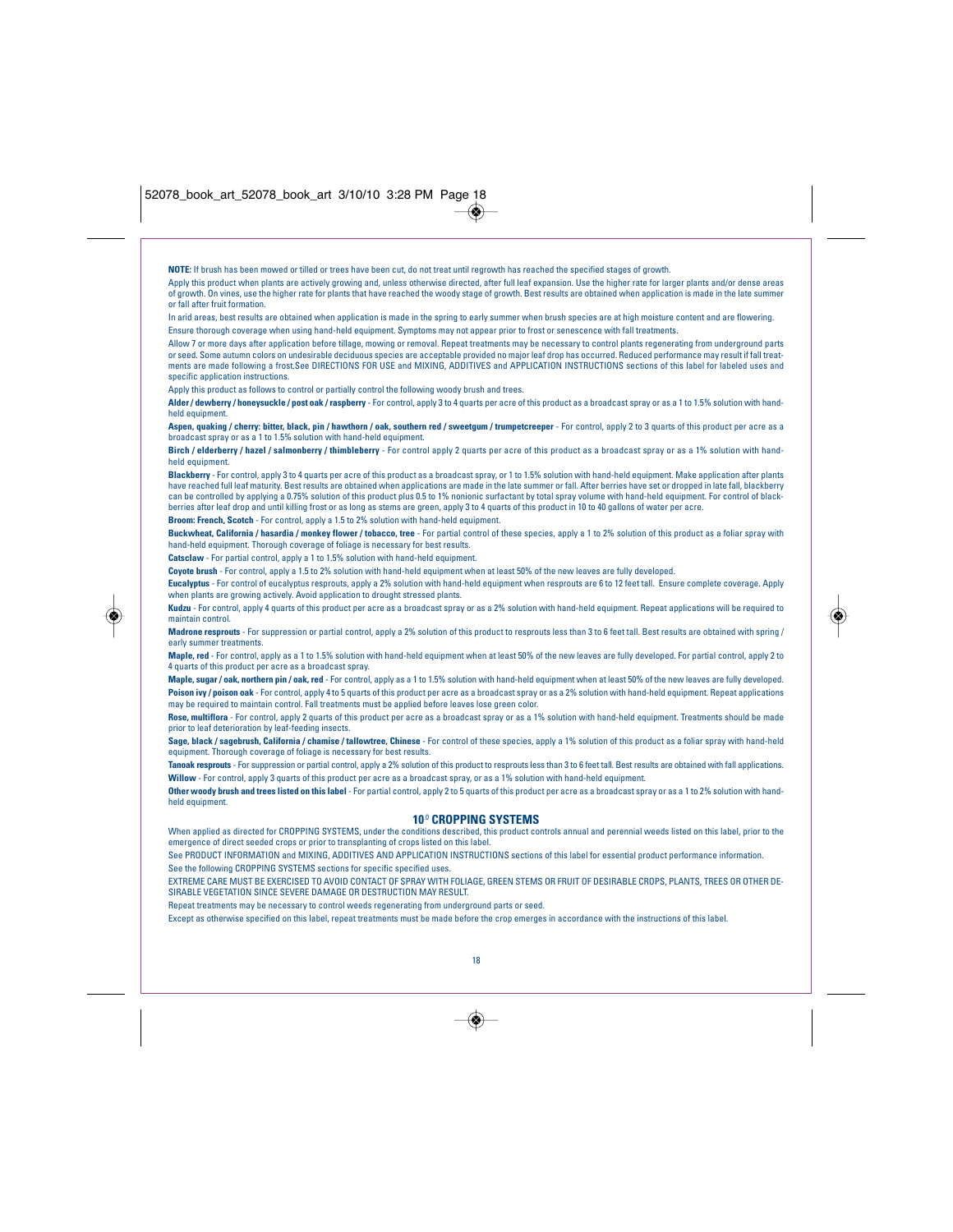Except as otherwise specified in a crop section of this label, the combined total of all treatments must not exceed 8 quarts per acre of this product per year. The maximum<br>use rates stated throughout this product's labelin

◈

For any crop NOT listed below, applications must be made at least 30 days prior to planting.

◈

Do not harvest or feed treated vegetation for 8 weeks following application. Following spot treatment or selective equipment use, allow 14 days before grazing domestic livestock or harvesting forage grasses and legumes.

| <b>Peanuts</b><br>Sorghum (milo)*                                                                                                                                                                                                                                                            | Soybeans*<br>Sugarcane*                                                                                                                                                                                                                                                                                                         |
|----------------------------------------------------------------------------------------------------------------------------------------------------------------------------------------------------------------------------------------------------------------------------------------------|---------------------------------------------------------------------------------------------------------------------------------------------------------------------------------------------------------------------------------------------------------------------------------------------------------------------------------|
|                                                                                                                                                                                                                                                                                              |                                                                                                                                                                                                                                                                                                                                 |
| $0$ ats*<br>Rice**<br>Rve*                                                                                                                                                                                                                                                                   | Triticale*<br>Wheat (all)*<br>Wild rice*                                                                                                                                                                                                                                                                                        |
|                                                                                                                                                                                                                                                                                              |                                                                                                                                                                                                                                                                                                                                 |
| Lemon<br>Lime<br>Mandarin orange<br>Orange (all)                                                                                                                                                                                                                                             | Pummelo<br><b>Tangelo</b><br><b>Tangerine</b><br><b>Tangors</b>                                                                                                                                                                                                                                                                 |
|                                                                                                                                                                                                                                                                                              |                                                                                                                                                                                                                                                                                                                                 |
| <b>Chestnut</b><br>Chinguapin<br><b>Filbert (hazelnut)</b><br><b>Hickory nut</b>                                                                                                                                                                                                             | <b>Macadamia</b><br>Pecan<br>Pistachio<br>Walnut (black, English)                                                                                                                                                                                                                                                               |
|                                                                                                                                                                                                                                                                                              |                                                                                                                                                                                                                                                                                                                                 |
| Kiwi fruit                                                                                                                                                                                                                                                                                   |                                                                                                                                                                                                                                                                                                                                 |
|                                                                                                                                                                                                                                                                                              |                                                                                                                                                                                                                                                                                                                                 |
| Mayhaw<br><b>Nectarine</b><br><b>Olive</b><br>Peach                                                                                                                                                                                                                                          | Pear<br>Plum / prune (all)<br>Quince                                                                                                                                                                                                                                                                                            |
|                                                                                                                                                                                                                                                                                              |                                                                                                                                                                                                                                                                                                                                 |
| <b>Endive</b><br>Garlic***<br>Gourds***<br>Ground cherry***<br>Honeydew melon***<br>Honey ball melon***<br><b>Horseradish</b><br>Kale<br>Kohlrabi<br>Leek<br>Lentils<br>Lettuce<br>Mango melon***<br>Melons (all)***<br>Muskmelon***<br><b>Mustard greens</b><br><b>Okra</b><br><b>Onion</b> | Parsley<br>Parsnip<br>Peas (all)<br>Pepper (all)***<br>Persian melon***<br>Potato (Irish, sweet)<br>Pumpkin***<br>Radish<br>Rape greens (rapini)<br>Rhubarb<br>Rutabaga<br><b>Shallot</b><br>Spinach(all)<br>Squash (summer, winter)***<br>Tomatillo***<br>Tomato***<br><b>Turnip</b><br>Watercress***<br>Watermelon***<br>Yams |
|                                                                                                                                                                                                                                                                                              | Eqqplant***                                                                                                                                                                                                                                                                                                                     |

19

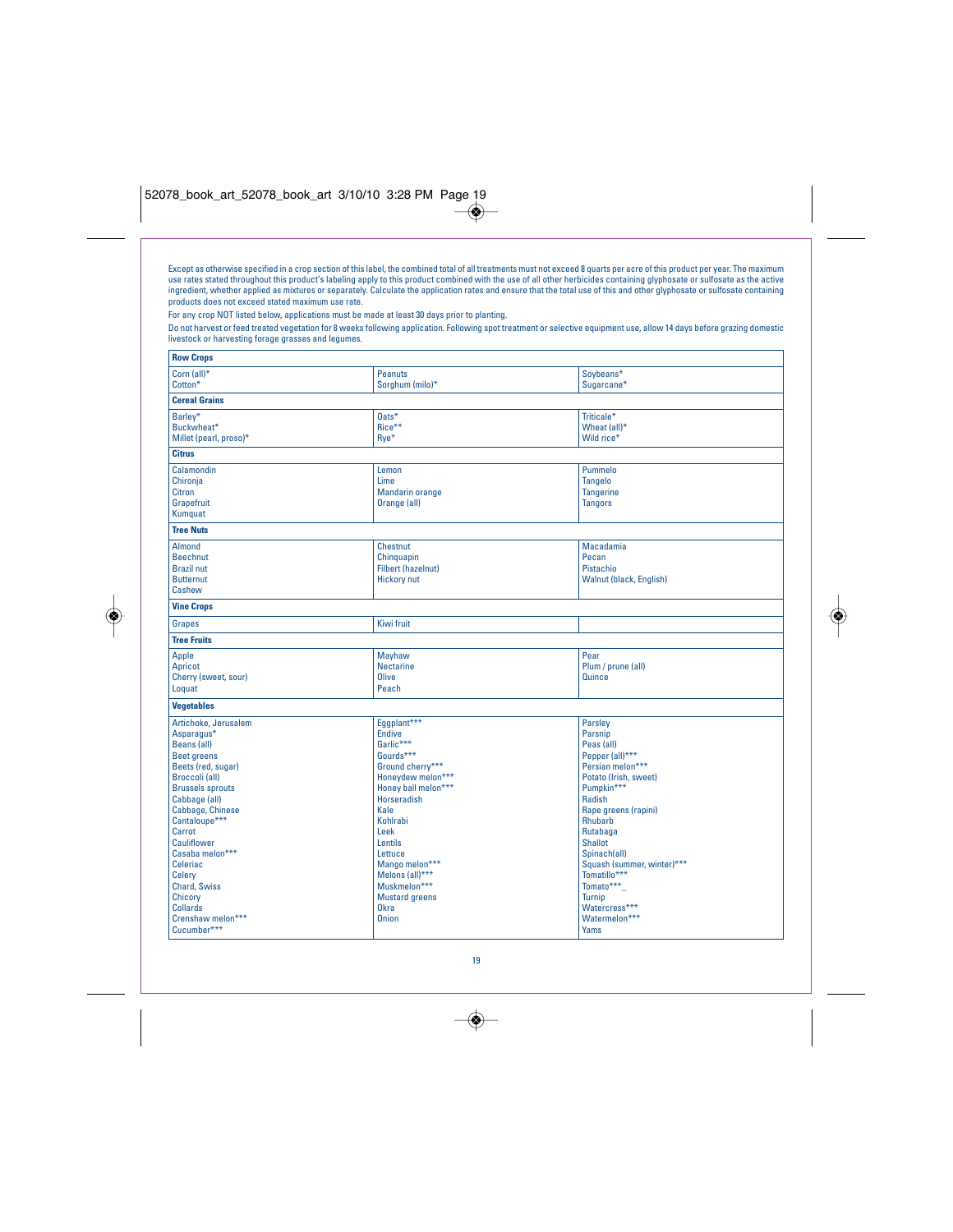| <b>Small Fruits and Berries</b> |                     |                              |
|---------------------------------|---------------------|------------------------------|
| <b>Blackberry</b><br>Blueberry  | Currant<br>Dewberry | Huckleberry<br>Loganberry    |
| Boysenberry                     | Elderberry          | <b>Olallieberry</b>          |
| Cranberry                       | Gooseberry          | Raspberry (black, red)       |
| <b>Forage Crops and Legumes</b> |                     |                              |
| Alfalfa <sup>*</sup>            | Forage grasses*     | Forage lequmes*              |
| <b>Tropical Crops</b>           |                     |                              |
| Acerola                         | <b>Figs</b>         | <b>Persimmons</b>            |
| Atemoya                         | Genip               | Pineapple***                 |
| Avocado                         | Guava               | <b>Plantains</b>             |
| <b>Banana</b>                   | Jaboticaba          | Pomegranate                  |
| <b>Breadfruit</b>               | Jackfruit           | Sopadilla                    |
| <b>Canistel</b>                 | Longan              | Sapote (black, mamey, white) |
| Carambola                       | Lychee              | Soursop                      |
| Cherimoya                       | Mango               | Sugarapple                   |
| Cocoa beans                     | Papaya              | <b>Tamarind</b>              |
| Coffee                          | Passion fruit       | Tea                          |
| <b>Dates</b>                    |                     |                              |

\*Spot treatments may be applied in these crops.

\*\*Do not treat rice fields or levees when the fields contain flood water.

\*\*\*Apply only prior to planting. Allow at least 3 days between application and planting. \*\*\*\*Do not feed or graze treated pineapple forage following application.

\_Use is restricted to direct seeded crops only.

When applying this product prior to transplanting crops into plastic mulch, care must be taken to remove residues of this product, which could cause crop injury, from the plastic prior to transplanting. Residues can be removed by a single 0.5 inch application of water, either by natural rainfall or via a sprinkler irrigation system. Appli-<br>cations made at emergence will result in injury

**Spot treatment** (Only those crops with \* can be spot treated) - Applications in growing crops must be made prior to heading of small grains and milo, initial pod set in soybeans, silking of corn, or boll opening on cotton.

For forage grasses and forage legumes see Spot treatment in the PASTURES section of CROPPING SYSTEMS in this label.

For dilution and rates of application using boom or hand-held equipment, see MIXING, ADDITIVES AND APPLICATION INSTRUCTIONS and WEEDS CONTROLLED sections of this label.

**NOTE:** FOR SPOT TREATMENT IN FORAGE GRASSES AND FORAGE LEGUMES, NO MORE THAN ONE-TENTH OF ANY ACRE SHOULD BE TREATED AT ONE TIME. FOR ALL OTHER CROPS, DO NOT SPOT TREAT MORE THAN 10% OF THE TOTAL FIELD AREA TO BE HARVESTED.

THE CROP RECEIVING SPRAY IN TREATED AREA WILL BE KILLED. TAKE CARE TO AVOID DRIFT OR SPRAY OUTSIDE TARGET AREA FOR THE SAME REASON. **Selective equipment** - This product may be applied through recirculating sprayers, shielded applicators or wiper applicators in cotton and soybeans. Shielded and<br>wiper applicators may also be used in tree crops and grapes sites and grain sorghum (milo).

See the SELECTIVE EQUIPMENT part of the APPLICATION EQUIPMENT AND TECHNIQUES section of this label for information on proper use and calibration of this equipment. Allow at least the following time intervals between application and harvest:

| i 7 days |
|----------|
| 1 day    |
| 14 days  |
| 17 days  |
| 3 days   |
| 35 days  |
| 40 days  |
|          |

1 Do not use roller applicators.

2 Do not feed or graze treated milo fodder. Do not ensile treated vegetation.



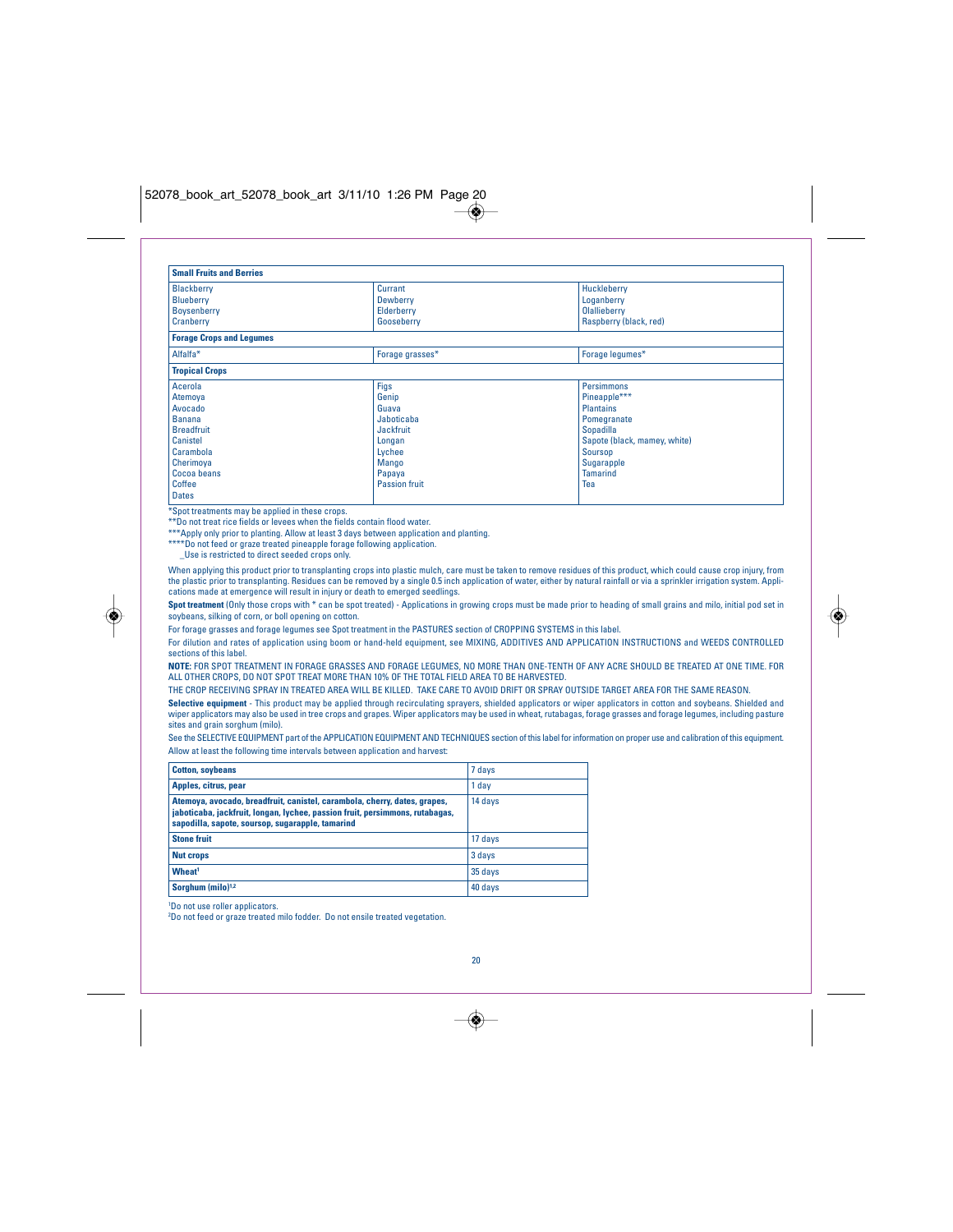## **11**.0 **ASPARAGUS**

When applied as directed for CROPPING SYSTEMS under the conditions described, this product controls weeds listed on this label in asparagus. For specific rates of applications and instructions for control of various annual and perennial weeds, see the WEEDS CONTROLLED section of this label. **Prior to crop emergence** - Apply this product prior to crop emergence for the control of the emerged labeled annual and perennial weeds. DO NOT APPLY WITHIN A WEEK BEFORE THE FIRST SPEARS EMERGE.

**Spot treatment** - Apply this product immediately after cutting, but prior to the emergence of new spears. Do not treat more than 10% of the total field area to be harvested. Do not harvest within 5 days of treatment.

Postharvest - Apply this product after the last harvest and all spears have been removed. If spears are allowed to regrow, delay application until ferns have developed. Delayed treatments should be applied as directed or shielded spray in order to avoid contact of the spray with ferns, stems or spears. Direct contact of the spray with the asparagus may result in serious crop injury.

**NOTE:** Select and use specified types of spray equipment for post-emergence postharvest applications. A directed spray is any application where the spray pattern is aligned in such a way as to avoid direct contact of the spray with the crop. A shielded spray is any application where a physical barrier is positioned and maintained between the spray and the crop to prevent contact of spray with the crop.

## **12**.0 **BERRIES AND SMALL FRUITS**

Wiper applicators may be used in cranberries in accordance with instructions in this section.

For other berries, apply as a preplant broadcast application, or as a directed spray or wiper application, post-planting.

See PRODUCT INFORMATION and MIXING, ADDITIVES AND APPLICATION INSTRUCTIONS sections of this label for essential product performance information. See the SELECTIVE EQUIPMENT part of APPLICATION EQUIPMENT AND TECHNIQUES section of this label for information on specified uses and calibration of this equipment.

Allow a minimum of 30 days between last application and harvest of cranberries.

For other small fruits and berries, allow a minimum of 14 days between last application and harvest.

For wick or other wiper applicators - Mix 1 gallon of this product in 4 gallons of water to prepare a 20% solution. In severe infestations, reduce equipment ground speed to ensure that adequate amounts of this product are wiped on the weeds. A second treatment in the opposite direction may be beneficial.

Do not permit herbicide solution to contact desirable vegetation, including green shoots, canes or foliage.

## **13**.0 **CORN**

**Hooded sprayers** - This product may be used through hooded sprayers for weed control between the rows of corn. Only hooded sprayers that completely enclose the spray pattern may be used.

A hooded sprayer is a type of shielded applicator. The spray pattern is completely enclosed on the top and all 4 sides by a hood, thereby shielding the crop from the spray solution. his equipment must be set up and operated in a manner that avoids bouncing or raising the hoods off the ground in any way. If the hoods are raised,<br>spray particles may escape and come into contact with the skimming across the ground. Tractor speed must be adjusted to avoid bouncing of the spray hoods. Avoid operation on rough or sloping ground where the spray hoods might be raised off the ground.

When applying to corn that is grown on raised beds, ensure that the hood is designed to completely enclose the spray solution. If necessary, extend the front and rear flaps of the hoods to reach the ground in deep furrows.

Follow these requirements:

- The spray hoods must be operated on the ground or skimming across the ground.
- Do not apply more than 1 quart of this product per acre per application.
- Corn must be at least 12 inches tall, measured without extending leaves.
- Leave at least an 8 inch untreated strip over the drill row. For example, if the crop row width is 38 inches, the maximum width of the spray hood should be 30 inches. • Maximum tractor speed: 5 mph
- Maximum wind speed: 10 mph
- Use low-drift nozzles.

Crop injury may occur when the foliage of treated weeds comes into direct contact with leaves of the crop. Do not apply this product when the leaves of the crop are growing in direct contact with weeds to be treated. Droplets, mist, foam or splatter of the herbicide solution may contact the crop and cause discoloration, stunting or destruction.

Contact of this product in any manner to any vegetation to which treatment is not intended may cause damage. Such damage shall be the sole responsibility of the applicator. For specific rates of application and instructions for control of various annual and perennial weeds, see the WEEDS CONTROLLED section of this label.

Do not graze or feed corn forage or fodder following applications of this product through hooded sprayers.

Do not apply more than 3 quarts of this product per acre per year for hooded sprayer applications.

## **13**.1 **Fallow And Reduced Tillage Systems** FOR AERIAL APPLICATION IN CALIFORNIA, REFER TO THE **FOR AERIAL APPLICATION IN CALIFORNIA ONLY** AND **FOR AERIAL APPLICATION IN FRESNO COUNTY CAL-**

**IFORNIA ONLY** SECTIONS OF THIS LABEL

Use this product in fallow and reduced tillage systems for control of annual weeds prior to emergence of crops listed in this label. Refer to the WEEDS CONTROLLED section of this label for specific rates and instructions. This product may be applied using ground or aerial spray equipment. See the APPLICATION EQUIPMENT AND TECHNIQUES section of this label for instructions.



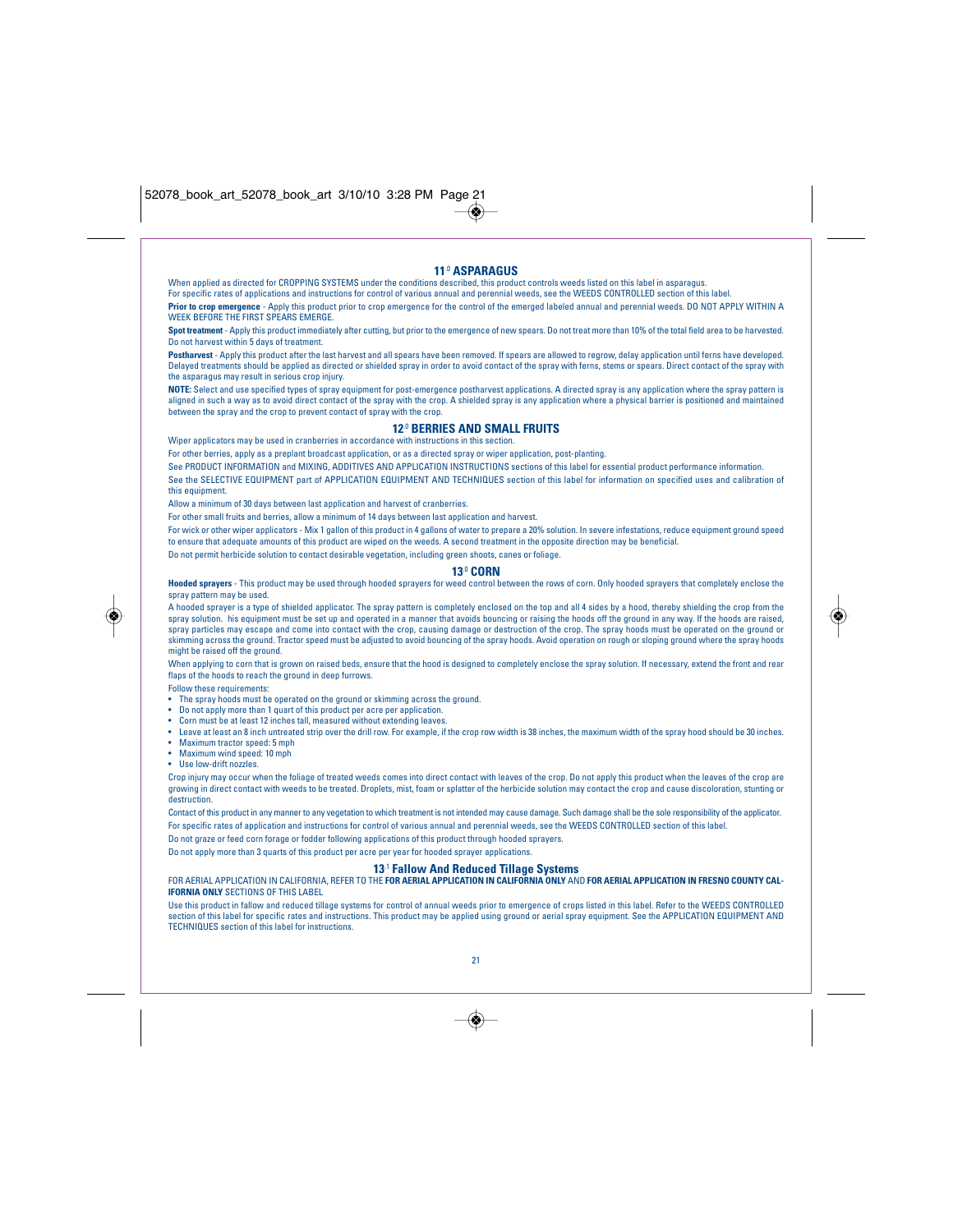## 52078\_book\_art 8/26/10 10:20 AM Page 22

|                                                                                                                                                                                                                                                                                                                                | <b>HELOSATE PLUS ADVANCED plus dicamba plus nonionic surfactant</b><br><b>HELOSATE PLUS ADVANCED plus 2,4-D plus nonionic surfactant</b><br>DO NOT APPLY DICAMBA OR 2,4-D TANK MIXTURES BY AIR IN CALIFORNIA.<br>Applications of 2,4-D or dicamba must be made at least 7 days prior to planting corn.                                                                                                                                                                                                                                                           | 13 <sup>2</sup> Tank Mixtures                                                     |                                                                                                                                                                                                                                                                                                                                                    |
|--------------------------------------------------------------------------------------------------------------------------------------------------------------------------------------------------------------------------------------------------------------------------------------------------------------------------------|------------------------------------------------------------------------------------------------------------------------------------------------------------------------------------------------------------------------------------------------------------------------------------------------------------------------------------------------------------------------------------------------------------------------------------------------------------------------------------------------------------------------------------------------------------------|-----------------------------------------------------------------------------------|----------------------------------------------------------------------------------------------------------------------------------------------------------------------------------------------------------------------------------------------------------------------------------------------------------------------------------------------------|
|                                                                                                                                                                                                                                                                                                                                | applied within 45 days of planting. Refer to the dicamba and 2,4-D labels for cropping restrictions and other use instructions.                                                                                                                                                                                                                                                                                                                                                                                                                                  |                                                                                   | The addition of dicamba in a mixture with this product may provide short-term residual control of selected weed species. Some crop injury may occur if dicamba is                                                                                                                                                                                  |
| on the foliage or when straw canopy covers the weeds.<br><b>HELOSATE PLUS ADVANCED @ 12 fl. oz. / acre</b><br>Wheat                                                                                                                                                                                                            | HELOSATE PLUS ADVANCED plus Goal™ plus Nonionic Surfactant<br>This product alone or in tank mixtures with Goal plus 0.5 to 1% nonionic surfactant by total spray volume will provide control of the weeds listed below.<br>$18''*$                                                                                                                                                                                                                                                                                                                               | <b>HELOSATE PLUS ADVANCED @ 16 fl. oz. / acre</b><br>Annual grasses at left plus: | Make applications when weeds are actively growing and at the specified stages of growth. Avoid spraying when weeds are subject to moisture stress, when dust is                                                                                                                                                                                    |
| <b>Barley</b>                                                                                                                                                                                                                                                                                                                  | 12"                                                                                                                                                                                                                                                                                                                                                                                                                                                                                                                                                              | Ryegrass, annual                                                                  | 6''                                                                                                                                                                                                                                                                                                                                                |
| Bluegrass, annual<br><b>Barnyardgrass</b>                                                                                                                                                                                                                                                                                      | 6''<br>6''                                                                                                                                                                                                                                                                                                                                                                                                                                                                                                                                                       | <b>Chickweed</b><br>Groundsel                                                     | 6''<br>6''                                                                                                                                                                                                                                                                                                                                         |
| Rye                                                                                                                                                                                                                                                                                                                            | 6''                                                                                                                                                                                                                                                                                                                                                                                                                                                                                                                                                              | <b>Marestail</b>                                                                  | 6''                                                                                                                                                                                                                                                                                                                                                |
|                                                                                                                                                                                                                                                                                                                                |                                                                                                                                                                                                                                                                                                                                                                                                                                                                                                                                                                  | Rocket, London                                                                    | 6''                                                                                                                                                                                                                                                                                                                                                |
|                                                                                                                                                                                                                                                                                                                                |                                                                                                                                                                                                                                                                                                                                                                                                                                                                                                                                                                  | Shepherd's purse                                                                  | 6''                                                                                                                                                                                                                                                                                                                                                |
|                                                                                                                                                                                                                                                                                                                                |                                                                                                                                                                                                                                                                                                                                                                                                                                                                                                                                                                  | <b>Crabgrass</b>                                                                  | 12"                                                                                                                                                                                                                                                                                                                                                |
|                                                                                                                                                                                                                                                                                                                                |                                                                                                                                                                                                                                                                                                                                                                                                                                                                                                                                                                  | Johnsongrass, seedling<br>Lamb's quarters                                         | 12"<br>12"                                                                                                                                                                                                                                                                                                                                         |
|                                                                                                                                                                                                                                                                                                                                |                                                                                                                                                                                                                                                                                                                                                                                                                                                                                                                                                                  | Oats, wild                                                                        | 12"                                                                                                                                                                                                                                                                                                                                                |
|                                                                                                                                                                                                                                                                                                                                |                                                                                                                                                                                                                                                                                                                                                                                                                                                                                                                                                                  | Pigweed, redroot                                                                  | 12"                                                                                                                                                                                                                                                                                                                                                |
|                                                                                                                                                                                                                                                                                                                                |                                                                                                                                                                                                                                                                                                                                                                                                                                                                                                                                                                  | <b>Mustards</b>                                                                   | 12"                                                                                                                                                                                                                                                                                                                                                |
| *Maximum height or length in inches.                                                                                                                                                                                                                                                                                           | NOTE: Use 32 fl. oz. of this product per acre where heavy densities exist.                                                                                                                                                                                                                                                                                                                                                                                                                                                                                       |                                                                                   |                                                                                                                                                                                                                                                                                                                                                    |
|                                                                                                                                                                                                                                                                                                                                | <b>HELOSATE PLUS ADVANCED @ 12 fl. oz. / acre</b>                                                                                                                                                                                                                                                                                                                                                                                                                                                                                                                |                                                                                   | <b>HELOSATE PLUS ADVANCED @ 16 fl. oz. / acre</b>                                                                                                                                                                                                                                                                                                  |
|                                                                                                                                                                                                                                                                                                                                | ÷                                                                                                                                                                                                                                                                                                                                                                                                                                                                                                                                                                |                                                                                   | ÷                                                                                                                                                                                                                                                                                                                                                  |
|                                                                                                                                                                                                                                                                                                                                | Goal** 2 to 4 fl. oz. / acre                                                                                                                                                                                                                                                                                                                                                                                                                                                                                                                                     |                                                                                   | Goal** 2 to 4 fl. oz. / acre                                                                                                                                                                                                                                                                                                                       |
|                                                                                                                                                                                                                                                                                                                                | Annual grasses above plus:                                                                                                                                                                                                                                                                                                                                                                                                                                                                                                                                       |                                                                                   | Annual weeds above plus:                                                                                                                                                                                                                                                                                                                           |
| <b>Cheeseweed, common</b>                                                                                                                                                                                                                                                                                                      | 3''                                                                                                                                                                                                                                                                                                                                                                                                                                                                                                                                                              | <b>Cheeseweed, common</b>                                                         | 6''                                                                                                                                                                                                                                                                                                                                                |
| <b>Chickweed</b>                                                                                                                                                                                                                                                                                                               | 3''                                                                                                                                                                                                                                                                                                                                                                                                                                                                                                                                                              | <b>Groundsel</b>                                                                  | 6''                                                                                                                                                                                                                                                                                                                                                |
| <b>Groundsel</b>                                                                                                                                                                                                                                                                                                               | 3''                                                                                                                                                                                                                                                                                                                                                                                                                                                                                                                                                              | <b>Chickweed</b>                                                                  | 12"                                                                                                                                                                                                                                                                                                                                                |
| <b>Rocket, London</b>                                                                                                                                                                                                                                                                                                          | 6''                                                                                                                                                                                                                                                                                                                                                                                                                                                                                                                                                              | <b>Rocket, London</b>                                                             | 12"                                                                                                                                                                                                                                                                                                                                                |
| <b>Shepherd's purse</b>                                                                                                                                                                                                                                                                                                        | 6''                                                                                                                                                                                                                                                                                                                                                                                                                                                                                                                                                              | <b>Shepherd's purse</b>                                                           | 12"                                                                                                                                                                                                                                                                                                                                                |
| instructions.<br><b>Ecofarming Systems</b><br>HELOSATE PLUS ADVANCED at 16 to 20 fl. oz. per acre<br>plus<br>2,4-D at 0.375 to 0.5 pound active ingredient per acre<br>plus<br>Atrazine at 0.75 to 1 pound active ingredient per acre<br>plus<br>Lasso <sup>®</sup> at 2.5 to 3 quarts per acre<br>the desired carrier volume. | NOTE: Use 32 fl. oz. of this product per acre in mixtures with 2 to 4 fl. oz. of Goal per acre where heavy weed densities exist.<br>** Use the higher rate of Goal when weeds approach maximum specified height or stands are dense.<br>THE DIRECTIONS PROVIDED IN THIS SECTION ARE NOT REGISTERED FOR USE IN CALIFORNIA.<br>The Ecofarming System consists of the following rotation: winter wheat, corn / sorghum, ecofallow.<br>Use the following tank mixtures for control of emerged annual weeds before planting corn or sorghum in the Ecofarming System. |                                                                                   | These specified tank mixtures may be applied using ground or aerial spray equipment. Refer to the WEEDS CONTROLLED section of this label for specific rates and<br>The above tank mixture should be applied in 28-0-0 or 32-0-0 liquid fertilizer carrier at 20 to 30 gallons per acre. The liquid fertilizer may be diluted with water to achieve |
|                                                                                                                                                                                                                                                                                                                                |                                                                                                                                                                                                                                                                                                                                                                                                                                                                                                                                                                  | 22                                                                                |                                                                                                                                                                                                                                                                                                                                                    |

 $\rightarrow$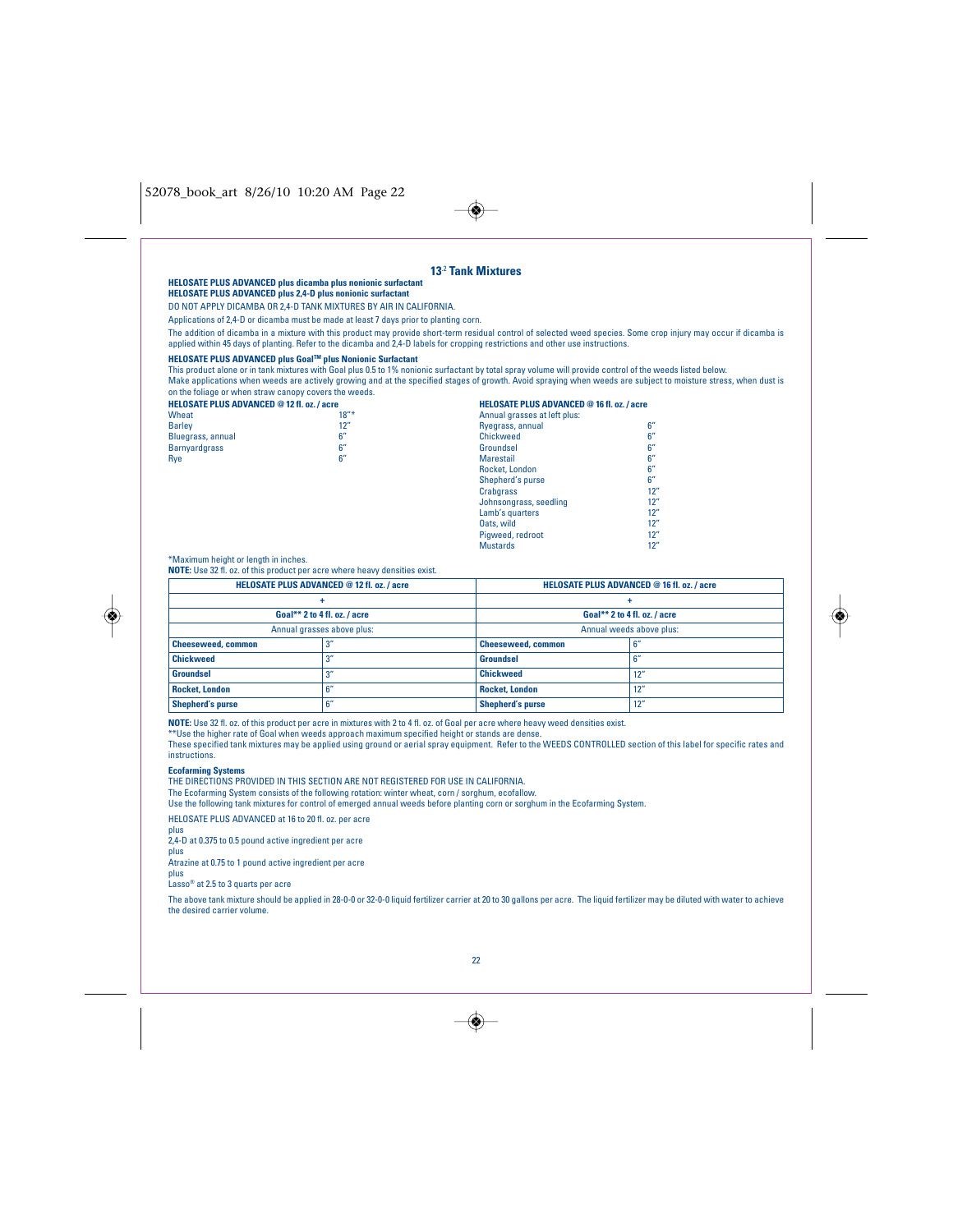## **Weeds controlled** - The following weeds, up to a maximum height of 4 inches, will be controlled:

| <b>Brome, downy</b>    | <b>Bromus tectorum</b>  | Lettuce, prickly        | Lactuca serriola       |
|------------------------|-------------------------|-------------------------|------------------------|
| <b>Cheat</b>           | <b>Bromus secalinus</b> | Piaweed, redroot        | Amaranthus retroflexus |
| <b>Foxtail, green</b>  | Setaria viridis         | <b>Thistle, Russian</b> | Salsola kali           |
| <b>Foxtail, yellow</b> | Setaria lutescens       | <b>Wheat, volunteer</b> | Triticum aestivum      |
| Kochia*                | Kochia scoparia         |                         |                        |

\*For improved control of kochia, add 4 fl. oz. per acre (0.125 pound active ingredient per acre) of dicamba to the above tank mixture.

Risk of crop injury from 2,4-D or dicamba can be reduced by applying this treatment 7 to 14 days before planting. Refer to the label booklet for Lasso herbicide for pre-emergence weed control achieved by this tank mixture.

Refer to the specific product labels for crop rotation restrictions and cautionary statements for all products used in these tank mixtures.

## **13**.3 **Aid to Tillage**

This product, when used in conjunction with preplant tillage practices, will provide control of downy brome, cheat, volunteer wheat, tansy mustard and foxtail. Apply 8 fl. oz. of this product plus 0.5 to 1% nonionic surfactant by total spray volume in 3 to 10 gallons of water per acre. Make applications when weeds are actively growing<br>and before they are 6 inches in height. Application m Allow at least 1 day after application before tillage. Tank mixtures with residual herbicides may result in reduced performance.

## **14**.0 **POSTHARVEST GRAIN SORGHUM, SORGHUM REGROWTH CONTROL**

This product may be applied to grain sorghum (milo) stubble following harvest to suppress or control regrowth. Apply 1 quart of this product per acre for control, or 1.5 pints of this product per acre for suppression. Use 0.5% nonionic surfactant in 3 to 10 gallons of spray solution per acre.

## **15**.0 **PASTURES**

Apply this product prior to planting forage grasses and legumes.

◈

Pasture or hay crop renovation - When applied as a broadcast spray, this product controls the annual and perennial weeds listed in this label prior to planting forage grasses or legumes. Remove domestic livestock before application and wait 8 weeks after application before grazing or harvesting.

**Spot treatment** - When applied as a spot treatment as directed, this product controls annual and perennial weeds listed in this label which are growing in pastures, forage grasses and forage legumes composed of bahiagrass, Bermuda grass, bluegrass, brome, fescue, orchardgrass, ryegrass, timothy, wheatgrass, alfalfa or clover. **Wiper application** - When applied as directed, this product controls or suppresses the weeds listed under Wiper Applicators in the SELECTIVE EQUIPMENT section of this label.

For spot treatment and wiper application, apply in areas where the movement of domestic livestock can be controlled. No more than one-tenth of any acre should be<br>treated at one time. Further applications may be made in the cation before grazing livestock or harvesting.

## **16**.0 **SUGARCANE**

When applied as directed for CROPPING SYSTEMS, under the conditions described, this product controls those emerged annual and perennial weeds listed on this label growing in or around sugarcane or in fields prior to the emergence of plant cane. This product will also control undesirable sugarcane.

**NOTE:** Where repeat treatments are necessary, do not exceed a total of 10.6 quarts of this product per acre per year. Do not apply to vegetation in or around ditches, canals or ponds containing water to be used for irrigation.

**Broadcast treatment** - Apply this product in 10 to 40 gallons of water per acre on emerged weeds prior to the emergence of plant cane.

For specific rates of application and instructions for control of various annual and perennial weeds, see the WEEDS CONTROLLED section of this label.

For removal of last stubble or ratoon cane, apply 4 to 5 quarts of this product in 10 to 40 gallons of water per acre to new growth having at least 7 or more new leaves. Allow 7 or more days after application before tillage.

**Spot treatment in or around sugarcane fields** - For dilution and rates of application using hand-held equipment, see MIXING, ADDITIVES AND APPLICATION INSTRUC-TIONS and WEEDS CONTROLLED sections of this label. For control of volunteer or diseased sugarcane, make a 1% solution of this product in water and spray to wet the foliage of vegetation to be controlled.

**NOTE:** When spraying volunteer or diseased sugarcane, the plants should have at least 7 new leaves.

Avoid spray contact with healthy cane plants since severe damage or destruction may result.

Do not feed or graze treated sugarcane forage following application.

## **17**.0 **ROUNDUP READY CROPS**

ROUNDUP READY CROPS CONTAIN A PATENTED GENE THAT PROVIDES TOLERANCE TO GLYPHOSATE, THE ACTIVE INGREDIENT IN THIS PRODUCT. THIS PRODUCT WILL CAUSE SEVERE CROP INJURY OR DESTRUCTION AND YIELD LOSS IF APPLIED TO CROPS THAT ARE NOT ROUNDUP READY. AVOID CONTACT WITH FOLIAGE GREEN STEMS, OR FRUIT OF CROPS, OR ANY DESIRABLE PLANTS THAT DO NOT CONTAIN A ROUNDUP READY GENE. SINCE SEVERE PLANT INJURY OR DESTRUCTION WILL RESULT.

Information on Roundup Ready crops may be obtained from your seed supplier or Monsanto representative. Roundup Ready crops must be purchased from an authorized licensed seed supplier.

The instructions in the sections that follow, or those published separately on supplemental labeling for this product, include all applications of this product that may be made onto the specified Roundup Ready crops during the complete cropping season. DO NOT combine these instructions with other instructions for crops in the<br>"ANNUAL AND PERENNIAL CROPS (Alphabetical)" and "PASTURE GRASSES, Roundup Ready gene. 23



◈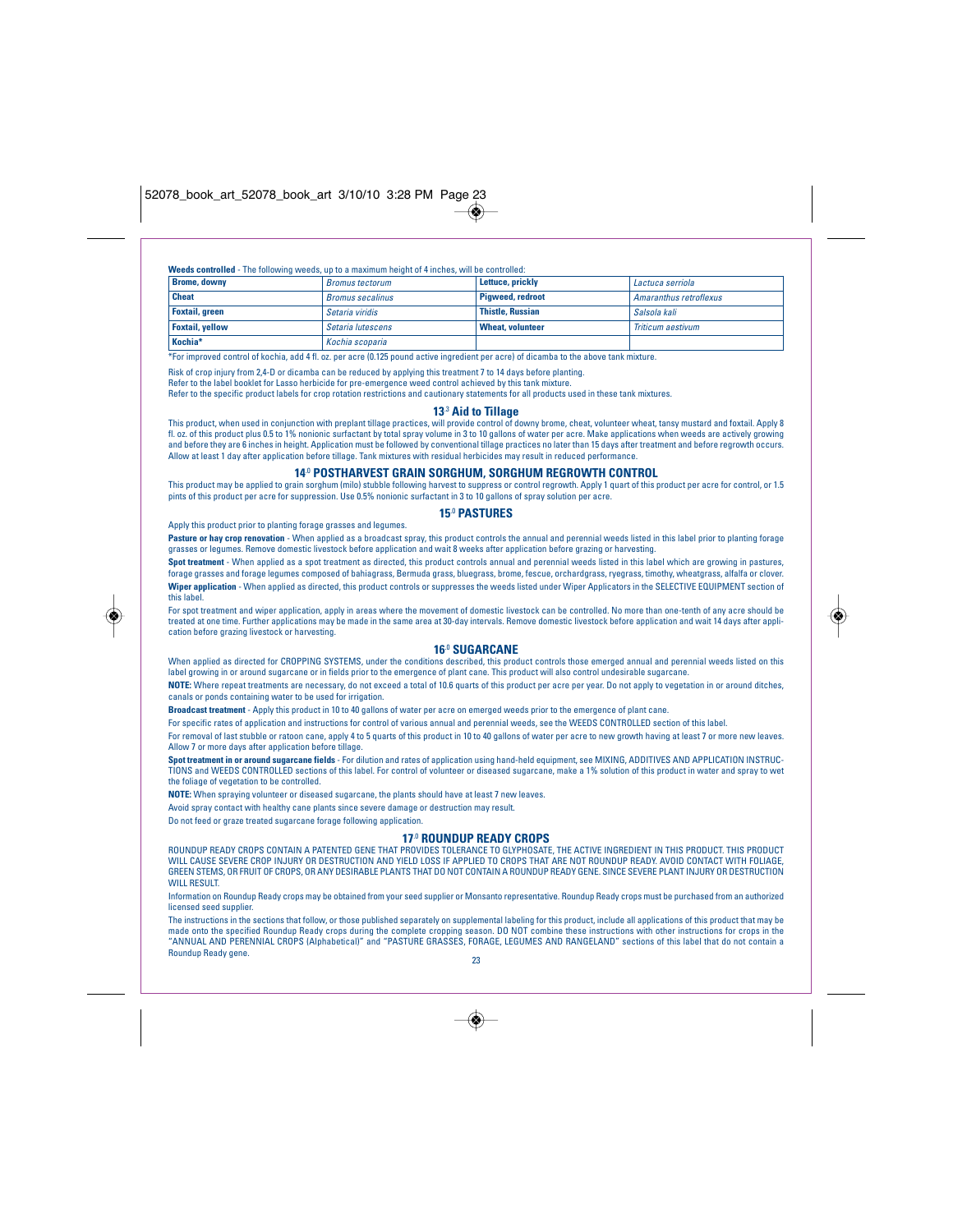**NOTE:** Roundup Ready seed, and the method of selectively controlling weeds in a Roundup Ready crop, are protected under several U.S. Patents, including 5,352,605 and 5,633,435. A license to use Roundup Ready seed must be obtained prior to use. Monsanto retains ownership of the gene and process technologies, and the Purchaser of the seed receives the right to use the licensed genes and technologies subject to the limited use license conditions. Seed containing a Roundup Ready trait cannot be used for research and demonstration, reverse engineering or in connection with herbicide registration. Progeny seed containing Roundup Ready trait may not be<br>saved for replanting or transferred to others for replanting.

USE INSTRUCTIONS: Refer to the "ANNUAL WEED RATE SECTION" and "PERENNIAL WEEDS RATE SECTION" of this label for rate specifications for specific weeds. When applied as directed, this product will control these annual and perennial grasses and broadleaf weeds. Observe the maximum application rates and crop stage timings specified for individual Roundup Ready crops in the sections that follow.

For ground broadcast applications: Apply this product in 5 to 20 gallons of spray solution per acre. Carefully select proper nozzle and spray pressure to avoid spraying a fine mist. For best results with ground application equipment, use flat spray nozzles. Check for even distribution of spray droplets.

<mark>For aerial applications:</mark> All labeled treatment may be made by aerial equipment where appropriate, provided that the applicator complies with the precautions and re-<br>strictions specified on this label, particularly, in th gallons of water per acre. See the "APPLICATION EQUIPMENT AND TECHNIQUES" section of this label for procedures on avoiding spray drift that may cause injury to any vegetation not intended for treatment. Use of appropriate buffer zones will help prevent injury to adjacent vegetation.

For proper stewardship of aerial applications over the top of Roundup Ready crops, growers and applicators are directed to read and follow all precautions and procedures contained in the use guide, "A Guide to On-Target Aerial Application". Copies of this publication are available by calling 1-800-ROUNDUP (1-800-768-6387). **ATTENTION:** AVOID DRIFT. EXTREME CARE MUST BE USED WHEN APPLYING THIS PRODUCT TO PREVENT INJURY TO DESIRABLE PLANTS AND CROPS WHICH DO NOT CONTAIN A ROUNDUP READY GENE.

See the "MIXING" and "APPLICATION EQUIPMENT AND TECHNIQUES" sections of this label for additional directions and restrictions on the application of this product. TANK MIXTURES: Tank mixtures with other herbicides, insecticides, fungicides, micronutrients or foliar fertilizers may result in reduced weed control or crop injury, and are NOT specified for postemergence (in-crop) applications of this product over the top of Roundup Ready crops, unless otherwise noted in this product label, or<br>in separate supplemental labeling for Fact Sheets publish Use all products according to labeled rates. Some tank mixture products have the potential to cause crop injury under certain conditions, at certain crop growth stage and/or under other circumstances. Read all labels for products used in the tank mixture prior to use to determine the potential for crop injury. Always predetermine the<br>compatibility of tank-mix products together in the ca cause incompatibility, antagonism, or a reduction in product efficacy. Helm has not tested all tank-mix product formulations for compatibility or performance. See the "MIXING" section of this label for more information on tank mixtures.

Unless otherwise directed, nonionic surfactant may be added to the spray solution for applications to Roundup Ready crops. The addition of certain surfactants to this product may result in some crop response including leaf speckling or leaf necrosis due to the surfactant added to the spray mixture. Refer to individual crops within this section of this label, or separately published supplemental labeling, for additional precautions or restrictions. Refer to the "MIXING" section of this label for additional information on the use of surfactants.

Ammonium sulfate may be mixed with this product for applications to Roundup Ready crops. Refer to the "MIXING" section of this label for instructions on the use of ammonium sulfate.

**Sprayer Preparation**: It is important that sprayer and mixing equipment be clean and free of pesticide residue before making applications of this product. Follow the<br>cleaning procedures specified on the label of the produ TENTIAL CONTAMINATION FROM OTHER HERBICIDES PRIOR TO MIXING AND APPLYING THIS PRODUCT.

**NOTE**: The following instructions are based on a clean start at planting by using a burndown application or tillage to control existing weeds before crop emergence. In no-till and stale seedbed systems, a preplant burndown treatment with this product is directed to control existing weeds prior to crop emergence. Some weeds, such as black nightshade, broadleaf signalgrass, sicklepod, Texas panicum, sandbur, annual morningglory, woolly cupgrass, shattercane, wild proso millet, burcucumber,<br>and giant ragweed with multiple germination times, or suppre application should be made after some regrowth has occurred and at least 10 days after a previous application of this product.

Specified rates of this product specified in this label for the control of tough weeds, or those specified on separate supplemental labeling for this product, supersede rates as specified in the "ANNUAL WEEDS RATE SECTION" and "PERENNIAL WEEDS RATE SECTION" of this label. Additional information on the control of tough weeds can be found in Fact Sheets published by Monsanto for this product.

PRECAUTIONS, RESTRICTIONS: Observe the maximum application rates stated throughout this label. Maximum application rates apply to the use of this product combined with the use of any and all other herbicides containing Glyphosate as the active ingredient, whether applied separately or as mixtures. Calculate the application rate (Glyphosate acid equivalents) and ensure that the total use of this and other Glyphosate-containing products does not exceed the stated maximum rate. See the "PRODUCT INFORMATION" section of this label for more information on Maximum Application Rates.

## **17**.1 **ROUNDUP READY ALFALFA**

TYPES OF APPLICATIONS: Preplant, At-Planting, Preemergence, Postemergence (In-crop) USE INSTRUCTIONS: Refer to the following table for the maximum application rates of this product.

◈

| <b>Maximum Application Rates</b>                                                                 |                                                  |  |
|--------------------------------------------------------------------------------------------------|--------------------------------------------------|--|
| Combined total per year for all applications,<br>including Preplant during year of establishment | 8 quarts per acre                                |  |
| Combined total per year for In-crop applications<br>for newly established and established stands | 6 quarts per acre<br>(198 fluid ounces per acre) |  |
| <b>Preplant, At-Planting and Preemergence</b><br>single applications                             | 66 fluid ounces per acre                         |  |
|                                                                                                  | 24                                               |  |

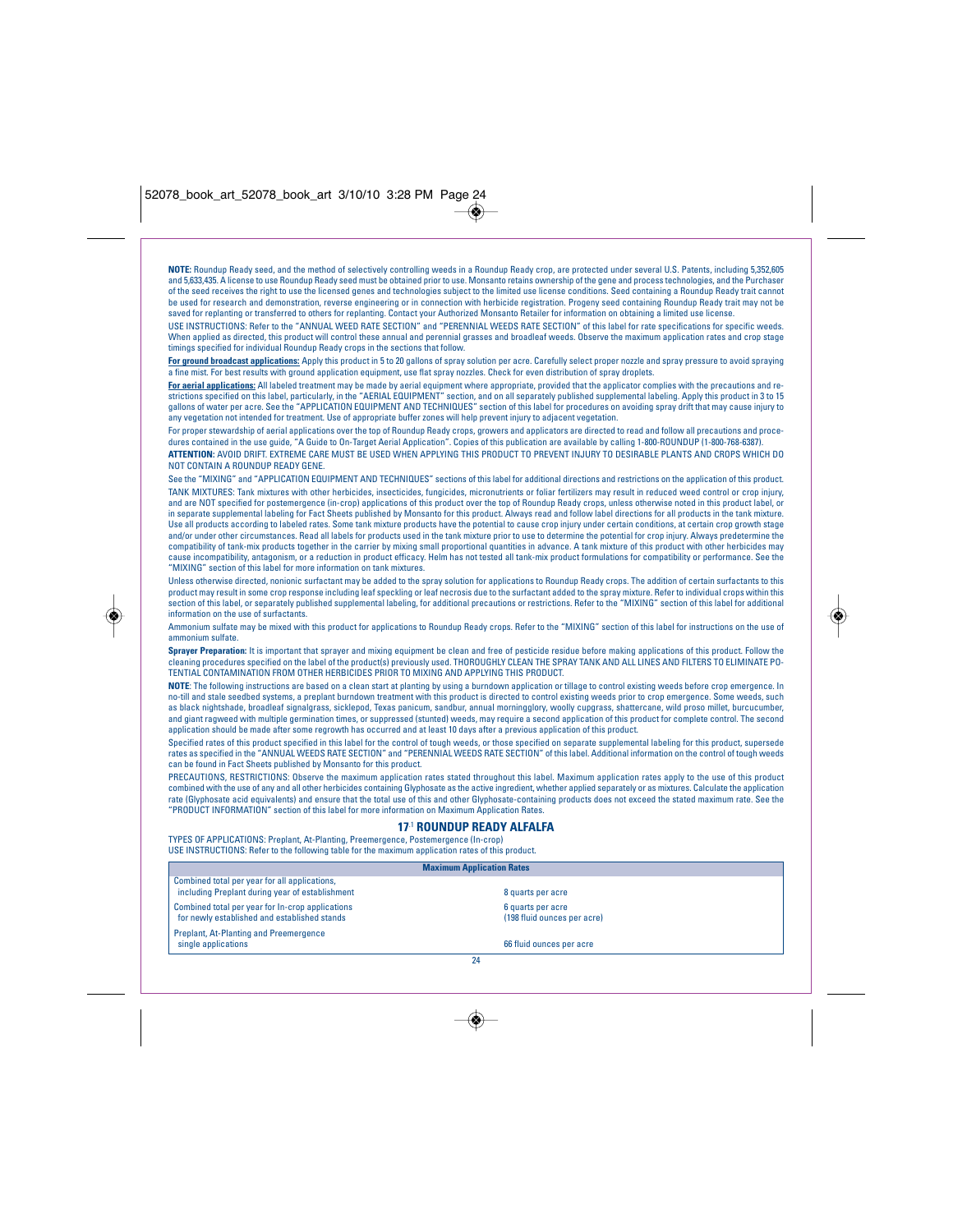**PRECAUTIONS AND RESTRICTIONS:** See the "ROUNDUP READY CROPS" section of this label for general precautionary instructions for use in Roundup Ready crops. See the "PRODUCT INFORMATION" section of this label for more information on Maximum Application Rates.

## **Preplant, At-Planting, Preemergence**

USE INSTRUCTIONS: This product may be applied before, during or after planting Roundup Ready alfalfa.

## **Postemergence (In-crop)**

USE INSTRUCTIONS: Applications of this product may be made over the top of Roundup Ready alfalfa (in-crop) from emergence until 5 days prior to cutting. To maximize crop yield and quality potential of forage and hay, applications of this product should be made after weeds have emerged but before alfalfa growth or re-growth interferes with spray coverage of the target weeds.

Refer to the "ANNUAL WEEDS RATE SECTION" and "PERENNIAL WEEDS RATE SECTION" in this label for rate instructions for specific weeds. When applied as directed, this product will control these annual and perennial grasses and broadleaf weeds. In addition to those weeds listed in these sections, this product will suppress or control the parasitic weed Dodder (Cuscuta spp) in Roundup Ready alfalfa. Repeat applications may be necessary for complete control.

**New Stand Establishment (Seeding Year)** – Due to the biology and breeding constraints of alfalfa, up to 10 percent of the seedlings may not contain a Roundup Ready gene and will not survive after the first application of this product. To eliminate the undesirable effects of stand gaps created by this loss of plants, a single application of at least 32 fluid ounces per acre of this product should be applied at or before the 4-trifoliate growth stage. Refer to the following table for application rates during stand establishment (seeding year).

## **NEW STAND ESTABLISHMENT (Seeding Year)**

| <b>Application Rates</b>                                                                     |                                |  |
|----------------------------------------------------------------------------------------------|--------------------------------|--|
| <b>Prior to First Cutting</b>                                                                |                                |  |
| From emergence up to 4 trifoliate leaves                                                     | 33 to 66 fluid ounces per acre |  |
| From 5 trifoliate leaves up to 5 days before first cutting<br>Up to 66 fluid ounces per acre |                                |  |
| <b>After First Cutting</b>                                                                   |                                |  |
| In-crop application, per cutting, up to 5 days before cutting                                | Up to 66 fluid ounces per acre |  |

Established Stands (Non-seeding Year): Refer to the following table for directions and application rates for in-crop applications to established stands of alfalfa (nonseeding year).

#### **ESTABLISHMENT (Non-seeding Year) Application Rates**



◈

In-crop applications, per cutting, up to 5 days before cutting Up to 66 fluid ounces per acre

PRECAUTIONS, RESTRICTIONS: Where Roundup Ready alfalfa is grown with a companion or cover crop, or is overseeded with a second species, in-crop (over the top) applications of this product will eliminate the non-Roundup Ready (non-glyphosate tolerant) species. Any single in-crop application of this product should not exceed 66 fluid ounces per acre. Sequential applications of this product should be at least 7 days apart. The combined total per year for all in-crop applications in both newly<br>established (seeding year) and established stands (n cation. Wait a minimum of 5 days after last application before grazing or cutting and feeding of forage and hay.

## **17**.2 **ROUNDUP READY CANOLA (Spring Varieties)**

Roundup Ready spring canola is defined as those Roundup Ready canola varieties that are seeded in the spring and harvested in the fall and do not enter a winter dormancy period.

TYPE OF APPLICATIONS: Preplant, At-Planting, Preemergence, Postemergence (in-crop)

USE INSTRUCTIONS: Refer to the following table for the maximum application rates for this product with Roundup Ready canola (spring varieties).

| <b>Maximum Application Rates</b>                                 |                          |  |
|------------------------------------------------------------------|--------------------------|--|
| Total of all Preplant, At-Planting, Preemergence applications    | 66 fluid ounces per acre |  |
| Total of all in-crop applications from emergence to 6-leaf stage | 33 fluid ounces per acre |  |

PRECAUTIONS, RESTRICTIONS: See the "ROUNDUP READY CROPS" section of this label for general precautionary instruction for use in Roundup Ready crops. See the "PRODUCT INFORMATION" section of this label for more information on Maximum Application Rates.

#### **Preplant, At-Planting, Preemergence**

USE INSTRUCTIONS: This product may be applied before, during or after planting Roundup Ready spring canola.

PRECAUTIONS, RESTRICTIONS: Maximum quantity of this product that may be applied for all preplant, at-planting and preemergence applications combined is 66 fluid ounces per acre per season.

## **Postemergence (In-crop)**

USE INSTRUCTIONS: This product may be applied postemergence to Roundup Ready spring canola from emergence through the 6-leaf stage of development. Applications made during bolting or flowering may result in crop injury and yield loss. To maximize yield potential, make applications early to eliminate competing weeds.

**Single Application:** Apply 16.5 to 24 ounces of this product per acre no later than the 6-leaf stage for the control of annual weeds. Avoid overlapping applications as this may result in temporary yellowing, delayed flowering, and/or growth reduction. Similar crop injury may result when applications of more than 16.5 fluid ounces per acre are applied after the 4-leaf stage.

## 25

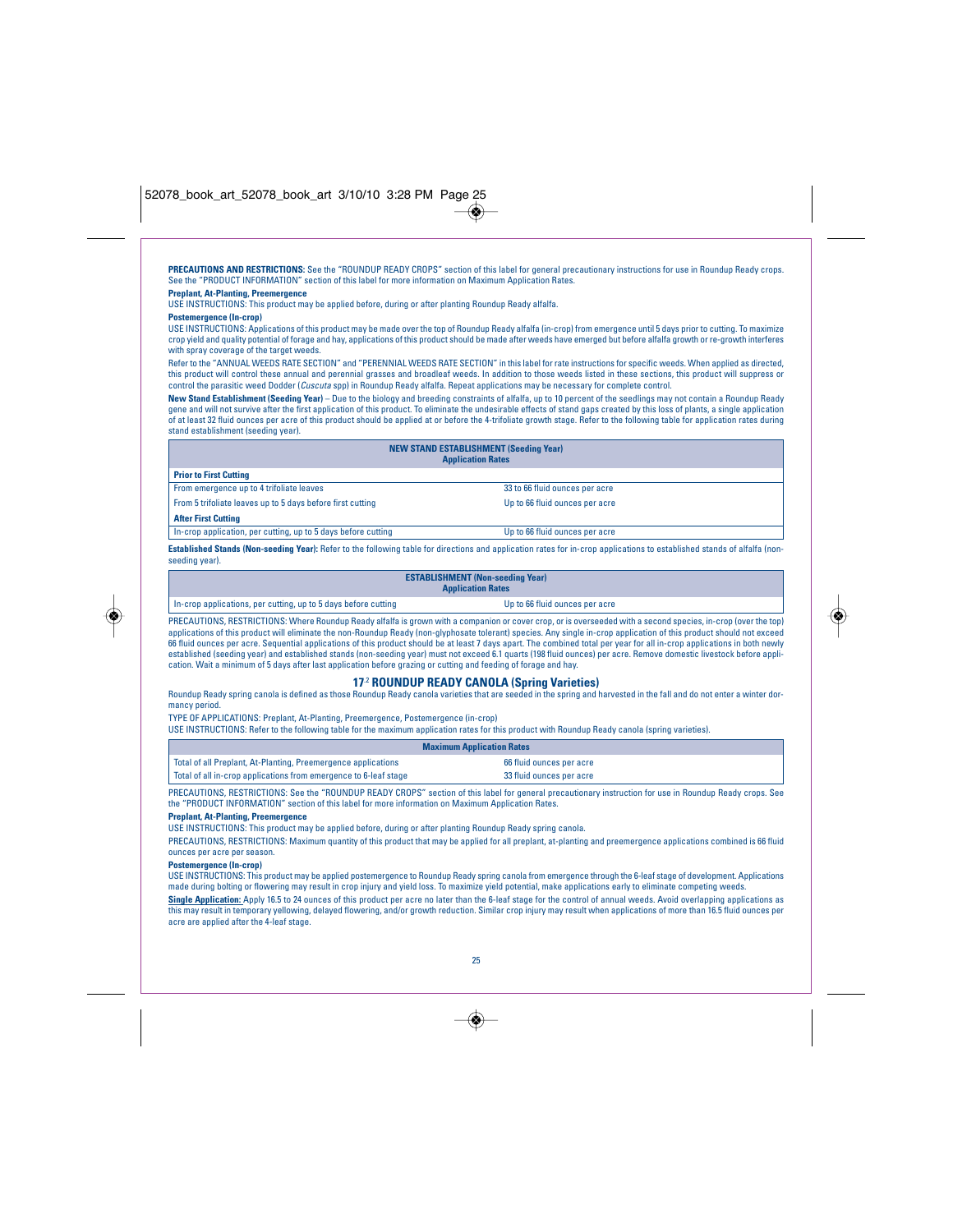**Sequantial Application:** Apply 16.5 fluid ounces of this product per acre to 1- to 3-leaf canola followed by a sequential application at a minimum interval of 10 days, but no later than the 6-leaf stage. Sequential applications are specified for early emerging annual weeds and perennial weeds such as Canada thistle and quackgrass, or when multiple applications are needed for adequate weed control.

PRECAUTIONS, RESTRICTIONS: No more than two in-crop (over-the-top) broadcast applications may be made from crop emergence through the 6-leaf stage of development and the total of all in-crop applications should not exceed 33 fluid ounces of this product per acre. Allow a minimum of 60 days between last application and canola harvest.

## **17**.3 **ROUNDUP READY CANOLA (Winter Varieties)**

Roundup Ready winter canola is defined as those Roundup Ready canola varieties that are seeded in early fall and harvested the following spring or summer. Winter<br>canola varieties are intended to enter a cold period dormanc

TYPE OF APPLICATIONS: Preplant, At-Planting, Preemergence, Postemergence (In-crop)

USE INSTRUCTIONS: Refer to the following table for the maximum application rates of this product with Roundup Ready canola (winter varieties).

## **Maximum Application Rates**

| Total of all Preplant, At-Planting, Preemergence applications | 66 fluid ounces per acre |
|---------------------------------------------------------------|--------------------------|
| Total of all in-crop applications from emergence to canopy    |                          |
| closure or prior to bolting in the spring                     | 66 fluid ounces per acre |

PRECAUTIONS, RESTRICTIONS: See the "ROUNDUP READY CROPS" section of this label for general precautionary instructions for use in Roundup Ready crops. See the "PRODUCT INFORMATION" section of this label for information on Maximum Application Rates.

## **Preplant, At-Planting, Preemergence**

USE INSTRUCTIONS: This product may be applied before, during or after planting Roundup Ready winter canola.

PRECAUTIONS, RESTRICTIONS: Maximum quantity of this product that may be applied for all preplant, at-planting and preemergence applications combined is 66 fluid ounces per acre per season.

#### **Postemergence (In-crop)**

◈

USE INSTRUCTIONS: This product may be applied postemergence to Roundup Ready winter canola varieties from emergence to canopy closure in the fall and prior to bolting in the spring. Applications made during or after bolting may result in crop injury and yield loss. To maximize yield potential, make applications early to eliminate competing weeds.

Some weeds with multiple germination times, or suppressed (stunted) weeds, or weeds that have overwintered may require sequential applications of this product for control. The second application should be made after some regrowth has occurred and at least 60 days after a previous application of this product.

**Single Application:** Apply 24 to 33 fluid ounces of this product per acre in the fall. Applications in the fall should be made when weeds are small and actively growing. Use the higher rate in the specified range when weed densities are high, when weeds have overwintered or when weeds become large and well established. Applications of greater than 24 fluid ounces per acre prior to the 6-leaf stage may result in reduced crop growth in the fall. Avoid spray overlaps. Spray overlaps may result in temporary yellowing and/or growth reduction.

Sequential Applications: Apply 16.5 to 33 fluid ounces of this product per acre to 2-leaf or larger canola in the fall, followed by a sequential application at the same rate and at a minimum interval of 60 days, but before bolting in the spring. Sequential applications are specified for early emerging annual weeds and winter emerging weeds<br>such as downy brome, jointed goatgrass and ryegrass, a perennial weeds, sequential applications may be required to reduce competition with the crop.

PRECAUTIONS, RESTRICTIONS: No more than two over-the-top broadcast applications may be made from crop emergence up to the onset of bolting and the total incrop application must not exceed 66 fluid ounces of this product per acre. Applications of greater than 24 fluid ounces per acre prior to the 6-leaf stage may result in reduced crop growth in the fall. Allow a minimum of 60 days between last application and harvest of canola grain. No waiting period is required between application and open grazing of livestock.

## **17**.4 **CORN HYBRIDS WITH ROUNDUP READY 2 TECHNOLOGY**

Corn hybrids with Roundup Ready 2 Technology include Roundup Ready Corn 2 and seed products displaying the Roundup Ready 2 Technology logo. TYPE OF APPLICATIONS: Preplant, At-Planting, Preemergence, Post-emergence (In-crop), Spot Treatment, Preharvest, Post-Harvest.

USE INSTRUCTIONS: Refer to the following table for maximum application rates of this product with corn hybrids with Roundup Ready 2 Technology.

|                                                                                                                                                                             | <b>Maximum Application Rates</b>                                       |
|-----------------------------------------------------------------------------------------------------------------------------------------------------------------------------|------------------------------------------------------------------------|
| Combined total per year for all applications                                                                                                                                | 8 quarts per acre                                                      |
| Total of all Preplant, At-Planting, Preemergence applications                                                                                                               | 5 quarts per acre                                                      |
| Total of all In-crop applications from<br>emergence through 48-inch corn                                                                                                    | 96 fluid ounces per acre<br>(48 fluid ounces per acre per application) |
| Maximum Preharvest application rate after maximum<br>kernel fill is complete and the crop is physiologically<br>mature (black layer formation) until 7 days before harvest* | 33 fluid ounces per acre                                               |
| *See PRECAUTIONS, RESTRICTIONS section for Preharvest applications.                                                                                                         |                                                                        |



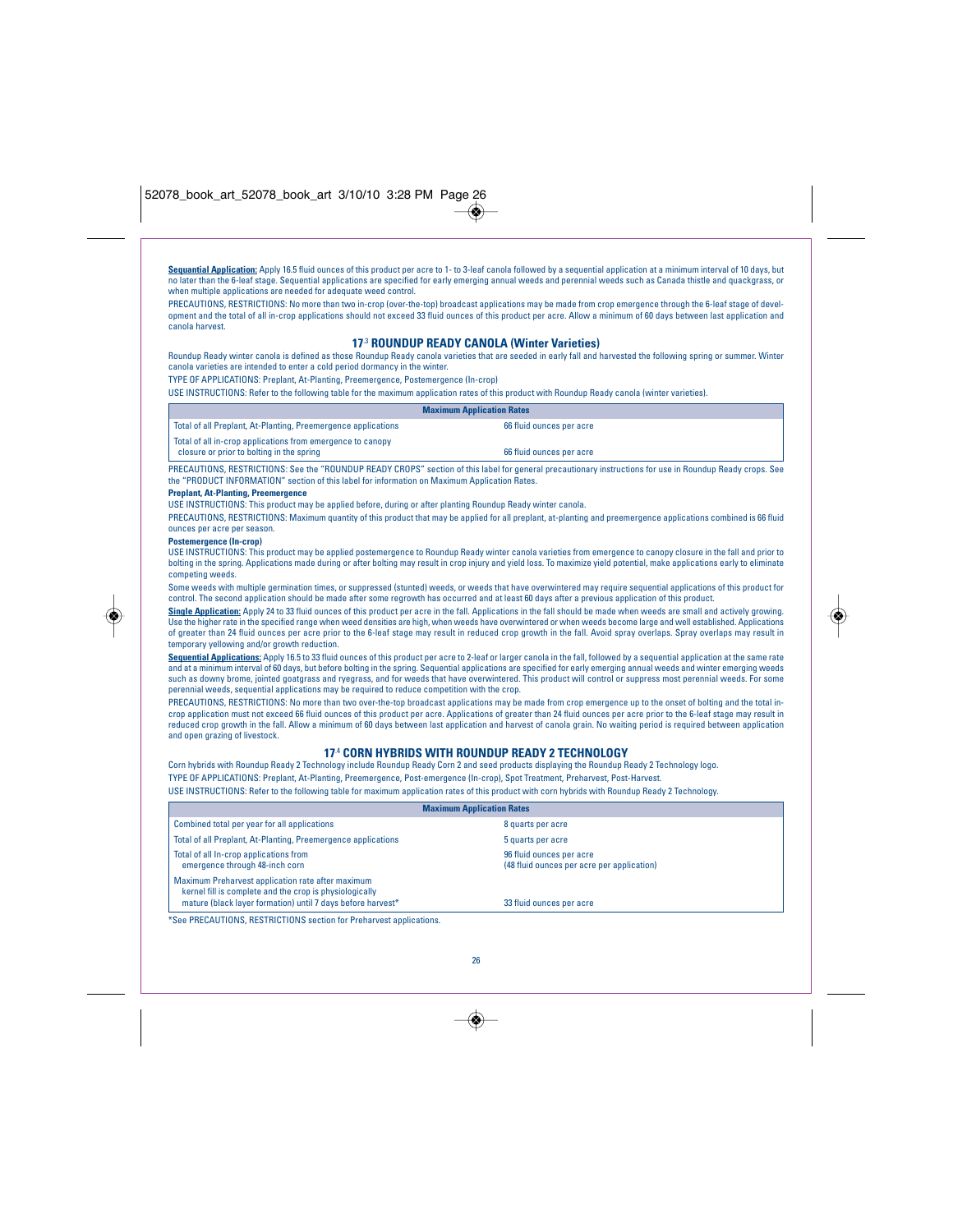PRECAUTIONS, RESTRICTIONS: see the "ROUNDUP READY CROPS" section of this label for general precautionary instructions for use in Roundup Ready crops. The<br>maximum combined total amount of this product that may be applied pe of Maximum Application Rates. **The use of the in-crop (over-the-top) rates described in these instructions on other than corn hybrids with Roundup Ready 2 Technology, including Roundup Ready Corn 2 and seed products displaying the Roundup Ready 2 Technology logo, may cause crop injury and reduced yields. Preplant, At-Planting, Preemergence**

USE INSTRUCTIONS: This product may be applied alone or in a tank mixture before, during or after planting.

TANK MIXTURES: This product may be tank-mixed with the products listed below. Ensure that the specific product being used is labeled for application prior to emergence of corn. Read and follow label directions for all products in the tank mixture. Apply these tank mixtures in 1 to 20 gallons of water, or 10 to 60 gallons of nitrogen solution per acre.

Lariat, Degree, Degree Xtra, Harness, Harness Xtra, Harness Xtra 5.6L, Frontier, Outlook FulTime, Keystone, Keystone LA, TopNotch, acetochlor, Bicep MAGNUM, Bicep II MAGNUM, Bicep Lite II MAGNUM, Dual II MAGNUM, metolachlor, 2,4-D, Aim, Aim EC, Atrazine, Axiom, Balance PRO, Banvel, Clarity, Define, Distinct, Epic, Guardsman, Guardsman MAX, Hornet, Leadoff, Linex, Lorox, Marksman, pendimethalin, Python, Python II, Radius, Resolve, Resource

PRECAUTIONS, RESTRICTIONS: Maximum quantity of this product that may be applied for all preplant, at-planting and preemergence applications combined is 5 quarts per acre per season. Refer to individual tank mixture product label for restrictions and precautions; use according to the most restrictive precautionary statements for each product in the tank mixture.

**NOTE:** For maximum weed control, a postemergence (in-crop) application of this product should be applied following the use of the preemergence residual products listed above.

#### **Postemergence (In-crop)**

USE INSTRUCTIONS: This product may be applied alone or in tank mixtures over the top of corn hybrids with Roundup Ready 2 Technology from emergence through the V8 stage (8 leaves with collars), or until corn height reaches 30 inches (free standing), whichever comes first. Drop nozzles are specified for optimum spray coverage and weed control when corn height is 24 to 30 inches. For corn heights 30 to 48 inches (free standing), apply this product **only** using ground application equipped with drop nozzles aligned to avoid spraying into the whorls of the corn plants. Single in-crop applications of this product up to 48-inch corn must not exceed 48 fluid ounces per acre. Sequential in-crop application of this product form emergence through 48 inches in height must not exceed 96 fluid ounces per acre per growing season.

When applied as directed, this product will control annual grasses and broadleaf weeds listed on this label. Many perennial grasses and broadleaf weeds will be controlled or suppressed with one or more applications of this product. A postemergence application of 24 to 33 fluid ounces of this product per acre should be made before weeds exceed 4 inches in height, or, generally, before they become competitive with the crop. If new flushes of weeds occur, a sequential application of this product at 24 to 33 fluid ounces per acre should be made before weeds exceed 4 inches in height.

TANK MIXTURES: This product may be tank-mixed with the following products. Ensure that the specific product being used in the tank mixture is registered for application postemergence (in-crop) to corn. Read and follow label directions of all products in the tank mixture.

Degree, Degree Xtra, Harness, Harness Xtra, Harness Xtra 5.6L, acetochlor, 2,4-D, Aim EC, Atrazine, Banvel, Basis, Basis Gold, Clarity, Distinct, Equip, Hornet, Marksman, Option, Resolve, Resource

|                                                                                            | <b>Tank Mix Partner</b> | <b>Maximum Height of Corn</b><br><b>At Application</b> |
|--------------------------------------------------------------------------------------------|-------------------------|--------------------------------------------------------|
| <b>Degree</b><br>Degree Xtra<br><b>Harness</b><br><b>Harness Xtra</b><br>Harness Xtra 5.6L |                         | 11 inches                                              |
| atrazine                                                                                   |                         | 12 inches                                              |

PRECAUTIONS, RESTRICTIONS: Allow a minimum of 10 days between in-crop applications of this product. Allow a minimum of 50 days between application of this product and harvest of corn forage or grain. Refer to individual tank mixture product label for restrictions and precautions, use according to the most restrictive precautionary statements for each product in the tank mixture

## **Prehavest**

USE INSTRUCTIONS: This product may be applied for annual and perennial weed control prior to harvest at use rates prior to harvest a use rates up to 33 fluid ounces per acre. Make applications at 35 percent grain moisture or less. Ensure that maximum kernel fill is complete and the corn is physiologically mature (black layer formed). PRECAUTIONS, RESTRICTIONS: Allow a minimum of 7 days between application and harvest or feeding of corn stover or grain. A preharvest application may **only** be ined total of previously applied over-the-top or drop nozzle applications does not exceed 66 fluid ounces of this product per acre **Post-Harvest**

USE INSTRUCTIONS: This product may be applied for weed control after crop harvest. Higher rates may be required for control lf large weeds that were growing in the crop at the time of harvest. Tank mixtures with 2,4-D or dicamba may be used.

PRECAUTIONS, RESTRICTIONS: Allow a minimum of 7 days between treatment and harvest or feeding of treated vegetation.

## **17**.5 **ROUNDUP READY COTTON**

TYPES OF APPLICATIONS: Preplant, At-Planting, Preemergence, Post-emergence (In-crop), Selective Equipment (In-crop), Preharvest. USE INSTRUCTIONS: Refer to the following table for maximum application rates of this product with Roundup Ready cotton.



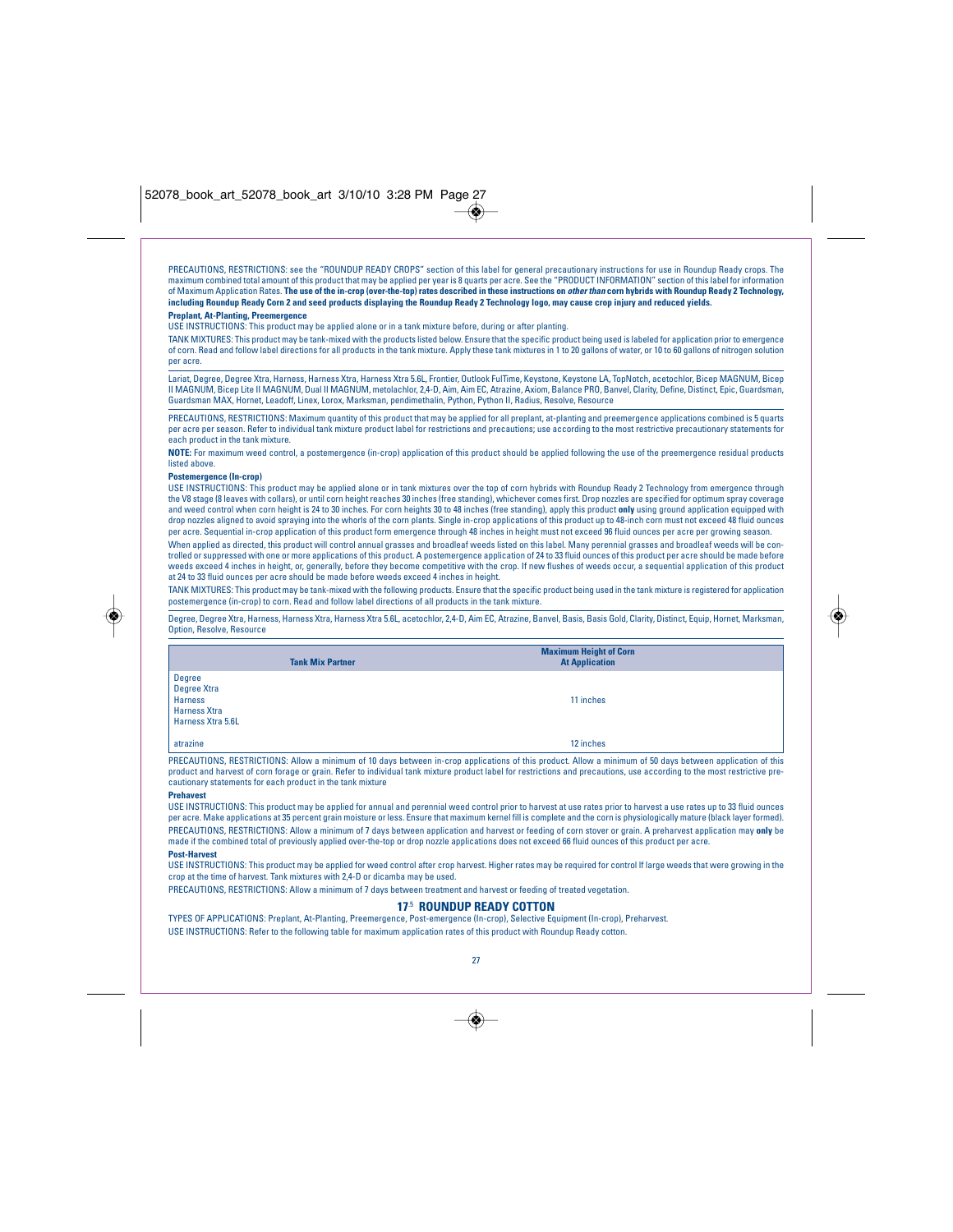|                                                                              | <b>Maximum Application Rates</b> |  |
|------------------------------------------------------------------------------|----------------------------------|--|
| Combined total per year for all applications                                 | 8 quarts per acre                |  |
| Total of all Preplant, At-Planting, Preemergence applications                | 5 quarts per acre                |  |
| Total of all in-crop applications from ground crackling to layby             | 4 quarts per acre                |  |
| <b>Maximum Preharvest application rate</b>                                   | 2 quarts per acre                |  |
| Combined total of all In-crop applications from<br>emergence through harvest | 6 quarts per acre                |  |

PRECAUTIONS, RESTRICTIONS: See the "ROUNDUP READY CROPS" section of this label for general precautionary instructions for use in Roundup Ready crops. The combined total application of this product from cotton emergence through harvest must not exceed6 quarts per acre. Allow a minimum of 7 days between application and harvest. See the "PRODUCT INFORMATION" section of this label for more information on Maximum Application Rates.

## **Preplant, At-Planting, Preemergence**

USE INSTRUCTIONS This product may be applied before, during or after planting Roundup Ready cotton.

TANK MIXTURES: This product may be tank-mixed with 2,4-D and Clarity and applied prior to planting only. This product may be tank-mixed with the following products and applied prior to crop emergence. Ensure that the specific product being used in the tank mixture is registered for application prior to the emergence of cotton.<br>Read and follow label directions of all product sin the t

Caparol, Direx, Dual MAGNUM, fluometuron, metolachlor, pendimethalin, Reflex, Staple

PRECAUTIONS, RESTRICTIONS: Maximum quantity of this product that may be applied for all preplant, at-planting and preemergence applications combined is 5 quarts per acre per season. Refer to individual tank mixture product label for restrictions and precautions; use according to the most restrictive precautionary statements for each product in the tank mixture.

#### **Postemergence (In-crop)**

USE INSTRUCTIONS: This product may be applied over the top of Roundup Ready cotton (in-crop) at rates up to 33 fluid ounces per acre per application from ground cracking until the 4-leaf (node) stage of development (until the fifth true leaf reaches the size of a quarter). NO MORE THAN TWO OVER-THE-TOP BROADCAST APPLI-CATIONS MAY BE MADE FROM CROP EMERGENCE THROUGH THE 4-LEAF (NODE) STAGE OF DEVELOPMENT. SEQUENTIAL OVER-THE-TOP OR POST-DIRECTED AP-PLICATIONS OF THIS PRODUCT IN-CROP MUST BE AT LEAST 10 DAYS APART AND COTTON MUST HAVE AT LEAST TOW NODES OF INCREMENTAL GROWTH BETWEEN APPLICATIONS. **Over-the-top applications made after the 4-leaf (node) stage of development may result in boll loss, delayed maturity and/or yield loss.**

TANK MIXTURES: This product may be tank-mixed with the following products and applied over the top of Roundup Ready cotton up to the 4-leaf stage. Ensure that the<br>specific product being used in the tank mixture is register tank mixture.

Assure II, Dual MAGNUM, Fusilade, Poast Plus, Elect MAX, Staple, metolachlor

Staple may cause leaf yellowing and/or leaf crinkling when applied postemergence (in-crop).

Dual MAGNUM applied over the top of Roundup Ready cotton may cause leaf injury in the form of necrotic spotting.

Salvage Treatment: This treatment may be used after the 4-leaf stage of development and should only be used where weeds threaten to cause the loss of the crop. Apply 33 fluid ounces per acre either as an over-the-top application or as a post-directed treatment sprayed higher on the cotton plants and over the weeds. **NOTE**:<br>salvage treatments will result in significant boll loss, Precautions, restrictions: Maximum quantity of this product that may be applied for all in-crop applications from ground-cracking to layby combined is 3.75 quarts per

acre per season. DO NOT ADD ADDITIONAL SURFACTANT OR ADDITIVES CONTAINING SURFACTANT TO THIS PRODUCT (OTHER THAN THOSE CONTAINED IN ANY TANK-MIX PRODUCT) FOR OVER-THE-TOP APPLICATIONS TO ROUNDUP READY COTTON.

Refer to individual tank mixture product label for restrictions and precautions; use according to the most restrictive precautionary statements for each product in the tank mixture.

## **Selective Equipment (In-crop)**

USE INSTRUCTIONS: This product may be applied using precision post-directed or hooded sprayers at rates up to 33 fluid ounces per acre per application through layby. At this stage, use post-directed equipment that directs the spray to the base of the cotton plants. Avoid contact of the herbicide spray with leaves of the cotton plant to the maximum extent possible. To minimize spray contact, maintain a low spray pressure (less than 30 pounds per square inch) and place nozzles in a low position directing a horizontal spray pattern under the leaves of the cotton plant and onto the weeds in the row. For best results, make applications while weeds re small (less than 3 inches in height). See additional use instructions in the "APPLICATION EQUIPMENT AND TECHNIQUES" section of this label.

TANK MIXTURES: This product can be tank-mixed with the following products for in-crop application using precision post-directed or hooded sprayers. Ensure that the specific product being used in the tank mixture is registered for application postemergence (in-crop) to cotton. Read and follow label directions of all products in the tank mixture.

Aim, Caparol, Chateau, Direx, Envoke, Layby-Pro, pendimethalin, Staple, Valor

Staple may cause leaf yellowing and/or leaf crinkling when applied postemergence (in-crop).

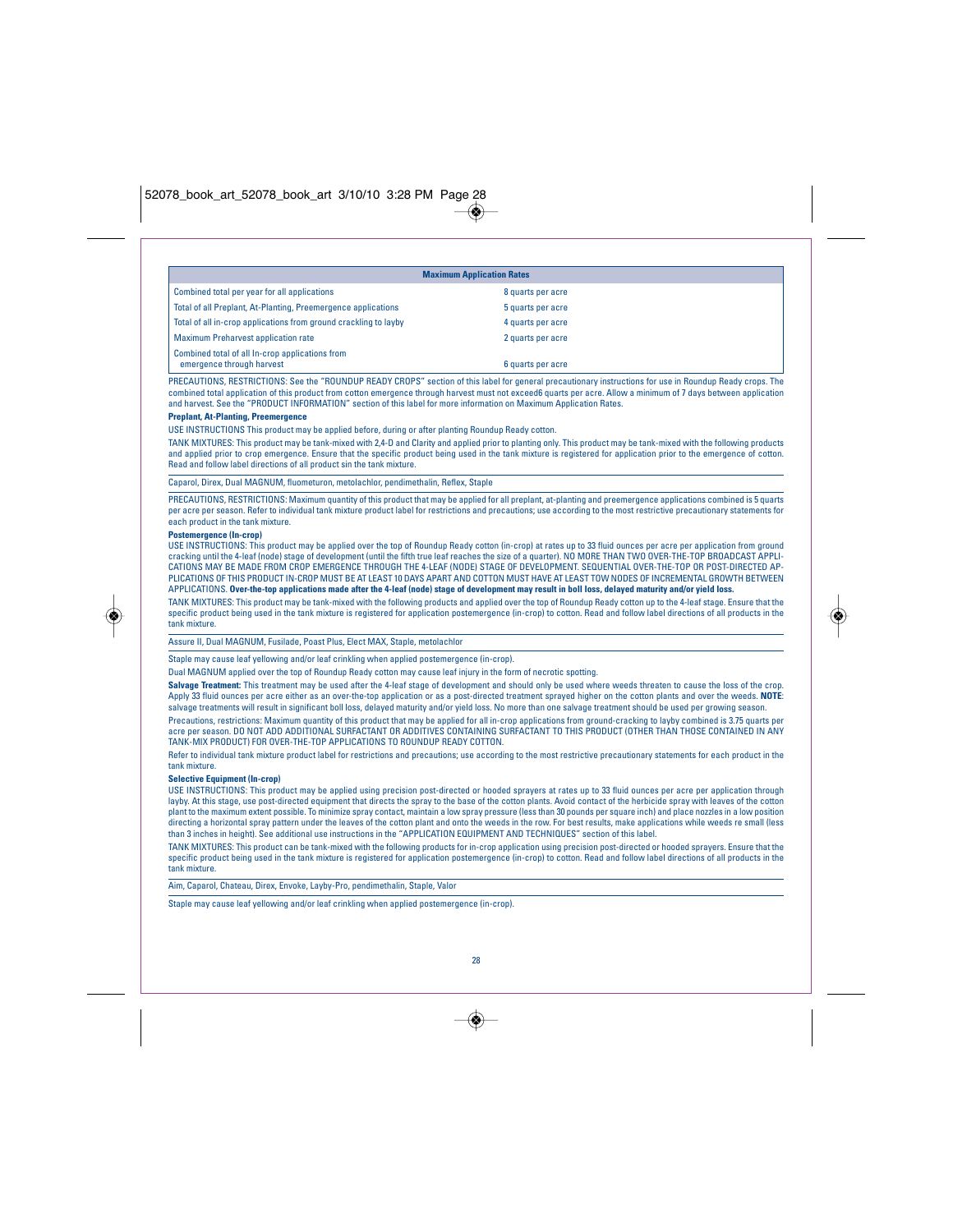PRECAUTIONS, RESTRICTIONS: Maximum quantity of this product that may be applied for all in-crop applications from ground-cracking to layby combined is3.75 quarts<br>per acre per season. NO MORE THAN TWO APPLICATIONS OF THIS P THE-TOP OR POST-DIRECTED APPLICATIONS OF THIS PRODUCT IN-CROP MUST BE AT LEAST 10 DAYS APART AND COTTON MUST HAVE AT LEAST TWO NODES OF INCREMENTAL GROWTH BETWEEN APPLICATIONS. Refer to individual tank mixture product label for restrictions and precautions; use according to the most restrictive precautionary statements for each product in the tank mixture.

#### **Preharvest**

◈

USE INSTRUCTIONS: This product may be applied for annual and perennial weed control prior to crop harvest after 20 percent boll crack. Apply up to 66 fluid ounces of this product per acre. **NOTE:** This product will not enhance the performance of harvest aids when applied to Roundup Ready cotton.

PRECAUTIONS, RESTRICTIONS: Allow a minimum of 7 days between application and harvest of cotton. Do not apply this product for preharvest weed control to cotton grown for seed, as a reduction in germination or vigor may occur. DO NOT ADD ADDITIONAL SURFACTANT OR ADDITIVES CONTAINING SURFACTANT TO THIS PRODUCT<br>FOR PREHARVEST APPLICATIONS TO ROUNDUP READY COTTON.

**ATTENTION: USE OF THIS PRODUCT IN ACCORDANCE WITH LABEL DIRECTIONS IS EXPECTED TO RESULT IN NORMAL GROWTH OF ROUNDUP READY COTTON. HOW-EVER, DUE TO THE SENSITIVITY OF COTTON FRUITING TO VARIOUS ENVIRONMENTAL CONDITIONS, AGRONOMIC PRACTICES AND OTHER FACTORS, IT IS IMPOS-SIBLE TO ELIMINATE ALL RISKS ASSOCIATED WITH THIS PRODUCT, EVEN WHEN APPLICATIONS ARE MADE IN CONFORMANCE WITH THE LABEL SPECIFICATIONS. IN SOME CASES, THESE FACTORS CAN RESULT IN BOLL LOSS, DELAYED MATURITY AND/OR YIELD LOSS.**

## **17**.6 **ROUNDUP READY FLEX COTTON**

**The instructions provided in this section are specific to, and should only be used with, varieties designated as Roundup Ready Flex cotton. Applications described in this section over the top of cotton other than Roundup Ready Flex cotton will cause crop injury and reduced yields. DO NOT combine the instructions in this section** with those in the 'ROUNDUP READY COTTON" section of this label, or with any other Roundup Ready cotton or Roundup Ready Flex cotton instructions on labeling<br>for this or other glyphosate-containing products. Drift of this p **Roundup Ready cotton may cause extensive crop injury, including boll loss, delayed maturity and/or yield loss.**

TYPES OF APPLICATIONS: Preplant, At-Planting, Premergence, Post-emergence (In-crop), Preharvest

USE INSTRUCTIONS: Refer to the following table for maximum application rates of this product with Roundup Ready Flex cotton.

| <b>Maximum Application Rates</b>                                          |                   |
|---------------------------------------------------------------------------|-------------------|
| <b>Combined total per year for all applications</b>                       | 8 quarts per acre |
| <b>Total of all Preplant, At-Planting, Preemergence application</b>       | 5 quarts per acre |
| Total of all In-crop applications from cracking to 60 percent open bolls  | 4 quarts per acre |
| Total of all In-crop applications between layby and 60 percent open bolls | 2 quarts per acre |
| Maximum allowed from 60 percent open bolls to 7 days prior to Harvest     | 2 quarts per acre |

PRECAUTIONS, RESTRICTIONS**: See the "ROUNDUP READY CROPS" section of this label for general precautionary instructions for use in Roundup Ready crops. The** combined total application of this product from cotton emergence until harvest must not exceed 6 quarts per acre. The maximum combined total quantity of this product<br>for all applications in a season is 8 quarts per acre. S Preplant, Preemergence, At-Planting

USE INSTRUCTIONS: This product may be applied before, during or after planting Roundup Ready Flex cotton.

TANK MIXTURES: This product may be tank-mixed with 2,4-D or Clarity and applied prior to planting only. This product may be tank-mixed with the following product sand applied prior to crop emergence. Ensure that the specific product being used in the tank mixture is registered for application prior to emergence of cotton. Read and follow label directions of all products in the tank mixture.

Caparol, Direx, Dual MAGNUM, fluometuron, pendimethalin, Reflex, Staple, diuron, metolachlor

PRECAUTIONS, RESTRICTIONS: Maximum quantity of this product that may be applied for all preplant, at-planting and preemergence applications combined is 5 quarts per acre per season. Refer to individual tank mixture product label for restrictions and precautions; use according to the most restrictive precautionary statements for each product in the tank mixture.

rgence (Over-The-Top)

USE INSTRUCTIONS: This product may be applied by aerial or ground application equipment at rates up to 33 fluid ounces per acre per application postemergence<br>to Roundup Ready cotton from the ground cracking stage until the top applications made after the 4-leaf (node) stage of development may result in boll loss, delayed maturity and/or yield loss.

Salvage Treatment. **This treatment may be used after the 4-leaf stage of development and should only be used where weeds threaten to cause the loss** of the crop. 33 fluid ounces per acre may be applied either as an over-the-top application or as a post-directed treatment sprayed higher on the cotton<br>plants and over the weeds. NOTE: SALVAGE TREATMENTS WILL RESULT IN SIG **MORE THAN ONE SALVAGE TREATMENT SHOULD BE USED PER GROWING SEASON.**

NOTE: **For specific rates of application and instructions, refer to the "ANNUAL" and "PERENNIAL WEEDS RATE TABLES" in this label.** 

**PRECAUTIONS, RESTRICTIONS: See the "ROUNDUP READY CROPS" section of this label for general precautionary instructions for use in Roundup Ready crops.**



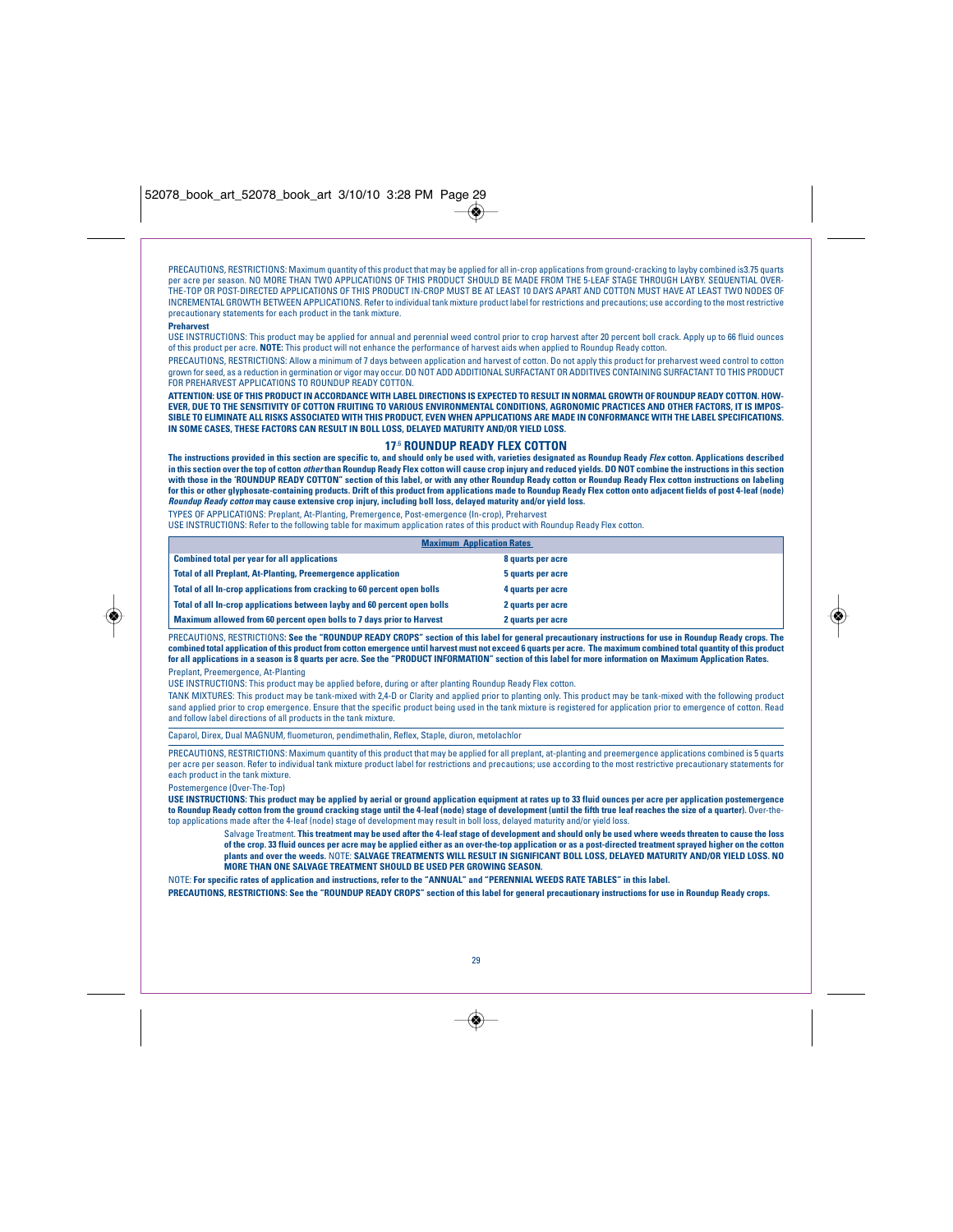#### **Selective Equipment**

USE INSTRUCTIONS: This product may be applied using precision post-directed or hooded sprayers at rates up to 33 fluid ounces per acre per application to Roundup Ready Cotton through layby. At this stage, post-directed equipment should be used which directs the spray to the base of the cotton plants. Contact of the spray with cotton leaves should be avoided to the maximum extent possible. To minimizes spray onto the leaves of the cotton plants, place nozzles in a low position directing a horizontal spray pattern under the cotton leaves to contact weeds in the row, and maintain low spray pressure (less than 30 psi). For best results, make applications while weeds are small (less than 3 inches).

**PRECAUTIONS, RESTRICTIONS: See the "Selective Equipment" part of the "APPLICATION EQUIPMENT AND TECHNIQUES" section of this label for information on proper use and calibration of this equipment.**

#### **Preharvest**

USE INSTRUCTIONS: This product may be applied for preharvest annual and perennial weed control as a broadcast treatment to Roundup Ready cotton after 20<br>percent boll crack. Up to 66 filuid ounces of this product may be app

**PRECAUTIONS, RESTRICTIONS: Allow a minimum of 7 days between application and harvest of cotton. Do not apply this product to cotton grown for seed, as a reduction in germination or vigor may occur.**

**ATTENTION: USE OF THIS PRODUCT IN ACCORDANCE WITH LABEL DIRECTIONS IS EXPECTED TO RESULT IN NORMAL GROWTH OF ROUNDUP READY FLEX COTTON. HOWEVER, DUE TO THE SENSITIVITY OF COTTON FRUITING TO VARIOUS ENVIRONMENTAL CONDITIONS, AGRONOMIC PRACTICES AND OTHER FACTORS IT IS IM-POSSIBLE TO ELIMINATE ALL RISKS ASSOCIATED WITH THIS PRODUCT, EVEN WHEN APPLICATIONS ARE MADE IN CONFORMANCE WITH THE LABEL SPECIFICA-TIONS. IN SOME CASES, THESE FACTORS CAN RESULT IN BOLL LOSS, DELAYED MATURITY AND/OR YIELD LOSS.**

## **Preplant, Preemergence, At-Planting**

**USE INSTRUCTIONS: This product may be applied before, during or after planting Roundup Ready Flex cotton.**

#### **Postemergence (In-crop)**

**USE INSTRUCTIONS: When applied in accordance with this label Helosate Flex Herbicide will control labeled annual grasses and broadleaf weeds in Roundup Ready Flex cotton. To maximize yield potential, spray cotton early to eliminate competing weeds. Many perennial weeds will be controlled or suppressed with one or more applications of this product. In general, an initial application of 33 fluid ounces per acre on 1 to 3 inch tall annual grass and broadleaf weeds is specified.** This product may be applied by ground application equipment at rates up to 48 fluid ounces per ace per application postemergence to Roundup Ready Flex cotton.<br>In addition to broadcast applications, post-directed equipment

TANK MIXTURES: This product may be tank-mixed with the following products and applied postemergence (in-crop) over the top of Roundup Ready Flex cotton. Ensure that the specific product being used in the tank mixture is registered for application postemergence (in-crop) to cotton. Read and follow label directions of all products in the tank mixture.

Assure II, Dual MAGNUM, Envoke, Fusillade, Poast Plus, Select MAX, Staple, metolachlor

Staple may cause leaf yellowing and/or leaf crinkling when applied postemergence (in-crop).

Dual MAGNUM applied over the top of Roundup Ready cotton may cause leaf injury in the form of necrotic spotting.

This product can be tank-mixed with the following products for in-crop application using precision post-directed or hooded sprayers. Ensure that the specific product being used in the tank mixture is registered for application postemergence (in-crop) to cotton. Read and follow label directions of all products in the tank mixture.

## Aim, Caparol, Chateau, Direx, Envoke, Layby-Pro, pendimethalin, Staple, Valor

Staple may cause leaf yellowing and/or leaf crinking when applied postemergence (in-crop).

NOTE: **For specific rates of application and instruction, refer to the "ANNUAL" and "PERENNIAL WEEDS RATE TABLES" in this label.**

**PRECAUTIONS, RESTRICTIONS:** The maximum rate for any single in-crop application of this product to Roundup Ready Flex cotton is 48 fluid ounces per acre made<br>using ground application equipment. In-crop application rates a using ground application equipment. **In-crop application rates above 33 fluid ounces per acre made alone or with the addition of other crop chemical products con**taining surfactant or adding additional surfactant may cause a crop response including leaf speckling or leaf necrosis. Do not exceed a maximum rate of 33 fluid ounces per acre of this product when making applications by air. Between layby and 60 percent open bolls, the maximum combined total rate of this product that may be applied is 66 fluid ounces per acre. The maximum combine .<br>I ces per acre. The maximum combined total of all applications made from crop emergence to 60 percent open bolls must not exceed 6.0 quarts per acre. DO NOT ADD ADDITIONAL SURFACTANT OR ADDITIVES CONTAINING SURFACTANT TO THIS PRODUCT FOR OVER-THE-TOP APPLICATIONS TO ROUNDUP READY FLEX COTTON. Refer to individual tank mixture product label for restrictions and precautions; use according to the most restrictive precautionary statements for each product in the tank mixture.

#### Preharvest

◈

USE INSTRUCTIONS: This product may be applied for preharvest annual and perennial weed control as a broadcast treatment to Roundup Ready Flex cotton after 60 percent boll crack. Up to 66 fluid ounces of this product may be applied using either aerial or ground spray equipment. NOTE: This product will not enhance the performance of harvest aids when applied to Roundup Ready Flex cotton.

PRECAUTIONS, RESTRICTIONS: Allow a minimum of 7 days between application and harvest of Roundup Ready Flex cotton. DO NOT ADD ADDITIONAL SURFACTANT<br>OR ADDITIVES CONTAINING SURFACTANT TO THIS PRODUCT FOR PREHARVEST APPLICAT the-top beyond first bloom to cotton grown for seed.

**ATTENTION: USE OF THIS PRODUCT IN ACCORDANCE WITH LABEL DIRECTIONS IS EXPECTED TO RESULT IN NORMAL GROWTH OF ROUNDUP READY FLEX COTTON,** HOWEVER, DUE TO THE SENSITIVITY OF COTTON FRUITING TO VARIOUS ENVIRONMENTAL CONDITIONS, AGRONOMIC PRACTICES AND OTHER FACTORS IT IS IM-<br>POSSIBLE TO ELIMINATE ALL RISKS ASSOCIATED WITH THIS PRODUCT, EVEN WHEN APPLICATIONS A **TIONS. IN SOME CASES, THESE FACTORS CAN RESULT IN BOLL LOSS, DELAYED MATURITY AND/OR YIELD LOSS.**



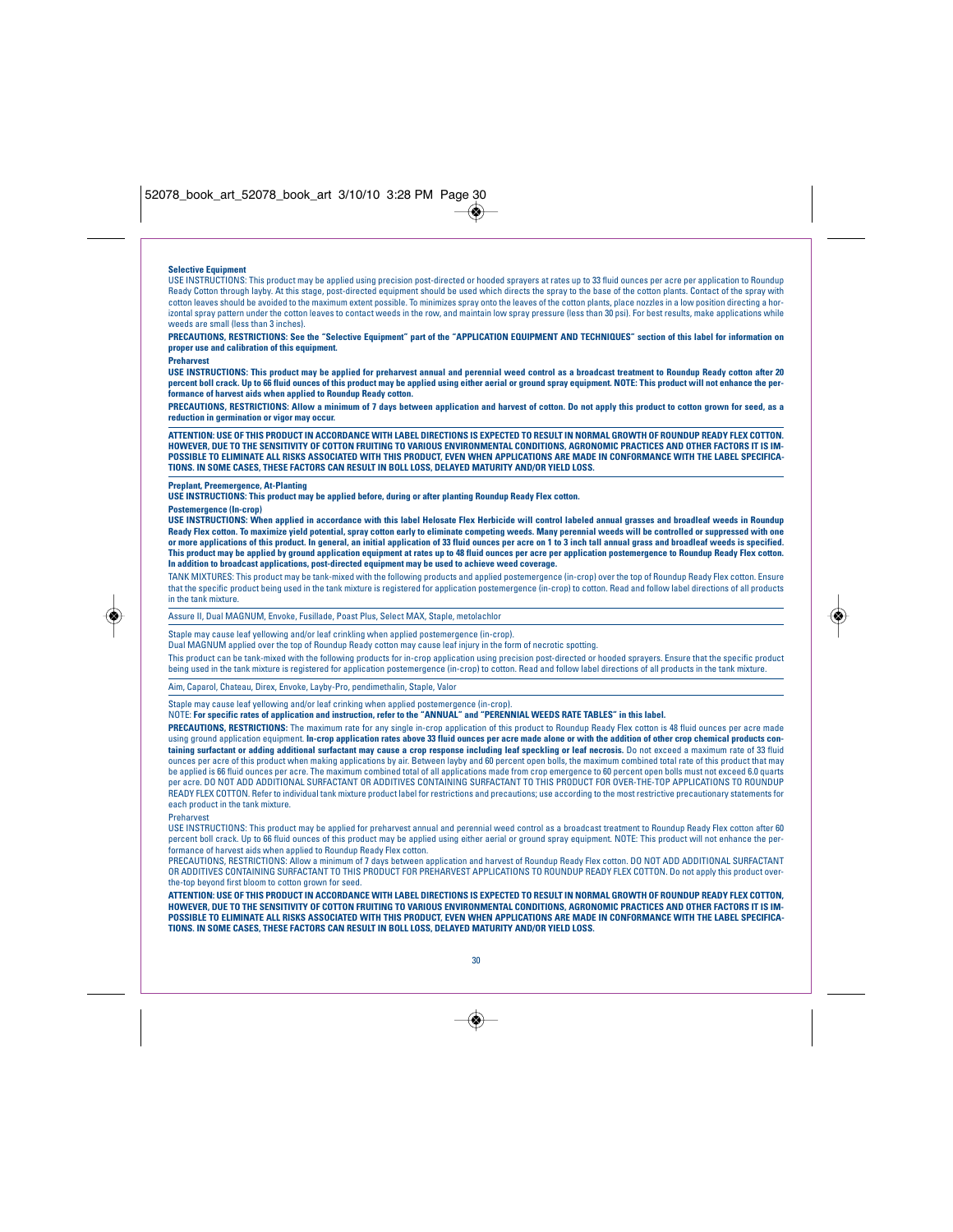## **17**.7 **ROUNDUP READY SOYBEANS**

TYPES OF APPLICATIONS: Preplant, At-Planting, Preemergence, Post-emergence (In-crop), Preharvest, Post-Harvest. USE INSTRUCTIONS: Refer to the following table for maximum application rates of this product with Roundup Ready soybeans.

| <b>Maximum Application Rates</b>                                                         |                          |  |
|------------------------------------------------------------------------------------------|--------------------------|--|
| Combined total per year for all applications                                             | 8 quarts per acre        |  |
| Total of all Preplant, At-Planting, Preemergence applications                            | 5 quarts per acre        |  |
| Total of all In-crop applications from<br>Cracking through flowering (R2 stage soybeans) | 96 fluid ounces per acre |  |
| <b>Maximum Preharvest application rate</b>                                               | 33 fluid ounces per acre |  |

PRECAUTIONS, RESTRICTIONS: See the "ROUNDUP READY CROPS" section of this label for general precautionary instructions for use in Roundup Ready crops. The ned total quantity of this product for all applications in a season is 8 quarts per acre. See the "PRODUCT INFORMATION" section of this label for more information on Maximum Application Rates.

## **Preplant, At-Planting, Preemergence**

USE INSTRUCTIONS: This product may be applied before, during or after planting Roundup Ready soybeans.

TANK MIXTURES: This product may be tank-mixed with 2,4-D, Banvel or Clarity and applied prior to planting only. This product may be tank-mixed with the following products and applied prior to crop emergence. Ensure that the specific product being used in the tank mixture is registered for application prior to emergence of soybeans. Read and follow label directions of all products in the tank mixture.

Aim, Assure II, Axiom, Authority, Blanket, Boundary, Canopy, Classic, Cobra, Command, Command Xtra, Domain, Dual MAGNUM, Dual II MAGNUM, FirstRate, Flexstar, Frontier, Fusion, Gangster, INTRRO, Lexone, Linex, Lorox, metolachlor, MicroTech, Outlook, Pendimax, pendimethalin, Pursuit, Pursuit, Plus, Python, Reflex, Resource, Scepter, Select, Select MAX, Sencor, Spartan, Squadron, Steel, Treflan, Valor, 2,4-D

PRECAUTIONS, RESTRICTIONS: Maximum quantity of this product that may be applied for all preplant, at-planting and preemergence applications combined is 5 quarts<br>per acre per season. Refer to individual tank mixture product each product in the tank mixture.

## **Postemergence (In-crop)**

◈

USE INSTRUCTIONS: This product may be used to control annual grasses and broadleaf weeds in Roundup Ready soybeans. Applications of this product can be made in Roundup Ready soybeans from emergence (cracking) through flowering (R2 state soybeans). R2 stage soybeans ends when a pod 5 millimeters (3/16 inch) long<br>appears at one of the four uppermost nodes on the main stem with a instructions for specific annual weeds. In general, an initial application of 33 fluid ounces per acre on 2 to 8 inch tall weeds is specified. Weeds will generally be 2 to 8 inches tall, 2 to 5 weeks after planting. If the initial application is delayed and weeds are larger, apply a higher rate of this product. This product may be applied to up 2<br>quarts per acre as a single, in-crop applicatio

A 33 to 66 fluid ounce per acre rate (single or multiple applications) of this product will control or suppress perennial weeds, such as, Bermudagrass, Canada thistle,<br>common milkweed, field bindweed, hemp dogbane, horsene smartweed and wirestem muhly. For best results, allow perennial weed species to achieve at least 6 inches of growth before spraying with this product.

Under adverse growing conditions such as drought, hail, wind damage or a poor soybean stand that slows or delays canopy closure, a sequential applic product may be necessary to control late flushes of weeds. IN THE SOUTHERN STATES, A SEQUENTIAL APPLICATION OF THIS PRODUCT WILL BE REQUIRED TO CON-<br>TROL NEW FLUSHES OF WEEDS IN THE ROUNDUP READY SOYBEAN CROP. To control g applied when the weed is 8 to 12 inches tall to increase control and possible avoid the need for a sequential application.

TANK MIXTURES: This product may be tank-mixed with the following products and applied postemergence (in-crop) over the top of Roundup Ready soybeans. Ensure that the specific product being used in the tank mixture is registered for application postemergence (in-crop) to soybeans. Read and follow label directions of all products in the tank mixture.

Arrow, Assure II, Basagran, Classic, Cobra, Extreme, FirstRate, Flexstar, Fusilade DX, Fusion, Harmony GT XP, Poast, Poast Plus, Pursuit, Pursuit Plus, Raptor, Reflex,<br>Select, Select MAX, Synchrony STS, Targa, Ultra Blazer

PRECAUTIONS, RESTRICTIONS: The combined total application from crop emergence through harvest must not exceed 96 fluid ounces per acre. The maximum rate for any single in-crop application is 66 fluid ounces per acre. The maximum combined total of this product that can be applied during flowering (R2 stage soybeans) is 66 fluid ounces per acre. Refer to individual tank mixture product label for restrictions and precautions; use according to the most restrictive precautionary statements for each product in the tank mixture. In some cases, these tank-mix products will cause visual soybean injury.

#### **Preharvest**

USE INSTRUCTIONS: This product may be applied to Roundup Ready soybeans for weed control prior to harvest. Apply up to 33 fluid ounces of this product per acre after pods have set and lost all green color.

PRECAUTIONS, RESTRICTIONS: Care should be taken to avoid excessive seed shatter loss due to ground application equipment. Allow a minimum of 14 days between final application and harvest of soybean grain or feeding of soybean grain, forage or hay.

## **Post-Harvest**

USE INSTRUCTIONS: This product may be applied for weed control after harvest of Roundup Ready soybeans. Higher rates may be required for control of large weeds<br>that were growing in the crop at the time of harvest. Tank mix



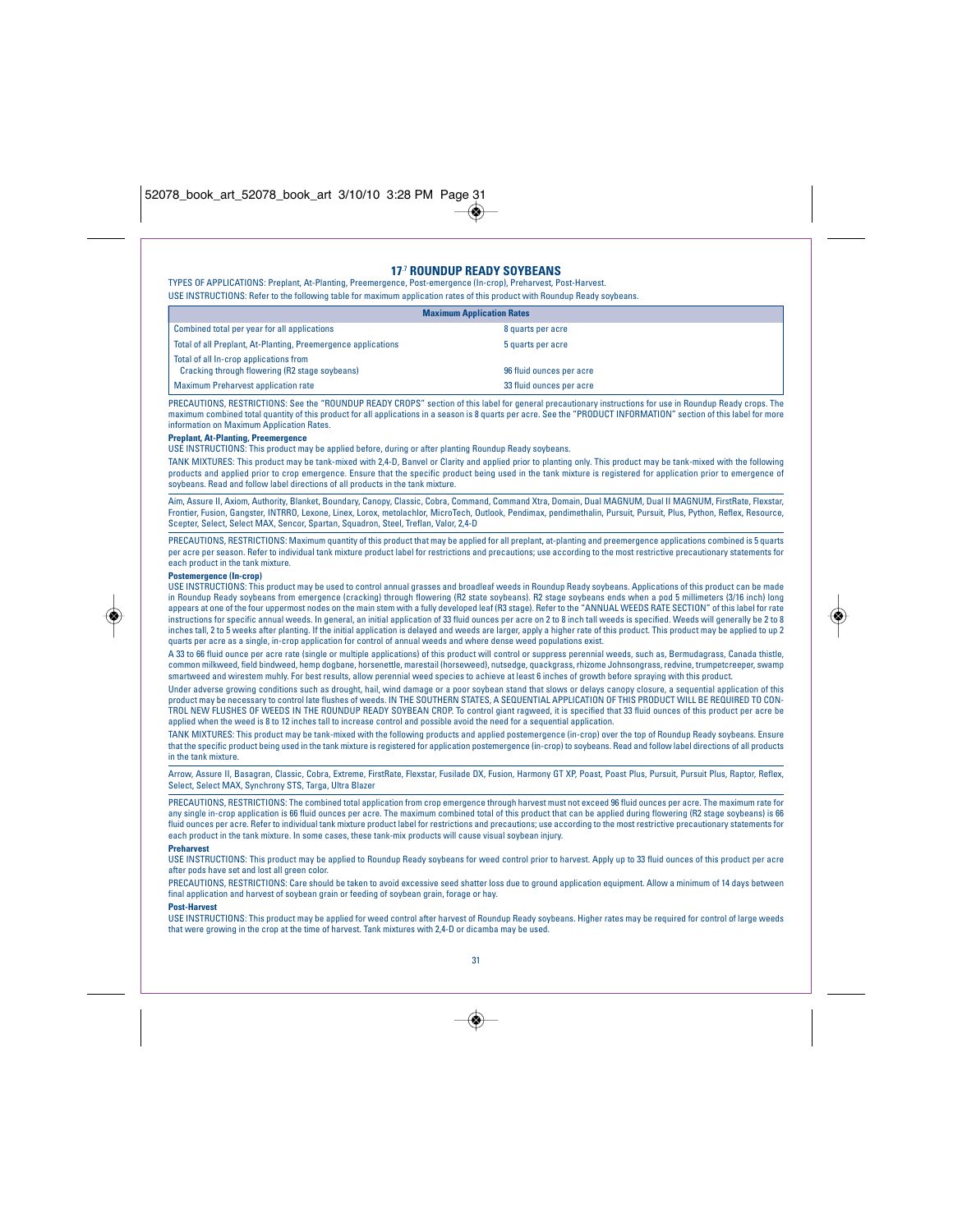## **17**.8 **ROUNDUP READY SUGAR BEET**

TYPES OF APPLICATIONS: Preplant, At-Planting, Preemergence, Post-emergence (In-crop) USE INSTRUCTIONS: Refer to the following table for maximum application rates of this product with Roundup Ready sugar beet.

| <b>Maximum Application Rates</b>                                       |                          |
|------------------------------------------------------------------------|--------------------------|
| Combined total per year for all applications                           | 8 quarts per acre        |
| Total of all Preplant, At-Planting, Preemergence applications          | 5 quarts per acre        |
| Total of all In-crop applications from emergence to 8-leaf stage       | 84 fluid ounces per acre |
| Total of all applications made between 8-leaf stage and canopy closure | 66 fluid ounces per acre |
|                                                                        |                          |

PRECAUTIONS, RESTRICTIONS: See the "ROUNDUP READY CROPS" section of this label for general precautionary instructions for use in Roundup Ready crops. The maximum combined total quantity of this product for all applications in a season is 8 quarts per acre. See the "PRODUCT INFORMATION" section of this label for more information on Maximum Application Rates.

## **Preplant, At-Planting, Preemergence**

USE INSTRUCTIONS: This product may be applied before, during or after planting Roundup Ready sugar beets.

PRECAUTIONS, RESTRICTIONS: Maximum quantity of this product that may be applied for all preplant, at-planting and preemergence applications combined is 5 quarts per acre per season.

### **Postemergence (In-crop)**

USE INSTRUCTIONS: This product may be applied over the top of Roundup Ready sugar beets for control of annual grasses and broadleaf weeds from emergence to 30 days prior to harvest. To maximize yield potential, spray sugar beets early to eliminate competing weeds. Up to 4 sequential applications of this product may be made with at least 10 days between applications. This product will control or suppress most perennial weeds. For some perennial weeds, repeat applications may be required to eliminate crop competition throughout the growing season.

PRECAUTIONS, RESTRICTIONS: The combine total application of this product form crop emergence through harvest must not exceed 4.5 quarts per acre. The maximum rate for any single application from crop emergence until the 8-leaf stage and canopy closure is 33 fluid ounces per acre. Allow a minimum of 30 days between last application and sugar beet harvest. Tank mixtures of this product with herbicides, insecticides or fungicides may result in crop injury or reduced weed control.

## **18**.0 **CONSERVATION TILLAGE, MINIMUM TILLAGE AND NO-TILL SYSTEMS**

## **18**.1 **CORN AND SOYBEANS**

## **Tank Mixtures**

THE DIRECTIONS PROVIDED IN THIS SECTION ARE NOT REGISTERED FOR USE IN CALIFORNIA.

When applied as specified under the conditions described, these tank mixtures listed in this section control many emerged weeds, and give pre-emergence control of many annual weeds where corn or soybeans will be planted directly into a cover crop, established sod or in previous crop residues.

Refer to specific product labels for crop rotation restrictions and cautionary statements of all products used in these tank mixtures. For mixing instructions, see the MIXING, ADDITIVES AND APPLICATION INSTRUCTIONS section of this label.

Apply these tank mixtures in 10 to 20 gallons of water or 10 to 60 gallons of nitrogen solution per acre before, during or after planting. Do not apply these mixtures after crop emergence.

When tank mixing with residual herbicides, add an agriculturally approved nonionic surfactant at 0.5 to 1% volume of spray solution. The addition of 1 to 2% dry ammonium sulfate by weight may increase the performance of this product.

## **NOTE:** When using these tank mixtures, do not exceed 4 quarts of this product per acre.

## **18**.2 **CORN**

|  |  | For residual control, this product may be tank-mixed with the following herbicides or combination of herbicides: |
|--|--|------------------------------------------------------------------------------------------------------------------|
|--|--|------------------------------------------------------------------------------------------------------------------|

|                           | Lasso / alachlor | Bicep Magnum® | $\sim$<br>Simazine      |
|---------------------------|------------------|---------------|-------------------------|
| Lariat <sup>®</sup>       |                  | Partner®      | <b>Prowl®</b>           |
| <b>Bullet<sup>®</sup></b> |                  | Atrazine      | Micro-Tech <sup>®</sup> |
|                           | Dual Magnum™     | Cvanazine     |                         |

For improved burndown, this product may be tank-mixed with 2,4-D or dicamba. Applications of 2,4-D or dicamba must be made at least 7 days prior to planting corn. See the WEEDS CONTROLLED section for specific rate information.

## **18.3 SOYBEANS**

|                  | For residual control, this product may be tank-mixed with the following herbicides or combination of herbicides: |                      |
|------------------|------------------------------------------------------------------------------------------------------------------|----------------------|
| $Canopy^*$       | Linuron                                                                                                          | Turbo™               |
| Command®         | Pursuit <sup>®</sup>                                                                                             | Scepter <sup>®</sup> |
| Dual Magnum      | Partner                                                                                                          | Sencor®              |
| Gemini™          | Lorox <sup>®</sup> Plus                                                                                          | Squadron®            |
| Lasso / alachlor | Preview™                                                                                                         | <b>Pursuit Plus</b>  |
| Lexone™          | Prowl                                                                                                            | Micro-Tech           |

For improved burndown, this product may be tank-mixed with 2,4-DB and 2,4-D; see the label for 2,4-D for intervals between application and planting.

## 32

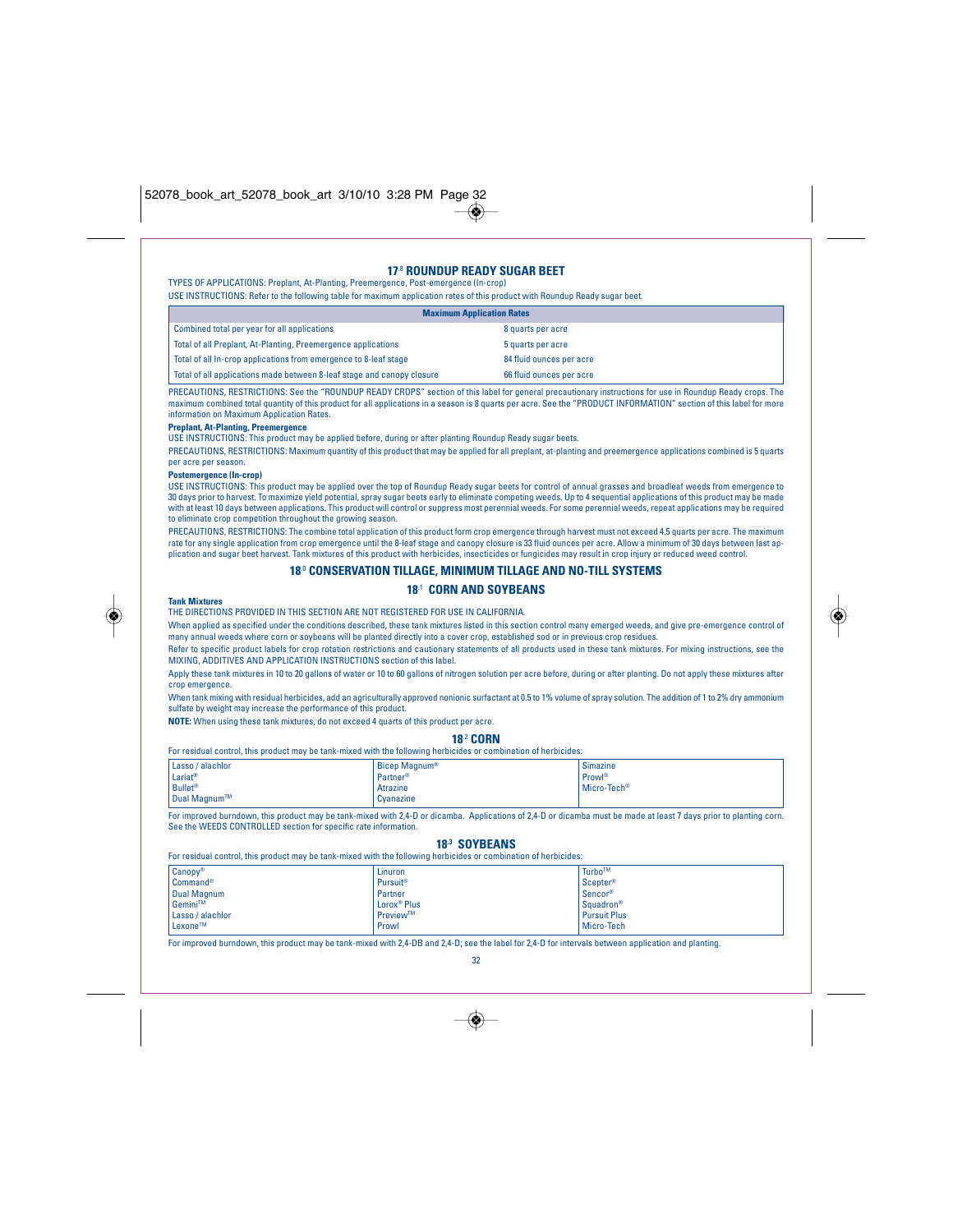### **18**.3 **CORN AND SOYBEANS**

**Annual weeds** - For difficult-to-control weeds such as fall panicum, barnyardgrass, crabgrass, shattercane and broadleaf signalgrass up to 2 inches tall, and Pennsylvania smartweed up to 6 inches tall, apply this product at 2 pints per acre in the tank mixtures above specific to each crop. For other labeled annual weeds, apply 1 to 1.5 pints of this product per acre when weeds are less than 6 inches tall, and 2 to 3 pints when weeds are over 6 inches tall. For a complete list of annual weeds controlled, see the WEEDS CONTROLLED section of this label.

**Perennial weeds** - At normal application times in minimum tillage systems, perennial weeds may not be at the proper stage of growth for control. See the WEEDS CON-TROLLED section of this label for the proper stage of growth for perennial weeds.

Use of 2 to 4 quarts of this product per acre in the tank mixtures mentioned above, under these conditions provides top kill and reduces competition from many emerged perennial grasses and broadleaf weeds.

For emerged perennial weeds controlled, see the WEEDS CONTROLLED section of this label.

To obtain the desired stage of growth, it may be necessary to apply this product alone in the late summer or fall and then follow with a label-approved seedling weedcontrol program at planting

USE OF THESE TANK MIXTURES FOR BERMUDA GRASS OR JOHNSONGRASS CONTROL IN MINIMUM TILLAGE SYSTEMS IS NOT SPECIFIED. For Bermuda grass control, follow the instructions under the PERENNIAL WEEDS section of this label and then use a label-approved, seedling weed-control program in a minimum tillage or conventional tillage system. For Johnsongrass control, follow instructions under the PERENNIAL WEEDS section of this label. Then use a label approved seedling weed control program with conventional tillage.

## **PREHARVEST APPLICATIONS**

◈

When applied as directed under the conditions described this product controls annual and perennial weeds listed on this label prior to the harvest of cotton, soybeans, grain sorghum (milo), and wheat.

For specific rates and application instructions for control of various annual and perennial weeds, see the WEEDS CONTROLLED section of this label.

This product may be applied by both ground and aerial application equipment.

DO NOT APPLY MORE THAN 1 QUART PER ACRE OF THIS PRODUCT BY AIR. See the APPLICATION EQUIPMENT AND TECHNIQUES section of this label for instructions for ground and aerial applications.

**NOTE:** Do not apply to crops grown for seed. Reduction in germination or vigor may occur.

THE USE OF THIS PRODUCT FOR PREHARVEST GRAIN SORGHUM (MILO) IS NOT REGISTERED IN CALIFORNIA.

## **18.**<sup>4</sup> **SOYBEANS**

Apply after all pods have set and lost all green color. Allow a minimum of 7 days between application and harvest of soybeans. Care should be taken to avoid excessive seed shatter loss due to ground application equipment. Do not graze or harvest treated crop for livestock feed within 25 days of last preharvest application. DO NOT APPLY MORE THAN 6 QUARTS PER ACRE OF THIS PRODUCT FOR PREHARVEST APPLICATIONS.

#### **18**.5**COTTON**

**Broadcast applications** - This product may be applied using either aerial or ground spray equipment. For ground applications with broadcast equipment, apply this product in 10 to 20 gallons of water per acre. For aerial applications, apply this product in 3 to 10 gallons of water per acre.

This product provides weed control and cotton regrowth inhibition when applied prior to the harvest of cotton. Apply 1 to 2 quarts of this product in 3 to 10 gallons of water per acre for cotton regrowth inhibition. Do not apply more than 2 quarts of this product per acre for preharvest applications. THE USE OF ADDITIVES FOR PRE-HARVEST APPLICATION TO COTTON IS PROHIBITED.

This product may be tank mixed with DEF®6, Folex®, or PrepTM to provide additional enhancement of cotton leaf drop.

Allow a minimum of 7 days between application and harvest of cotton.

Apply after sufficient bolls have developed to produce the desired yield of cotton. Applications made prior to this time could affect maximum yield potential. Do not feed or graze treated cotton forage or hay following preharvest application

#### **18**.6**GRAIN SORGHUM (MILO)**

Make applications at 30% grain moisture or less and at least 7 days prior to harvest. Apply up to 2 quarts of this product per acre.

#### **18**.7 **WHEAT**

Apply after hard dough stage of grain (30% or less grain moisture) and at least 7 days prior to harvest.

DO NOT APPLY MORE THAN 1 QUART PER ACRE OF THIS PRODUCT FOR PREHARVEST APPLICATIONS TO WHEAT.

## **19**.0 **TREE AND VINE CROPS**

This product is specified for weed control in established groves, vineyards, and orchards, or for site preparation prior to transplanting crops listed in this section. Ap-<br>plications may be made with boom equipment, CDA, s except as directed in this section. See the APPLICATION EQUIPMENT AND TECHNIQUES section of this label for specific information on use of equipment. When applying this product, refer to the WEEDS CONTROLLED section of this label and to specific instructions in this section for rates to be used. **NOTE:** Repeat treatments may be necessary to control weeds originating from underground parts of untreated weeds or from seeds. This product does not provide residual weed control. For subsequent weed control, use repeated applications of this product. Do not apply more than 10.6 quarts of this product per acre per year.



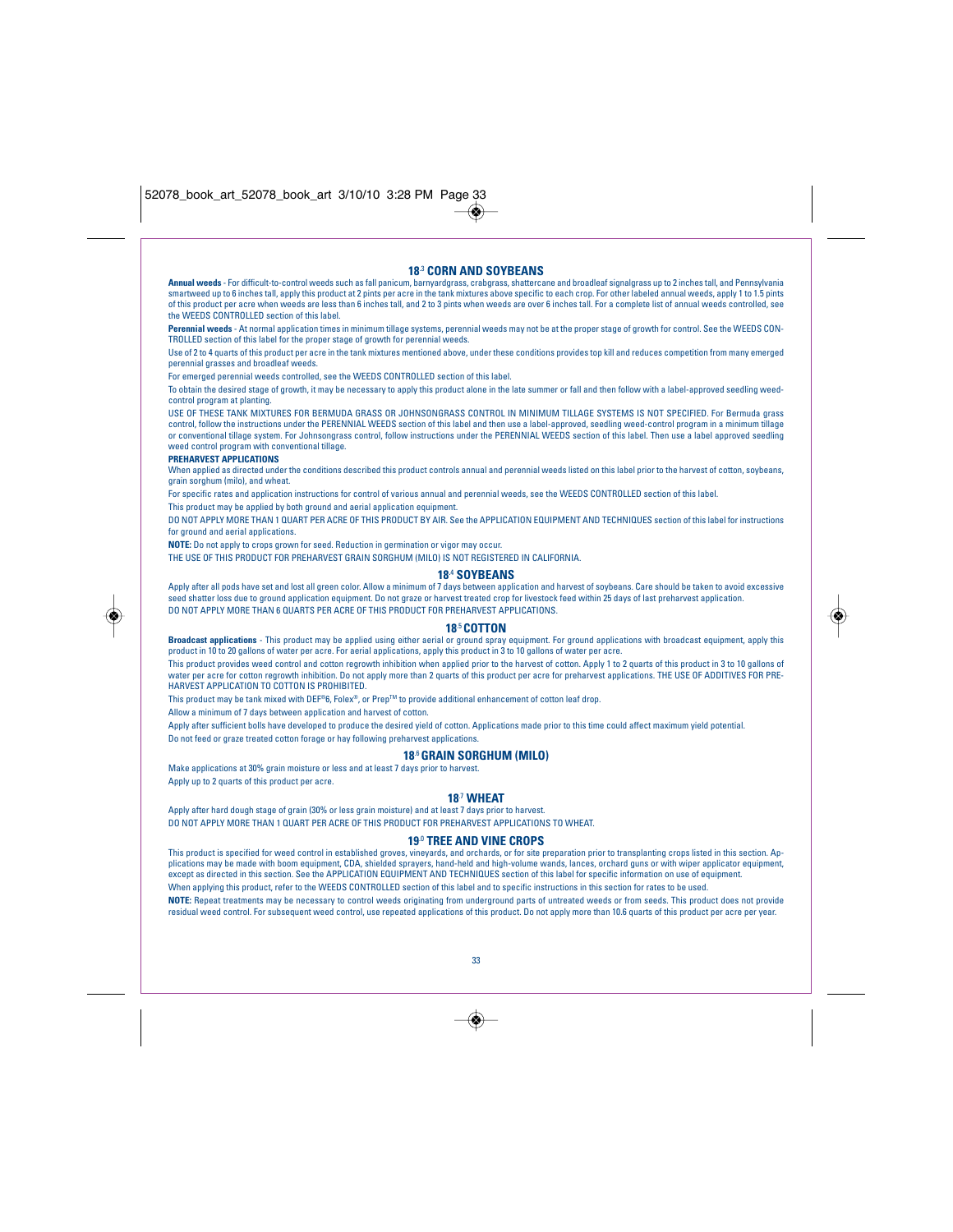## 52078\_book\_art 8/26/10 10:20 AM Page 34

EXTREME CARE MUST BE EXERCISED TO AVOID CONTACT OF HERBICIDE SOLUTION, SPRAY, DRIFT OR MIST WITH FOLIAGE OR GREEN BARK OF TRUNK,<br>BRANCHES, SUCKERS, FRUIT OR OTHER PARTS OF TREES OR VINES. CONTACT OF THIS PRODUCT WITH OTHER SERIOUS CROP DAMAGE.

 $\bigcirc$ 

AVOID PAINTING CUT STUMPS WITH THIS PRODUCT AS INJURY RESULTING FROM ROOT GRAFTING MAY OCCUR IN ADJACENT TREES.

Reduced control may result when applications are made to annual or perennial weeds that have been mowed grazed or cut and have not been allowed to regrow to the specified stage for treatme

For specific rates of application and instructions, see the WEEDS CONTROLLED section of this label, and the specific directions that follow.

**Middles Management (For annual weeds in middles between rows of tree and vine crops)**

For citrus crops, treat uniformly between trees.

HELOSATE PLUS ADVANCED

HELOSATE PLUS ADVANCED plus Goal

This product alone or in mixtures with Goal will control or suppress the annual weeds listed below. Apply the specified rates of this product, either alone or in mixtures<br>with Goal, plus 0.5 to 1% nonionic surfactant by sp

|                                    |                         | <b>Maximum</b>                       | <b>Rate per Acre</b>                      |           |                  |
|------------------------------------|-------------------------|--------------------------------------|-------------------------------------------|-----------|------------------|
|                                    | <b>Weed Species</b>     | <b>Height / Diameter</b><br>(inches) | <b>HELOSATE PLUS ADVANCED</b><br>(H. oz.) |           | Goal<br>(H. oz.) |
| <b>Barley</b>                      | Hordeum vulgare         | 6                                    | 8                                         |           |                  |
| <b>Bluegrass, annual</b>           | Poa annua               |                                      |                                           |           |                  |
| <b>Barnyardgrass</b>               | Echinochloa crus-galli  |                                      | 12                                        |           |                  |
| <b>Chickweed, common</b>           | Stellaria media         |                                      |                                           |           |                  |
| <b>Red maids</b>                   | Calandrinia ciliata     |                                      |                                           |           |                  |
| <b>Crabgrass</b>                   | Digitaria spp.          |                                      | 16                                        |           |                  |
| <b>Fleabane, hairy</b>             | Conyza bonariensis      |                                      |                                           | <b>or</b> |                  |
| <b>Groundsel, common</b>           | Senecio vulgaris        |                                      |                                           |           |                  |
| <b>Junglerice</b>                  | Echinochloa colonum     |                                      | 16 to 32                                  | ÷         | 4 to $16***$     |
| Lamb's quarters, common            | Chenopodium album       |                                      |                                           |           |                  |
| <b>Pigweed, redroot</b>            | Amaranthus retroflexus  |                                      |                                           |           |                  |
| <b>Rocket, London</b>              | Sisymbrium irio         |                                      |                                           |           |                  |
| <b>Ryegrass, common or Italian</b> | Lolium multiflorum      |                                      |                                           |           |                  |
| <b>Shepherd's purse</b>            | Capsella bursa-pastoris |                                      |                                           |           |                  |
| Sowthistle, annual                 | Sonchus oleraceus       |                                      |                                           |           |                  |
| <b>Cheeseweed, common</b>          | Malva spp.              | 3                                    | 12 to 32                                  | $+$       | 4 to 16          |
| <b>Cheeseweed, common</b>          | Malva spp.              | 6                                    | 16 to 32                                  | ÷         | 4 to 16          |
| Filaree*                           | Erodium spp.            |                                      |                                           |           |                  |
| <b>Horseweed / marestail</b>       | Conyza canadensis       |                                      |                                           |           |                  |
| Nettle, stinging                   | Urtica dioica           |                                      |                                           |           |                  |
| Purslane, common                   | Portulaça oleraçea      |                                      |                                           |           |                  |

\* Suppression only

◈

\*\* The mixture of this product plus Goal is specified when weeds are stressed or growing in dense populations.

**Strips (For annual and perennial weeds in strips of tree and vine crops)**

**Tank mixtures with residual herbicides** - When applied as a tank mixture, this product provides control of the emerged annual weeds and control or suppression of<br>emerged perennial weeds listed in this label.

 $\overline{\bullet}$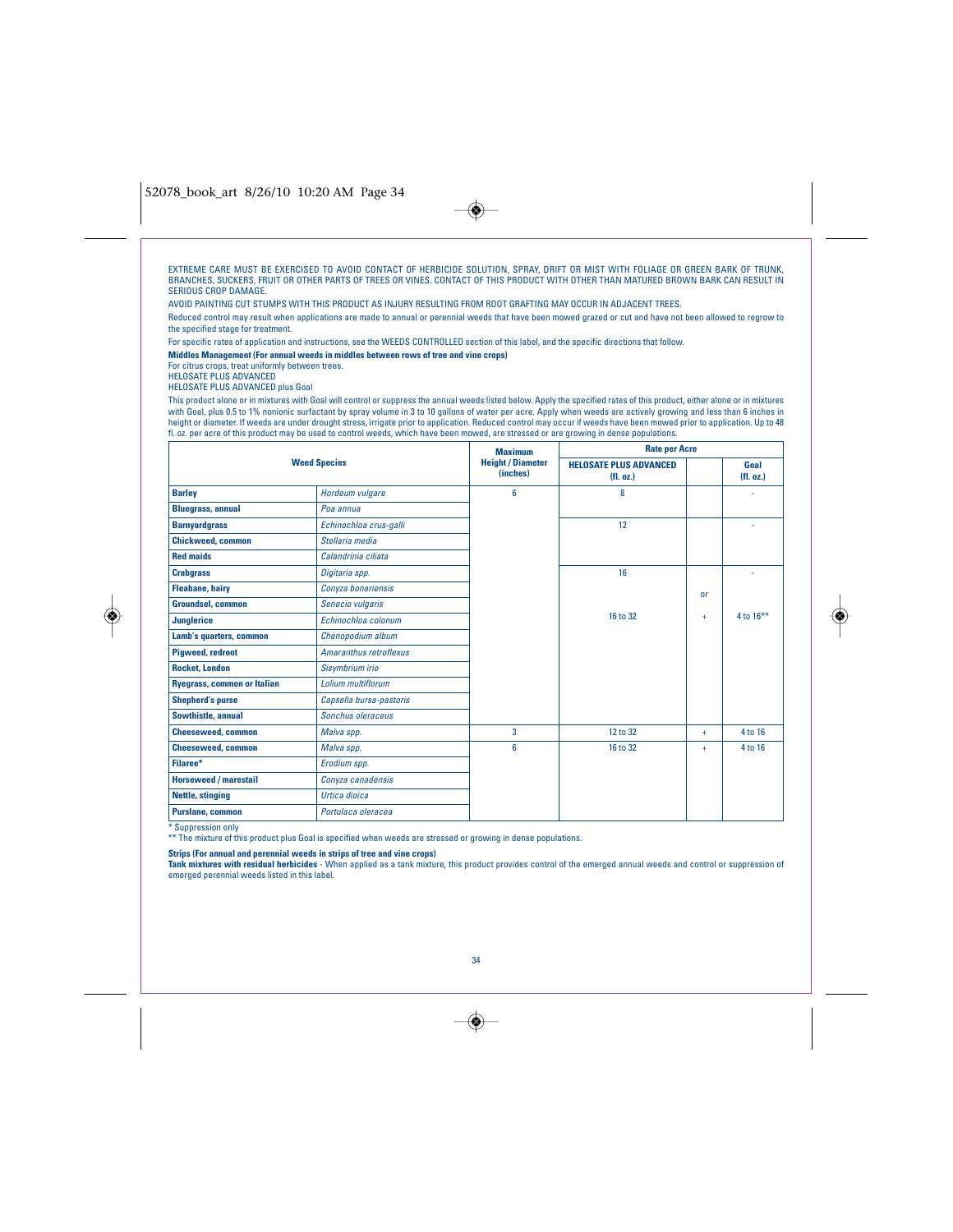$\bigcirc$ 

The following residual herbicides will provide pre-emergence control of those weeds listed in the individual product labels. HELOSATE PLUS ADVANCED plus Goal 2XL HELOSATE PLUS ADVANCED plus Karmex<sup>®</sup> DF HELOSATE PLUS ADVANCED plus Krovar I HELOSATE PLUS ADVANCED plus Krovar II HELOSATE PLUS ADVANCED plus Simazine, Princep Caliber 90 HELOSATE PLUS ADVANCED plus Simazine 4L HELOSATE PLUS ADVANCED plus Simazine 80W HELOSATE PLUS ADVANCED plus Solicam™ 80DF HELOSATE PLUS ADVANCED plus Surflan AS HELOSATE PLUS ADVANCED plus Surflan 75W HELOSATE PLUS ADVANCED plus Simazine (80W, or 4L, or Princep Caliber 90) plus Surflan (AS or 75W) HELOSATE PLUS ADVANCED plus Goal (2XL) plus Surflan (AS or 75W) HELOSATE PLUS ADVANCED plus Goal (2XL) plus Simazine (80W, or 4L, or Princep Caliber 90)

HELOSATE PLUS ADVANCED plus Goal (2XL) plus Surflan (AS or 75W) plus Simazine (80W, or 4L, or Princep Caliber 90)

Do not apply these tank mixtures in Puerto Rico.

When tank-mixing with residual herbicides, add an agriculturally approved nonionic surfactant at 0.5 to 1% by volume of spray solution.<br>Refer to the individual product labels for specific crops, rates, geographical restric

Read and carefully observe the label claims, cautionary statements, rates and all other information on the labels of all products.

## **Application rates:**

◈

**Annual weeds** - Apply 1 to 5 quarts per acre of this product in these tank mixtures. Use rates at the higher end of the specified range when weeds are stressed, growing in dense populations or are greater than 12 inches tall.

**Perennial weeds** - Apply 1 pint to 5 quarts per acre of this product in these tank mixtures to control or suppress perennial weeds. Follow the directions in the WEEDS CONTROLLED section of this label for stage of growth and application rates for specific perennial weeds.

## **HELOSATE PLUS ADVANCED plus Goal plus simazine / Surflan**

This product plus low rates of Goal in 3-way or 4-way mixtures with simazine and/or Surflan will provide post-emergence control of the weeds listed below. Refer to the individual simazine and Surflan labels for pre-emergence rates, weeds controlled, precautionary statements and other important information.<br>Apply these tank mixtures in 3 to 40 gallons of water. Add 0.5 to 1%

Apply 1 to 5 quarts per acre of this product plus 4 to 48 fl. oz. per acre of Goal plus labeled rates of simazine and/or Surflan to control the following weeds:

| <b>Barley, wild</b>       | Hordeum leporinum  | <b>Horseweed / marestail</b> | Convza canadensis        |
|---------------------------|--------------------|------------------------------|--------------------------|
| <b>Bluegrass, annual</b>  | Poa annua          | Nettle, stinging             | Urtica diocia            |
| <b>Cheeseweed, common</b> | Malva spp.         | <b>Pineappleweed</b>         | Matricaria matricariodes |
| <b>Chickweed, common</b>  | Stellaria media    | <b>Rocket, London</b>        | Sisymbrium irio          |
| Filaree*                  | Erodium spp.       | <b>Shepherd's purse</b>      | Capsella bursa-pastoris  |
| <b>Fleabane, hairv</b>    | Convza bonariensis | Sowthistle, annual           | Sonchus oleraceus        |
| <b>Groundsel, common</b>  | Senecio vulgaris   |                              |                          |

\*Use a minimum of 1.5 quarts of product in these mixtures.

**NOTE:** This direction does not preclude the use of Goal in these mixtures at higher, labeled rates for pre-emergence weed control.

## **19**.1 **PERENNIAL GRASS SUPPRESSION - ORCHARD FLOORS**

When applied as directed, this product will suppress vegetative growth as indicated below.

**Bahiagrass:** This product will provide significant inhibition of seedhead emergence and will suppress vegetative growth for a period of approximately 45 days with a single application and approximately 120 days with sequential applications. Apply this product 1 to 2 weeks after full green-up or after mowing to a uniform height of 3<br>to 4 inches. Applications must be made prior to seedh gallons of water per acre.

Sequential applications of this product plus nonionic surfactant may be made at approximately 45-day intervals to extend the period of seedhead and vegetative growth suppression. For continued seedhead suppression, sequential applications must be made prior to seedhead emergence. Apply no more than 2 sequential applications<br>per year. As a first sequential application, apply 4 fl. oz. o 45 days after the last application.

**Bermuda grass:** For burndown, apply 1 to 2 quarts of this product plus 0.5 to 1% nonionic surfactant by total spray volume in 3 to 20 gallons of water per acre. Use 1 quart of this product in 3 to 20 gallons of water per acre east of the Rocky Mountains. Use 1 to 2 quarts of this product in 3 to 10 gallons of water per acre west of the Rocky Mountains. Use this treatment only if reduction of the Bermuda grass stand can be tolerated. When burndown is required prior to harvest, allow at least 21 days ensuring sufficient time for burndown to occur.

**Suppression only (east of the Rocky Mountains)** - Apply 6 to 16 fl. oz. of this product plus 0.5 to 1% nonionic surfactant by total spray volume in 3 to 20 gallons of water per acre no sooner than 1 to 2 weeks after full green-up. Mowing prior to application may occur provided a minimum height of 3 inches is maintained. Rates of 6 to 10 fl. oz. of this product plus nonionic surfactant should be used in shaded conditions or where a lesser degree of suppression is desired. Sequential applications may be made when regrowth occurs and Bermuda grass injury and stand reduction can be tolerated.



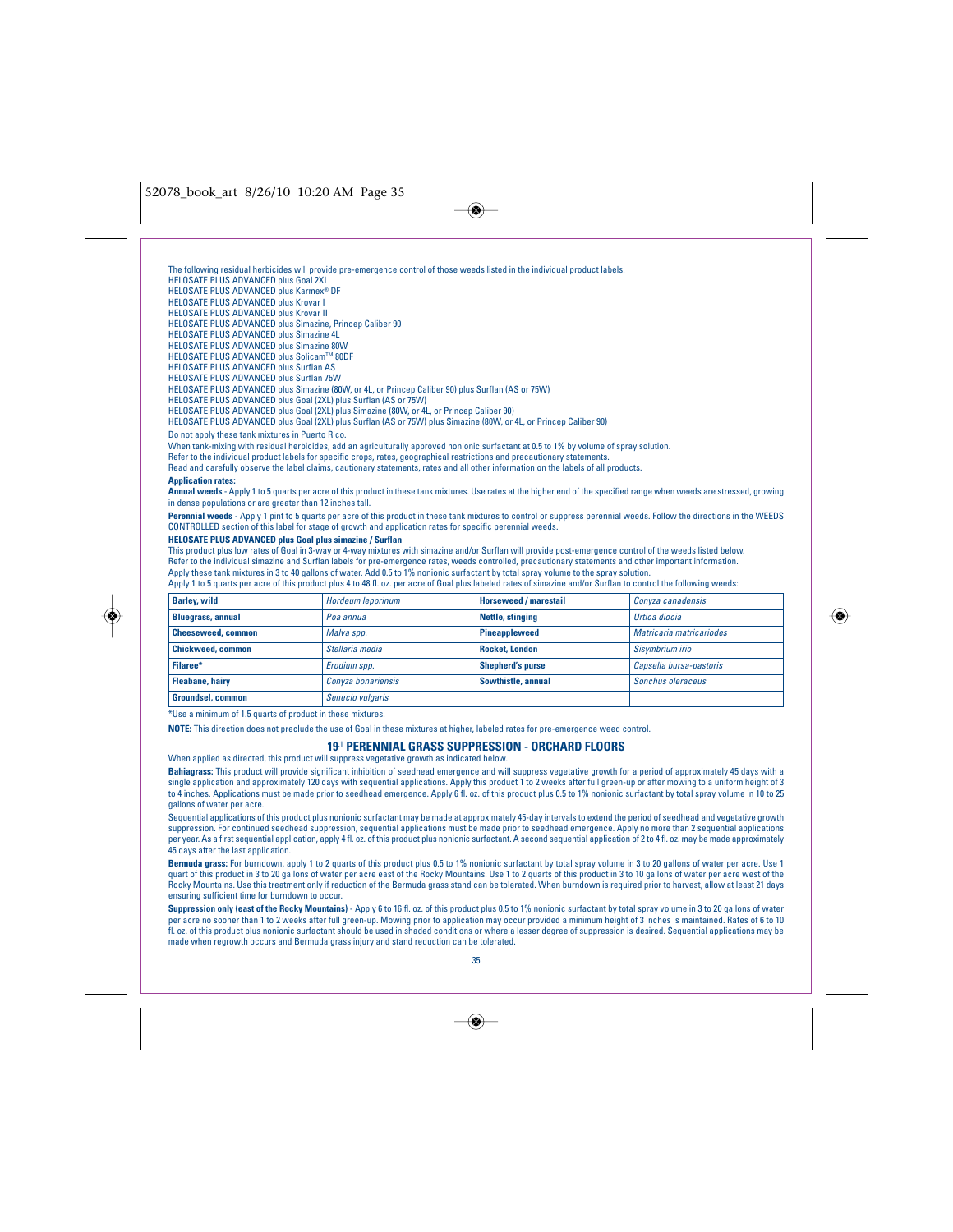**Suppression only (west of the Rocky Mountains)** - Apply 16 fl. oz. of this product plus 0.5 to 1% nonionic surfactant by total spray volume in 3 to 10 gallons of water per acre to Bermuda grass up to 6 inches in height and no sooner than 1 to 2 weeks after full green-up. Mowing prior to application may occur provided a minimum height of 3 inches is maintained. Sequential applications may be made when regrowth occurs and Bermuda grass injury and stand reduction can be tolerated.

 $\rightarrow$ 

Cool season grass covers: For suppression of tall fescue, fine fescue, orchardgrass and quackgrass, apply 8 fl. oz. of this product plus 0.5 to 1% nonionic surfactant by total spray volume in 10 to 20 gallons of water per acre. For best suppression, add ammonium sulfate to the spray solution at a rate of 2% by weight or 17 pounds per 100 gallons of spray solution

For suppression of Kentucky bluegrass covers, apply 6 fl. oz. of this product plus 0.5 to 1% nonionic surfactant. Do not add ammonium sulfate.

For best results, mow cool-season grass covers in the spring to even their height and apply the specified rate of this product 3 to 4 days after mowing. Avoid treating cool season grass covers under poor growing conditions, such as drought stress (drip irrigation), disease or insect damage.

## **Low Volume Application (Florida and Texas)**

For burndown or control of the weeds listed, apply the specified rates of this product plus 0.5 to 1% nonionic surfactant by total spray volume in 3 to 30 gallons of water per acre. Where weed foliage is dense, use 10 to 30 gallons of water per acre.

**Annual weeds - Goatweed** - Apply 2 to 3 quarts per acre of this product plus 17 pounds of ammonium sulfate per 100 gallons of water plus 0.5 to 1% nonionic surfactant by total spray volume. Apply in 20 to 30 gallons of water per acre when plants are actively growing. Use 2 quarts per acre when plants are less than 8 inches tall and 3<br>quarts per acre when plants are greater than 8 inches rates for these residual products.

Read and carefully observe the label claims, cautionary statements, rates and all other information on the Krovar II and Karmex labels.

Perennial weeds - Apply when leaves are actively growing and at the growth stages listed in the PERENNIAL WEEDS section of this label. If perennial weeds are mowed, allow weeds to regrow to the specified stage of growth.

 $S =$  suppression;  $B =$  burndown;  $C =$  control;  $PC =$  partial control

| <b>Low Volume Application (Florida and Texas)</b>                         |                                             |        |           |        |
|---------------------------------------------------------------------------|---------------------------------------------|--------|-----------|--------|
| <b>Weed Species</b>                                                       | <b>HELOSATE PLUS ADVANCED Rate per Acre</b> |        |           |        |
|                                                                           | qt.                                         | 2 gts. | $3$ qts.  | 5 gts. |
| Bermuda grass                                                             |                                             |        | <b>PC</b> |        |
| Guineagrass<br><b>Texas and Florida ridge</b><br><b>Florida flatwoods</b> |                                             |        |           |        |
| Paragrass                                                                 |                                             |        |           |        |
| <b>Torpedograss</b>                                                       |                                             |        | PC        |        |

## **19**.2 **TREE CROPS**

**Citrus\*\*\*\*\*:** calamondin, chironja, citron, grapefruit, kumquat, lemon, lime, mandarin orange, orange, pummelo, tangelo, tangerine, tangors.

**Nuts\*\*:** almond, beechnut, Brazil nut, butternut, cashew, chestnuts, chinquapin, filbert, hazelnut, hickory nut, macadamia, pecan, pistachio, walnut. **Pome Fruit\*\*\*\*\*:** apple, loquat, mayhaw, pear, quince.

**Stone Fruit\*\*\*:** apricots, cherries, nectarines, olives, peaches, plums / prunes.

For cherries, any application equipment listed in this section may be used in all states.

For citron and olives, apply as a directed spray only.

Any application equipment listed in this section may be used in apricots, nectarines, peaches and plums / prunes growing in Arizona, California, Colorado, Idaho, Kansas, Kentucky, New Jersey, North Dakota, Oklahoma, Oregon, Texas, Utah and Washington, except for peaches grown in states specified in the following paragraph. In all other states use wiper equipment only.

For peaches grown in Alabama, Arkansas, Florida, Georgia, Louisiana, Mississippi, North Carolina, South Carolina and Tennessee only, apply with a shielded boom<br>sprayer or shielded wiper applicator, which prevents any conta this time may result in severe damage. Remove suckers and low-hanging limbs at least 10 days prior to application. Avoid applications near trees with recent pruning wounds or other mechanical injury. Apply only near trees that have been planted in the orchard for 2 or more years. EXTREME CARE MUST BE TAKEN TO ENSURE NO PART OF THE PEACH TREE IS CONTACTED.

Tropical Fruit: acerola\*, atemoya\*, avocado\*, banana\*\*\*\*\*, breadfruit\*, canistel\*, carambola\*, cherimoya\*, cocoa beans\*, coffee\*\*\*\*, dates\*, figs\*, genip\*, guava\*\*\*\*\*,<br>jaboticaba\*, jackfruit\*, longan\*, lychee\*, mango\*, may sugar apple\*, tamarind\*, tea\*. In coffee and banana, delay applications 3 months after transplanting to allow the new coffee or banana plant to become established. NOTE:

\* Allow a minimum of 14 days between last application and harvest. \*\*Allow a minimum of 3 days between last application and harvest.

\*\*\*Allow a minimum of 17 days between last application and harvest. \*\*\*\*Allow a minimum of 28 days between last application and harvest.

\*\*\*\*\*Allow a minimum of 1 day between last application and harvest.

36

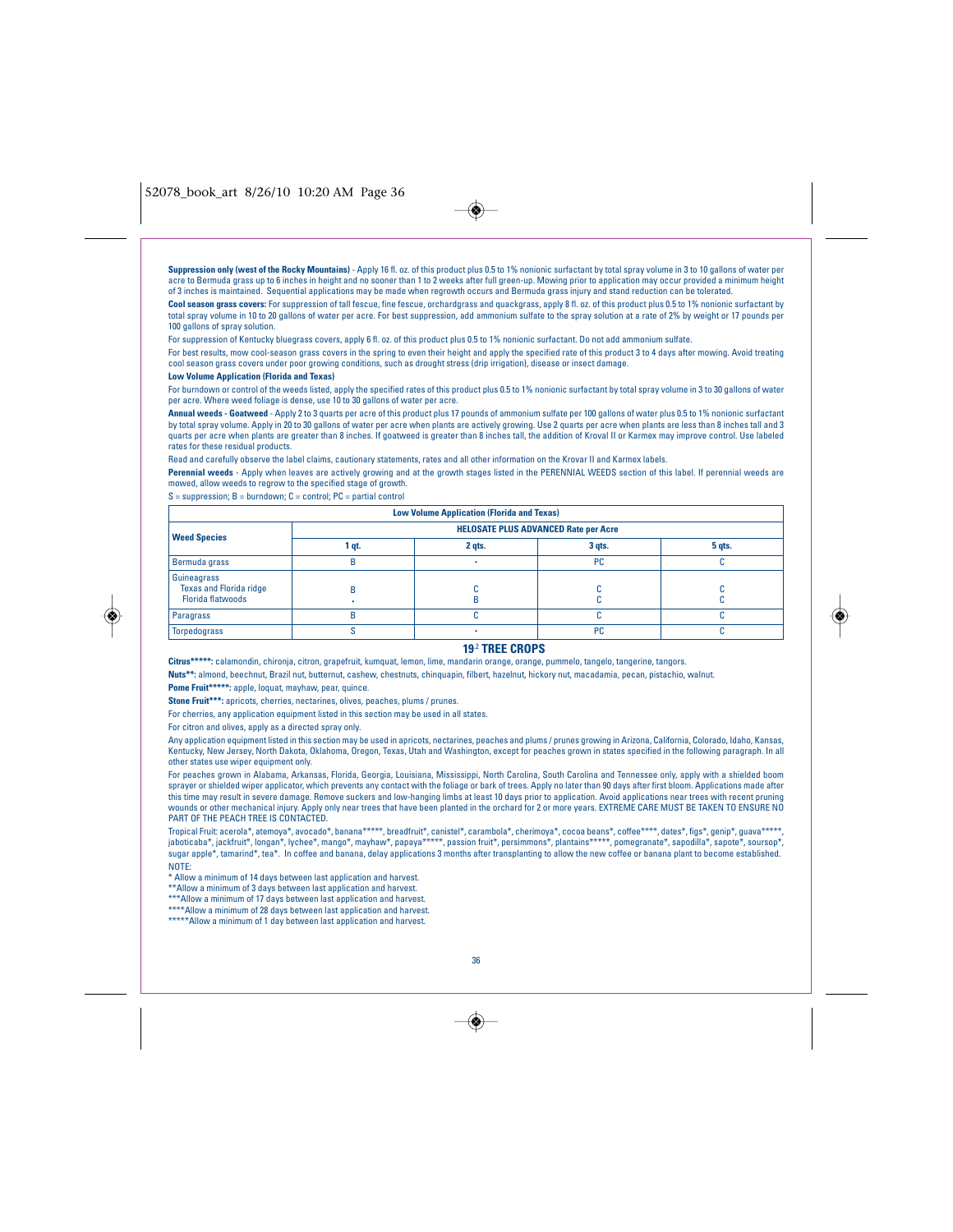

### **Kiwi Fruit**

## **19**.3 **VINE CROPS**

**Grapes:** Any variety of table, wine or raisin grapes may be treated with any equipment listed in this section.

Applications should not be made when green shoots, canes, or foliage are in the spray zone. Allow a minimum of 14 days between last application and harvest.

In the Northeast and Great Lakes regions, applications must be made prior to the end of bloom stage of grapes to avoid injury.

Read and carefully observe all cautionary statements and all other information appearing on the labels of all herbicides used.

#### **20**.0 **NONCROP USES**

See PRODUCT INFORMATION and MIXING, ADDITIVES AND APPLICATION INSTRUCTIONS sections of this label for essential product performance information and the following NONCROP sections for specific uses.

EXTREME CARE MUST BE EXERCISED TO AVOID CONTACT OF SPRAY WITH FOLIAGE, GREEN STEMS, EXPOSED NON-WOODY ROOTS OR FRUIT OF CROPS, DESIRABLE TURFGRASSES, TREES, SHRUBS OR OTHER DESIRABLE VEGETATION SINCE SEVERE DAMAGE OR DESTRUCTION MAY RESULT.

Repeat treatments may be necessary to control weeds regenerating from underground parts or seeds. Where repeat applications are necessary, do not exceed 10.6 quarts of this product per acre per year. The maximum use rates stated throughout this product's labeling apply to this product combined with the use of all other herbicides containing glyphosate or sulfosate as the active ingredient, whether applied as mixtures or separately. Calculate the application rates and ensure that the total use of this and other glyphosate or sulfosate containing products does not exceed stated maximum use rate. This product does not provide residual weed control. For subsequent weed control, follow a label-approved herbicide program.

## **21**.0 **INDUSTRIAL, RECREATIONAL AND PUBLIC AREAS**

When applied as directed for NONCROP USES, under conditions described, this product controls annual and perennial weeds listed on this label growing in areas including airports, ditch banks, dry ditches, dry canals, fencerows, golf courses, highways, industrial plant sites, lumberyards, parking areas, parks, petroleum tank farms<br>and pumping installations, pipelines, power and tel

industrial or noncrop areas. For specific rates of application and instructions for control of various annual and perennial weeds and woody brush and trees, see the WEEDS CONTROLLED section of this label.

This product may be applied with recirculating sprayers, shielded applicators, or wiper applicators in any noncrop site specified on this label. See the SELECTIVE<br>EQUIPMENT part of APPLICATION EQUIPMENT AND TECHNIQUES sec

## **21**.1 **Tank Mixtures For Industrial Sites And Forestry Site Preparations**

**HELOSATE PLUS ADVANCED plus Oust** Use on industrial sites including airports, industrial plants, lumberyards, petroleum tank farms, pumping stations, pipelines, railroads, roadsides, storage areas or other similar sites where bare ground is desired.

This tank mixture may also be used as a site preparation treatment for sites to be planted to jack pine, loblolly pine, red pine, slash pine and Virginia pine. When applied as directed for NONCROP USES under the conditions described, this product plus Oust provides control of annual weeds listed in the WEEDS CONTROLLED section of the label for this product and Oust, and control or partial control of the perennial weeds listed below.

Apply 1 to 2 quarts of this product with 2 to 4 ounces of Oust in 10 to 40 gallons of spray solution per acre as a broadcast spray to actively growing weeds.

This mixture may be applied by aerial equipment in site prep operations. When applied by air, use the specified rates in 5 to 15 gallons of spray solution per acre.

THIS PRODUCT PLUS OUST TANK MIXTURES MAY NOT BE APPLIED BY AIR IN CALIFORNIA.

For control of annual weeds, use the lower rates of these products.

For control on the listed perennial weeds, use the higher rates of both products. For partial control, use the lower rates.

| <b>Bahiagrass</b>                 | Paspalum notatum         | Johnsongrass**    | Sorghum halepense |
|-----------------------------------|--------------------------|-------------------|-------------------|
| Bermuda grass*                    | Cynodon dactylon         | Poorioe**         | Diodia teres      |
| <b>Broomsedge</b>                 | Andropogon virginicus    | <b>Quackgrass</b> | Elytrigia repens  |
| Dock, curly                       | <b>Rumex crispus</b>     | Trumpetcreeper*   | Campsis radicans  |
| Doafennel                         | Eupatorium capillifolium | <b>Vaseygrass</b> | Paspalum urvillei |
| <b>Fescue, tall</b>               | Festuca arundinacea      | Vervain, blue     | Verbena hastata   |
| *Sunnression at higher rates only |                          |                   |                   |

\*Suppression at higher rates only. \*\* Control at the lower rates.

Read and carefully observe the cautionary statements and all other information appearing on the labels of all herbicides used.

## **HELOSATE PLUS ADVANCED plus Garlon 4**

For burndown and partial control or suppression of woody brush and weeds in industrial sites: This tank mixture is specified for use on rights-of-way (utility, railroad, highway, pipeline), fencerows, roadsides, non-irrigation ditchbanks, wasteland and similar noncrop or industrial sites.

#### **Hand-held and high-volume applications:**

Use 2 to 4 quarts of HELOSATE PLUS ADVANCED plus 1 to 2 quarts of Garlon 4 per 100 gallons of spray solution and apply to foliage of actively growing woody brush and weeds. Applications should be made on a spray-to-wet basis. Spray coverage should be uniform and complete. Do not spray to point of runof



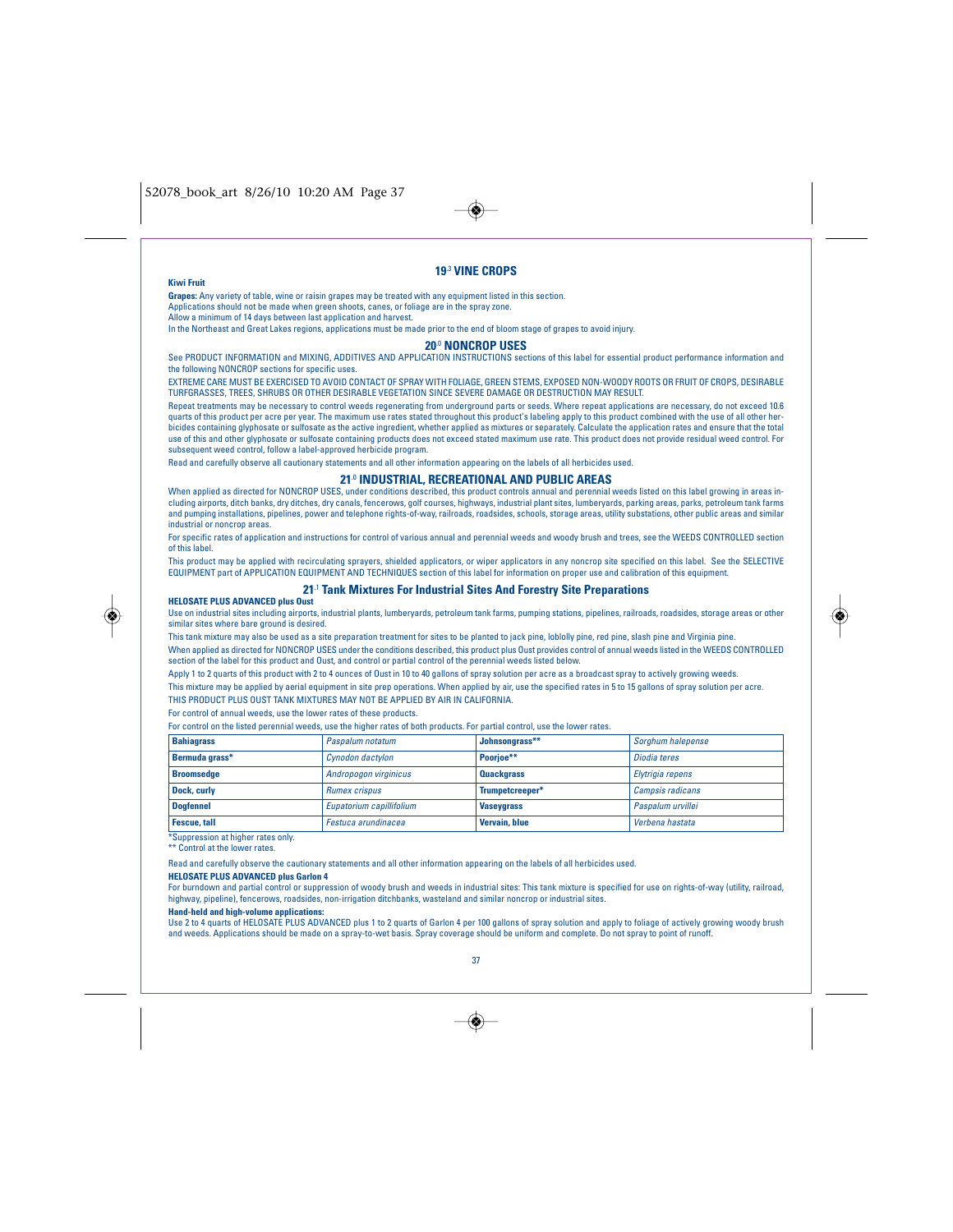

## **Broadcast applications with ground equipment**

Use 2 to 4 quarts of HELOSATE PLUS ADVANCED plus ½ to 2 quarts of Garlon 4 in sufficient water to make 20 to 100 gallons of total spray per acre. **Aerial applications (helicopter only):**

Use 2 to 4 quarts of HELOSATE PLUS ADVANCED plus 1 to 2 quarts of Garlon 4 and apply in a total spray volume of 10 to 20 gallons per acre. Aerial sprays should be applied using suitable drift control.

Apply when plants are actively growing and after full leaf expansion of woody brush. Use the higher rates of these products where vegetation is heavy or dense, or where hard-to-control brush species are prevalent. Repeat applications may be necessary to maintain control or suppress areas where canopying of vegetation prevents good spray coverage and penetration.

Nonionic surfactants which are labeled for use with herbicides may be used. Use 0.5 percent surfactant concentration (2 quarts per 100 gallons of spray solution) when using surfactants which contain at least 50 percent active ingredient or a 1 percent surfactant concentration (4 quarts per 100 gallons of spray solution) for those surfactants containing less than 50 percent active ingredient. Read and carefully observe cautionary statements and other information appearing on the surfactant label. Drift control additive may be used. When a drift control additive is used, read and carefully observe the cautionary statements and all other information appearing on the additive label.

Read and carefully observe the label claims, cautionary statements and all information on the labels of both products used in this tank mixture. Use according to the most restrictive label directions for each product in the mixture.

When used in combination as directed by HELM, the liability of HELM shall in no manner extend to any damage, loss or injury not directly caused by the inclusion of the HELM product in such combination use.

Read and carefully observe the cautionary statements and all other information appearing on the labels of all herbicides used.

## **21**.2 **Forestry Site Preparation Prior to Planting Douglas Fir in Washington and Oregon**

**HELOSATE PLUS ADVANCED plus Arsenal® Applicators Concentrate**<br>Apply 2 to 4 quarts of this product with 4 fl. oz. to 8 fl. oz. of Arsenal Applicators Concentrate in 5 to 15 gallons of spray solution per acre as a broadcast big leaf maple resprouts. Where big leaf maple resprouts are not a primary concern, addition of 1 fl. oz. to 4 fl. oz. per acre of Arsenal Applicators Concentrate to the specified rate of this product will improve control of most other woody brush species, such as willow, pin cherry, dogwood, and vine maple. Nonionic surfactants which are labeled for use with herbicides may be used. If used, add 2 quarts of nonionic surfactant per 100 gallons of spray solution. The tank mix-

tures may be applied by air (helicopter only).

#### **Application timing**

Big leaf maple resprouts should have vigorous growth prior to the application of these tank mixtures. Fall applications will provide best results.

Read and carefully observe the label directions, cautionary statements and all information on the labels of both products used in this tank mixture. Additional precautionary statements are made in these labels.

Use according to the most restrictive label directions for each product in the mixture.

When used in combination as directed by HELM, the liability of HELM shall in no manner extend to any damage. loss or injury not directly caused by the inclusion of the HELM product in such combination use.

## **21**.3 **RAILROAD RIGHTS-OF-WAY**

### **HELOSATE PLUS ADVANCED plus Diuron plus Atrazine**

Apply when plants are actively growing. Use the higher specified rates of these products where vegetation is heavy or dense, or where hard-to-control species are prevalent. Repeat applications may be necessary to maintain control where dense vegetation prevents good spray coverage. Applications should be made when weeds are less than 12 inches tall for best results.

Nonionic surfactants which are labeled for use with herbicides may be used. Use 0.5 percent surfactant concentration (2 quarts per 100 gallons of spray solution) when using surfactants which contain at least 50 percent active ingredient, or a 1 percent surfactant concentration (4 quarts per 100 gallons of spray solution) for those surfactants containing less than 50 percent active ingredient. ead and carefully observe surfactant cautionary statements and other information appearing on the surfactant label. Drift control additives may be used. When a drift control additive is used, read and carefully observe the cautionary statements and all other information appearing on the additive label.

Read and carefully observe the label claims, cautionary statements and all information on the labels of both products used in this tank mixture. Use according to the most restrictive label directions for each product in the mixture. When used in combination as directed by HELM, the liability of HELM shall in no manner extend to any damage, loss or injury not directly caused by the inclusion of the HELM product in such combination use.

## **HELOSATE PLUS ADVANCED plus 2,4-D Amine plus Oust®**

For control of trumpetcreeper and johnsongrass:

EXTREME CARE MUST BE EXERCISED TO AVOID CONTACT OF SPRAY WITH FOLIAGE OF DESIRABLE TURFGRASSES, TREES, SHRUBS, OR OTHER DESIRABLE VEGE-TATION SINCE SEVERE DAMAGE OR DESTRUCTION MAY RESULT.

**NOTE:** If spraying areas adjacent to desirable plants, use a shield made of cardboard, sheet metal or plyboard while spraying to help prevent spray from contacting foliage of desirable plants. Repeat treatments may be necessary to control weeds regenerating from underground parts or seeds.

HELOSATE PLUS ADVANCED does not provide residual weed control. For subsequent weed control, follow a label-approved herbicide program.

This product may be applied in noncrop sites as indicated in the MIXING, ADDITIVES AND APPLICATION INSTRUCTIONS section unless otherwise directed.



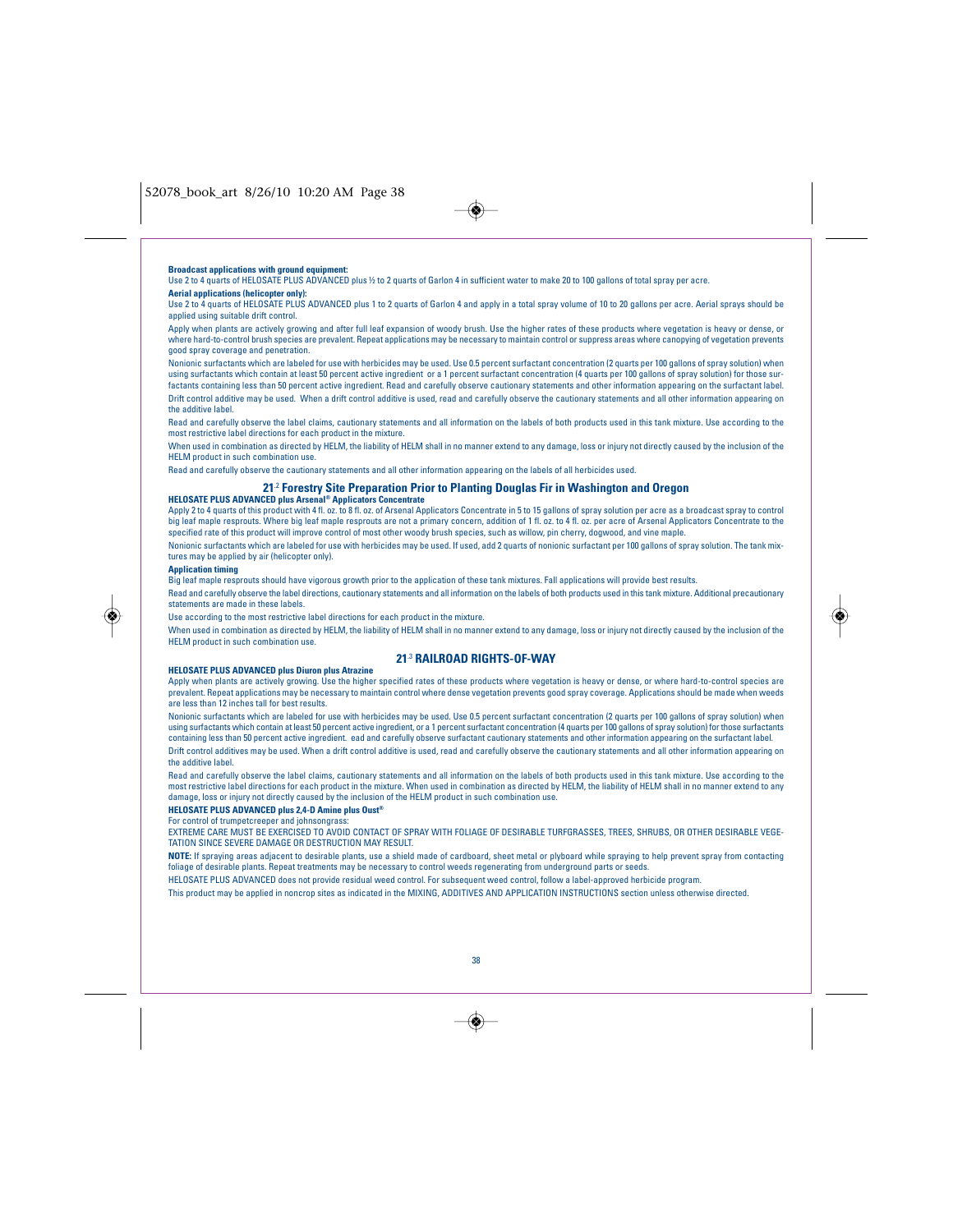$\rightarrow$ 

#### **HELOSATE PLUS ADVANCED plus 2,4-D Amine**

When applied as directed for noncrop uses, HELOSATE PLUS ADVANCED when tank-mixed with 2,4-D amine will provide burndown and control of trumpetcreeper in railroad rights-of-way sites. Apply 2 to 3 quarts of HELOSATE PLUS ADVANCED with 1 to 2 pints of 2,4-D amine in 25 to 40 gallons of total spray solution per acre to actively growing trumpetcreeper. Application should be made any time from early postemergence to before a killing frost. Use the higher rates of these products when weed growth is heavy or dense.

## **HELOSATE PLUS ADVANCED plus 2,4-D Amine plus Oust**

When applied as directed for noncrop uses, HELOSATE PLUS ADVANCED when tank-mixed with 2,4-D amine and Oust will provide burndown control of johnsongrass and trumpetcreeper. Apply 2 to 3 quarts of HELOSATE PLUS ADVANCED with 1 to 2 pints of 2,4-D amine plus 2 to 4 ounces of Oust in 25 to 40 gallons of total spray solution per acre. Application should be made any time from early postemergence to before a killing frost. Use the higher rates of these products when weed growth is heavy or dense.

#### **Tank mixing and application instructions**

Before using, refer to the individual product labels for precautionary statements. Do not apply this tank mixture, drain or flush equipment on or near desirable trees or other plants, on areas where their roots may extend, or in locations where Oust or 2,4-D amine may be washed or moved into contact with their roots.

Fill the spray tank at least one-third full of clean water. Mix the specified amount of Oust in a separate container with sufficient water to make a smooth slurry. Pour the slurry<br>into the spray tank; fill spray tank with completed.

Before using, refer to individual product labels for specific cleaning instructions.

#### **21**.4 **Tank Mixtures for Noncrop Sites**

When applied as a tank mixture, this product provides control of the emerged annual weeds and partial control of the emerged perennial weeds listed in this label. When applied as a tank mixture, the following residual herbicides will provide pre-emergence control of the weeds listed in the individual product labels.

HELOSATE PLUS ADVANCED plus Diuron HELOSATE PLUS ADVANCED plus Krovar® I

HELOSATE PLUS ADVANCED plus Krovar II

HELOSATE PLUS ADVANCED plus Ronstar™ 50WP

HELOSATE PLUS ADVANCED plus Simazine, Princep® Caliber® 90

HELOSATE PLUS ADVANCED plus Simazine 4L

HELOSATE PLUS ADVANCED plus Simazine 80W

HELOSATE PLUS ADVANCED plus Surflan™ 75W

HELOSATE PLUS ADVANCED plus Surflan AS

◈

When tank mixing with residual herbicides, add an agriculturally approved nonionic surfactant at 0.5 to 1% volume of spray solution. See the MIXING, ADDITIVES AND APPLICATION INSTRUCTIONS section of this label before preparing these tank mixtures.

Read and carefully observe the label claims, cautionary statements, specified use rates and all other information on the labels of all products used in these tank mixtures. Use according to the most restrictive label directions for each product in the mixture.

## **HELOSATE PLUS ADVANCED plus Oust and 2,4-D Amine**

When applied as directed, this tank mixture will control or partially control labeled annual and perennial weeds in noncrop areas.

Apply the specified rate of HELOSATE PLUS ADVANCED plus 1 to 2 pints of 2,4-D amine and 2 to 4 ounces of Oust in 25 to 40 gallons of total spray solution per acre. Use the higher rates of these mixtures when weed growth is heavy or dense. Do not apply this tan k mixture, drain or flush equipment on or near desirable trees or other plants, on areas where their roots may extend, or in locations where Oust or 2,4-D may be washed or moved into contact with their roots.

#### **HELOSATE PLUS ADVANCED plus Arsenal 2 WSL**

When applied as directed, this tank mixture will control or partially control labeled woody brush, trees and herbaceous weeds in noncrop areas. In addition to the weeds on this label, this tank mixture will control arrowweed, saltcedar and yaupon.

## **21**.5 **Hand-held and high-volume applications**

Use 4 to 8 quarts of HELOSATE PLUS ADVANCED plus ½ to 4 pints of Arsenal 2 WSL per 100 gallons of spray solution. Nonionic surfactants which are labeled for use<br>with herbicides may be used. If used, add 2 quarts of nonioni should be made on a spray-to-wet-basis. Spray coverage should be uniform and complete. Do not spray to the point of runoff.

## **21**.6 **Broadcast applications with ground equipment**

Use 2 to 5 quarts of HELOSATE PLUS ADVANCED plus ½ to 4 pints of Arsenal in sufficient water to apply in a total spray volume of 10 to 20 gallons per acre. Apply to foliage of actively growing vegetation

## **21**.7 **Aerial applications**

Use 2 to 5 quarts of HELOSATE PLUS ADVANCED plus ½ to 4 pints of Arsenal in sufficient water to apply in a total spray volume of 10 to 20 gallons per acre. Apply to foliage of actively growing vegetation

Apply to woody brush and trees after full leaf expansion until initiation of fall color.

Avoid direct applications to any body of water. Do not apply on ditches used to transport irrigation water.

Read and carefully observe the label directions, cautionary statements and all information on the labels of each product used in this tank mixture. Additional precautionary statements are made on these labels; use according to the most restrictive label directions for each product in the mixture.

When used in combination as directed by HELM, the liability of HELM shall in no manner extend to any damage, loss or injury not solely and directly caused by the inclusion of the HELM product in such combination use.

39

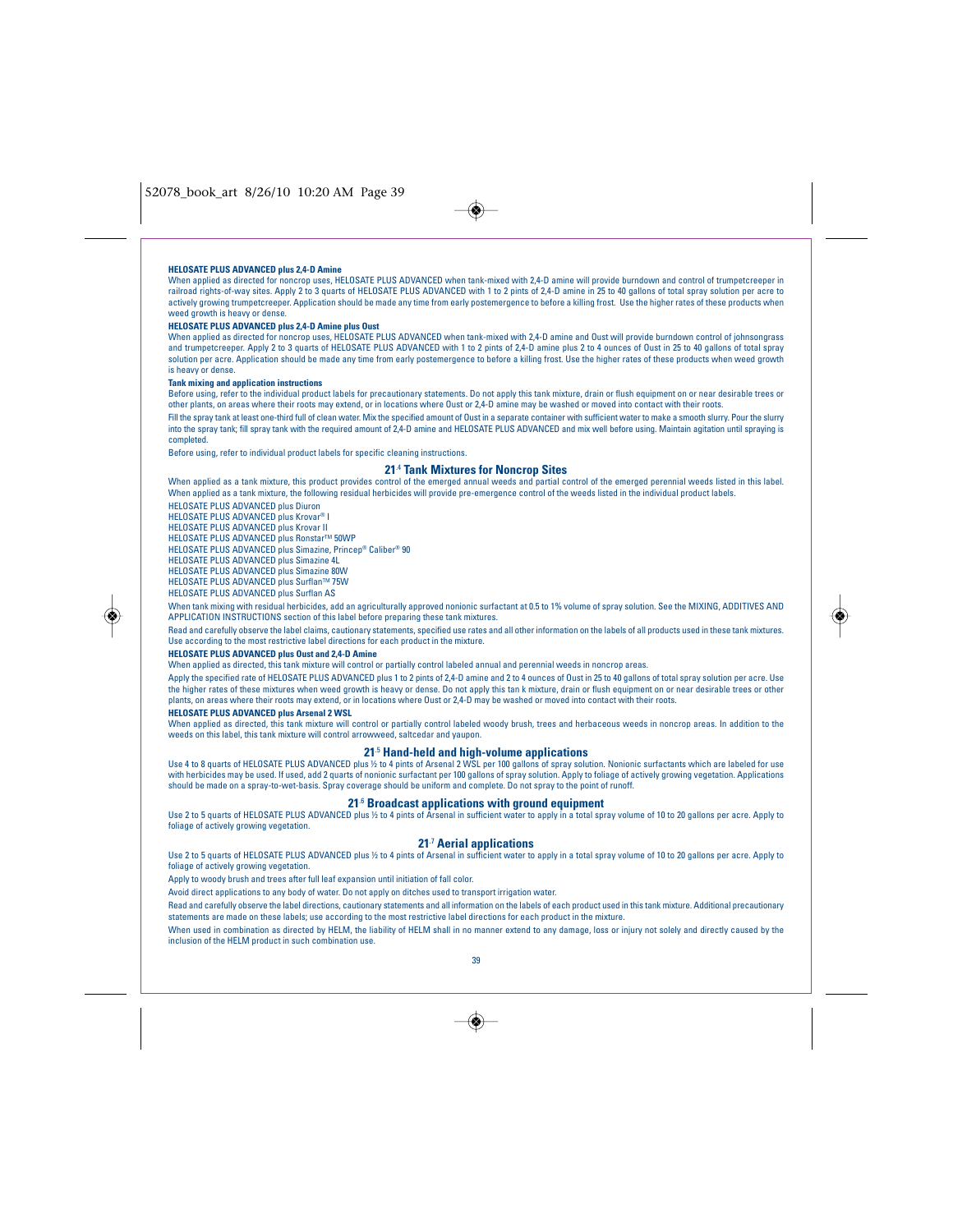|                          | The following list of products may be tank mixed with this product. Any specified rate of this product may be used in a tank mixture with these products. |  |
|--------------------------|-----------------------------------------------------------------------------------------------------------------------------------------------------------|--|
| <b>Tank Mix Product</b>  | <b>Rate per Acre</b>                                                                                                                                      |  |
| Arsenal*                 | 0.5 to 4 pints                                                                                                                                            |  |
| <b>Banvel®</b>           | 1 to 4 pints                                                                                                                                              |  |
| $2,4-D$                  | 0.5 to 1 pound                                                                                                                                            |  |
| Garlon 3A                | 1 to 6 pints                                                                                                                                              |  |
| Garlon 4                 | 1 to 6 pints                                                                                                                                              |  |
| <b>Diuron</b>            | 4 to 8 pounds                                                                                                                                             |  |
| Diuron + $2,4$ -D        | 4 to 8 pounds + 0.5 to 1 pound                                                                                                                            |  |
| Diuron + Garlon 3A       | $4$ to 10 pounds + 1 to 2 pints                                                                                                                           |  |
| Diuron + Garlon 4        | $4$ to 10 pounds + 1 to 2 pints                                                                                                                           |  |
| Hyvar <sup>®</sup> X     | 4 to 8 pounds                                                                                                                                             |  |
| Hyvar $X + 2,4-D$        | 4 to 8 pounds + 0.5 to 1 pound                                                                                                                            |  |
| Hyvar X + Garlon 3A      | $4$ to $8$ pounds + 1 to 2 pints                                                                                                                          |  |
| Hyvar X + Garlon 4       | $4$ to $8$ pounds + 1 to 2 pints                                                                                                                          |  |
| Krovar <sup>®</sup> I DF | 4 to 6 pounds                                                                                                                                             |  |
| Krovar I DF + 2,4-D      | $4$ to $6$ pounds + 0.5 to 1 pound                                                                                                                        |  |
| Krovar I DF + Garlon 3A  | $4$ to $6$ pounds + 1 to 2 pints                                                                                                                          |  |
| Krovar I DF + Garlon 4   | $4$ to $6$ pounds + 1 to 2 pints                                                                                                                          |  |
| Oust                     | 2 to 6 ounces                                                                                                                                             |  |
| $0ust + 2,4-D$           | 2 to 6 ounces + 0.5 to 1 pound                                                                                                                            |  |
| $0$ ust + Garlon 3A      | $2$ to $6$ ounces + 1 to $2$ pints                                                                                                                        |  |
| $0$ ust + Garlon 4       | 2 to 6 ounces + 1 to 2 pints                                                                                                                              |  |
| Spike <sup>®</sup> 80W   | 2 to 5 pounds                                                                                                                                             |  |
| Spike 80W + 2,4-D        | $2$ to $5$ pounds + 0.5 to 1 pound                                                                                                                        |  |
| Spike 80W + Garlon 3A    | $2$ to 5 pounds + 1 to 2 pints                                                                                                                            |  |
| Spike 80W + Garlon 4     | $2$ to $5$ pounds + 1 to $2$ pints                                                                                                                        |  |

\*Arsenal is not approved for use in the state of California.

◈

Refer to the individual product labels for specific noncrop sites, rates, carrier volumes and precautionary statements. Read and carefully observe the label claims, cautionary statements, specified use rates and all other information on the labels of all products used in these tank mixtures. Use according to the most restrictive label directions for each product in the mixture.

Maintain good agitation at all times during the mixing process. Ensure that the tank mix products are well mixed with the spray solution before adding this product. Mix<br>only the quantity of spray solution which can be used before spraying is resumed.

Nonionic surfactants which are labeled for use with herbicides may be used. Use a 0.5 percent surfactant concentration (2 quarts per 100 gallons of spray solution).<br>Use surfactants that contain at least 50 percent active i surfactant label.

Drift control additives may be used. When a drift control additive is used, read and carefully observe the cautionary statements and all other information appearing on the additive label.

When used in combination as directed by HELM, the liability of HELM shall in no manner extend to any damage, loss or injury not solely and directly caused by the inclusion of the HELM product in such combination use.

Read and carefully observe the label claims, cautionary statements, specified use rates and all other information on the labels of all products used in these tank mixtures. Use according to the most restrictive label directions for each product in the mixture.



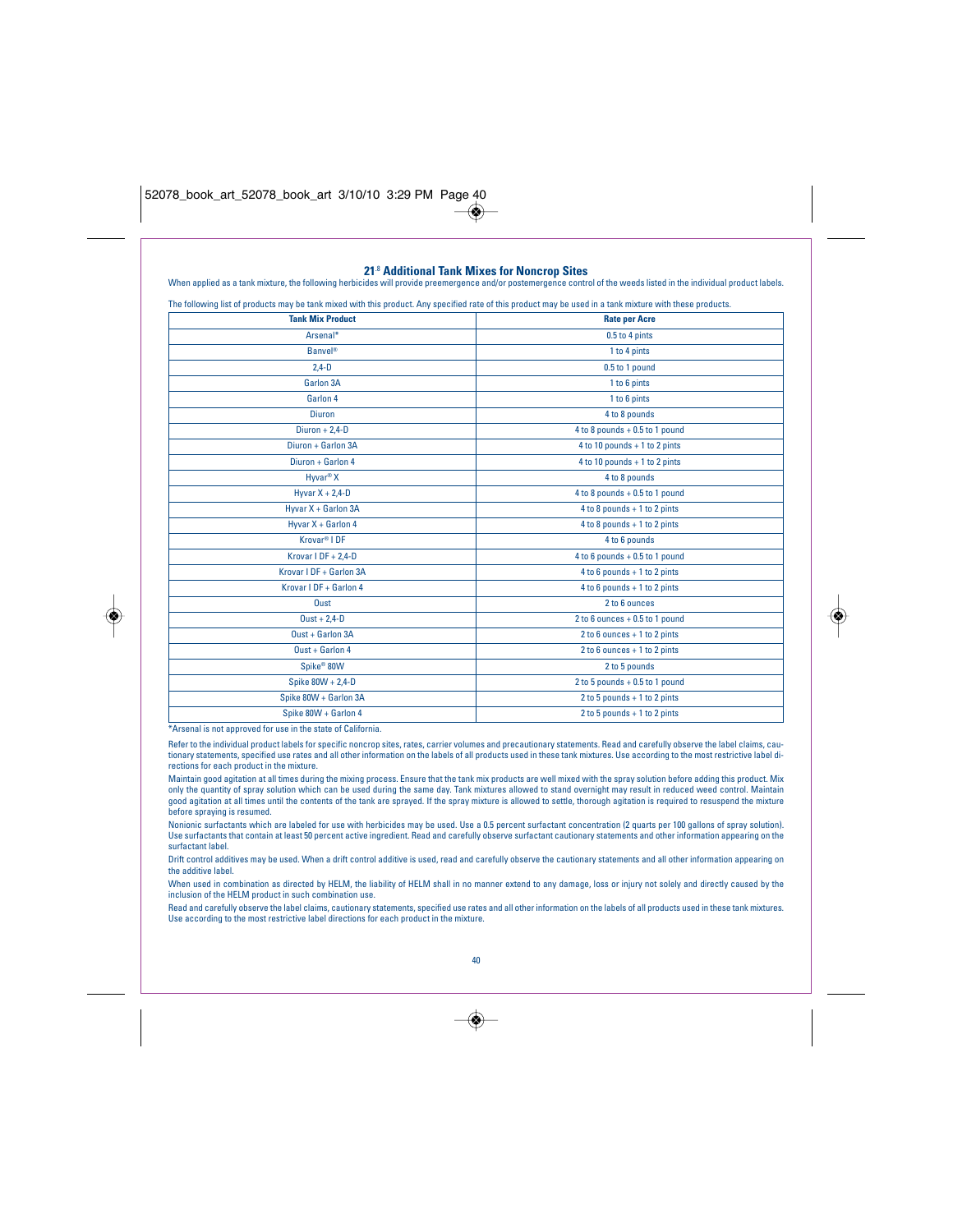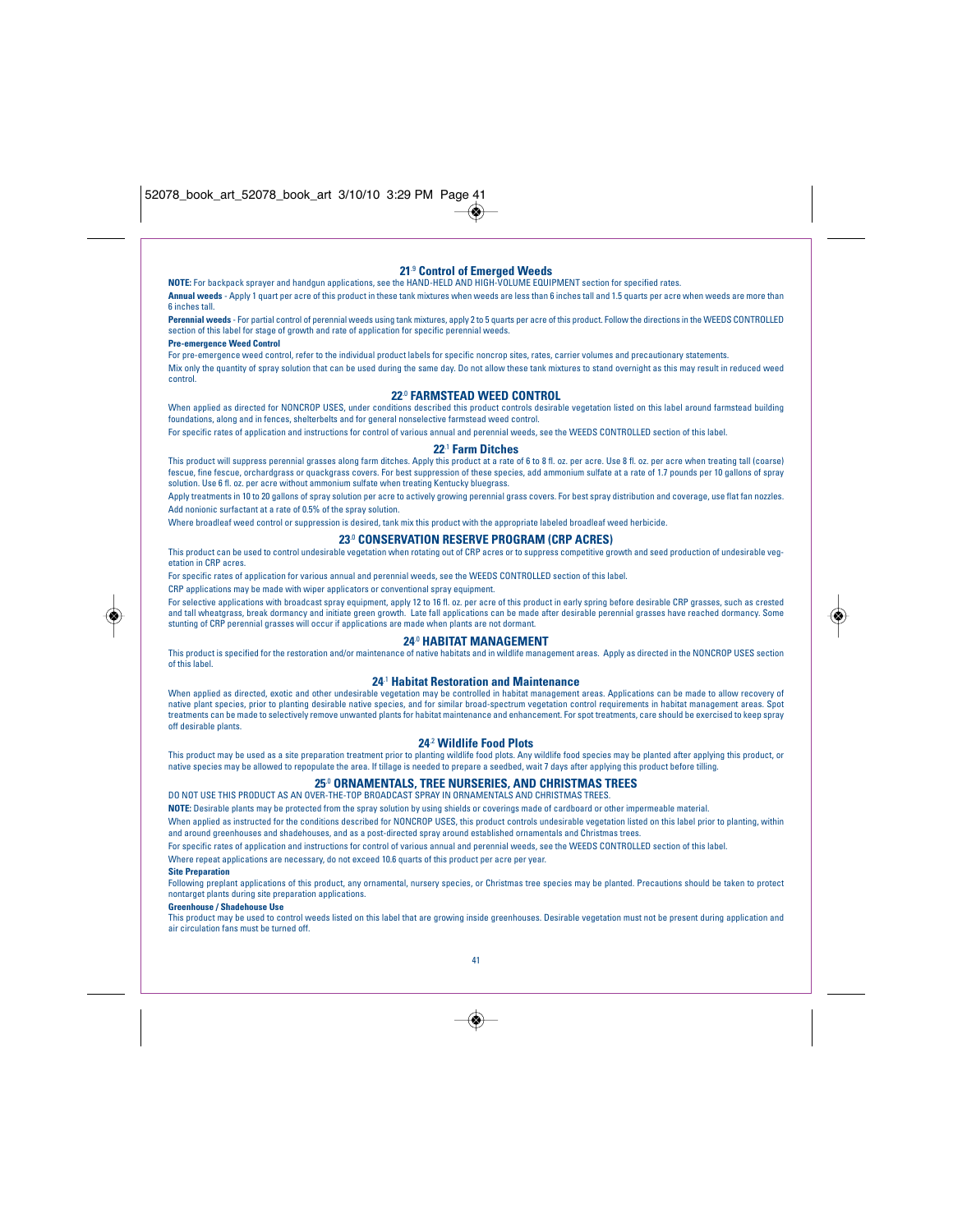#### **Post-directed Spray**

Use a postdirected spray around established woody ornamental species, nursery species, or Christmas trees such as those listed below. Care must be exercised to avoid contact of spray, drift or mist with foliage or green bark of established ornamental species.

| <b>Arborvitae</b>  | Thuja spp.           | Lilac           | Syringa spp.   |
|--------------------|----------------------|-----------------|----------------|
| <b>Azalea</b>      | Rhododendron spp.    | <b>Magnolia</b> | Magnolia spp.  |
| <b>Boxwood</b>     | Buxus spp.           | <b>Maple</b>    | Acerspp.       |
| <b>Crabapple</b>   | Malus spp.           | <b>Oak</b>      | Quercus spp.   |
| <b>Douglas fir</b> | Pseudotsuga spp.     | <b>Privet</b>   | Ligustrum spp. |
| , Euonymus         | Euonymus spp.        | Pine            | Pinus spp.     |
| Fir                | Abies spp.           | <b>Spruce</b>   | Picea spp.     |
| Jojoba             | Simmondsia chinensis | Yew             | Taxus spp.     |
| <b>Hollies</b>     | , llex spp.          |                 |                |

## **26**.0 **SILVICULTURAL SITES AND RIGHTS-OF-WAY**

**NOTE:** DO NOT USE AS AN OVER-THE-TOP BROADCAST SPRAY IN SILVICULTURAL NURSERIES.

When applied as directed for NONCROP USES under conditions described this product controls undesirable vegetation listed on this label. This product also suppresses or controls undesirable vegetation listed on this label when applied at specified rates for release of established coniferous species listed on this label. For specific rates of application and instructions for control of various brush, annual and perennial weeds, see the WEEDS CONTROLLED section of this label. For<br>specific rates of application for release of listed coniferou Where repeat applications are necessary, do not exceed 10.6 quarts of this product per acre per year.

#### **Aerial Application**

This product may be applied using aerial spray equipment for silvicultural site preparation, conifer release and rights-of-way treatments. See the APPLICATION EQUIP-<br>MENT AND TECHNIQUES section of this label for informatio

DO NOT APPLY THIS PRODUCT BY AIR TO RIGHTS-OF-WAY SITES IN THE STATE OF CALIFORNIA.



**Site Preparation**

Following preplant applications of this product, any silvicultural species may be planted.

## **Post-directed spray**

In established silvicultural sites, use a spray on the foliage of undesirable vegetation. Care must be exercised to avoid contact of spray, drift or mist with foliage or green bark of desirable species.

#### **Conifer Release**

For release, apply only where conifers have been established for more than one year. Vegetation should not be disturbed prior to treatment or until visible symptoms appear after treatment. Symptoms of treatment are slow to appear, especially in woody species treated in late fall. Injury may occur to conifers treated for release, especially where spray patterns overlap or the higher rates are applied or when applications are made during periods of active conifer growth. **Do not use additional surfactant with conifer release applications.**

Applications must be made after formation of final conifer resting buds in the fall or prior to initial bud swelling in spring. Some autumn colors on undesirable deciduous species are acceptable provided no major leaf drop has occurred. Use the following rates for conifer release to control or partially control the weeds listed in the WEEDS CONTROLLED section of this label.

## **For release of the following conifer species:**

| <b>Douglas fir</b> | Pseudotsuga spp. |
|--------------------|------------------|
| Fir                | Abies spp.       |
| <b>Hemlock</b>     | Tsuga spp.       |
| Pine*              | Pinus spp.       |
| <b>Spruce</b>      | Picea spp.       |

\*Includes all species except eastern white pine, loblolly pine or slash pine.

Apply 1.5 to 2 quarts of this product per acre except in Washington and Oregon, west of the crest of the Cascade Mountains. For spring treatments west of the crest of the Cascade Mountains, apply 1 quart of this product per acre before conifer bud swell for control of annual weeds. For fall treatments in Washington and Oregon, west of the crest of the Cascade Mountains, apply 1 to 1.5 quarts of this product per acre before any major leaf drop of deciduous species. For release of western hemlock, apply 1 quart of this product per acre.



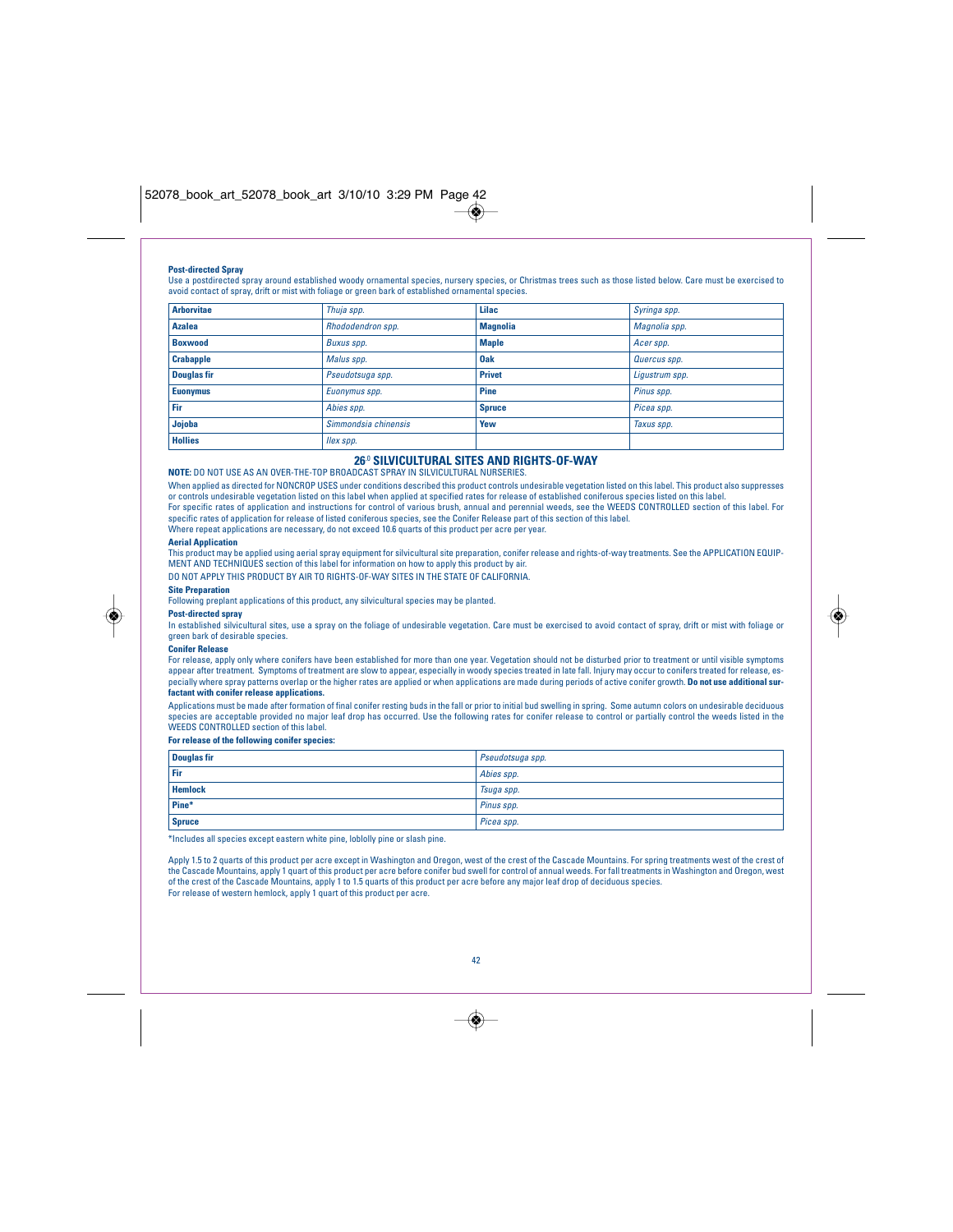$\overline{\bullet}$ 

#### **For release of the following conifer species:**

| <b>Loblolly pine</b>      | Pinus taeda     |
|---------------------------|-----------------|
| <b>Eastern white pine</b> | Pinus strobus   |
| <b>Slash pine</b>         | Pinus elliottii |

**Late season application** - Apply 1.5 to 2 quarts of this product in a minimum of 5 gallons of spray solution per acre in early autumn. Applications made prior to September 1 or when conditions are conducive to rapid growth of conifers will create the potential for increased injury in the form of tip and/or needle burn. Injury may decrease with later applications. Some autumn colors are acceptable at the time of application. Apply prior to frost or leaf drop of undesirable plants. Applications made according to label directions will release loblolly pine, eastern white pine and slash pine by reducing competition from the following species:

| <b>Conifer Release - Competing Species</b>     |                                                                         |                                      |                                                            |  |
|------------------------------------------------|-------------------------------------------------------------------------|--------------------------------------|------------------------------------------------------------|--|
| Ash                                            | Fraxinus spp.                                                           | <b>Persimmon</b>                     | Diospyros spp.                                             |  |
| Cherry:<br>black<br>pin                        | Prunus serotina<br>Prunus pensylvanica                                  | Poplar, yellow<br>(tulip tree)       | Liriodendron tulipfera                                     |  |
| Elm                                            | Ulmus spp.                                                              | <b>Sassafras</b>                     | Sassafras albidum                                          |  |
| <b>Hawthorn</b>                                | Crataegus spp.                                                          | <b>Sourwood</b>                      | Oxydendrum arboreum                                        |  |
| <b>Locust, black</b>                           | Robina pseudoacacia                                                     | Sumac:<br>poison<br>smooth<br>winged | <b>Rhus vernix</b><br>Rhus glabra<br><b>Rhus copallina</b> |  |
| <b>Maple, red</b>                              | Acer rubra                                                              | <b>Sweetgum</b>                      | Liquidambar styraciflua                                    |  |
| Oak:<br>black<br>post<br>southern red<br>white | Quercus velutina<br>Quercus stellata<br>Quercus falcata<br>Quercus alba |                                      |                                                            |  |

Apply only to those sites where woody brush and trees listed in this label constitute the majority of the undesirable species.

**HELOSATE PLUS ADVANCED Plus Oust Tank Mixtures for Conifer Release from Herbaceous Weeds**

To release loblolly pines from herbaceous weeds, tank mixtures of this product with Oust will provide control of annual weeds listed in the WEEDS CONTROLLED section of this label and the Oust label, and partial control of the perennial weeds listed below.

Apply 16 to 24 fl. oz. of this product with 2 to 4 ounces of oust in 10 to 30 gallons of spray solution per acre. Make application to actively growing weeds as a broadcast spray over the top of the young loblolly pines.

THIS PRODUCT PLUS OUST TANK MIXTURES MAY NOT BE APPLIED BY AIR IN CALIFORNIA.

This tank mixture may be applied using aerial equipment. When applying by air, use the specified rate in 5 to 15 gallons of spray solution per acre.

For control of annual weeds below 12 inches in height (or runner length on annual vines), use the lower rates of both products. Use higher rates of both products when annual weeds are in more advanced stages of growth and approaching flower or seed formation.

Use the higher rates of both products for partial control of the following perennial weeds. Use the lower rates for suppression of growth.

| HELOSATE PLUS ADVANCED Plus Oust Tank Mix - Conifer Release - Partially Controlled Perennial Weeds |                          |                   |                         |  |
|----------------------------------------------------------------------------------------------------|--------------------------|-------------------|-------------------------|--|
| <b>Bahiagrass</b>                                                                                  | Paspalum notatum         | Johnsongrass*     | Sorghum halepense       |  |
| <b>Broomsedge</b>                                                                                  | Andropogon virginicus    | Poorjoe*          | Diodia teres            |  |
| Dock, curly                                                                                        | <b>Rumex crispus</b>     | Trumpetcreeper**  | <b>Campsis radicans</b> |  |
| Doafennel                                                                                          | Eupatorium capillifolium | <b>Vaseygrass</b> | Paspalum urvillei       |  |
| <b>Fescue, tall</b>                                                                                | Festuca arundinacea      | Vervain, blue     | Verbena hastata         |  |
| *Control at higher rates.                                                                          |                          |                   |                         |  |

\*\*Suppression at higher rates only

Pine damage may occur or can be accentuated if treatment takes place when young trees are under stress from drought, flood water, insects or disease. Read and observe the cautionary statements and all other information appearing on the labels of all herbicides used.

**HELOSATE PLUS ADVANCED plus Arsenal Applicators Concentrate Tank Mixture for Forestry Conifer Release (Maine, New Hampshire and Vermont Only)** Apply a mixture of 2 quarts of this product and 1 to 2.5 fl. oz. of Arsenal Applicators Concentrate per acre as a release treatment for balsam fir and red spruce. Use this mixture for controlling woody brush, deciduous trees and herbaceous weeds on sites regenerated with balsam fir and red spruce. Make applications only after formation of final resting buds on these conifers. Use the higher specified rates for sites with dense, tough-to-control woody brush and deciduous trees.



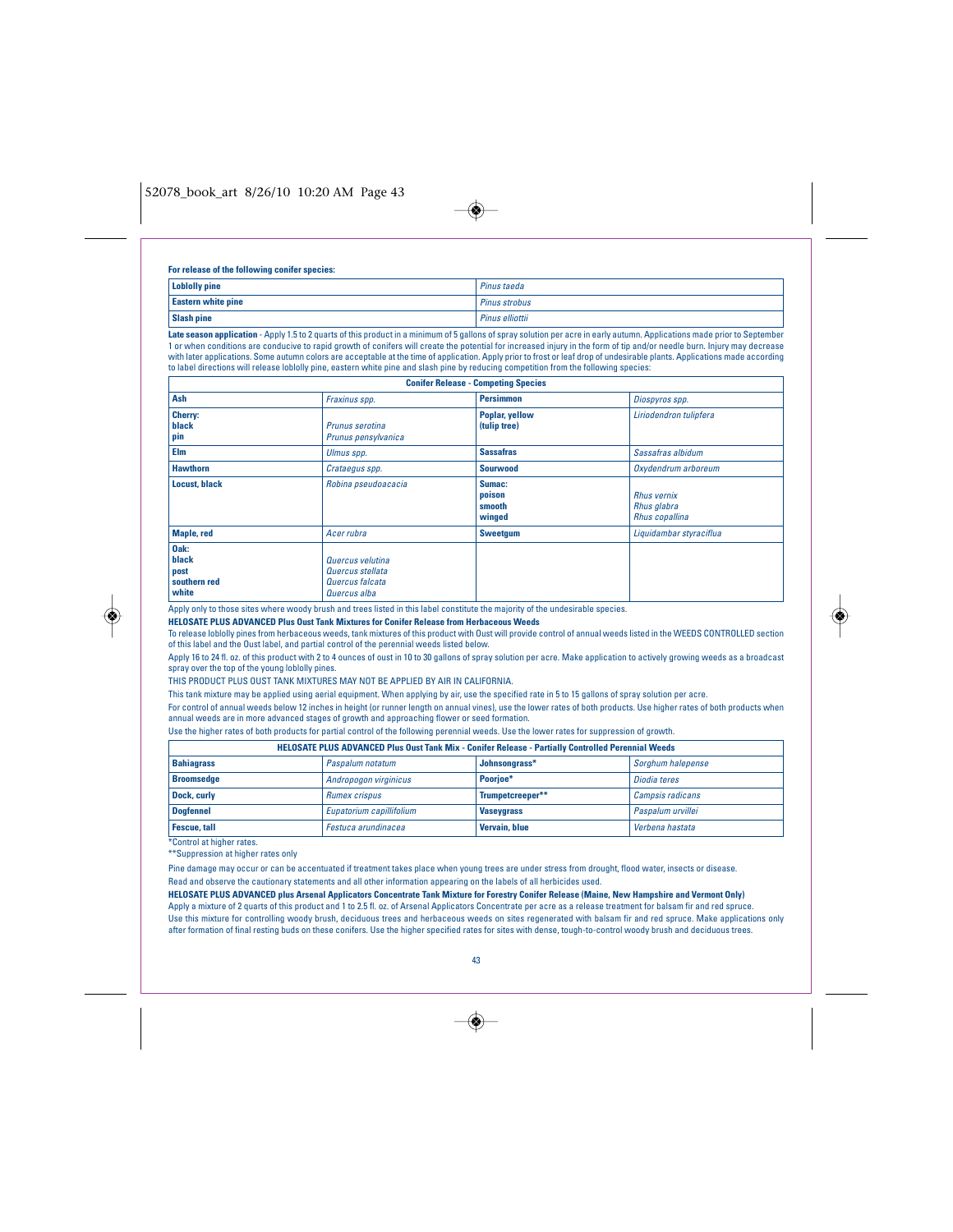

When using ground application equipment, use 10 to 60 gallons of spray solution per acre. For aerial application (helicopter only), use 5 to 15 gallons of spray solution per acre.

Injury may occur to conifers treated for release, especially where spray patterns overlap. Injury can be accentuated if applications are made when conifers are actively growing or are under stress. Read and carefully observe the label claims, cautionary statements, and all information on the label for all products used. **NOTE TO USER:** This product must NOT be used in areas where adverse impact on federally designated endangered/threatened plant or aquatic species is likely. Prior to making applications, the user of this product must determine no such species are located in or immediately adjacent to the area to be treated.

## **27**.0 **CUT STUMP TREATMENTS**

Woody vegetation may be controlled by treating freshly cut stumps of trees and resprouts with this product. Apply this product using suitable equipment to ensure coverage of the entire cambium. Cut vegetation close to the soil surface. Apply a 50 to 100% solution of this product to the freshly cut surface immediately after cutting. Delays in application may result in reduced performance. For best results, application should be made during periods of active growth and full leaf expansion. When used according to directions for cut stump application, this product will CONTROL, PARTIALLY CONTROL or SUPPRESS many types of woody brush and tree species, some of which are listed below.

| <b>Partial List - Species Controlled or Suppressed - Cut Stump Application</b> |                   |                  |                         |  |
|--------------------------------------------------------------------------------|-------------------|------------------|-------------------------|--|
| Alder                                                                          | Alnus spp.        | <b>Saltcedar</b> | Tamarix spp.            |  |
| <b>Eucalyptus</b>                                                              | Eucalyptus spp.   | Sweetgum         | Liquidambar styraciflua |  |
| <b>Madrone</b>                                                                 | Arbutus menziesii | <b>Tanoak</b>    | Lithocarpus densiflorus |  |
| <b>Oak</b>                                                                     | Quercus spp.      | <b>Willow</b>    | Salix spp.              |  |
| Reed, giant                                                                    | Arundo donax      |                  |                         |  |

## **28**.0 **INJECTION AND FRILL APPLICATIONS**

Woody vegetation may be controlled by injection or frill application of this product. Apply this product using suitable equipment which must penetrate into living tissue.<br>Apply the equivalent of 1 ml of this product per ea either to a continuous frill around the tree or as cuts evenly spaced around the tree below all branches. As tree diameter increases in size, better results are achieved by applying diluted material to a continuous frill or more closely spaced cuttings. Avoid application techniques that allow runoff to occur from frill or cut areas in species<br>that exude sap freely after frills or cutting. best results, application should be made during periods of active growth and after full leaf expansion.

| <b>Species Controlled or Suppressed - Injection and Frill Applications</b> |                 |                 |                              |  |
|----------------------------------------------------------------------------|-----------------|-----------------|------------------------------|--|
| This treatment WILL CONTROL the following woody species:                   |                 |                 |                              |  |
| <b>Oak</b><br>Liquidambar styraciflua<br><b>Sweetgum</b><br>Quercus spp.   |                 |                 |                              |  |
| <b>Poplar</b>                                                              | Populus spp.    | <b>Sycamore</b> | <b>Platanus occidentalis</b> |  |
| This treatment WILL SUPPRESS the following woody species:                  |                 |                 |                              |  |
| <b>Black gum</b>                                                           | Nyssa sylvatica | <b>Hickory</b>  | Carya spp.                   |  |
| <b>Dogwood</b>                                                             | Cornus spp.     | Maple, red      | Acer rubrum                  |  |

**HYBRID POPLAR (Populus spp.) PRODUCTION**

**Preplant:** Use this product prior to planting *Populus spp.* This includes, but is not limited to, hybrid poplars and hybrid cottonwoods.

See the WEEDS CONTROLLED section of this label for specific rates for the weeds being controlled.

**Directed Sprays:** Use a 2 percent spray solution as a spray-to-wet application for the control of undesirable woody brush and trees. To control herbaceous weeds, use a 1 to 2 percent solution. Avoid contact of spray, drift, or mist with foliage, green bark or non-woody surface roots of Populus spp.

Mix 2 to 6 quarts of a nonionic surfactant per 100 gallons of spray solution (0.5 to 1.5 percent spray volume). Use a surfactant with greater than 70 percent active ingredient. **Wipers:** This product may be used through wick or other suitable wiper applicators for control or partial control of grass and broadleaf weeds listed on this label. For wick applicators, mix 1 gallon of this product with 2 gallons water to make a 33% solution. For wiper systems that can handle thicker solutions, such as force fed systems, a 33% to 100% HELOSATE PLUS ADVANCED solution may be used.

For best results ensure that the herbicide solution is allowed to contact the maximum amount of leaf surface. As weed densities increase, decrease equipment speed to allow sufficient herbicide flow to wet all weed surfaces contacted. Weeds not contacted will be unaffected.

AVOID HERBICIDE CONTACT WITH DESIRABLE VEGETATION. Desirable vegetation contacted by the herbicide solution may be injured or controlled. This includes foliage, fruit, or green stems.

## **29**.0 **TURFGRASSES AND GRASSES FOR SEED PRODUCTION**

#### **Preplant and Renovation**

When applied as directed for NONCROP USES, under conditions described, this product controls most existing vegetation prior to the planting or renovation of either turfgrasses or grass seed production areas. For specific rates of application and instructions for control of various annual and perennial weeds, and woody brush and trees, see the WEEDS CONTROLLED section of this label.



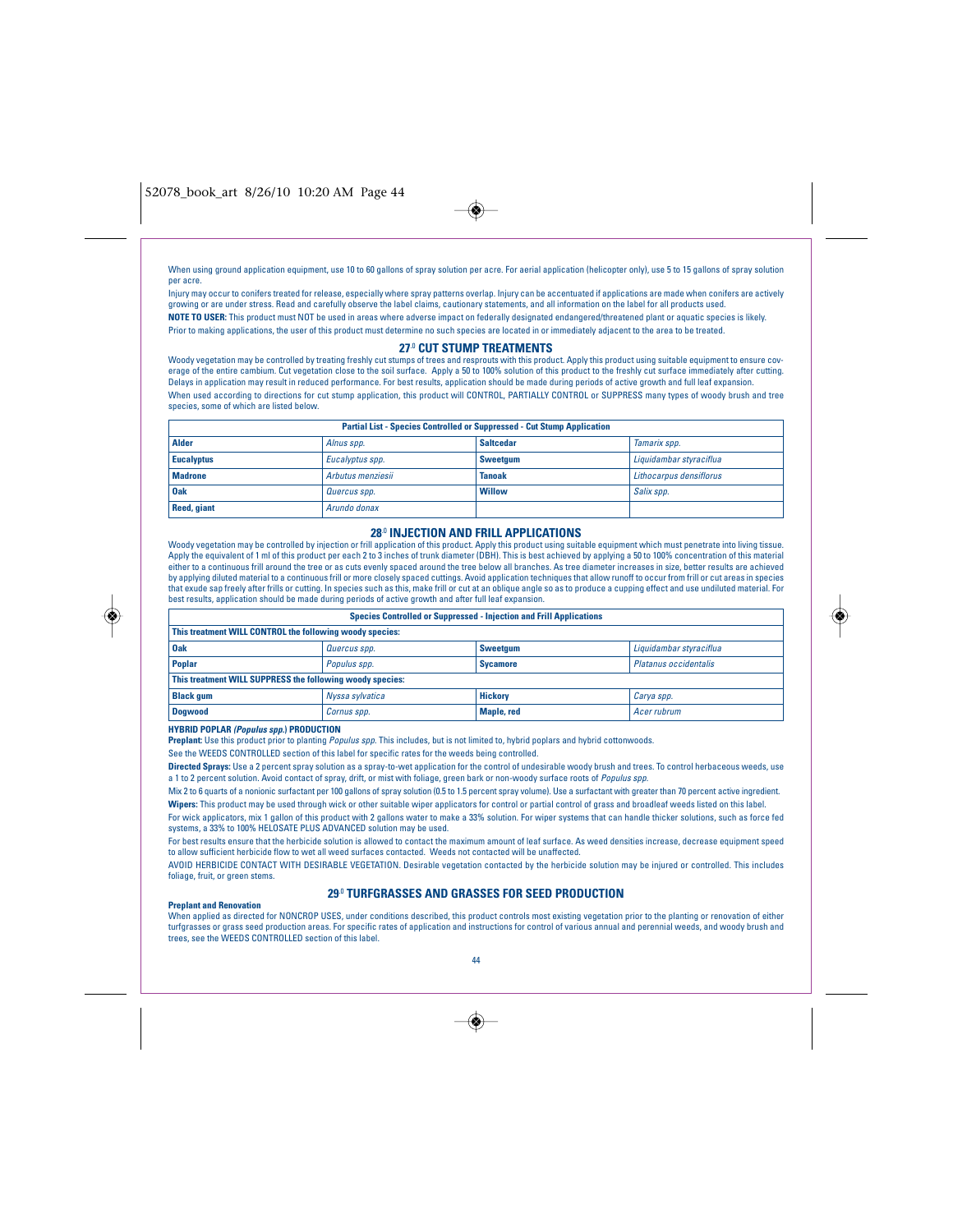## 52078\_book\_art 8/30/10 9:56 AM Page 45

 $\bigcirc$ 

For maximum control of existing vegetation, delay planting to determine if any regrowth from escaped underground plant parts occurs.Where repeat treatments are necessary, sufficient regrowth must be attained prior to application. For warm-season grasses, such as Bermuda grass, summer or fall applications provide best control. DO NOT DISTURB SOIL OR UNDERGROUND PLANT PARTS BEFORE TREATMENT. Tillage or renovation techniques such as vertical mowing, coring or slicing should be delayed for 7 days after application to allow proper translocation into underground plant parts.

**Turfgrasses:** Where existing vegetation is growing in a field or unmowed situation, apply this product to actively growing weeds at the stages of growth listed in the WEEDS CONTROLLED section of this label. Where existing vegetation is growing under mowed turfgrass management, apply this product after omitting at least one regular mowing to allow sufficient growth for good interception of the spray.

Desirable turfgrasses may be planted following the above procedures.

**Grasses for seed production:** Apply this product to actively growing weeds at the stages of growth as directed in the WEEDS CONTROLLED section of this label prior to planting or renovation of turf or forage grass areas grown for seed production.

## DO NOT feed or graze treated areas within 8 weeks after application.

## **Annual Weed Control in Dormant Bermuda Grass and Bahiagrass Turf**

When applied as directed for NONCROP USES under the conditions described, this product will provide control or suppression of many winter annual weeds and tall fescue for effective release of dormant Bermuda grass and bahiagrass turf. Refer to the rate table Weeds Controlled or Suppressed with HELOSATE PLUS ADVANCED Alone under the RELEASE OF BERMUDA GRASS OR BAHIAGRASS section of this label for specified rates and volumes on the species to be suppressed or controlled. Treat only when turf is dormant and prior to spring greenup. Spot treatments or broadcast applications of this product in excess of 16 fl. oz. per acre may result in injury or delayed greenup in highly maintained turfgrass areas, i.e., golf courses, lawns, etc. DO NOT APPLY TANK MIXTURES of this product plus Oust in highly maintained turfgrass areas.

## **29**.1 **Release Of Bermuda Grass Or Bahiagrass**

**NOTE:** Use only in areas where Bermuda grass or bahiagrass are desirable ground covers and where some temporary injury or discoloration can be tolerated. Use tank mixtures of this product plus Oust only on railroads, highways, utility plant sites, or other right-of-way areas.

When applied as directed for NONCROP USES under the conditions described, this product will provide control or suppression of many winter annual weeds and tall fescue for effective release of dormant Bermuda grass or bahiagrass. This product may be tank-mixed with Oust as directed for residual control. Make applications to<br>dormant Bermuda grass or bahiagrass. Tank mixtures of thi than 1 ounce per acre of Oust on Bermuda grass or more than 0.5 ounce per acre on bahiagrass, or treat when these grasses are in a semi-dormant condition. For best results on winter annuals, treat when plants are in an early growth stage (below 6 inches in height) after most have germinated. For best results on tall fescue, treat when fescue is in or beyond the 4- to 6-leaf stage.

#### **Weeds Controlled**

Rate instructions for control or suppression of winter annuals and tall fescue are listed below.<br>Apply the specified rates of this product alone or as a tank mixture in 10 to 25 gallons of water, plus 0.5 to 1% nonionic su For the best directions for the mixture of weeds within your geographic area, contact your sales representative.

#### **Release of Bermuda Grass or Bahiagrass Weeds Controlled or Suppressed with HELOSATE PLUS ADVANCED Alone\***

| <b>Weed species</b>                |                            | <b>HELOSATE PLUS ADVANCED fl. oz. / acre</b> |              |    |    |    |    |
|------------------------------------|----------------------------|----------------------------------------------|--------------|----|----|----|----|
|                                    |                            | 8                                            | 12           | 16 | 24 | 32 | 64 |
| <b>Barley, little</b>              | Hordeum pusilium           | s                                            | c            | c  | C  | C  | c  |
| <b>Bedstraw, catchweed</b>         | Galium aparine             | s                                            | c            | C  | c  | C  | c  |
| <b>Bluegrass, annual</b>           | Poa annua                  | s                                            | c            | c  | c  | C  | c  |
| <b>Chervil</b>                     | Chaerophyllum tainturieri  | s                                            | c            | c  | c  | C  | c  |
| <b>Chickweed, common</b>           | Stellaria media            | s                                            | c            | c  | c  | C  | c  |
| <b>Clover, crimson</b>             | Trifolium incarnaturm      | ٠                                            | $\mathbf{s}$ | s  | c  | C  | c. |
| <b>Clover, large hop</b>           | <b>Trifolium campestre</b> | ٠                                            | s            | s  | c  | C  | c  |
| <b>Fescue, tall</b>                | Festuca arundinacea        | ٠                                            | ٠            | ٠  | ٠  | s  | s  |
| Geranium, Carolina                 | Geranium carolinianum      | ٠                                            | ٠            | s  | s  | C  | c  |
| <b>Henbit</b>                      | Lamium amplexicaule        | ٠                                            | s            | c  | c  | C  | c  |
| <b>Ryegrass, common or Italian</b> | Lolium mutiflorum          | ٠                                            | ٠            | s  | c  | C  | c  |
| Speedwell, corn                    | Veronica arvensis          | s                                            | c            | C  | c  | C  | c  |
| Vetch, common                      | Vicia sativa               | ٠                                            | ٠            | s  | c  | C  | C  |

\*These rates apply only to sites where an established competitive turf is present.

 $c =$  control;  $s =$  suppression

45

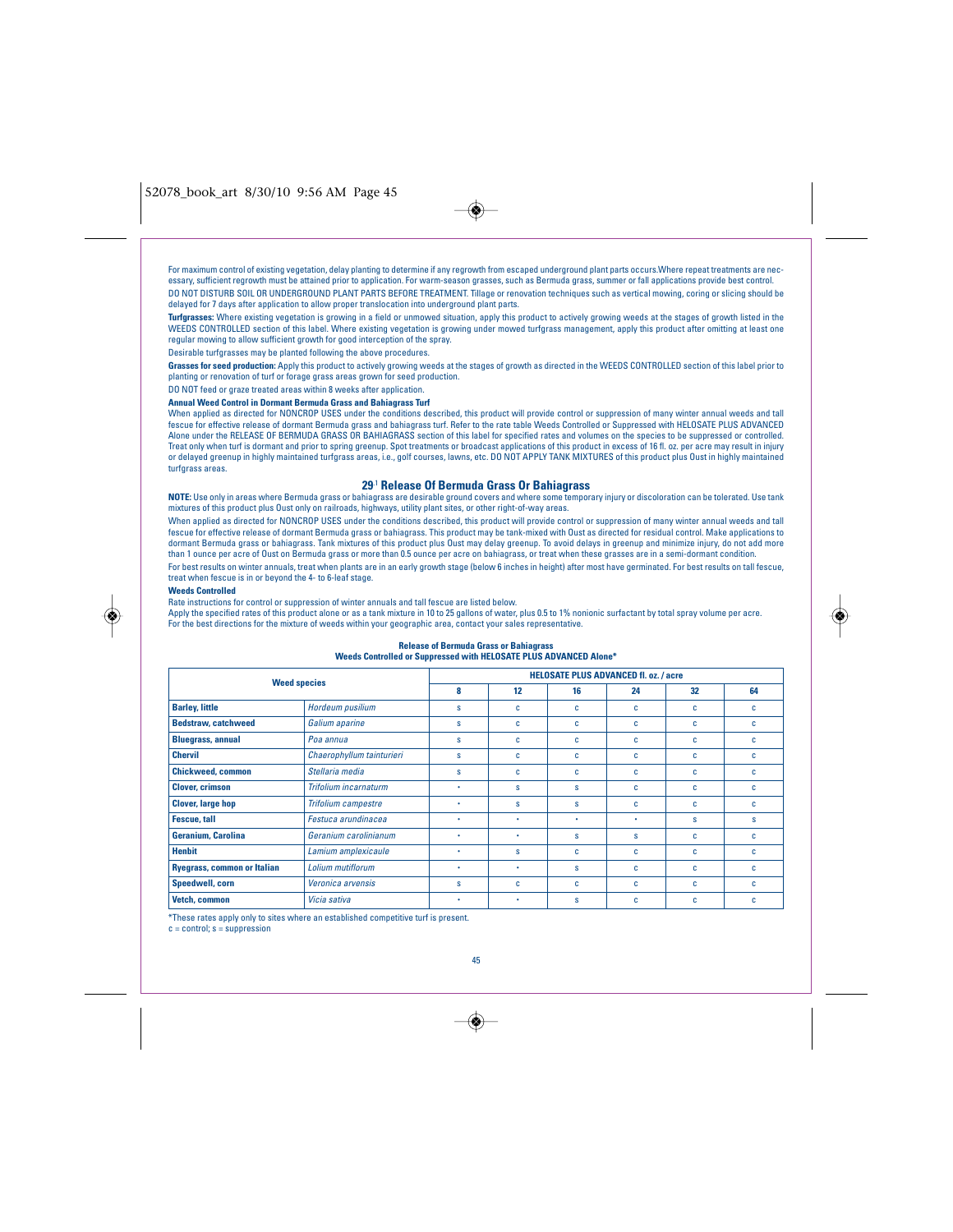## 52078\_book\_art 8/26/10 10:20 AM Page 46



#### **Release of Bermuda Grass or Bahiagrass Weeds Controlled or Suppressed with HELOSATE PLUS ADVANCED Plus Oust\* Weed species HELOSATE PLUS ADVANCED (fl. oz. / a) + Oust (oz. / a ) 8 + 1/4 12 + 1/4 12 + 1/2 16 + 1/4 16 + 1/2 12 + 1 16 + 1 Barley, little C** *Barley, little* **C** *C C C C C C C C C C C C C C C C C* **Bedstraw, catchweed** Calium aparine c c c c c c c c **Bluegrass, annual** Poa annua s s c c c c c **Chervil** Chaerophyllum tainturieri c c c c c c c **Chickweed, common** Stellaria media s c c c c c c **Clover, crimson** Trifolium incarnatum s s s s s c c c **Clover, large hop Trifolium campestre** • • s s s c c **Fescue, tall** Festuca arundianceae • • • • • s s **Geranium, Carolina Geranium carolinianum existence construent construent construent construent construent construent construent construent construent construent construent construent construent construent construent con Henbit Lamium amplexicaule •** s c c c c c c **Ryegrass, common or Italian** *Lolium mutiflorum* **•** s s c c c c c **Speedwell, corn** Veronica arvensis s c c c c c c **Vetch, common** Vicia sativa c c c c c c c

\* These rates or mixtures of rates apply only to sites where an established competitive turf is present.

 $c = control; s = suppressi$ 

◈

## **Release of Actively Growing Bermuda Grass**

When applied as directed, this product will aid in the release of Bermuda grass by providing control of annual species listed in the WEEDS CONTROLLED section of this and the Oust label, and suppression or partial control of certain perennial weeds.

For control or suppression of those annual species listed on this label, use 1 to 3 pints of this product as a broadcast spray in 10 to 25 gallons of spray solution per acre. Use the lower rate when treating annual weeds below 6 inches in height (or length of runner in annual vines). Use the higher rate as weeds increase in size or as they approach flower or seedhead formation.

Use the higher rate of this product for partial control of the following perennial species. Use the lower rate for suppression of growth. For best results, see the WEEDS CONTROLLED section of this label for proper stage of growth.

#### **For Bermuda Grass Release, Use the Higher Rate for Partial Control of the Following Perennial Species**

| <b>Bahiagrass</b>       | Paspalum notatum        | Johnsonarass*     | Sorghum halepense |
|-------------------------|-------------------------|-------------------|-------------------|
| <b>Bluestem, silver</b> | Andropogon saccharoides | Trumpetcreeper**  | Campsis radicans  |
| Fescue, tall            | ' Festuca arundinacea   | <b>Vaseygrass</b> | Paspalum urvillei |

\* Control at higher rates \*\* Suppression at higher rates only

This product may be tank-mixed with Oust. If tank-mixed, use no more than 1 to 2 pints per acre of this product with 1 to 2 ounces of Oust per acre. Use the lower rates of both mixtures to control annual weeds below 6 inches in height (or runner length in annual vines) that are listed in the WEEDS CONTROLLED section of this booklet and the Oust label. Use the higher rates as annual weeds increase in size and approach the flower and seedhead stages. Use the higher rates of this product to provide partial control of the following perennial weeds. Use the lower rates for suppression of growth.

### **For Bermuda Grass Release, Use the Higher Rates of HELOSATE PLUS ADVANCED Plus Oust for Partial Control**

| of the Following Perennial Species |  |  |
|------------------------------------|--|--|
|------------------------------------|--|--|

| <b>Bahiagrass</b>       | Paspalum notatum         | Johnsongrass*        | Sorghum halepense       |
|-------------------------|--------------------------|----------------------|-------------------------|
| <b>Bluestem, silver</b> | Andropogon saccharoides  | Poorioe**            | Diodia teres            |
| <b>Broomsedge</b>       | Andropogon virginicus    | Trumpetcreeper*      | <b>Campsis radicans</b> |
| Dock, curly             | <b>Rumex crispus</b>     | <b>Vaseygrass</b>    | Paspalum urvillei       |
| <b>Doafennel</b>        | Eupatorium capilliforium | <b>Vervain, blue</b> | Verbena hastata         |
| <b>Fescue, tall</b>     | Festuca arundinacea      |                      |                         |

\* suppression at higher rates only \*\* control at the higher rates

46

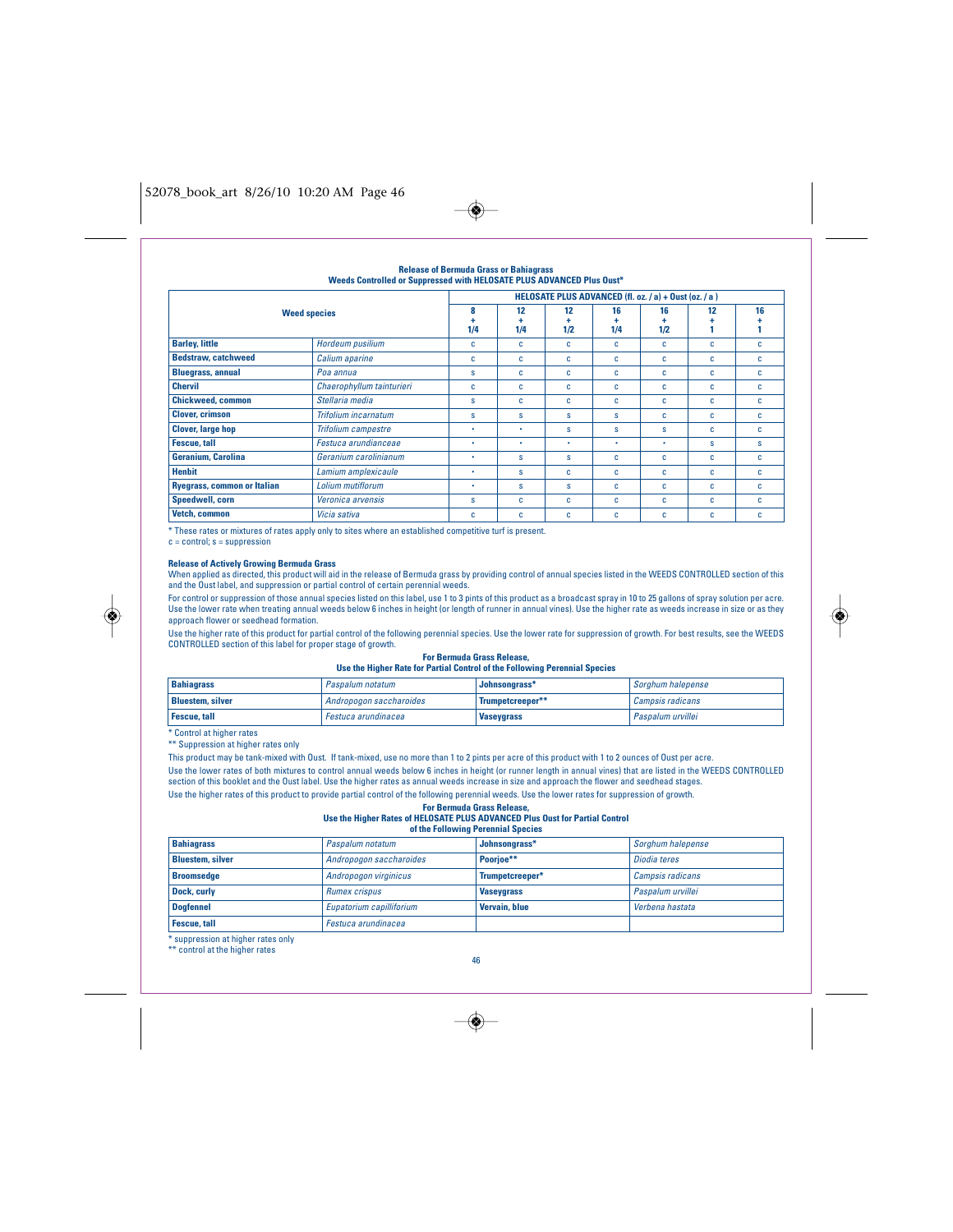$\rightarrow$ 

Use only on well-established Bermuda grass. Bermuda grass injury may result from the treatment but regrowth will occur under moist conditions. Do not repeat applications in the same season, since severe injury may result. Read and carefully observe all cautionary statements and all other information appearing on the labels of all herbicides used.

## **29**.2 **Cool Season Turf Growth Regulation**

When applied as directed, this product will suppress growth and seedhead development of listed turf species in industrial sites. Use this product for management of coarse turf on roadside rights-of-way or other industrial areas. Do not use on high-quality turf or other areas where turf color changes cannot be tolerated. Slight turf discoloration may occur but turf will regreen and regrow under moist conditions as effects of this product will wear off. Apply 4 to 6 fl. oz. of this product per acre alone or in a specified tank mixture. Use spray volumes of 10 to 40 gallons per acre.

- When using this product, mix 2 quarts of a nonionic surfactant per 100 gallons of spray solution.
- This product can be used for growth and seedhead suppression of:

Tall fescue Smooth brome

For best results, apply this product in a specified tank mixture to actively growing turfgrasses after greenup in the spring of the year. or suppression of seedheads, applications must be made before boot-to-seedhead stage of development. Applications made from seedhead emergence until maturity may result in turf discoloration or injury. After mowing or removal of seedheads, this product in a specified tank mixture may also be used to suppress the growth of certain turfgrasses. Allow turf to recover from stress caused by heat. drought or mowing bef recover from stress caused by heat, drought or mowing before making applications. Applications made to turf under stress may increase the pote

#### or injury. **Annual Grasses**

For growth suppression of some annual grasses such as annual ryegrass, wild barley and wild oats, apply 3 to 4 fl. oz. of this product in 10 to 40 gallons of spray solution<br>per acre. Applications should be when annual gras seedhead emergence may cause injury to the desired grasses.

### **Tank Mixtures**

For the following tank mixtures, consult each product label for weeds controlled and the correct stage of application. Do not treat turf under stress.

**Tank mixtures plus 2,4-D Amine:** For additional weed control benefits, up to 1 pound active ingredient per acre of 2,4-D amine may be added to the following tank mixtures. Consult the label for 2,4-D amine for weeds controlled.

#### **Tall Fescue**

**HELOSATE PLUS ADVANCED plus Telar**<sup>®</sup>: For suppression of tall fescue growth and seedheads, and control or partial control of some annual weeds, apply this tank mixture after greenup and prior to boot-to-seedhead stage of development. Use up to 0.5 ounce of Telar per acre.

This tank mixture can also be applied after mowing or removal of tall fescue seedheads for turf growth suppression. Make only one of the above applications per growing season.

**HELOSATE PLUS ADVANCED plus Oust:** For suppression of tall fescue growth and seedheads, and control or partial control of some annual weeds, apply this tank mixture after greenup and prior to boot-to-seedhead stage of development. Use up to 0.25 ounce of Oust per acre.

**HELOSATE PLUS ADVANCED plus Escort**®: This tank mixture can be applied after mowing or removal of tall fescue seedheads for turf growth suppression and control or partial control of some annual weeds. Use up to 1/3 ounce of Escort per acre.

#### **Smooth Brome**

**HELOSATE PLUS ADVANCED plus Oust:** For suppression of smooth brome growth and seedheads and control or partial control of some annual weeds, apply this tank mixture after greenup and prior to boot-to-seedhead stage of development. Use up to 0.25 ounce of Oust per acre.

### **29**.3 **Bahiagrass Seedhead And Vegetative Suppression**

When applied as directed in the indicated noncrop areas (roadsides, airports, golf course roughs, and plant sites), this product will provide significant inhibition of seedhead<br>emergence and will suppress vegetative growth Apply this product 1 to 2 weeks after full greenup of bahiagrass or after bahiagrass has been mowed to a uniform height of 3 to 4 inches. Applications must be made prior to seedhead emergence. Apply 6 fl. oz. per acre of this product plus 0.5 to 1% nonionic surfactant by total spray volume in 10 to 25 gallons of water per acre.

Sequential applications of this product plus 0.5 to 1% nonionic surfactant by total spray volume may be made at approximately 45 day intervals to extend the period of seedhead and vegetative growth suppression. For continued seedhead suppression, sequential applications must be made prior to seedhead emergence. Apply no more than 2 sequential applications per year. As a first sequential application, apply 4 fl. oz. of this product per acre plus nonionic surfactant. A second sequential application of 2 to 4 fl. oz. per acre plus nonionic surfactant may be made approximately 45 days after the last application.

A tank mixture of this product plus Oust may be applied only on roadsides for seedhead inhibition and vegetative suppression. Apply 6 fl. oz. per acre of this product plus 0.25 ounce per acre of Oust, plus 0.5 to 1% nonionic surfactant by total spray volume 1 to 2 weeks following an initial spring mowing. When using this product plus Oust for suppression of bahiagrass, make only 1 application per year.



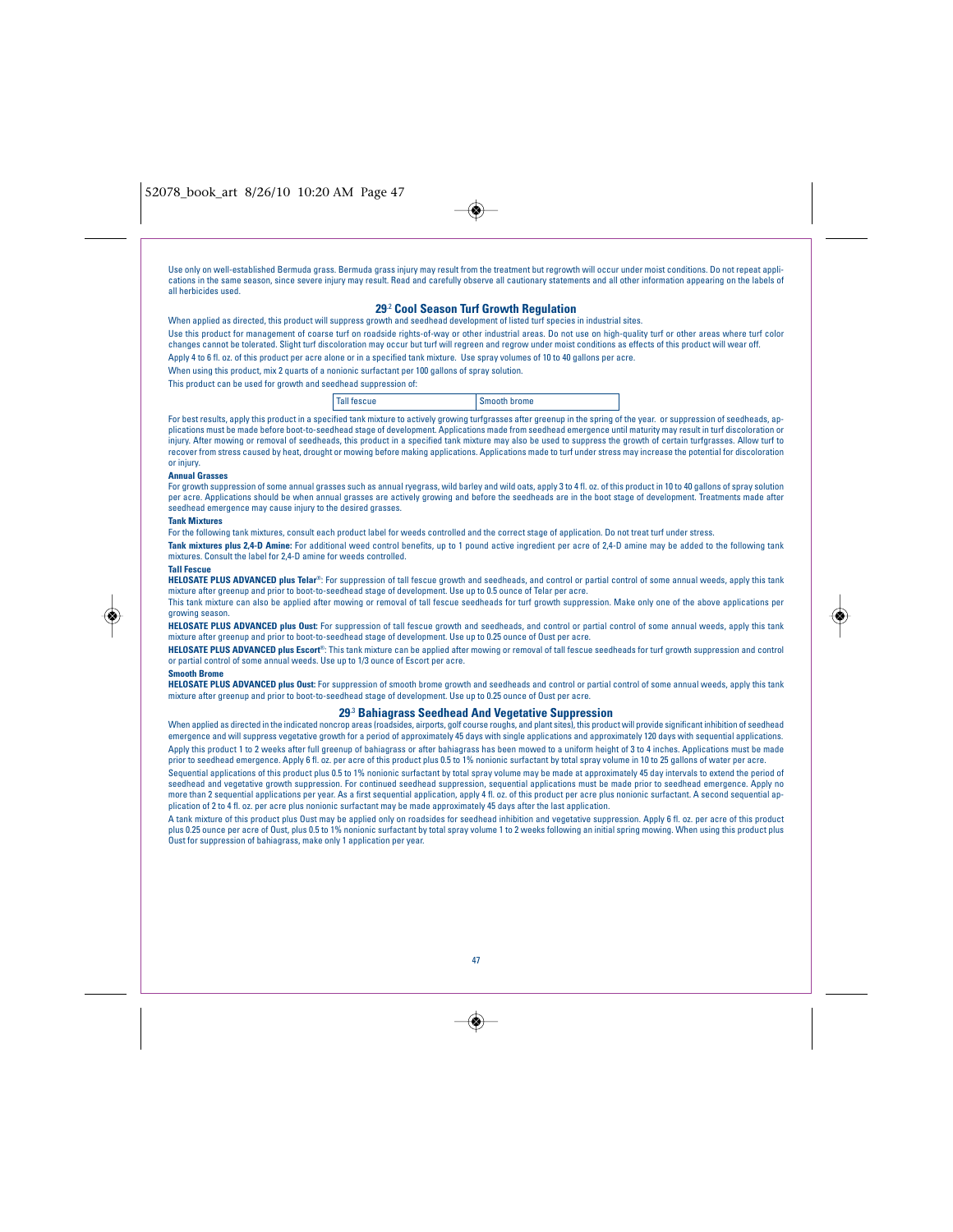52078\_book\_art 8/26/10 11:06 AM Page 48